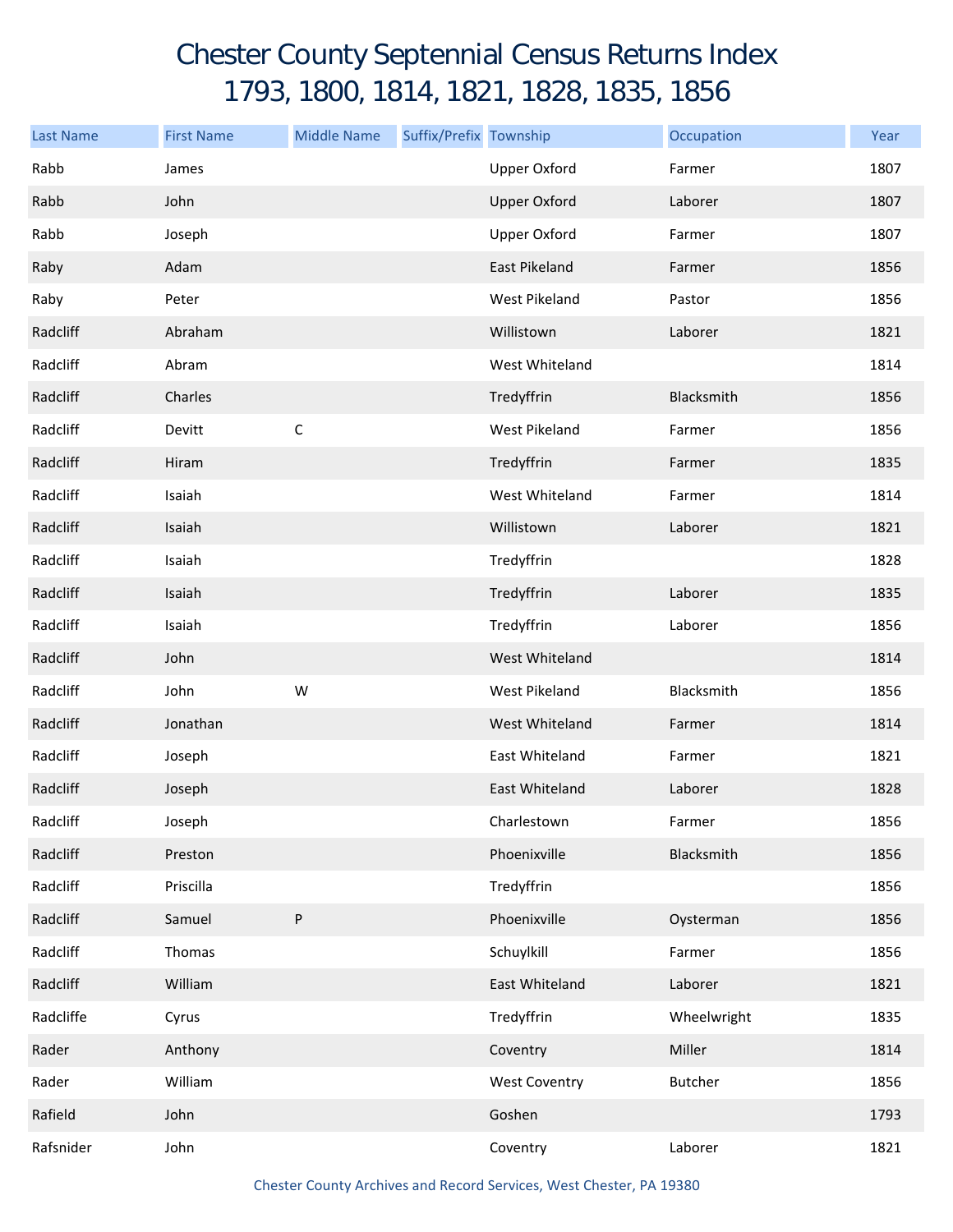| <b>Last Name</b> | <b>First Name</b> | <b>Middle Name</b> | Suffix/Prefix Township |                         | Occupation  | Year |
|------------------|-------------------|--------------------|------------------------|-------------------------|-------------|------|
| Ragen            | Patrick           |                    |                        | Phoenixville            | Pudler      | 1856 |
| Ragon            | James             |                    |                        | West Nottingham         |             | 1814 |
| Rahn             | Francis           |                    |                        | <b>West Coventry</b>    | Laborer     | 1856 |
| Raifsnider       | John              |                    |                        | Coventry                | Laborer     | 1814 |
| Raifsnider       | John              |                    | Jr.                    | Coventry                | Laborer     | 1814 |
| Raifsnider       | Samuel            |                    |                        | Coventry                | Farmer      | 1835 |
| Rainter          | Clement           |                    |                        | <b>East Nantmeal</b>    |             | 1800 |
| Rake             | Nicholas          |                    |                        | West Marlborough        | Jobber      | 1807 |
| Rakestraw        | Abraham           |                    |                        | West Fallowfield        | Farmer      | 1856 |
| Rakestraw        | Abram             |                    |                        | West Fallowfield        | Farmer      | 1807 |
| Rakestraw        | Abram             |                    |                        | <b>West Fallowfield</b> | Farmer      | 1814 |
| Rakestraw        | Abram             |                    |                        | West Fallowfield        | Farmer      | 1835 |
| Rakestraw        | John              |                    |                        | Newlin                  | Gentleman   | 1856 |
| Rakestraw        | Thomas            |                    |                        | West Marlborough        | Farmer      | 1807 |
| Ralfsnider       | Andrew            |                    |                        | <b>East Nantmeal</b>    | Laborer     | 1814 |
| Ralph            | Thomas            |                    |                        | Pennsbury               | Laborer     | 1807 |
| Ralph            | William           |                    |                        | Thornbury               | Laborer     | 1807 |
| Ralphsnider      | Andrew            |                    |                        | Coventry                | Butcher     | 1807 |
| Ralphsnider      | John              |                    |                        | Coventry                | Laborer     | 1807 |
| Ralphsnider      | Samuel            |                    |                        | Coventry                | Weaver      | 1828 |
| Ralphsnider      | Valentine         |                    |                        | Coventry                | Shoemaker   | 1807 |
| Ralsotn          | James             |                    | Jr.                    | Honeybrook              | Farmer      | 1856 |
| Ralstin          | George            |                    |                        | <b>East Nantmeal</b>    | Private     | 1856 |
| Ralston          | Christiana        |                    |                        | Brandywine              | Boarder     | 1835 |
| Ralston          | George            |                    |                        | Vincent                 |             | 1821 |
| Ralston          | George            |                    |                        | Vincent                 | Storekeeper | 1828 |
| Ralston          | George            |                    |                        | Vincent                 | Distiller   | 1828 |
| Ralston          | George            |                    |                        | <b>West Vincent</b>     | Farmer      | 1835 |
| Ralston          | George            |                    |                        | <b>West Vincent</b>     | Farmer      | 1835 |
| Ralston          | George            |                    |                        | <b>West Vincent</b>     | Farmer      | 1856 |
| Ralston          | James             |                    |                        | Honey Brook             | Farmer      | 1807 |
| Ralston          | James             |                    |                        | Vincent                 | Yeoman      | 1807 |
| Ralston          | James             |                    |                        | Pikeland                | Miller      | 1814 |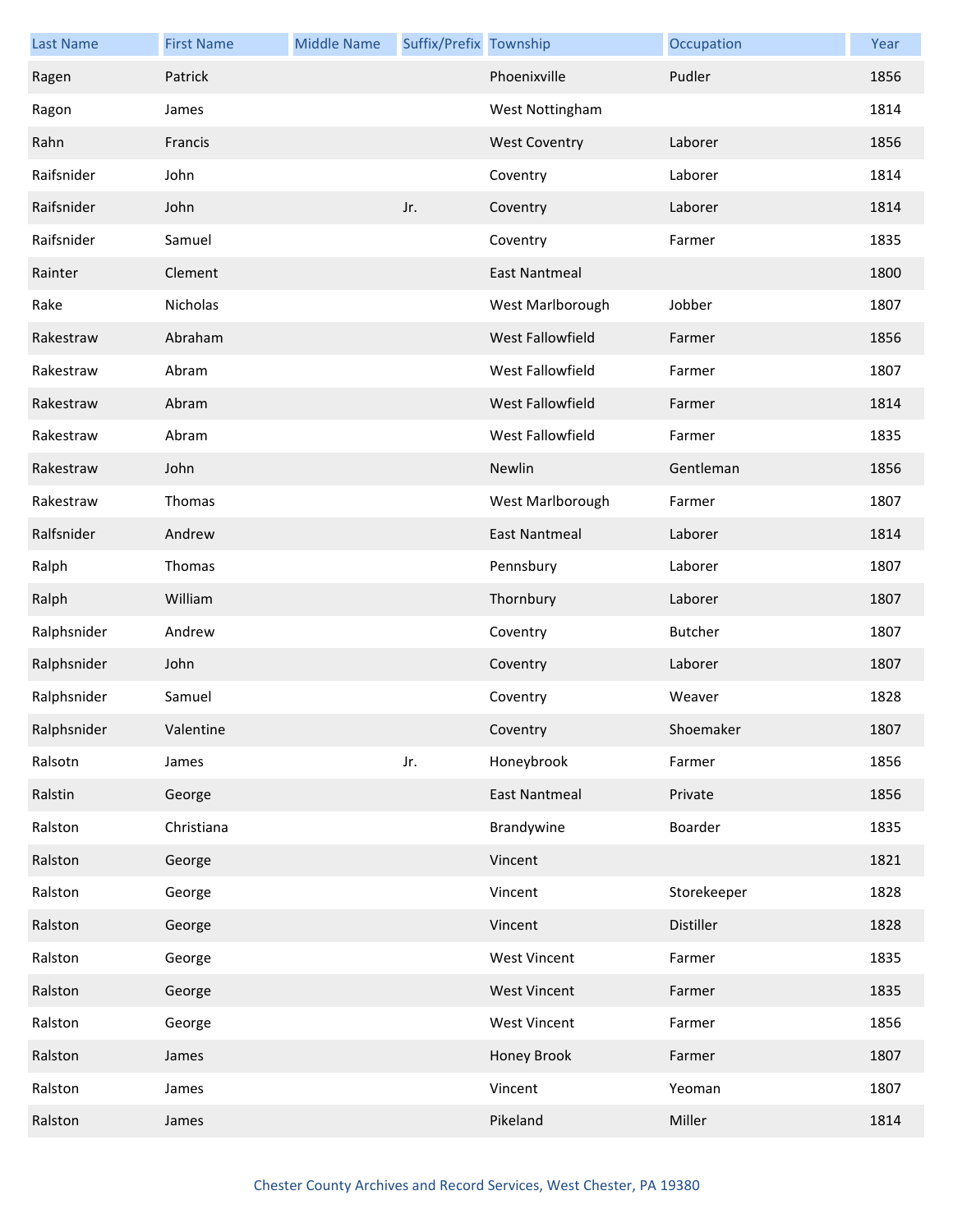| <b>Last Name</b> | <b>First Name</b> | <b>Middle Name</b> | Suffix/Prefix Township |                     | Occupation  | Year |
|------------------|-------------------|--------------------|------------------------|---------------------|-------------|------|
| Ralston          | James             |                    |                        | Honey Brook         |             | 1814 |
| Ralston          | James             |                    |                        | Westtown            | Weaver      | 1821 |
| Ralston          | James             |                    |                        | Pikeland            | Miller      | 1821 |
| Ralston          | James             |                    |                        | Honey Brook         | Farmer      | 1821 |
| Ralston          | James             |                    |                        | Honey Brook         | Farmer      | 1828 |
| Ralston          | James             |                    | Jr.                    | Honey Brook         | Farmer      | 1828 |
| Ralston          | James             |                    |                        | Pikeland            | Miller      | 1828 |
| Ralston          | James             |                    |                        | West Fallowfield    | Weaver      | 1828 |
| Ralston          | James             |                    |                        | Pikeland            | Farmer      | 1835 |
| Ralston          | James             |                    |                        | Honey Brook         | Farmer      | 1835 |
| Ralston          | James             |                    |                        | Schuylkill          | Teacher     | 1856 |
| Ralston          | James             |                    | Sr.                    | Honeybrook          | Farmer      | 1856 |
| Ralston          | John              |                    | Esq.                   | Vincent             |             | 1793 |
| Ralston          | John              |                    | Esq.                   | Vincent             |             | 1800 |
| Ralston          | John              |                    | Sr.                    | Vincent             | Yeoman      | 1807 |
| Ralston          | John              |                    | Jr.                    | Vincent             | Yeoman      | 1807 |
| Ralston          | John              |                    | Esq.                   | Vincent             |             | 1814 |
| Ralston          | John              |                    | Jr.                    | Vincent             |             | 1814 |
| Ralston          | John              |                    | Jr.                    | Vincent             |             | 1821 |
| Ralston          | John              |                    | Esq.                   | Vincent             |             | 1821 |
| Ralston          | John              |                    |                        | Honey Brook         | Farmer      | 1828 |
| Ralston          | John              |                    |                        | Honey Brook         | Farmer      | 1835 |
| Ralston          | John              |                    | Sr.                    | Honeybrook          | Farmer      | 1856 |
| Ralston          | John              |                    |                        | <b>West Vincent</b> | Farmer      | 1856 |
| Ralston          | John              |                    |                        | <b>West Vincent</b> | Farmer      | 1856 |
| Ralston          | John              |                    |                        | Wallace             | Farmer      | 1856 |
| Ralston          | Joseph            |                    |                        | Lower Oxford        | Miller      | 1814 |
| Ralston          | Levi              |                    |                        | <b>East Vincent</b> | Laborer     | 1856 |
| Ralston          | Ralph             |                    |                        | Uwchlan             |             | 1800 |
| Ralston          | Robert            |                    | Esq.                   | Vincent             |             | 1793 |
| Ralston          | Robert            |                    | Sr.                    | Vincent             |             | 1800 |
| Ralston          | Robert            |                    |                        | Vincent             |             | 1800 |
| Ralston          | Robert            |                    | Jr.                    | Vincent             | Storekeeper | 1807 |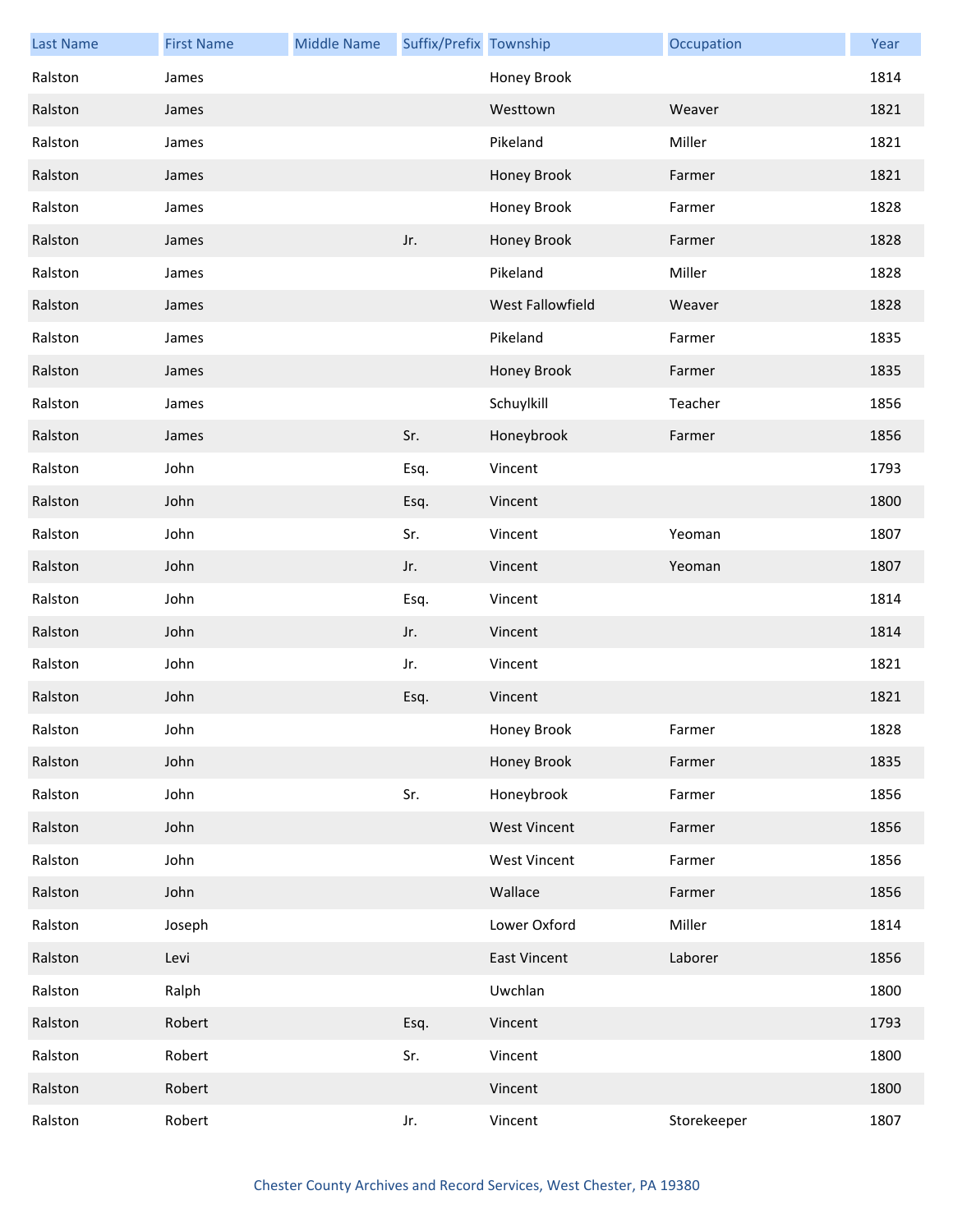| <b>Last Name</b> | <b>First Name</b> | <b>Middle Name</b> | Suffix/Prefix Township |                      | Occupation        | Year |
|------------------|-------------------|--------------------|------------------------|----------------------|-------------------|------|
| Ralston          | Robert            |                    | Sr.                    | Vincent              | Yeoman            | 1807 |
| Ralston          | Robert            |                    |                        | Vincent              |                   | 1814 |
| Ralston          | Robert            |                    |                        | <b>West Nantmeal</b> | Farmer            | 1814 |
| Ralston          | Robert            |                    |                        | <b>West Nantmeal</b> | Farmer            | 1821 |
| Ralston          | Robert            |                    |                        | Vincent              |                   | 1821 |
| Ralston          | Robert            |                    |                        | Vincent              | Distiller         | 1828 |
| Ralston          | Robert            |                    |                        | Honey Brook          | Innkeeper         | 1828 |
| Ralston          | Robert            |                    |                        | <b>West Chester</b>  | Recorder of deeds | 1835 |
| Ralston          | Robert            |                    |                        | <b>West Vincent</b>  | Farmer            | 1835 |
| Ralston          | Robert            |                    |                        | <b>West Vincent</b>  | Farmer            | 1856 |
| Ralston          | Robert            |                    | Jr.                    | <b>West Vincent</b>  | Farmer            | 1856 |
| Ralston          | Ruth              |                    |                        | <b>West Vincent</b>  |                   | 1856 |
| Ralston          | Samuel            |                    |                        | <b>West Nantmeal</b> | Farmer            | 1814 |
| Ralston          | Samuel            |                    |                        | <b>West Nantmeal</b> | Farmer            | 1821 |
| Ralston          | Samuel            |                    |                        | <b>West Nantmeal</b> | Farmer            | 1828 |
| Ralston          | Samuel            |                    |                        | <b>West Nantmeal</b> | Farmer            | 1835 |
| Ralston          | Thomas            |                    |                        | Schuylkill           | Cooper            | 1835 |
| Ralston          | Um                |                    |                        | <b>West Vincent</b>  | Farmer            | 1856 |
| Ralston          | William           |                    |                        | West Nottingham      |                   | 1800 |
| Ralston          | William           |                    |                        | Vincent              | Yeoman            | 1807 |
| Ralston          | William           |                    |                        | Vincent              |                   | 1814 |
| Ralston          | William           |                    |                        | Vincent              |                   | 1821 |
| Ralston          | William           |                    |                        | Westtown             | Weaver            | 1821 |
| Ralston          | William           |                    |                        | East Whiteland       | Merchant          | 1828 |
| Ralston          | William           |                    |                        | <b>West Vincent</b>  | Farmer            | 1835 |
| Ralston          | William           |                    |                        | <b>West Vincent</b>  | Farmer            | 1856 |
| Rambo            | Abraham           |                    |                        | East Goshen          | Laborer           | 1835 |
| Rambo            | Abraham           |                    |                        | East Goshen          | Farmer            | 1856 |
| Rambo            | Amos              |                    |                        | Tredyffrin           |                   | 1793 |
| Rambo            | Amos              |                    |                        | Tredyffrin           |                   | 1800 |
| Rambo            | Amos              |                    |                        | Easttown             |                   | 1835 |
| Rambo            | Charles           |                    |                        | East Whiteland       | Laborer           | 1856 |
| Rambo            | Ezekiel           |                    |                        | Honey Brook          |                   | 1800 |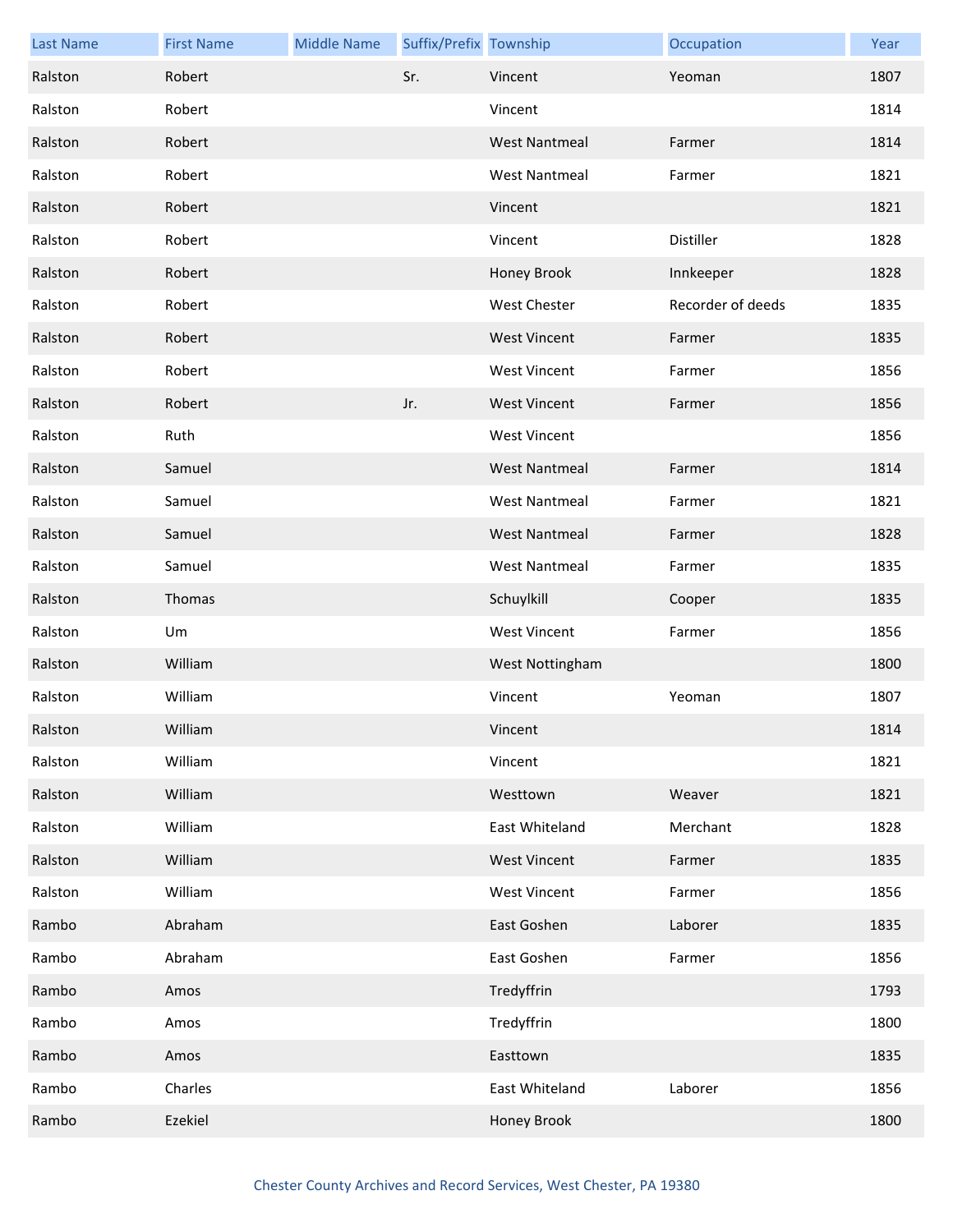| <b>Last Name</b> | <b>First Name</b> | <b>Middle Name</b> | Suffix/Prefix Township |                         | Occupation          | Year |
|------------------|-------------------|--------------------|------------------------|-------------------------|---------------------|------|
| Rambo            | Ezekiel           |                    |                        | West Caln               | Farmer              | 1807 |
| Rambo            | Ezekiel           |                    |                        | <b>East Fallowfield</b> | Miller              | 1814 |
| Rambo            | Ezekiel           |                    |                        | Sadsbury                | Shoemaker           | 1821 |
| Rambo            | Ezekiel           |                    |                        | West Marlborough        | Miller              | 1821 |
| Rambo            | Ezekiel           |                    |                        | East Fallowfield        | Farmer              | 1821 |
| Rambo            | Ezekiel           |                    |                        | Sadsbury                | Miller              | 1835 |
| Rambo            | George            |                    |                        | East Caln               | Trader              | 1856 |
| Rambo            | George            |                    |                        | East Caln               | Merchant            | 1856 |
| Rambo            | Jehu              |                    |                        | Honey Brook             |                     | 1800 |
| Rambo            | Jehu              |                    |                        | Sadsbury                | Miller              | 1814 |
| Rambo            | Jehu              |                    |                        | Sadsbury                | Farmer              | 1821 |
| Rambo            | John              |                    |                        | Honey Brook             | Miller              | 1807 |
| Rambo            | John              |                    |                        | London Britain          |                     | 1807 |
| Rambo            | John              |                    |                        | London Britain          | Laborer             | 1814 |
| Rambo            | John              |                    |                        | London Britain          | Farmer              | 1821 |
| Rambo            | John              |                    |                        | London Britain          | Farmer              | 1828 |
| Rambo            | John              | W                  |                        | Sadsbury                | Innkeeper           | 1856 |
| Rambo            | Jonas             |                    |                        | Tredyffrin              |                     | 1800 |
| Rambo            | Jonathan          |                    |                        | Easttown                |                     | 1856 |
| Rambo            | Jones             |                    |                        | Easttown                |                     | 1793 |
| Rambo            | Joseph            |                    |                        | West Caln               | Smith               | 1807 |
| Rambo            | Joseph            |                    |                        | Sadsbury                | Laborer             | 1814 |
| Rambo            | Kellum            |                    |                        | East Goshen             | Miller              | 1856 |
| Rambo            | Mathias           |                    |                        | Willistown              | Wheelwright         | 1807 |
| Rambo            | Nathan            |                    |                        | West Caln               | Innkeeper           | 1807 |
| Rambo            | Nathan            |                    |                        | Sadsbury                | Farmer & Blacksmith | 1814 |
| Rambo            | Nathan            |                    |                        | Schuylkill              | Laborer             | 1828 |
| Rambo            | Nathan            |                    |                        | Schuylkill              | Laborer             | 1835 |
| Rambo            | Nathan            |                    |                        | Schuylkill              | Fencemaker          | 1856 |
| Rambo            | Peter             |                    |                        | Sadsbury                | Laborer             | 1814 |
| Rambo            | Peter             |                    |                        | Sadsbury                | Blacksmith          | 1828 |
| Rambo            | Peter             |                    |                        | Sadsbury                | Blacksmith          | 1835 |
| Rambo            | Peter             |                    |                        | Sadsbury                | Farmer              | 1856 |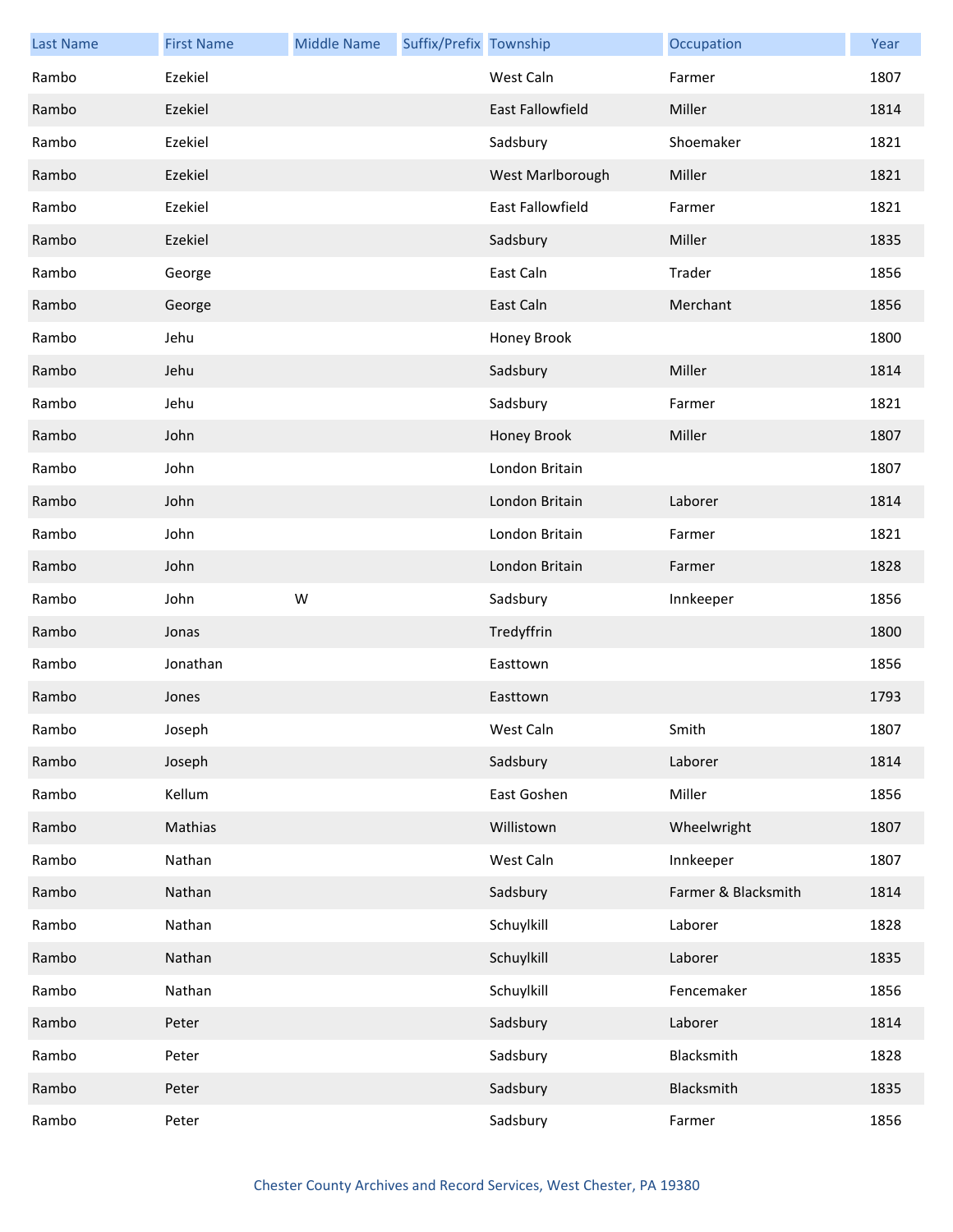| <b>Last Name</b> | <b>First Name</b> | <b>Middle Name</b> | Suffix/Prefix Township |                      | Occupation  | Year |
|------------------|-------------------|--------------------|------------------------|----------------------|-------------|------|
| Rambo            | Rees              |                    |                        | Easttown             | Farmer      | 1856 |
| Rambo            | Robert            |                    |                        | London Britain       | Laborer     | 1814 |
| Rambo            | Robert            |                    |                        | New London           | Laborer     | 1821 |
| Rambo            | Robert            |                    |                        | London Britain       | Laborer     | 1828 |
| Rambo            | Robert            |                    |                        | London Britain       | Laborer     | 1835 |
| Rambo            | Sarah             |                    |                        | Easttown             | Lady        | 1856 |
| Rambo            | Theadore          |                    |                        | East Caln            | Carpenter   | 1856 |
| Rambo            | William           |                    |                        | Schuylkill           | Carpenter   | 1856 |
| Rambo            | William           | G                  |                        | London Grove         | Miller      | 1856 |
| Rambour          | George            |                    |                        | <b>East Coventry</b> | Shoemaker   | 1856 |
| Rambow           | Abner             |                    |                        | Willistown           | Laborer     | 1821 |
| Rambow           | Amos              |                    |                        | Willistown           | Laborer     | 1821 |
| Rambow           | Amos              |                    |                        | Willistown           | Laborer     | 1821 |
| Rambow           | David             |                    |                        | West Fallowfield     | Farmer      | 1856 |
| Ramen            | James             |                    |                        | Pennsbury            | Farmer      | 1835 |
| Ramey            | John              |                    |                        | Tredyffrin           | Laborer     | 1856 |
| Ramon            | Daniel            |                    |                        | Pocopson             | Laborer     | 1856 |
| Ramon            | Maria             |                    |                        | Pocopson             | Laborer     | 1856 |
| Ramsay           | Amos              |                    |                        | Londonderry          | Farmer      | 1856 |
| Ramsay           | Charles           |                    |                        | Valley               | Farmer      | 1856 |
| Ramsay           | Daniel            |                    |                        | West Fallowfield     | Cartwright  | 1828 |
| Ramsay           | James             |                    |                        | West Fallowfield     | Cordwainer  | 1821 |
| Ramsay           | James             |                    |                        | West Fallowfield     | Farmer      | 1828 |
| Ramsay           | James             |                    |                        | Londonderry          | Farmer      | 1856 |
| Ramsay           | John              |                    |                        | Londonderry          | Farmer      | 1821 |
| Ramsay           | John              |                    |                        | Londonderry          | Farmer      | 1835 |
| Ramsay           | John              |                    |                        | Londonderry          | Farmer      | 1856 |
| Ramsay           | Joseph            |                    |                        | Londonderry          | Farmer      | 1821 |
| Ramsay           | Joseph            |                    |                        | Londonderry          | Farmer      | 1835 |
| Ramsay           | Joseph            |                    |                        | Londonderry          | Farmer      | 1856 |
| Ramsay           | Robert            |                    |                        | West Fallowfield     | Farmer      | 1828 |
| Ramsay           | Robert            |                    |                        | Londonderry          | Farmer      | 1835 |
| Ramsay           | Samuel            |                    |                        | <b>Upper Oxford</b>  | Wheelwright | 1835 |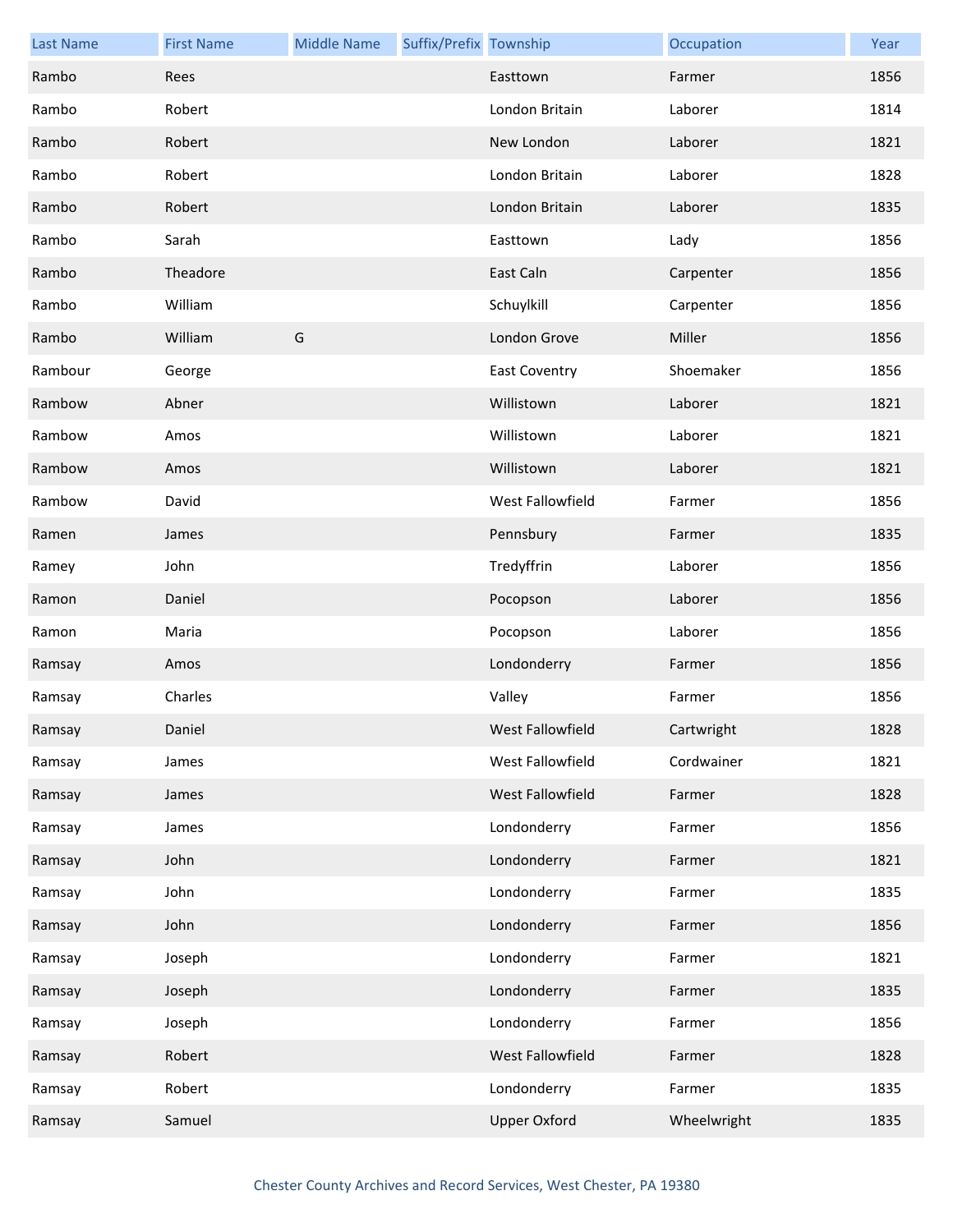| <b>Last Name</b> | <b>First Name</b> | <b>Middle Name</b> | Suffix/Prefix Township |                  | Occupation | Year |
|------------------|-------------------|--------------------|------------------------|------------------|------------|------|
| Ramsay           | Samuel            |                    |                        | Londonderry      | Farmer     | 1856 |
| Ramsey           | Albert            |                    |                        | London Grove     | Carpenter  | 1835 |
| Ramsey           | Benjamin          |                    |                        | Uwchlan          | Smith      | 1807 |
| Ramsey           | Benjamin          |                    |                        | East Whiteland   | Smith      | 1814 |
| Ramsey           | Charles           |                    |                        | Tredyffrin       |            | 1793 |
| Ramsey           | Charles           |                    |                        | East Nottingham  |            | 1800 |
| Ramsey           | Charles           |                    |                        | East Nottingham  | Farmer     | 1807 |
| Ramsey           | Charles           |                    |                        | East Nottingham  | Farmer     | 1814 |
| Ramsey           | Charles           |                    |                        | Tredyffrin       | Laborer    | 1821 |
| Ramsey           | Charles           |                    |                        | West Fallowfield | Farmer     | 1835 |
| Ramsey           | Charles           |                    |                        | Tredyffrin       | Laborer    | 1835 |
| Ramsey           | Charles           |                    |                        | West Fallowfield | Farmer     | 1835 |
| Ramsey           | Charles           |                    |                        | East Nottingham  | Farmer     | 1856 |
| Ramsey           | Daniel            |                    |                        | West Fallowfield | Farmer     | 1835 |
| Ramsey           | Daniel            |                    |                        | Highland         | Farmer     | 1856 |
| Ramsey           | David             |                    |                        | East Nottingham  | Farmer     | 1814 |
| Ramsey           | David             |                    |                        | East Nottingham  | Farmer     | 1821 |
| Ramsey           | David             |                    |                        | East Nottingham  | Farmer     | 1828 |
| Ramsey           | David             |                    |                        | East Nottingham  | Farmer     | 1835 |
| Ramsey           | David             |                    |                        | Lower Oxford     | Farmer     | 1856 |
| Ramsey           | Doctor            |                    |                        | Honey Brook      |            | 1793 |
| Ramsey           | H                 | B                  |                        | Phoenixville     | Clerk      | 1856 |
| Ramsey           | Hugh              |                    |                        | East Nottingham  |            | 1793 |
| Ramsey           | Hugh              |                    |                        | East Nottingham  |            | 1800 |
| Ramsey           | Hugh              |                    |                        | East Nottingham  | Merchant   | 1807 |
| Ramsey           | Hugh              |                    |                        | East Nottingham  | Innkeeper  | 1814 |
| Ramsey           | Hugh              |                    |                        | East Nottingham  | Innkeeper  | 1821 |
| Ramsey           | Hugh              |                    |                        | East Nottingham  | Farmer     | 1821 |
| Ramsey           | Hugh              |                    |                        | East Nottingham  | Weaver     | 1835 |
| Ramsey           | Hugh              |                    |                        | East Nottingham  | Farmer     | 1856 |
| Ramsey           | Isaac             | W.                 |                        | Tredyffrin       | Shoemaker  | 1807 |
| Ramsey           | $\mathsf J$       | $\sf S$            |                        | East Nottingham  | Farmer     | 1856 |
| Ramsey           | Jacob             |                    |                        | Willistown       |            | 1793 |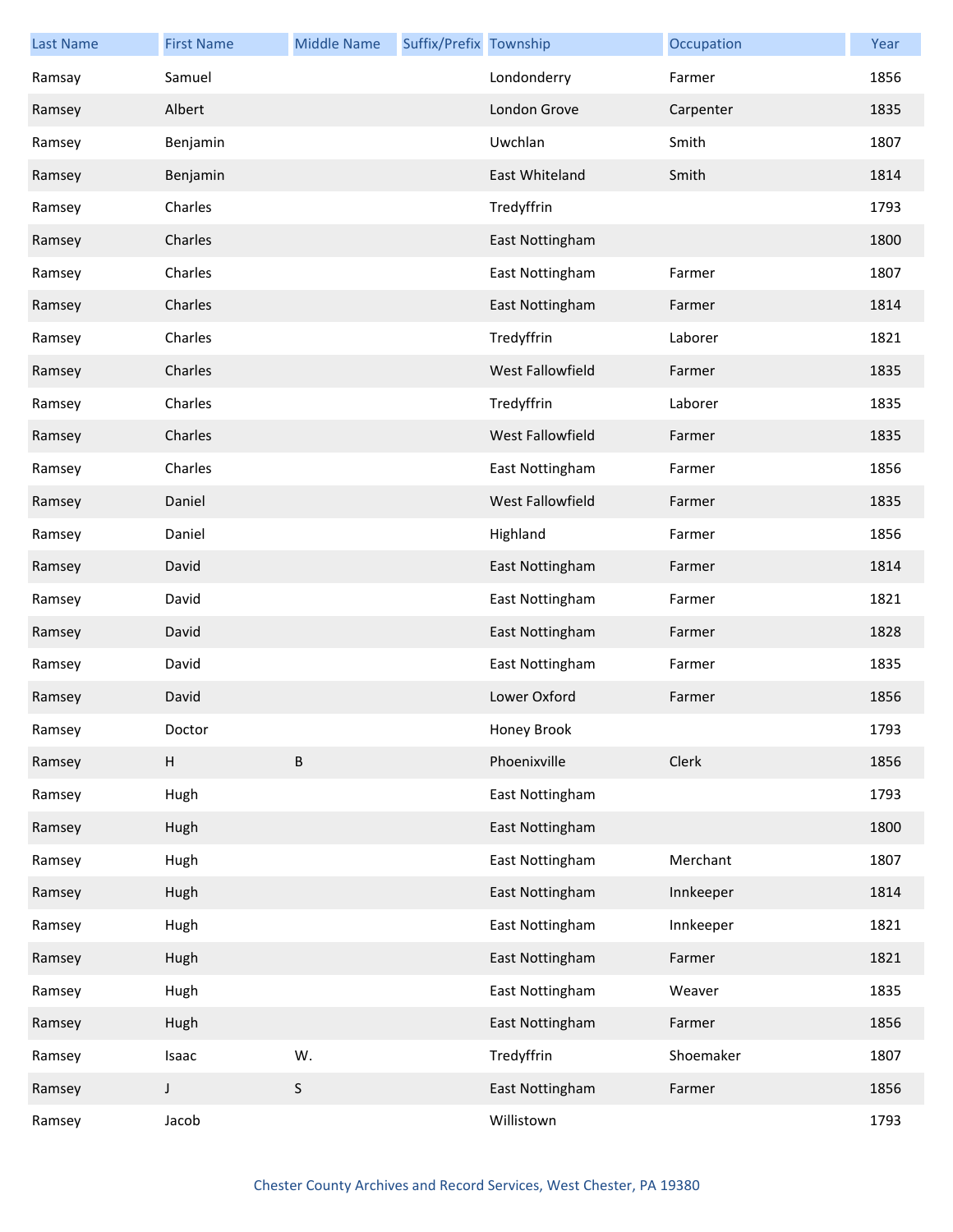| <b>Last Name</b> | <b>First Name</b> | <b>Middle Name</b> | Suffix/Prefix Township |                  | Occupation       | Year |
|------------------|-------------------|--------------------|------------------------|------------------|------------------|------|
| Ramsey           | Jacob             |                    |                        | West Whiteland   | Farmer           | 1800 |
| Ramsey           | Jacob             |                    |                        | West Whiteland   | Farmer           | 1807 |
| Ramsey           | Jacob             |                    |                        | Phoenixville     | Laborer          | 1856 |
| Ramsey           | James             |                    |                        | East Nottingham  |                  | 1793 |
| Ramsey           | James             |                    |                        | East Nottingham  |                  | 1800 |
| Ramsey           | James             |                    |                        | West Fallowfield | Farmer           | 1807 |
| Ramsey           | James             |                    |                        | East Nottingham  | Farmer           | 1807 |
| Ramsey           | James             |                    |                        | East Nottingham  | Farmer           | 1814 |
| Ramsey           | James             |                    |                        | West Fallowfield | Shoemaker        | 1814 |
| Ramsey           | James             |                    |                        | East Nottingham  | Farmer           | 1821 |
| Ramsey           | James             |                    |                        | Sadsbury         | Shoemaker        | 1828 |
| Ramsey           | James             |                    |                        | East Nottingham  | Farmer           | 1828 |
| Ramsey           | James             |                    |                        | West Fallowfield | Farmer           | 1835 |
| Ramsey           | James             |                    |                        | East Nottingham  | Farmer           | 1835 |
| Ramsey           | James             |                    |                        | West Fallowfield | Farmer           | 1835 |
| Ramsey           | James             |                    |                        | East Nottingham  | Farmer           | 1835 |
| Ramsey           | James             |                    |                        | East Nottingham  | Blacksmith       | 1835 |
| Ramsey           | James             |                    |                        | Highland         | Gentleman        | 1856 |
| Ramsey           | James             | S.                 |                        | East Nottingham  | Farmer           | 1807 |
| Ramsey           | James             | S.                 |                        | East Nottingham  | Farmer           | 1814 |
| Ramsey           | James             | S.                 |                        | East Nottingham  | Farmer           | 1821 |
| Ramsey           | James             | S.                 |                        | East Nottingham  | Farmer           | 1828 |
| Ramsey           | Jane              |                    |                        | East Nottingham  | Spinster         | 1835 |
| Ramsey           | Jean              |                    |                        | East Nottingham  | Innkeeper        | 1828 |
| Ramsey           | John              |                    |                        | Londonderry      |                  | 1793 |
| Ramsey           | John              |                    |                        | Londonderry      | Farmer & Sawmill | 1807 |
| Ramsey           | John              |                    |                        | East Nottingham  | Farmer           | 1807 |
| Ramsey           | John              |                    |                        | Londonderry      | Farmer           | 1814 |
| Ramsey           | John              |                    |                        | East Nottingham  | Farmer           | 1814 |
| Ramsey           | John              |                    |                        | Londonderry      | Farmer           | 1828 |
| Ramsey           | John              |                    |                        | East Nottingham  | Farmer           | 1856 |
| Ramsey           | Joseph            |                    |                        | Tredyffrin       |                  | 1793 |
| Ramsey           | Joseph            |                    |                        | East Whiteland   |                  | 1800 |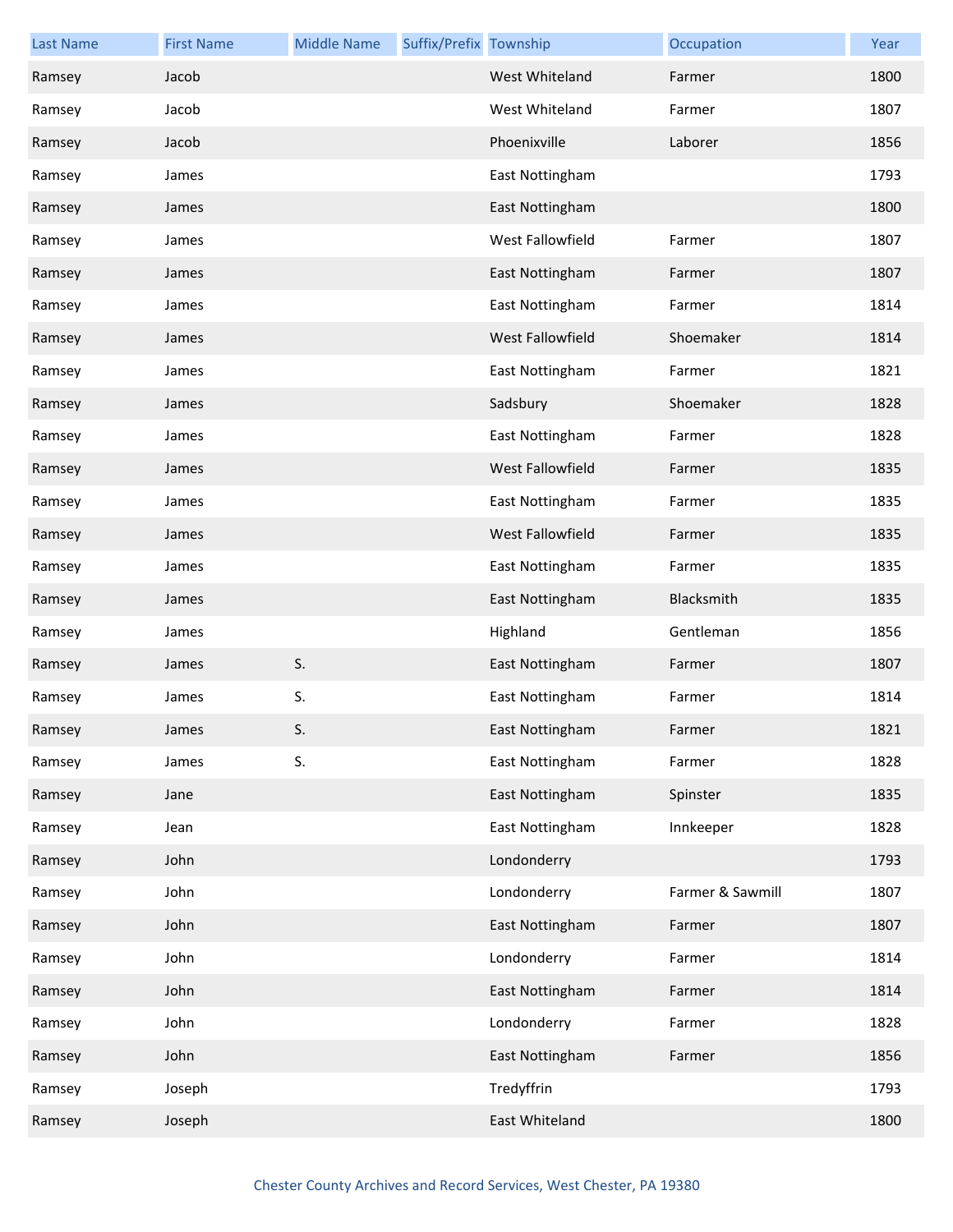| <b>Last Name</b> | <b>First Name</b> | <b>Middle Name</b> | Suffix/Prefix Township |                         | Occupation     | Year |
|------------------|-------------------|--------------------|------------------------|-------------------------|----------------|------|
| Ramsey           | Joseph            |                    |                        | East Whiteland          | Farmer         | 1807 |
| Ramsey           | Joseph            |                    |                        | <b>West Chester</b>     | Blacksmith     | 1807 |
| Ramsey           | Joseph            |                    |                        | Londonderry             | Farmer         | 1814 |
| Ramsey           | Joseph            |                    |                        | East Goshen             | Farmer         | 1828 |
| Ramsey           | Joseph            |                    |                        | Londonderry             | Farmer         | 1828 |
| Ramsey           | Joseph            | B                  |                        | West Goshen             | Farmer         | 1835 |
| Ramsey           | Moses             |                    |                        | Londonderry             |                | 1793 |
| Ramsey           | Phillip           |                    |                        | East Nottingham         | Farmer         | 1856 |
| Ramsey           | Robert            |                    |                        | East Nottingham         | Joiner         | 1807 |
| Ramsey           | Robert            |                    |                        | East Nottingham         |                | 1814 |
| Ramsey           | Robert            |                    |                        | Lower Oxford            | Storekeeper    | 1821 |
| Ramsey           | Robert            |                    |                        | <b>East Fallowfield</b> | Farmer         | 1856 |
| Ramsey           | Samuel            |                    |                        | Willistown              |                | 1793 |
| Ramsey           | Samuel            |                    |                        | Londonderry             |                | 1793 |
| Ramsey           | Samuel            |                    |                        | Easttown                | Blacksmith     | 1807 |
| Ramsey           | Samuel            |                    | Dr.                    | Sadsbury                | Doctor         | 1807 |
| Ramsey           | Samuel            |                    |                        | <b>Upper Oxford</b>     | Wagonmaker     | 1828 |
| Ramsey           | Samuel            |                    |                        | <b>Upper Oxford</b>     | Farmer         | 1856 |
| Ramsey           | Septamus          |                    |                        | Easttown                | Laborer        | 1807 |
| Ramsey           | Thomas            |                    |                        | East Nottingham         | Farmer         | 1814 |
| Ramsey           | Thomas            |                    |                        | East Nottingham         | Farmer         | 1821 |
| Ramsey           | Thomas            |                    |                        | East Nottingham         | Farmer         | 1828 |
| Ramsey           | Thomas            |                    |                        | Willistown              | Storetender    | 1835 |
| Ramsey           | Thomas            |                    |                        | East Nottingham         | Farmer         | 1835 |
| Ramsey           | Thompson          |                    |                        | East Nottingham         | Farmer         | 1828 |
| Ramsey           | Thompson          |                    |                        | East Nottingham         | Mineralologist | 1835 |
| Ramsey           | Thompson          |                    |                        | East Nottingham         | Farmer         | 1856 |
| Ramsey           | Thomson           |                    |                        | West Nottingham         | Farmer         | 1821 |
| Ramsey           | William           |                    | Jr.                    | East Nottingham         |                | 1793 |
| Ramsey           | William           |                    | Sr.                    | East Nottingham         |                | 1793 |
| Ramsey           | William           |                    |                        | East Nottingham         | Farmer         | 1807 |
| Ramsey           | William           |                    |                        | West Nottingham         | Farmer         | 1814 |
| Ramsey           | William           |                    |                        | West Marlborough        | Cordwainer     | 1821 |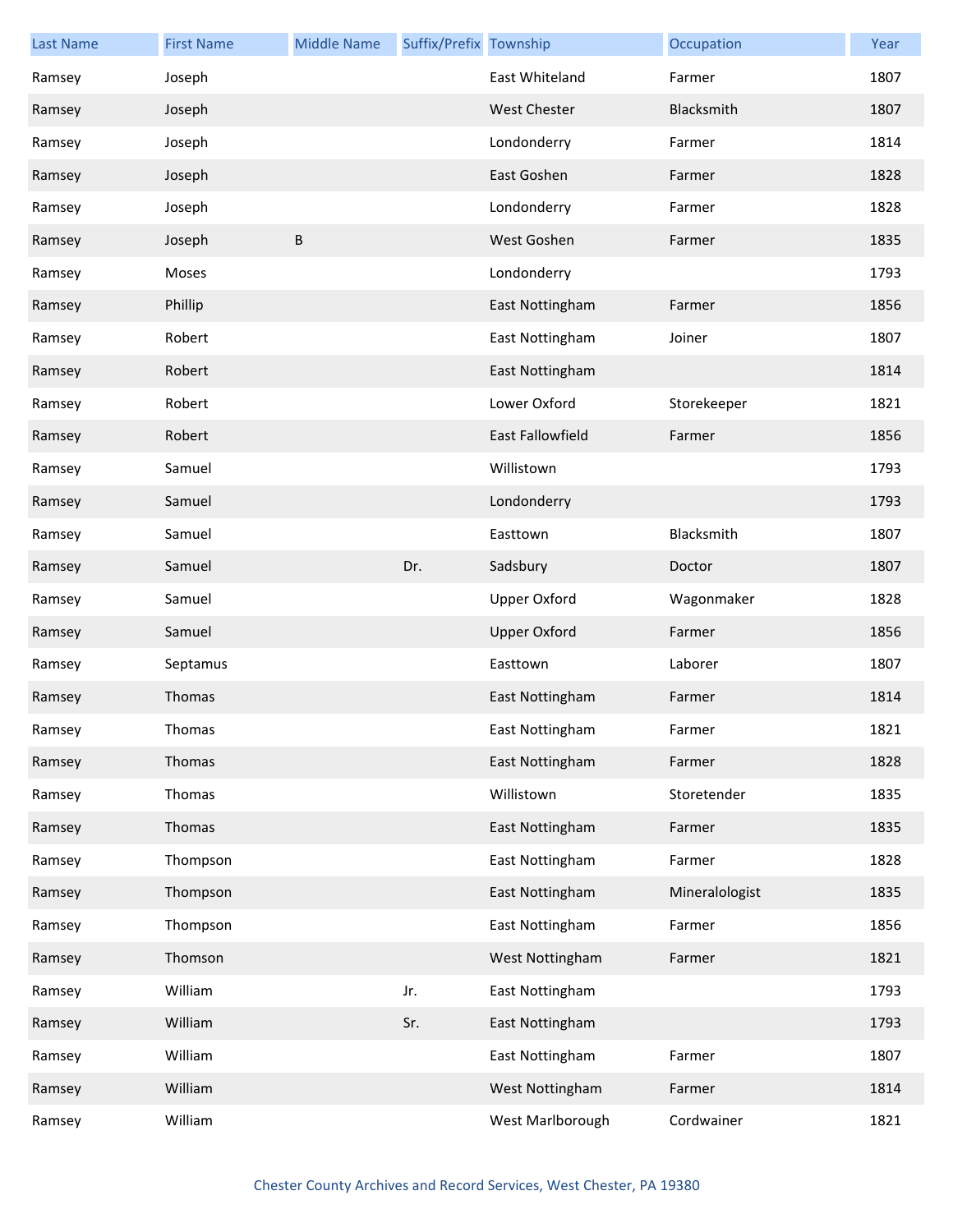| <b>Last Name</b> | <b>First Name</b> | <b>Middle Name</b> | Suffix/Prefix Township |                      | Occupation   | Year |
|------------------|-------------------|--------------------|------------------------|----------------------|--------------|------|
| Ramsey           | William           |                    |                        | East Nottingham      | Cabinetmaker | 1835 |
| Ramsey           | William           |                    |                        | East Nottingham      | Farmer       | 1835 |
| Ramsey           | William           |                    |                        | West Caln            | Farmer       | 1835 |
| Ramspot          | Frederick         |                    |                        | Honey Brook          |              | 1814 |
| Ramstin          | Jesse             |                    |                        | <b>East Nantmeal</b> | Postmaster   | 1856 |
| Ramstine         | Jesse             |                    |                        | <b>East Nantmeal</b> | Laborer      | 1828 |
| Ramstine         | Jesse             |                    |                        | <b>East Nantmeal</b> | Laborer      | 1835 |
| Ramstine         | John              |                    |                        | <b>East Nantmeal</b> | Farmer       | 1828 |
| Ramstine         | John              |                    |                        | Warwick              | Laborer      | 1856 |
| Ramstine         | John              |                    |                        | <b>West Vincent</b>  | Farmer       | 1856 |
| Ramston          | John              |                    |                        | <b>East Nantmeal</b> | Laborer      | 1807 |
| Ramstone         | Elizabeth         |                    |                        | <b>East Nantmeal</b> | Farmer       | 1807 |
| Ramstone         | Henry             |                    |                        | <b>East Nantmeal</b> |              | 1793 |
| Ramstone         | Henry             |                    |                        | <b>East Nantmeal</b> |              | 1800 |
| Ramstone         | John              |                    |                        | <b>East Nantmeal</b> | Farmer       | 1814 |
| Ramstone         | John              |                    |                        | Coventry             | Farmer       | 1821 |
|                  |                   |                    |                        |                      |              |      |
| Ramsy            | J                 | R                  |                        | East Nottingham      | Farmer       | 1856 |
| Ramtine          | John              |                    |                        | <b>East Nantmeal</b> | Farmer       | 1856 |
| Ramy             | Jacob             |                    | Sr.                    | Charlestown          | Farmer       | 1821 |
| Ramy             | Jacob             |                    | Jr.                    | Charlestown          | Wheelwright  | 1821 |
| Rancel           | Robert            |                    |                        | Warwick              | Farmer       | 1856 |
| Randall          | Eli               |                    |                        | <b>East Nantmeal</b> | Laborer      | 1835 |
| Randall          | Jacob             |                    |                        | Honey Brook          | Laborer      | 1835 |
| Randalph         | George            |                    |                        | Lower Oxford         | Nailer       | 1821 |
| Randals          | Benjamin          |                    |                        | East Whiteland       | Limeburner   | 1807 |
| Randals          | Eli               |                    |                        | East Bradford        | Laborer      | 1828 |
| Randals          | Lewis             |                    |                        | Lower Oxford         | Laborer      | 1828 |
| Randals          | Thomas            |                    |                        | Tredyffrin           | Mason        | 1835 |
| Randels          | Benjamin          |                    |                        | Uwchlan              |              | 1793 |
| Randels          | John              | $\sf A$            |                        | Sadsbury             | Merchant     | 1856 |
| Randle           | (Widow)           |                    |                        | West Nottingham      |              | 1814 |
| Randle           | Mildred           |                    |                        | West Nottingham      | Weaver       | 1807 |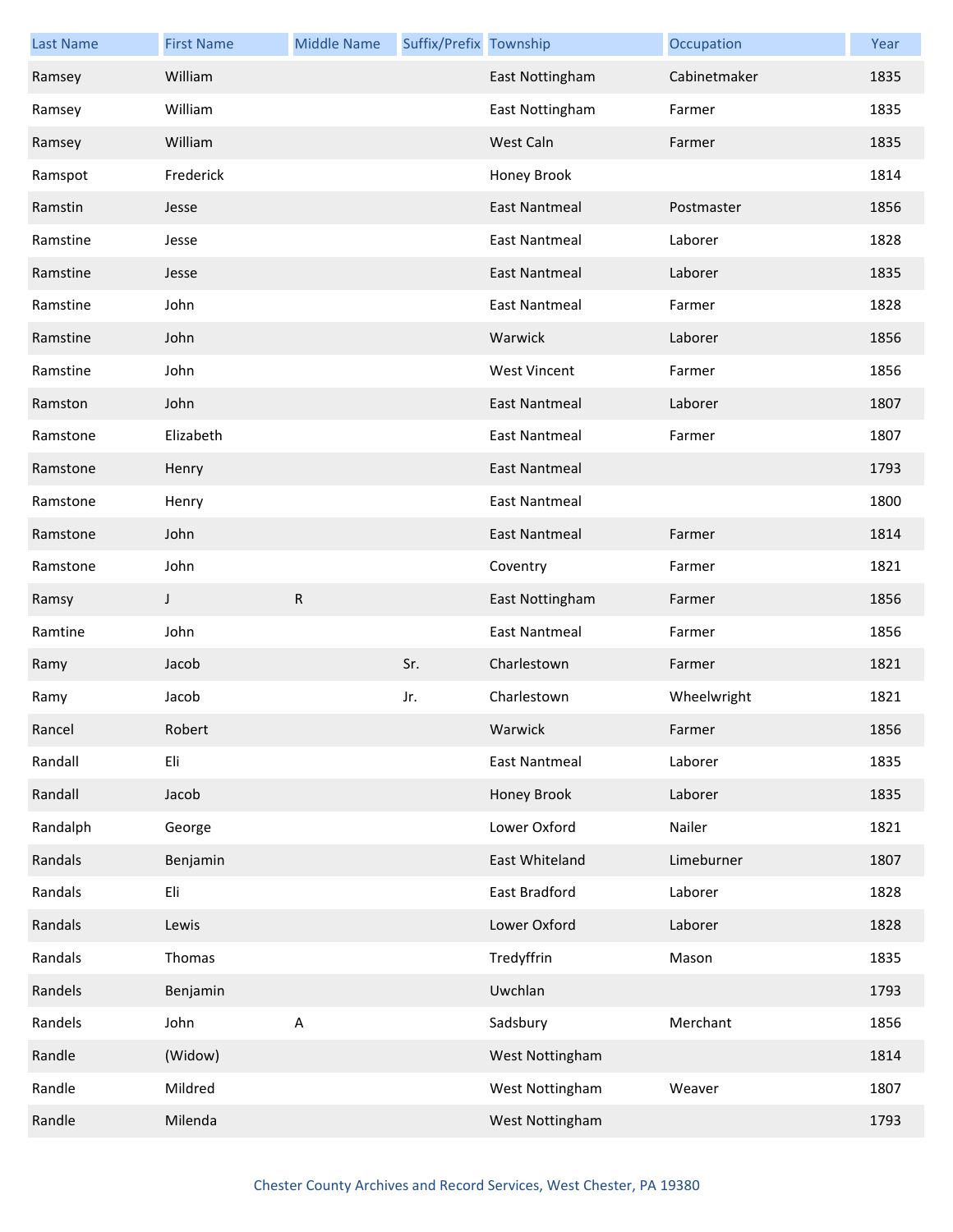| <b>Last Name</b> | <b>First Name</b> | <b>Middle Name</b> | Suffix/Prefix Township |                      | Occupation  | Year |
|------------------|-------------------|--------------------|------------------------|----------------------|-------------|------|
| Randle           | Thomas            |                    |                        | West Nottingham      | Weaver      | 1807 |
| Randles          | Benjamin          |                    |                        | East Whiteland       |             | 1800 |
| Randles          | Eli               |                    |                        | Uwchlan              | Laborer     | 1821 |
| Randolph         | George            | D                  |                        | Lower Oxford         | Farmer      | 1835 |
| Randolph         | John              |                    |                        | West Bradford        | Laborer     | 1856 |
| Randolph         | Mary              |                    | Jr.                    | West Whiteland       | Lady        | 1856 |
| Randolph         | Mary              |                    |                        | West Whiteland       | Lady        | 1856 |
| Randolph         | Samuel            |                    |                        | West Whiteland       | Gentleman   | 1856 |
| Ranfrew          | James             |                    |                        | Sadsbury             | Doctor      | 1807 |
| Rank             | Daniel            |                    |                        | Honeybrook           | Farmer      | 1856 |
| Rank             | Jonathan          |                    |                        | Honeybrook           | Farmer      | 1856 |
| Rank             | Samuel            |                    |                        | Honeybrook           | Farmer      | 1856 |
| Ranken           | James             |                    |                        | West Fallowfield     |             | 1793 |
| Rankin           | David             |                    |                        | East Nottingham      | Doctor      | 1856 |
| Rankin           | James             |                    |                        | West Fallowfield     | Farmer      | 1807 |
| Rankin           | James             |                    |                        | West Fallowfield     | Farmer      | 1814 |
| Rankin           | James             |                    |                        | West Fallowfield     | Farmer      | 1821 |
| Rankin           | John              |                    |                        | Goshen               |             | 1793 |
| Rankin           | John              |                    |                        | West Chester         | Farmer      | 1807 |
| Rankin           | John              |                    |                        | West Fallowfield     |             | 1814 |
| Rankin           | John              |                    |                        | West Fallowfield     | Farmer      | 1821 |
| Rankin           | John              |                    |                        | West Fallowfield     | Farmer      | 1835 |
| Rankin           | John              |                    |                        | West Fallowfield     | Farmer      | 1835 |
| Rankin           | Martha            |                    |                        | Highland             |             | 1856 |
| Rankin           | Rhoads            |                    |                        | Goshen               |             | 1793 |
| Rankin           | Susanna           |                    | Widow                  | West Fallowfield     |             | 1828 |
| Rankin           | William           |                    |                        | Uwchlan              |             | 1835 |
| Rankins          | Thomas            |                    |                        | <b>East Nantmeal</b> | Carpenter   | 1835 |
| Rankins          | William           |                    |                        | West Whiteland       | Storekeeper | 1807 |
| Ranmsey          | Daniel            |                    |                        | West Fallowfield     | Farmer      | 1835 |
| Rapp             | Amos              |                    |                        | Schuylkill           | Blacksmith  | 1828 |
| Rapp             | Amos              |                    |                        | Schuylkill           | Smith       | 1835 |
| Rapp             | Amos              |                    |                        | East Whiteland       | Laborer     | 1835 |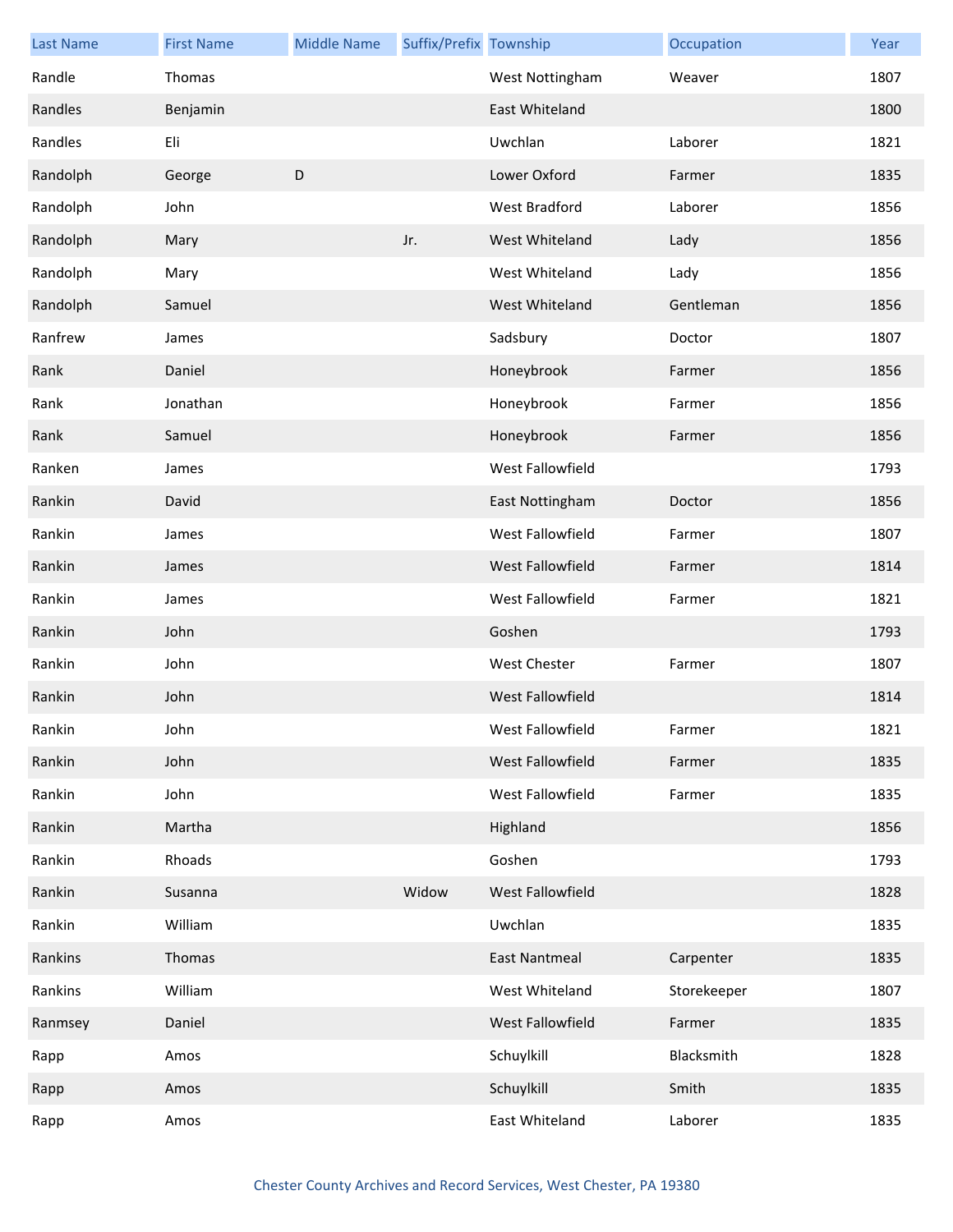| <b>Last Name</b> | <b>First Name</b> | <b>Middle Name</b> | Suffix/Prefix Township |             | Occupation  | Year |
|------------------|-------------------|--------------------|------------------------|-------------|-------------|------|
| Rapp             | Amos              |                    |                        | Schuylkill  | Farmer      | 1856 |
| Rapp             | Barnet            |                    |                        | Schuylkill  | Roller      | 1828 |
| Rapp             | <b>Barnet</b>     |                    |                        | Schuylkill  | Blacksmith  | 1828 |
| Rapp             | Barnet            |                    |                        | Tredyffrin  | Blacksmith  | 1835 |
| Rapp             | <b>Barnet</b>     |                    |                        | Schuylkill  | Farmer      | 1835 |
| Rapp             | <b>Barnett</b>    |                    |                        | Charlestown |             | 1793 |
| Rapp             | <b>Barnett</b>    |                    |                        | Charlestown | Smith       | 1807 |
| Rapp             | <b>Barnett</b>    |                    |                        | Charlestown | Blacksmith  | 1814 |
| Rapp             | <b>Barnett</b>    |                    | Jr.                    | Charlestown | Smith       | 1821 |
| Rapp             | Barnett           |                    |                        | Charlestown | Farmer      | 1821 |
| Rapp             | Benjamin          |                    |                        | Charlestown | Smith       | 1807 |
| Rapp             | Benjamin          |                    |                        | Charlestown | Farmer      | 1814 |
| Rapp             | Benjamin          |                    |                        | Charlestown | Farmer      | 1821 |
| Rapp             | Benjamin          |                    |                        | Tredyffrin  | Saddler     | 1835 |
| Rapp             | Benjamin          |                    |                        | Schuylkill  | Farmer      | 1856 |
| Rapp             | Benjamin          |                    |                        | Charlestown | Mechanic    | 1856 |
| Rapp             | David             | ${\sf M}$          |                        | Charlestown | Mechanic    | 1856 |
| Rapp             | Esther            |                    |                        | Schuylkill  |             | 1828 |
| Rapp             | Esther            |                    |                        | Schuylkill  |             | 1835 |
| Rapp             | Frederic          |                    |                        | Schuylkill  | Farmer      | 1835 |
| Rapp             | Frederic          |                    |                        | Schuylkill  | Farmer      | 1856 |
| Rapp             | Frederick         |                    |                        | Charlestown |             | 1793 |
| Rapp             | Frederick         |                    |                        | Charlestown | Wheelwright | 1807 |
| Rapp             | Frederick         |                    |                        | Charlestown | Wheelwright | 1814 |
| Rapp             | Frederick         |                    |                        | Charlestown | Wheelwright | 1821 |
| Rapp             | Frederick         |                    |                        | Easttown    | Wheelwright | 1828 |
| Rapp             | Frederick         |                    |                        | Schuylkill  | Wheelwright | 1828 |
| Rapp             | Jacob             |                    |                        | Charlestown | Carpenter   | 1807 |
| Rapp             | Jacob             |                    |                        | Charlestown | Carpenter   | 1814 |
| Rapp             | Jacob             |                    |                        | Charlestown | Farmer      | 1821 |
| Rapp             | Jacob             |                    |                        | Schuylkill  | Farmer      | 1828 |
|                  |                   |                    |                        |             |             |      |
| Rapp             | Jacob             |                    |                        | Schuylkill  | Shoemaker   | 1828 |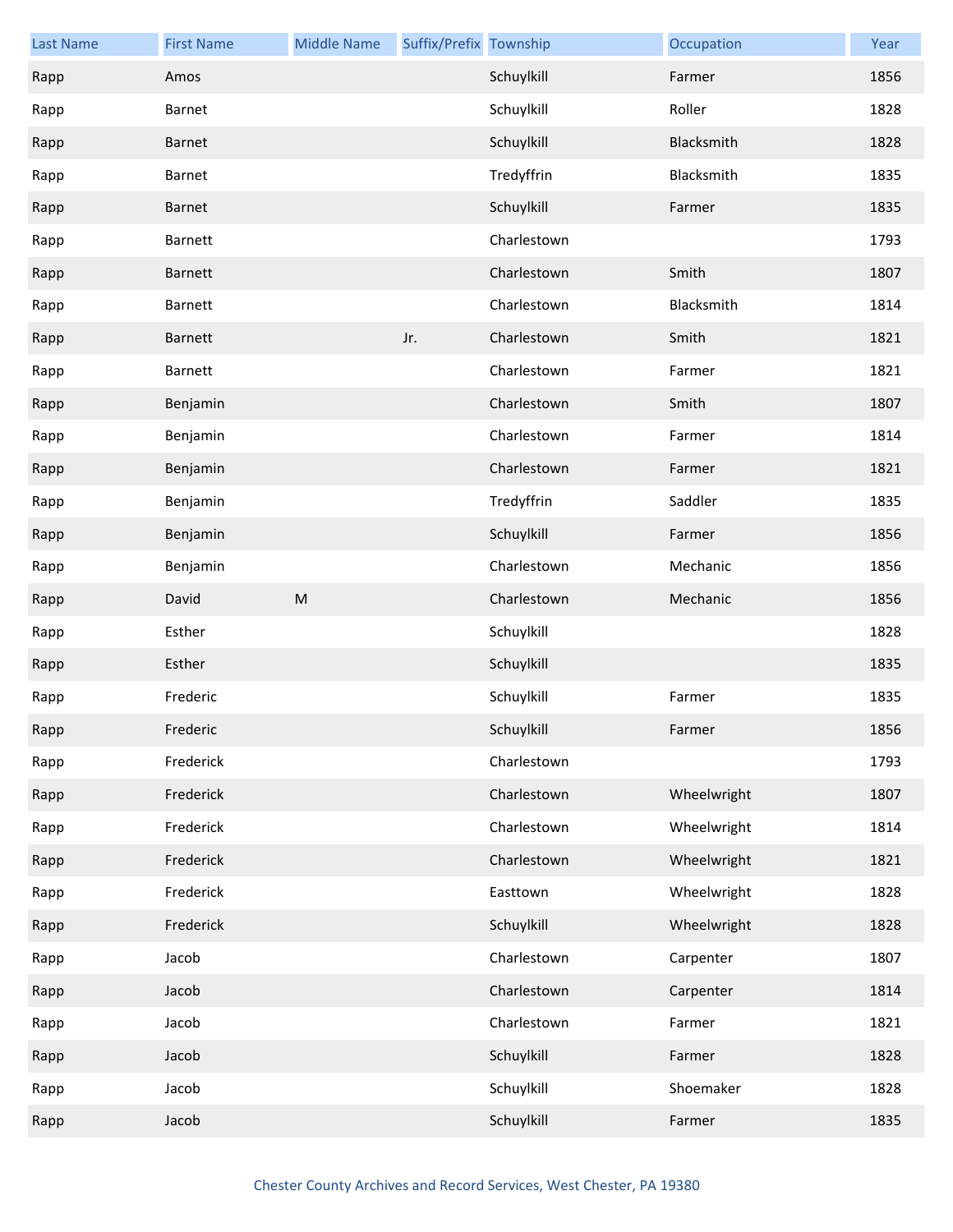| <b>Last Name</b> | <b>First Name</b> | <b>Middle Name</b>        | Suffix/Prefix Township |                     | Occupation  | Year |
|------------------|-------------------|---------------------------|------------------------|---------------------|-------------|------|
| Rapp             | Jacob             |                           |                        | Schuylkill          | Shoemaker   | 1835 |
| Rapp             | Jacob             |                           |                        | Schuylkill          | Shoemaker   | 1856 |
| Rapp             | Jesse             |                           |                        | Schuylkill          | Millwright  | 1835 |
| Rapp             | John              |                           |                        | Charlestown         | Wheelwright | 1807 |
| Rapp             | John              |                           |                        | Charlestown         | Wheelwright | 1814 |
| Rapp             | John              |                           |                        | Charlestown         | Farmer      | 1821 |
| Rapp             | John              |                           | Jr.                    | Charlestown         | Farmer      | 1821 |
| Rapp             | John              |                           |                        | Charlestown         | Smith       | 1821 |
| Rapp             | John              |                           | Jr.                    | Schuylkill          | Farmer      | 1828 |
| Rapp             | John              |                           | Sr.                    | Schuylkill          | Farmer      | 1828 |
| Rapp             | John              |                           |                        | Charlestown         | Blacksmith  | 1835 |
| Rapp             | John              |                           |                        | Charlestown         | Farmer      | 1835 |
| Rapp             | John              |                           |                        | Schuylkill          | Smith       | 1835 |
| Rapp             | John              |                           |                        | Schuylkill          | Farmer      | 1835 |
| Rapp             | John              |                           |                        | Charlestown         | Mechanic    | 1856 |
| Rapp             | John              |                           |                        | Phoenixville        | Blacksmith  | 1856 |
| Rapp             | John              |                           |                        | Schuylkill          | Farmer      | 1856 |
| Rapp             | John              |                           | Jr.                    | Schuylkill          | Moulder     | 1856 |
| Rapp             | Joseph            |                           |                        | Schuylkill          | Wheelwright | 1828 |
| Rapp             | Joseph            |                           |                        | Schuylkill          | Wheelwright | 1835 |
| Rapp             | Joseph            |                           |                        | East Pikeland       | Farmer      | 1856 |
| Rapp             | Joshua            | $\mathsf E$               |                        | East Pikeland       | Wheelwright | 1856 |
| Rapp             | Lewis             |                           |                        | <b>West Vincent</b> | Smith       | 1856 |
| Rapp             | Peter             |                           |                        | Charlestown         | Cordwainer  | 1807 |
| Rapp             | Peter             |                           |                        | Charlestown         | Cordwainer  | 1814 |
| Rapp             | Philip            |                           |                        | Charlestown         |             | 1793 |
| Rapp             | Philip            |                           |                        | Charlestown         | Farmer      | 1807 |
| Rapp             | Philip            |                           |                        | Charlestown         | Farmer      | 1814 |
| Rapp             | Philip            |                           |                        | Charlestown         | Farmer      | 1821 |
| Rapp             | Philip            |                           |                        | Schuylkill          | Farmer      | 1828 |
| Rapp             | Philip            |                           |                        | Schuylkill          | Farmer      | 1835 |
| Rapp             | Stephen           | $\boldsymbol{\mathsf{H}}$ |                        | Charlestown         | Farmer      | 1856 |
| Rapp             | Thomas            |                           |                        | Schuylkill          | Farmer      | 1835 |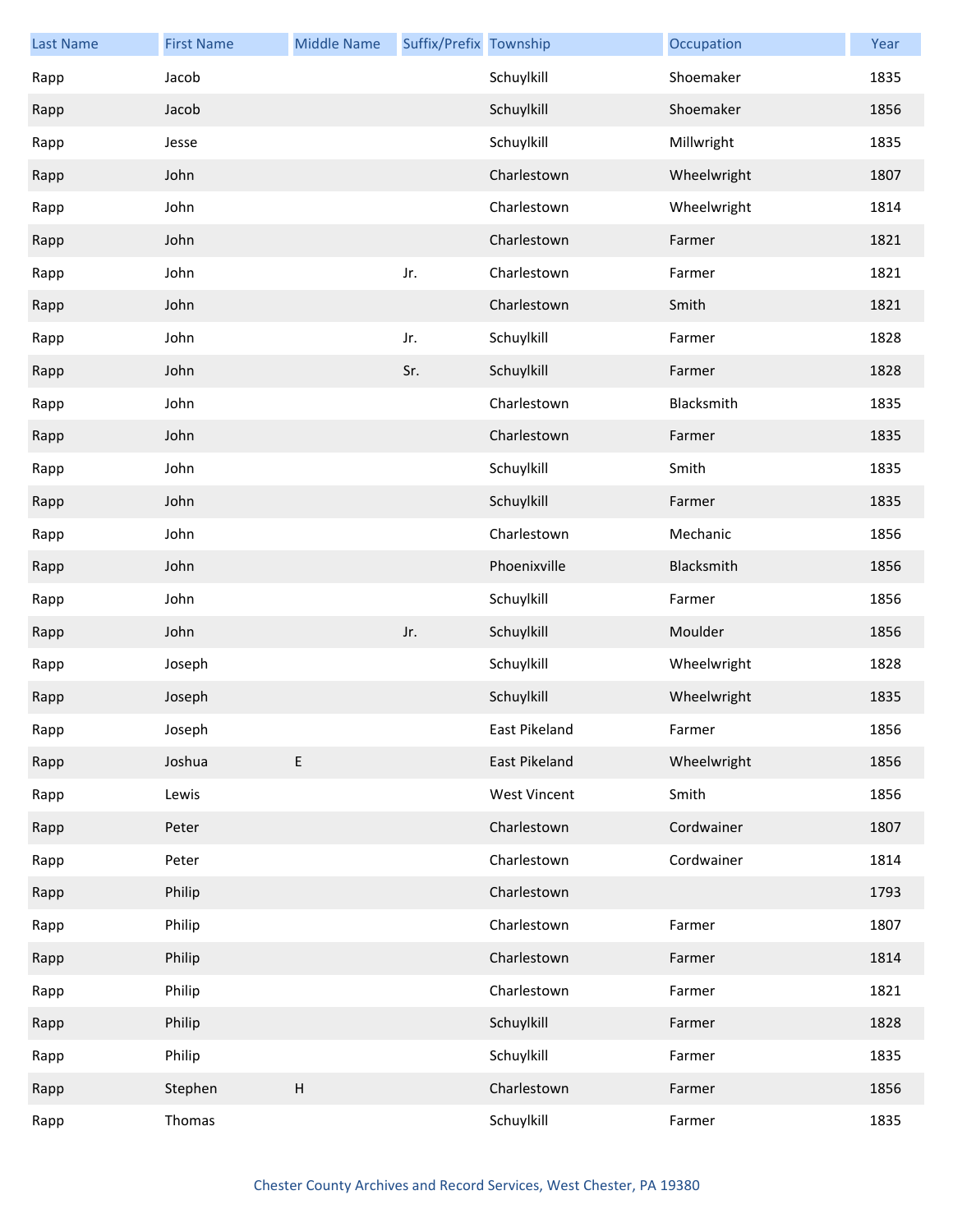| <b>Last Name</b> | <b>First Name</b> | <b>Middle Name</b> | Suffix/Prefix Township |                      | Occupation | Year |
|------------------|-------------------|--------------------|------------------------|----------------------|------------|------|
| Rapty            | Lawrence          |                    |                        | West Whiteland       |            | 1821 |
| Rarty            | James             |                    |                        | West Whiteland       | Laborer    | 1856 |
| Raser            | Aaron             |                    |                        | Easttown             | Laborer    | 1828 |
| Raser            | John              |                    |                        | Tredyffrin           |            | 1828 |
| Rash             | Martin            |                    |                        | Sadsbury             |            | 1807 |
| Rash             | Martin            |                    |                        | Sadsbury             | Laborer    | 1814 |
| Rasor            | Malchior          |                    |                        | Honey Brook          | Farmer     | 1807 |
| Ratcliff         | Jonathan          |                    |                        | East Whiteland       | Farmer     | 1814 |
| Ratcliff         | Joseph            |                    |                        | East Whiteland       | Farmer     | 1814 |
| Ratcliff         | Joseph            |                    |                        | East Whiteland       | Laborer    | 1835 |
| Ratcliff         | Seneca            |                    |                        | Tredyffrin           | Farmer     | 1814 |
| Ratcliff         | Seneca            |                    |                        | <b>East Nantmeal</b> | Farmer     | 1821 |
| Ratew            | Eli               |                    |                        | Uwchlan              | Wagonmaker | 1807 |
| Rattew           | David             |                    |                        | Honey Brook          | Farmer     | 1828 |
| Rattew           | Hunter            |                    |                        | West Chester         | Shoemaker  | 1821 |
| Rattew           | Jesse             |                    |                        | Goshen               |            | 1793 |
| Rattew           | John              |                    |                        | Goshen               |            | 1793 |
| Rattew           | John              |                    | Jr.                    | <b>West Nantmeal</b> | Farmer     | 1856 |
| Rattew           | John              |                    | Sr.                    | <b>West Nantmeal</b> | Tailor     | 1856 |
| Rattew           | Robert            |                    |                        | Honey Brook          | Farmer     | 1828 |
| Rattew           | William           |                    |                        | Goshen               |            | 1793 |
| Rattew           | William           |                    |                        | <b>West Vincent</b>  | Laborer    | 1856 |
| Ratto            | Aaron             |                    |                        | Uwchlan              | Laborer    | 1856 |
| Ratto            | John              |                    |                        | Coventry             | Farmer     | 1835 |
| Rattue           | Peter             |                    |                        | Pennsbury            |            | 1793 |
| Rattue           | William           |                    |                        | Pennsbury            |            | 1793 |
| Ratzor           | Jacob             |                    | Sr.                    | Londonderry          | Farmer     | 1807 |
| Ratzor           | Jacob             |                    | Jr.                    | Londonderry          | Farmer     | 1807 |
| Rauck            | John              |                    |                        | West Whiteland       | Tailor     | 1828 |
| Ravely           | George            |                    |                        | West Bradford        | Farmer     | 1856 |
| Ravenscraft      | Thomas            |                    |                        | <b>Upper Oxford</b>  | Printer    | 1814 |
| Rawlings         | John              |                    |                        | New Garden           |            | 1807 |
| Rawlings         | John              | ${\sf P}$          |                        | <b>West Chester</b>  | Painter    | 1856 |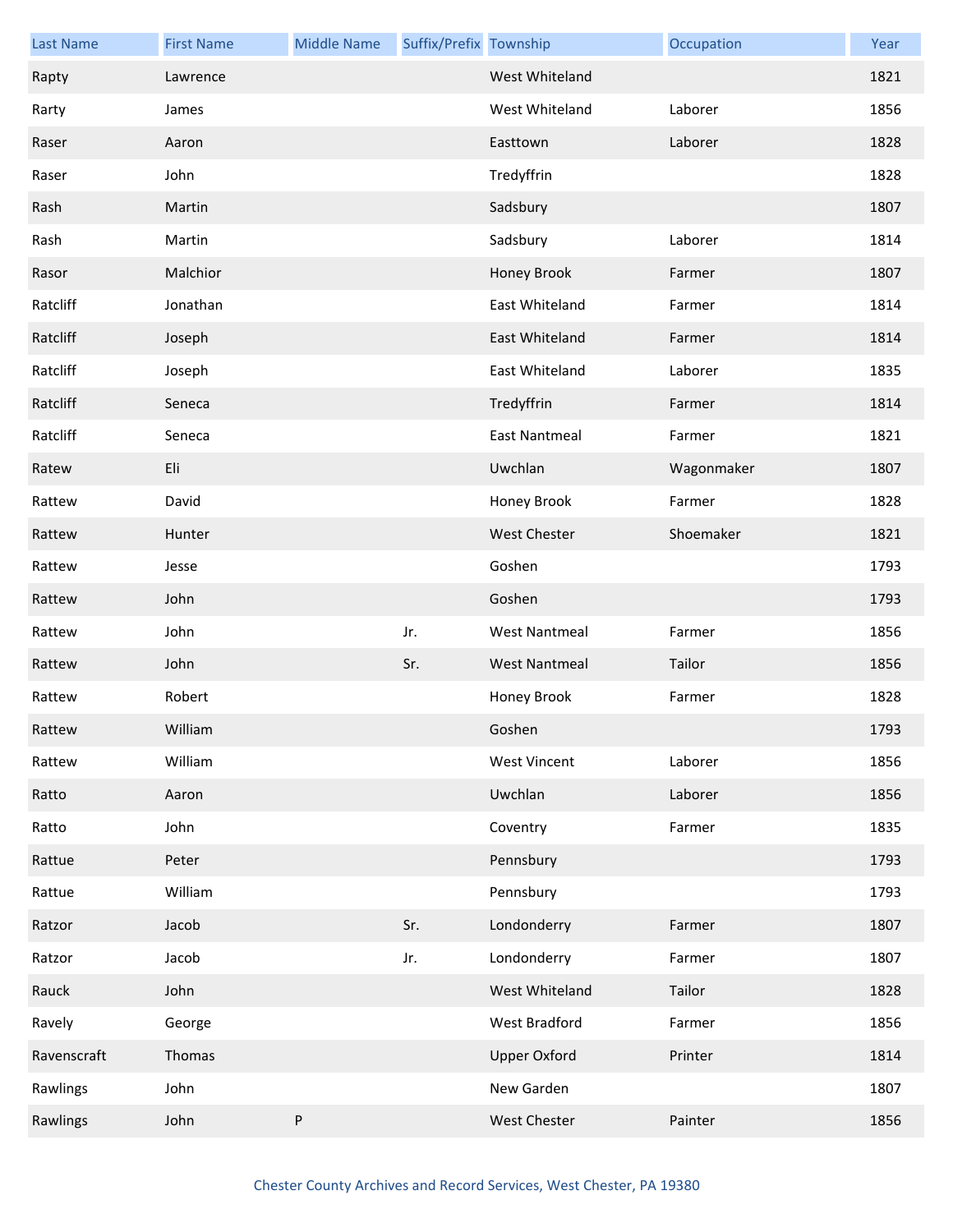| <b>Last Name</b> | <b>First Name</b> | <b>Middle Name</b> | Suffix/Prefix Township |                      | Occupation      | Year |
|------------------|-------------------|--------------------|------------------------|----------------------|-----------------|------|
| Rawlins          | Francis           |                    |                        | East Nottingham      | Laborer         | 1828 |
| Ray              | Abraham           |                    |                        | Kennett              | Laborer         | 1835 |
| Ray              | Alfred            |                    |                        | East Caln            | Limeburner      | 1835 |
| Ray              | David             |                    |                        | Tredyffrin           | Farmer          | 1821 |
| Ray              | David             |                    |                        | <b>East Vincent</b>  | Boat builder    | 1835 |
| Ray              | Fredrick          |                    |                        | Warwick              | Laborer         | 1856 |
| Ray              | Hugh              |                    |                        | East Caln            | Laborer         | 1807 |
| Ray              | Jacob             |                    |                        | Warwick              | Laborer         | 1856 |
| Ray              | James             |                    |                        | Kennett              |                 | 1793 |
| Ray              | James             |                    |                        | Warwick              | Laborer         | 1856 |
| Ray              | James             |                    |                        | East Marlborough     | Laborer         | 1856 |
| Ray              | John              |                    |                        | Vincent              | Laborer         | 1828 |
| Ray              | John              |                    |                        | Warwick              | Laborer         | 1856 |
| Ray              | John              |                    |                        | Warwick              | Farmer          | 1856 |
| Ray              | Joseph            |                    |                        | West Goshen          | Trucker         | 1856 |
| Ray              | Joshua            |                    |                        | Schuylkill           |                 | 1856 |
| Ray              | Michael           |                    |                        | Honeybrook           | Weaver          | 1856 |
| Ray              | Robert            |                    |                        | Tredyffrin           | Laborer         | 1835 |
| Ray              | Samuel            |                    |                        | <b>East Nantmeal</b> |                 | 1793 |
| Ray              | Samuel            |                    |                        | Kennett              |                 | 1856 |
| Ray              | Steven            |                    |                        | Sadsbury             |                 | 1807 |
| Ray              | Thomas            |                    |                        | New Garden           | Laborer         | 1800 |
| Ray              | Thomas            |                    |                        | East Caln            | Laborer         | 1814 |
| Ray              | Thomas            |                    |                        | Warwick              | Laborer         | 1856 |
| Ray              | William           | $\mathsf A$        |                        | East Caln            | Farmer          | 1835 |
| Rayburn          | John              |                    |                        | West Marlborough     | Carpenter       | 1835 |
| Rayman           | John              |                    |                        | Thornbury            |                 | 1856 |
| Raymen           | James             |                    |                        | East Whiteland       | Laborer         | 1856 |
| Raymond          | Joseph            |                    |                        | Westtown             | Post and railer | 1856 |
| Raymond          | Nathan            |                    |                        | West Chester         | Blacksmith      | 1856 |
| Rayson           | Enos              |                    |                        | <b>East Vincent</b>  | Laborer         | 1856 |
| Rayson           | John              |                    |                        | <b>East Vincent</b>  | Blacksmith      | 1856 |
| Raysor           | Abraham           |                    |                        | Coventry             | Weaver          | 1821 |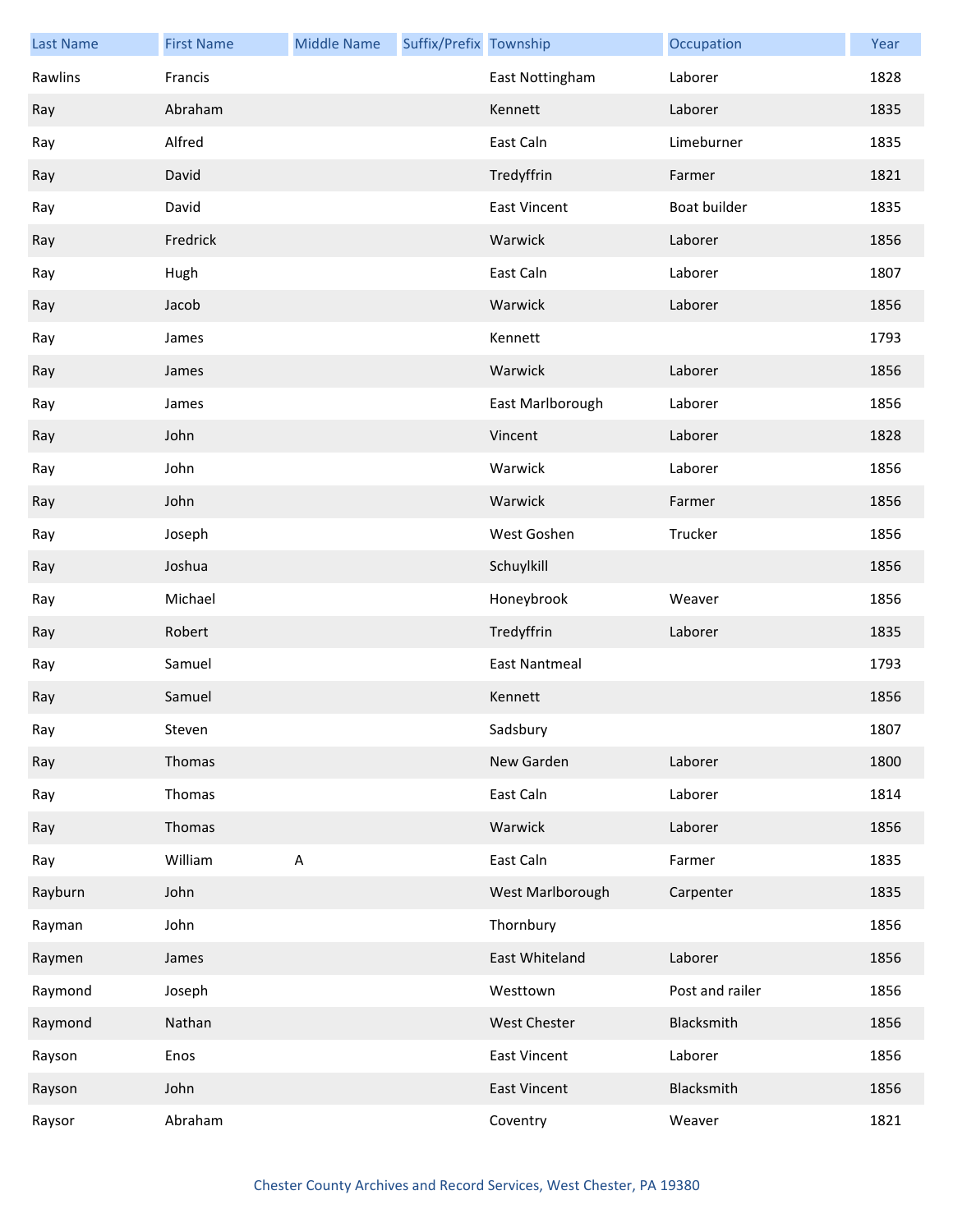| <b>Last Name</b> | <b>First Name</b> | <b>Middle Name</b> | Suffix/Prefix Township |                      | Occupation          | Year |
|------------------|-------------------|--------------------|------------------------|----------------------|---------------------|------|
| Razer            | John              |                    |                        | Tredyffrin           | Laborer             | 1821 |
| Razer            | John              |                    |                        | Tredyffrin           | Laborer             | 1856 |
| Rea              | Adam              |                    |                        | Lower Oxford         | Sicklemaker         | 1835 |
| Rea              | David             | ${\sf R}$          |                        | Wallace              | Stonemason          | 1856 |
| Rea              | Jacob             |                    |                        | East Brandywine      | Carpenter           | 1856 |
| Rea              | James             |                    |                        | West Marlborough     |                     | 1800 |
| Rea              | James             |                    |                        | <b>East Nantmeal</b> | Laborer             | 1814 |
| Rea              | James             |                    |                        | <b>East Nantmeal</b> | Laborer             | 1821 |
| Rea              | James             |                    |                        | Wallace              | Laborer             | 1856 |
| Rea              | James             |                    |                        | East Brandywine      | Farmer              | 1856 |
| Rea              | John              |                    |                        | Brandywine           | Laborer             | 1814 |
| Rea              | John              |                    |                        | Brandywine           | Farmer              | 1821 |
| Rea              | John              |                    |                        | <b>East Nantmeal</b> | Farmer              | 1821 |
| Rea              | John              |                    |                        | Brandywine           | Farmer              | 1828 |
| Rea              | John              |                    |                        | Lower Oxford         | Fuller              | 1835 |
| Rea              | John              |                    |                        | Brandywine           | Farmer              | 1835 |
| Rea              | John              |                    |                        | <b>East Nantmeal</b> | Laborer             | 1835 |
| Rea              | John              |                    |                        | South Coventry       | Laborer             | 1856 |
| Rea              | John              |                    |                        | West Caln            | Mason               | 1856 |
| Rea              | Joseph            |                    |                        | Brandywine           | Farmer              | 1807 |
| Rea              | Joseph            |                    |                        | Brandywine           | Farmer              | 1814 |
| Rea              | Joseph            |                    |                        | Brandywine           | Farmer              | 1821 |
| Rea              | Joseph            |                    |                        | Brandywine           |                     | 1828 |
| Rea              | Joseph            |                    |                        | <b>West Nantmeal</b> | Storekeeper, farmer | 1835 |
| Rea              | Joseph            |                    |                        | Wallace              | Farmer              | 1856 |
| Rea              | Joseph            |                    |                        | <b>West Nantmeal</b> | Jobber              | 1856 |
| Rea              | Joseph            |                    |                        | Wallace              | Plasterer           | 1856 |
| Rea              | Samuel            |                    |                        | <b>East Nantmeal</b> | Saddler             | 1821 |
| Rea              | Samuel            |                    |                        | East Nantmeal        | Farmer              | 1821 |
| Rea              | Samuel            |                    |                        | West Caln            | Laborer             | 1828 |
| Rea              | Samuel            | $\mathsf{A}$       |                        | Lower Oxford         | Farmer              | 1856 |
| Rea              | William           |                    |                        | Pikeland             | Farmer              | 1807 |
| Rea              | William           |                    |                        | Brandywine           | Laborer             | 1821 |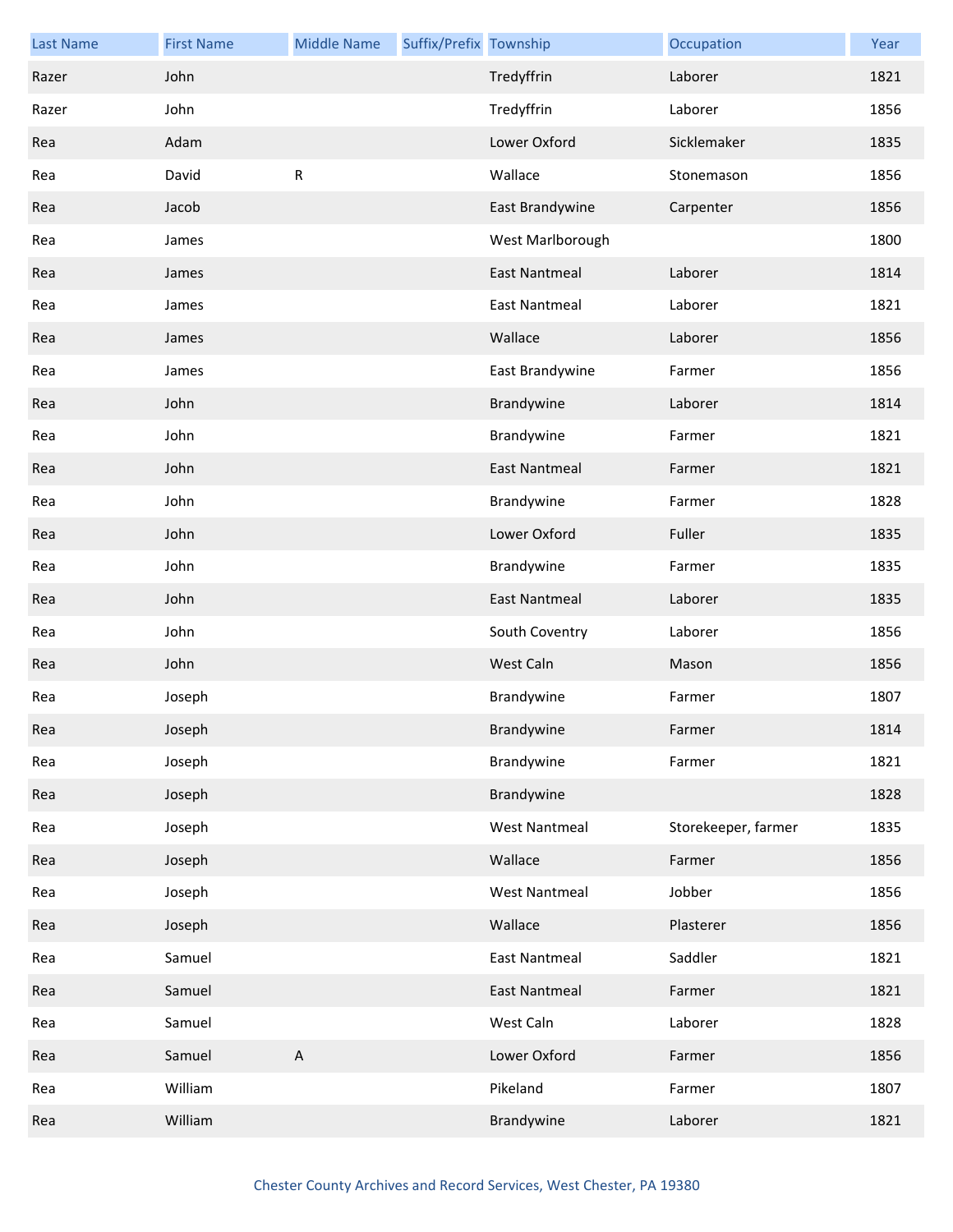| <b>Last Name</b> | <b>First Name</b> | <b>Middle Name</b> | Suffix/Prefix Township |                     | Occupation   | Year |
|------------------|-------------------|--------------------|------------------------|---------------------|--------------|------|
| Rea              | William           |                    |                        | Brandywine          | Laborer      | 1828 |
| Rea              | William           |                    |                        | Brandywine          | Laborer      | 1835 |
| Read             | Charles           |                    |                        | Uwchlan             |              | 1793 |
| Read             | Ezekiel           |                    |                        | Goshen              | Blacksmith   | 1807 |
| Read             | Isaac             |                    |                        | <b>Upper Oxford</b> | Yeoman       | 1821 |
| Read             | Isabella          |                    | Widow                  | New London          |              | 1800 |
| Read             | James             |                    |                        | East Fallowfield    |              | 1793 |
| Read             | James             |                    |                        | Brandywine          | Farmer       | 1821 |
| Read             | John              |                    |                        | New London          |              | 1793 |
| Read             | John              |                    |                        | New London          | Distiller    | 1800 |
| Read             | John              |                    |                        | New London          | Farmer       | 1807 |
| Read             | Joseph            |                    |                        | Uwchlan             |              | 1793 |
| Read             | Joseph            |                    |                        | Brandywine          | Farmer       | 1821 |
| Read             | Nathaniel         |                    |                        | Tredyffrin          | Laborer      | 1807 |
| Read             | Paul              |                    |                        | Vincent             | Blacksmith   | 1807 |
| Read             | Thomas            |                    |                        | West Bradford       | Laborer      | 1807 |
| Read             | William           |                    |                        | Uwchlan             |              | 1793 |
| Read             | William           |                    |                        | Vincent             | Miller       | 1807 |
| Read             | William           |                    |                        | Valley              | Millwright   | 1856 |
| Readen           | John              |                    |                        | Easttown            |              | 1856 |
| Reader           | John              |                    | Sr.                    | Tredyffrin          | Laborer      | 1821 |
| Reader           | John              |                    |                        | Tredyffrin          | Laborer      | 1821 |
| Reader           | John              | F.                 |                        | Charlestown         | Farmer       | 1807 |
| Reader           | Samuel            |                    |                        | Valley              | Laborer      | 1856 |
| Readman          | John              |                    |                        | Kennett             | Teamster     | 1856 |
| Reads            | Jesse             |                    |                        | East Fallowfield    | Papermaker   | 1835 |
| Ready            | John              |                    |                        | Phoenixville        | Furnaceman   | 1856 |
| Reagan           | George            |                    |                        | Vincent             | Schoolmaster | 1807 |
| Reagan           | John              |                    |                        | South Coventry      | Farmer       | 1856 |
| Reagen           | James             |                    |                        | West Nottingham     | Laborer      | 1807 |
| Reagon           | James             |                    |                        | West Nottingham     |              | 1793 |
| Rearden          | Richard           |                    |                        | New Garden          | Wheelwright  | 1856 |
| Reardon          | J                 | $\sf V$            |                        | East Nottingham     | Farmer       | 1856 |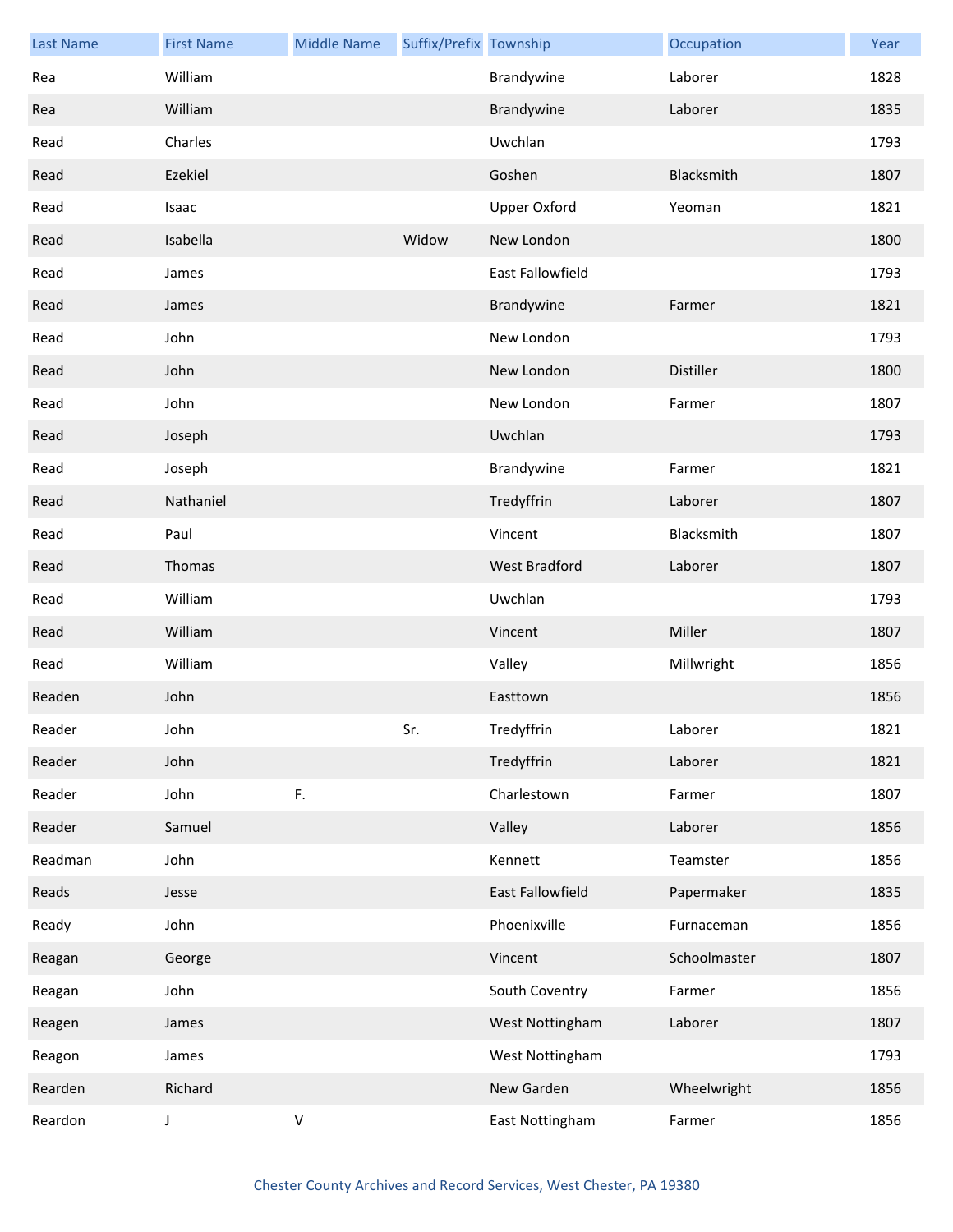| <b>Last Name</b> | <b>First Name</b> | <b>Middle Name</b> | Suffix/Prefix Township |                         | Occupation  | Year |
|------------------|-------------------|--------------------|------------------------|-------------------------|-------------|------|
| Reardown         | William           |                    |                        | Birmingham              | Laborer     | 1856 |
| Reasan           | William           |                    |                        | West Whiteland          | Fencemaker  | 1856 |
| Reaseller        | Evan              |                    |                        | East Nottingham         | Farmer      | 1856 |
| Reaser           | Jacob             | F.                 |                        | Vincent                 | Carpenter   | 1828 |
| Reason           | Joshua            |                    |                        | West Bradford           |             | 1856 |
| Reath            | James             |                    |                        | West Caln               | Farmer      | 1856 |
| Reaves           | Abraham           |                    |                        | East Fallowfield        | Farmer      | 1835 |
| Reaves           | Mary              |                    |                        | <b>East Fallowfield</b> | Freeholder  | 1835 |
| Reburn           | George            |                    |                        | Lower Oxford            | Laborer     | 1856 |
| Reburn           | James             |                    |                        | Lower Oxford            | Farmer      | 1856 |
| Reburn           | James             | GB                 |                        | Lower Oxford            | Farmer      | 1856 |
| Reburn           | John              | WJ                 |                        | Lower Oxford            | Farmer      | 1856 |
| Rece             | A                 | L                  |                        | Sadsbury                | Farmer      | 1856 |
| Redd             | Emmor             |                    |                        | <b>East Fallowfield</b> | Laborer     | 1856 |
| Redecliff        | Philip            |                    |                        | Sadsbury                | Machinist   | 1856 |
| Reder            | Rebecka           |                    |                        | Coventry                |             | 1835 |
| Redfern          | Frank             |                    |                        | Phoenixville            | Pudler      | 1856 |
| Redheffer        | Andrew            |                    |                        | <b>West Nantmeal</b>    |             | 1814 |
| Redheifer        | Conrad            |                    |                        | Charlestown             |             | 1793 |
| Redheiffer       | Adam              |                    |                        | Phoenixville            | Stagedriver | 1856 |
| Redington        | William           |                    |                        | Schuylkill              | Miner       | 1856 |
| Redley           | Edward            |                    |                        | <b>Upper Oxford</b>     | Weaver      | 1828 |
| Redman           | Israel            |                    |                        | London Britain          | Laborer     | 1828 |
| Redman           | Thomas            |                    |                        | London Grove            |             | 1800 |
| Redwalt          | Conrad            |                    |                        | Vincent                 | Shoemaker   | 1828 |
| Redwalt          | Frederick         |                    |                        | Vincent                 | Shoemaker   | 1828 |
| Redwalt          | John              |                    |                        | Vincent                 | Shoemaker   | 1828 |
| Redwalts         | Frederick         |                    | Jr.                    | Vincent                 |             | 1814 |
| Redwalts         | Frederick         |                    |                        | Vincent                 |             | 1814 |
| Redwalts         | John              |                    |                        | Vincent                 | Shoemaker   | 1814 |
| Redwaltz         | Frederick         |                    |                        | Vincent                 |             | 1821 |
| Reece            | Adam              |                    |                        | East Fallowfield        | Blacksmith  | 1807 |
| Reece            | Benjamin          |                    |                        | West Whiteland          | Mason       | 1800 |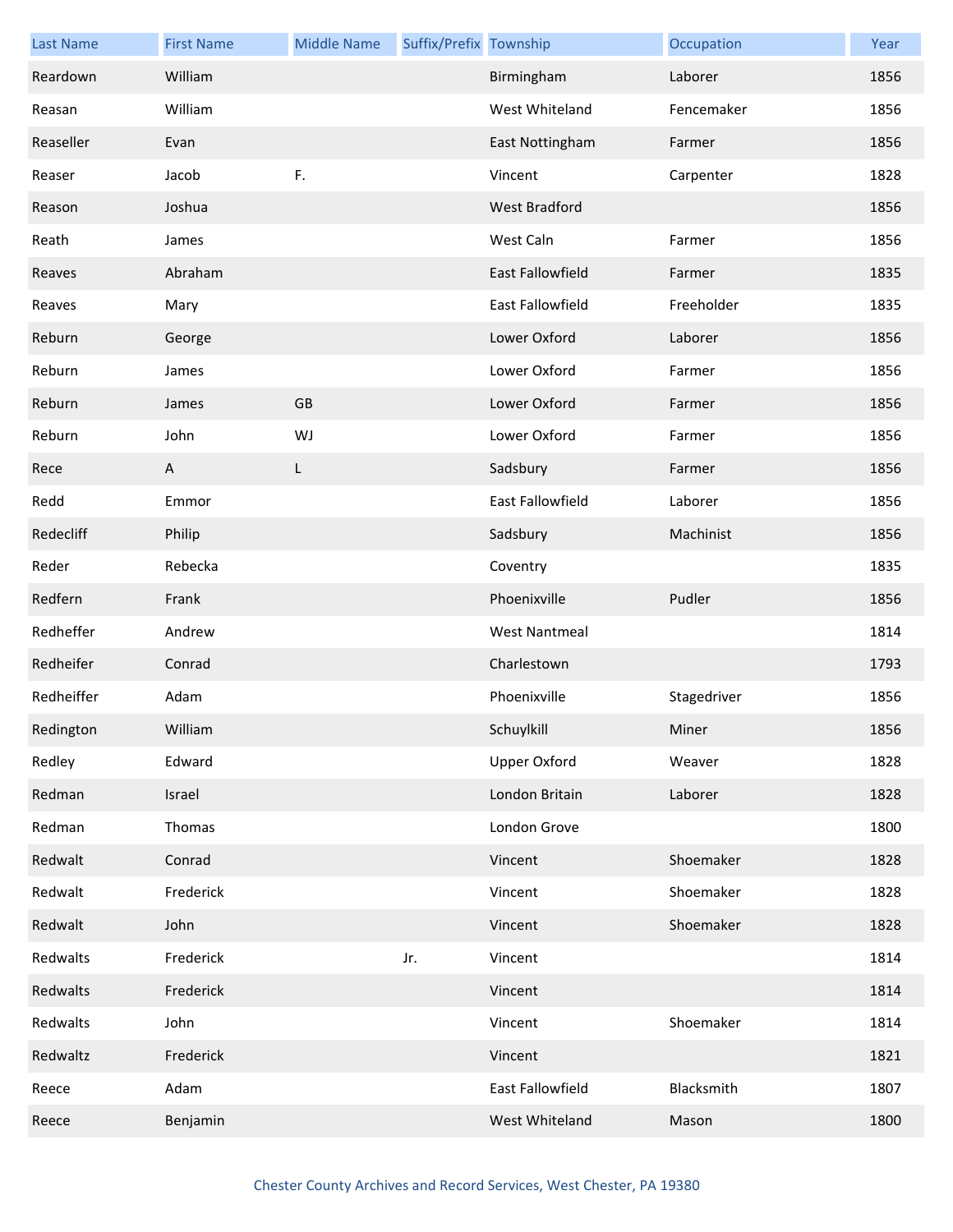| <b>Last Name</b> | <b>First Name</b> | <b>Middle Name</b>        | Suffix/Prefix Township |                      | Occupation  | Year |
|------------------|-------------------|---------------------------|------------------------|----------------------|-------------|------|
| Reece            | Benjamin          |                           |                        | <b>East Bradford</b> | Farmer      | 1814 |
| Reece            | Charles           |                           |                        | Sadsbury             | Wheelwright | 1856 |
| Reece            | Eli               |                           |                        | Brandywine           | Sawyer      | 1807 |
| Reece            | Emmor             |                           |                        | East Bradford        | Laborer     | 1807 |
| Reece            | Emmor             |                           |                        | West Bradford        | Smith       | 1814 |
| Reece            | George            |                           |                        | New Garden           | Laborer     | 1828 |
| Reece            | Henry             |                           | Jr.                    | Londonderry          | Farmer      | 1807 |
| Reece            | Henry             |                           | Sr.                    | Londonderry          | Farmer      | 1807 |
| Reece            | Henry             |                           | Jr.                    | Londonderry          | Tanner      | 1814 |
| Reece            | Henry             |                           | Sr.                    | Londonderry          | Farmer      | 1814 |
| Reece            | Henry             |                           |                        | Londonderry          | Farmer      | 1821 |
| Reece            | Henry             |                           | Jr.                    | Penn                 | Farmer      | 1821 |
| Reece            | Henry             |                           |                        | Penn                 | Farmer      | 1828 |
| Reece            | Henry             |                           |                        | Londonderry          | Farmer      | 1835 |
| Reece            | Henry             |                           |                        | Penn                 | Tanner      | 1835 |
| Reece            | Isaac             |                           |                        | Brandywine           | Farmer      | 1807 |
| Reece            | Jacob             |                           |                        | Londonderry          | Farmer      | 1807 |
| Reece            | Jacob             |                           |                        | Londonderry          | Farmer      | 1814 |
| Reece            | Jacob             |                           |                        | Londonderry          | Farmer      | 1821 |
| Reece            | Jacob             |                           |                        | New Garden           | Laborer     | 1828 |
| Reece            | Jacob             |                           |                        | Londonderry          | Innkeeper   | 1835 |
| Reece            | Jesse             |                           |                        | East Goshen          | Farmer      | 1828 |
| Reece            | John              |                           |                        | Londonderry          | Farmer      | 1814 |
| Reece            | John              |                           |                        | Londonderry          | Farmer      | 1821 |
| Reece            | John              |                           |                        | Penn                 | Tanner      | 1835 |
| Reece            | John              |                           |                        | Sadsbury             | Farmer      | 1856 |
| Reece            | John              | B                         |                        | East Marlborough     | Farmer      | 1835 |
| Reece            | John              | $\boldsymbol{\mathsf{H}}$ |                        | Londonderry          | Farmer      | 1835 |
| Reece            | Philip            |                           |                        | London Grove         | Blacksmith  | 1807 |
| Reece            | Philip            |                           |                        | East Fallowfield     | Husbandman  | 1807 |
| Reece            | Phillip           |                           |                        | West Fallowfield     | Blacksmith  | 1821 |
| Reece            | Samuel            |                           |                        | Penn                 | Farmer      | 1828 |
| Reece            | Samuel            |                           |                        | Penn                 | Farmer      | 1835 |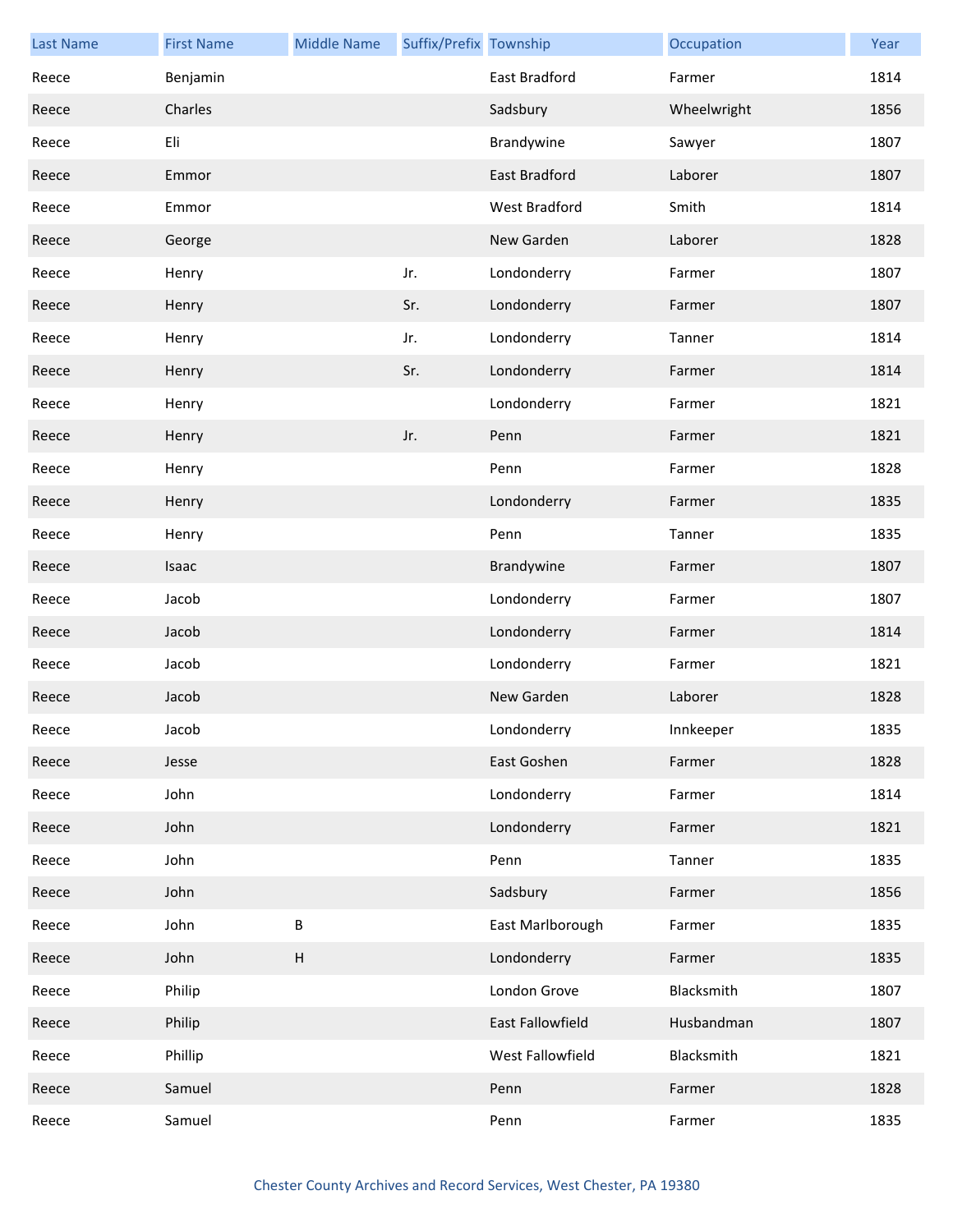| <b>Last Name</b> | <b>First Name</b> | <b>Middle Name</b> | Suffix/Prefix Township |                         | Occupation  | Year |
|------------------|-------------------|--------------------|------------------------|-------------------------|-------------|------|
| Reece            | Samuel            | J                  |                        | <b>West Fallowfield</b> | Carpenter   | 1856 |
| Reece            | Toney             |                    |                        | Lower Oxford            | Farmer      | 1821 |
| Reece            | Toney             |                    |                        | Lower Oxford            | Farmer      | 1828 |
| Reece            | William           |                    |                        | West Fallowfield        | Peddler     | 1828 |
| Reece            | William           |                    |                        | Sadsbury                | Blacksmith  | 1828 |
| Reed             | Andrew            |                    |                        | Londonderry             |             | 1793 |
| Reed             | Andrew            |                    |                        | Londonderry             | Farmer      | 1807 |
| Reed             | Andrew            |                    |                        | Londonderry             | Farmer      | 1814 |
| Reed             | Andrew            |                    |                        | Phoenixville            | Carpenter   | 1856 |
| Reed             | Barnard           |                    |                        | East Bradford           | Laborer     | 1856 |
| Reed             | Benjamin          |                    |                        | West Marlborough        | Laborer     | 1856 |
| Reed             | Charles           |                    |                        | <b>West Nantmeal</b>    | Miller      | 1800 |
| Reed             | Charles           |                    |                        | Uwchlan                 | Miller      | 1800 |
| Reed             | Charles           |                    |                        | Uwchlan                 | Gentleman   | 1807 |
| Reed             | Charles           |                    |                        | <b>West Nantmeal</b>    | Miller      | 1807 |
| Reed             | Charles           |                    |                        | <b>West Nantmeal</b>    | Farmer      | 1814 |
| Reed             | Charles           |                    |                        | Uwchlan                 | Miller      | 1821 |
| Reed             | Charles           |                    |                        | <b>West Nantmeal</b>    | Farmer      | 1821 |
| Reed             | Charles           |                    |                        | <b>West Nantmeal</b>    | Farmer      | 1828 |
| Reed             | Charles           |                    |                        | Uwchlan                 | Miller      | 1828 |
| Reed             | Charles           |                    |                        | West Nantmeal           | Farmer      | 1835 |
| Reed             | Charles           |                    |                        | <b>West Nantmeal</b>    | Storekeeper | 1835 |
| Reed             | Charles           |                    |                        | Wallace                 | Farmer      | 1856 |
| Reed             | Cursey            |                    |                        | East Fallowfield        | Laborer     | 1835 |
| Reed             | Daniel            |                    |                        | Vincent                 |             | 1814 |
| Reed             | Daniel            |                    |                        | <b>West Vincent</b>     | Smith       | 1856 |
| Reed             | Daniel            |                    |                        | Phoenixville            | Laborer     | 1856 |
| Reed             | David             |                    |                        | West Chester            | Currier     | 1828 |
| Reed             | David             |                    |                        | Phoenixville            | Carter      | 1856 |
| Reed             | David             |                    |                        | Schuylkill              | Farmer      | 1856 |
| Reed             | David             | $\sf B$            |                        | West Chester            | Innkeeper   | 1835 |
| Reed             | Debora            |                    |                        | <b>West Nantmeal</b>    |             | 1835 |
| Reed             | <b>Ellis</b>      |                    |                        | East Marlborough        | Mason       | 1814 |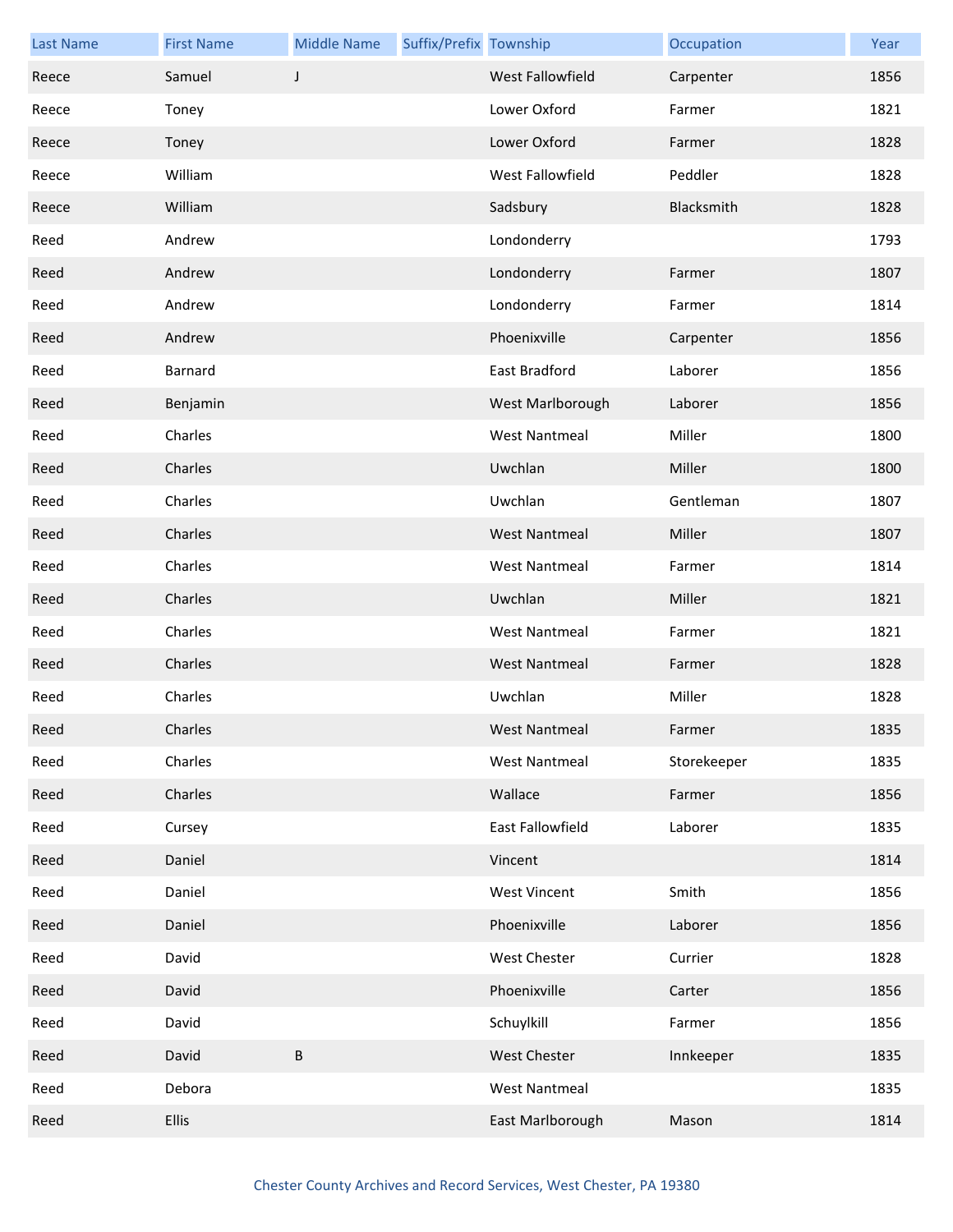| <b>Last Name</b> | <b>First Name</b> | <b>Middle Name</b> | Suffix/Prefix Township |                     | Occupation   | Year |
|------------------|-------------------|--------------------|------------------------|---------------------|--------------|------|
| Reed             | Ezekiel           |                    |                        | West Chester        | Gentleman    | 1856 |
| Reed             | George            |                    |                        | Brandywine          | Silverplater | 1828 |
| Reed             | George            |                    |                        | West Marlborough    | Laborer      | 1828 |
| Reed             | George            |                    |                        | New London          | Carpenter    | 1856 |
| Reed             | George            | W                  |                        | Highland            | Laborer      | 1856 |
| Reed             | Henry             |                    |                        | <b>Upper Oxford</b> | Laborer      | 1856 |
| Reed             | Hugh              |                    |                        | Londonderry         | Cooper       | 1821 |
| Reed             | Hugh              |                    |                        | West Fallowfield    | Carpenter    | 1828 |
| Reed             | Hugh              |                    |                        | West Fallowfield    | Carpenter    | 1835 |
| Reed             | Hugh              |                    |                        | West Fallowfield    | Carpenter    | 1835 |
| Reed             | Israel            |                    |                        | Uwchlan             | Farmer       | 1821 |
| Reed             | Israel            |                    |                        | Uwchlan             | Farmer       | 1828 |
| Reed             | James             |                    |                        | Easttown            |              | 1793 |
| Reed             | James             |                    |                        | East Caln           |              | 1793 |
| Reed             | James             |                    |                        | Easttown            |              | 1793 |
| Reed             | James             |                    |                        | East Bradford       |              | 1793 |
| Reed             | James             |                    |                        | West Marlborough    |              | 1800 |
| Reed             | James             |                    |                        | East Bradford       | Laborer      | 1807 |
| Reed             | James             |                    |                        | Brandywine          | Farmer       | 1807 |
| Reed             | James             |                    |                        | West Marlborough    | Cooper       | 1807 |
| Reed             | James             |                    |                        | East Marlborough    | Farmer       | 1807 |
| Reed             | James             |                    |                        | London Grove        | Weaver       | 1807 |
| Reed             | James             |                    |                        | East Marlborough    | Farmer       | 1814 |
| Reed             | James             |                    |                        | Brandywine          | Farmer       | 1814 |
| Reed             | James             |                    |                        | New London          | Farmer       | 1814 |
| Reed             | James             |                    |                        | West Marlborough    | Laborer      | 1814 |
| Reed             | James             |                    |                        | East Marlborough    | Farmer       | 1821 |
| Reed             | James             |                    |                        | West Marlborough    | Farmer       | 1821 |
| Reed             | James             |                    |                        | Brandywine          | Silverplater | 1828 |
| Reed             | James             |                    | Jr.                    | West Marlborough    | Laborer      | 1828 |
| Reed             | James             |                    |                        | East Marlborough    | Farmer       | 1828 |
| Reed             | James             |                    |                        | West Marlborough    | Cooper       | 1828 |
| Reed             | James             |                    |                        | Brandywine          | Laborer      | 1828 |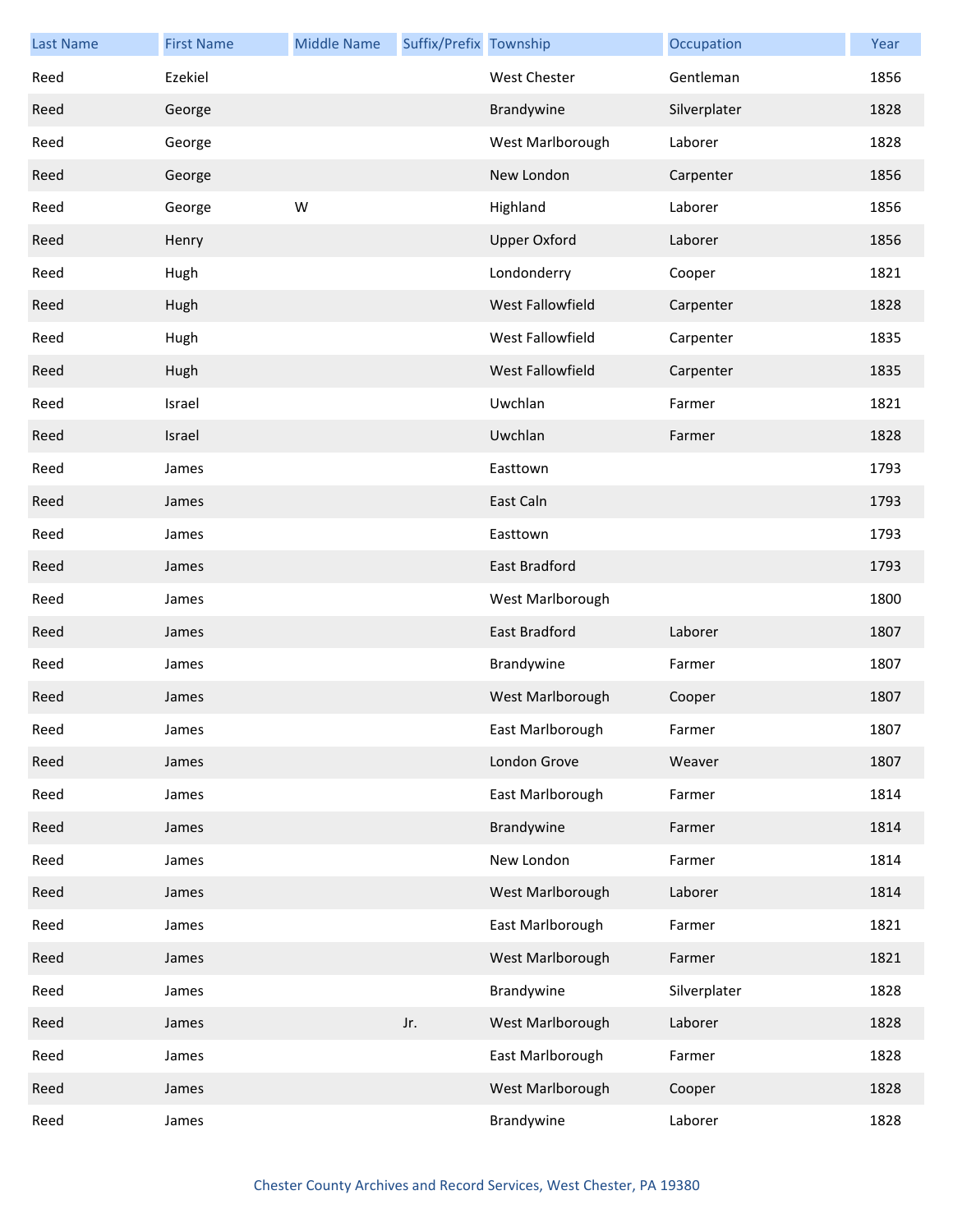| <b>Last Name</b> | <b>First Name</b> | <b>Middle Name</b> | Suffix/Prefix Township |                      | Occupation   | Year |
|------------------|-------------------|--------------------|------------------------|----------------------|--------------|------|
| Reed             | James             |                    |                        | Sadsbury             | Farmer       | 1828 |
| Reed             | James             |                    |                        | West Fallowfield     | Farmer       | 1835 |
| Reed             | James             |                    |                        | West Fallowfield     | Farmer       | 1835 |
| Reed             | James             |                    |                        | <b>West Nantmeal</b> | Laborer      | 1835 |
| Reed             | James             |                    |                        | West Marlborough     | Cooper       | 1835 |
| Reed             | James             |                    | Jr.                    | West Marlborough     | Laborer      | 1835 |
| Reed             | James             |                    |                        | Highland             | Laborer      | 1856 |
| Reed             | James             |                    |                        | Highland             | Laborer      | 1856 |
| Reed             | James             | F                  |                        | West Chester         | Carpenter    | 1856 |
| Reed             | James             | W                  |                        | Highland             | Laborer      | 1856 |
| Reed             | Jane              |                    |                        | West Fallowfield     |              | 1828 |
| Reed             | John              |                    |                        | West Marlborough     |              | 1793 |
| Reed             | John              |                    |                        | London Grove         |              | 1793 |
| Reed             | John              |                    |                        | West Nottingham      |              | 1793 |
| Reed             | John              |                    |                        | Tredyffrin           |              | 1800 |
| Reed             | John              |                    |                        | Uwchlan              | Laborer      | 1807 |
| Reed             | John              |                    |                        | Westtown             | Laborer      | 1807 |
| Reed             | John              |                    |                        | New London           | Farmer       | 1814 |
| Reed             | John              |                    |                        | <b>West Nantmeal</b> | Laborer      | 1814 |
| Reed             | John              |                    |                        | East Marlborough     | Farmer       | 1821 |
| Reed             | John              |                    |                        | Brandywine           | Laborer      | 1821 |
| Reed             | John              |                    |                        | West Marlborough     | Mason        | 1821 |
| Reed             | John              |                    |                        | Pikeland             | Weaver       | 1821 |
| Reed             | John              |                    |                        | Pikeland             | Weaver       | 1828 |
| Reed             | John              |                    |                        | West Marlborough     | Mason        | 1828 |
| Reed             | John              |                    |                        | Brandywine           | Laborer      | 1828 |
| Reed             | John              |                    |                        | Brandywine           | Silverplater | 1828 |
| Reed             | John              |                    |                        | West Fallowfield     |              | 1835 |
| Reed             | John              |                    |                        | Brandywine           | Laborer      | 1835 |
| Reed             | John              |                    |                        | West Marlborough     | Mason        | 1835 |
| Reed             | John              |                    |                        | West Fallowfield     |              | 1835 |
| Reed             | John              |                    |                        | Charlestown          | Mason        | 1835 |
| Reed             | John              |                    |                        | Lower Oxford         | Blacksmith   | 1835 |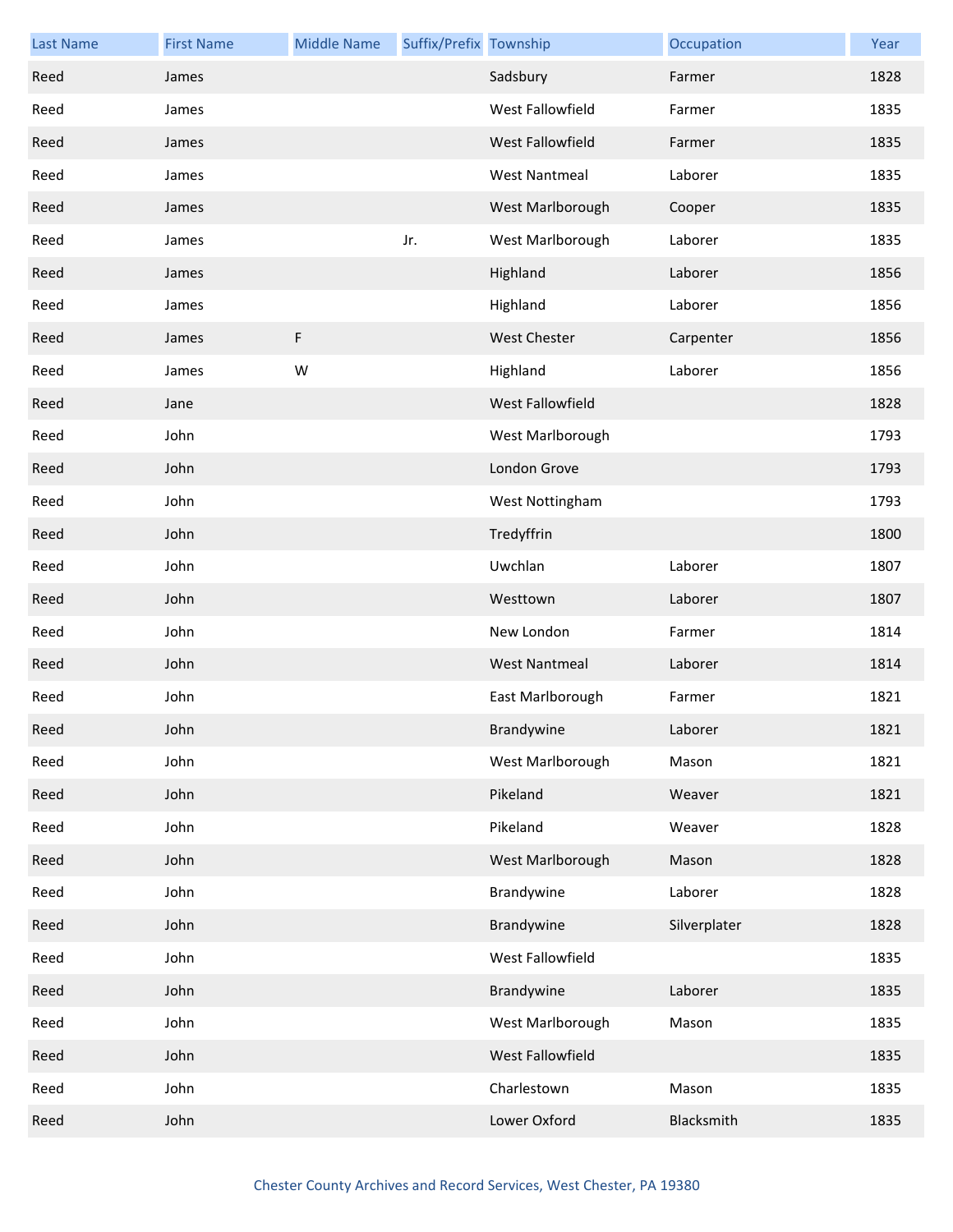| <b>Last Name</b> | <b>First Name</b> | <b>Middle Name</b> | Suffix/Prefix Township |                      | Occupation     | Year |
|------------------|-------------------|--------------------|------------------------|----------------------|----------------|------|
| Reed             | John              |                    |                        | Pikeland             | Weaver         | 1835 |
| Reed             | John              |                    |                        | <b>East Pikeland</b> | Farmer         | 1856 |
| Reed             | John              |                    |                        | Lower Oxford         | Blacksmith     | 1856 |
| Reed             | John              |                    |                        | West Marlborough     | Mason          | 1856 |
| Reed             | John              |                    |                        | Phoenixville         | Carpenter      | 1856 |
| Reed             | John              | $\mathsf C$        |                        | East Marlborough     | Farmer         | 1856 |
| Reed             | John              | C.                 |                        | East Marlborough     | Farmer         | 1828 |
| Reed             | John              | W                  |                        | Pikeland             | Farmer         | 1835 |
| Reed             | Jonathan          |                    |                        | <b>West Nantmeal</b> | Carpenter      | 1835 |
| Reed             | Jonathan          |                    |                        | <b>West Chester</b>  | Carpenter      | 1856 |
| Reed             | Joseph            |                    |                        | Uwchlan              |                | 1800 |
| Reed             | Joseph            |                    |                        | Uwchlan              | Farmer         | 1807 |
| Reed             | Joseph            |                    |                        | Uwchlan              | Laborer        | 1814 |
| Reed             | Joseph            |                    |                        | Brandywine           | Laborer        | 1814 |
| Reed             | Joseph            |                    |                        | East Caln            | Cordwainer     | 1814 |
| Reed             | Joseph            |                    |                        | Uwchlan              | Sawyer         | 1821 |
| Reed             | Joseph            |                    |                        | <b>West Nantmeal</b> | Teacher        | 1821 |
| Reed             | Joseph            |                    |                        | <b>West Nantmeal</b> | Farmer         | 1828 |
| Reed             | Joseph            |                    |                        | Honey Brook          | Tanner         | 1828 |
| Reed             | Joseph            |                    |                        | <b>West Nantmeal</b> | Schoolmaster   | 1828 |
| Reed             | Joseph            |                    |                        | <b>West Nantmeal</b> | Laborer        | 1835 |
| Reed             | Joseph            |                    |                        | <b>West Nantmeal</b> | Farmer         | 1835 |
| Reed             | Joseph            |                    |                        | <b>West Nantmeal</b> | Teacher        | 1835 |
| Reed             | Joseph            |                    |                        | <b>West Nantmeal</b> | Jobber         | 1856 |
| Reed             | Joseph            |                    |                        | Wallace              | <b>Butcher</b> | 1856 |
| Reed             | Joseph            |                    |                        | Uwchlan              | Farmer         | 1856 |
| Reed             | Joseph            | $\mathsf D$        |                        | West Chester         | Teacher        | 1856 |
| Reed             | Mary              |                    |                        | Westtown             |                | 1821 |
| Reed             | Mary              |                    |                        | Westtown             |                | 1828 |
| Reed             | Mary              |                    |                        | <b>West Chester</b>  |                | 1835 |
| Reed             | Mary              |                    |                        | West Goshen          |                | 1856 |
| Reed             | Mercy             |                    |                        | <b>West Chester</b>  | Lady           | 1856 |
| Reed             | Moses             |                    |                        | East Goshen          | Farmer         | 1856 |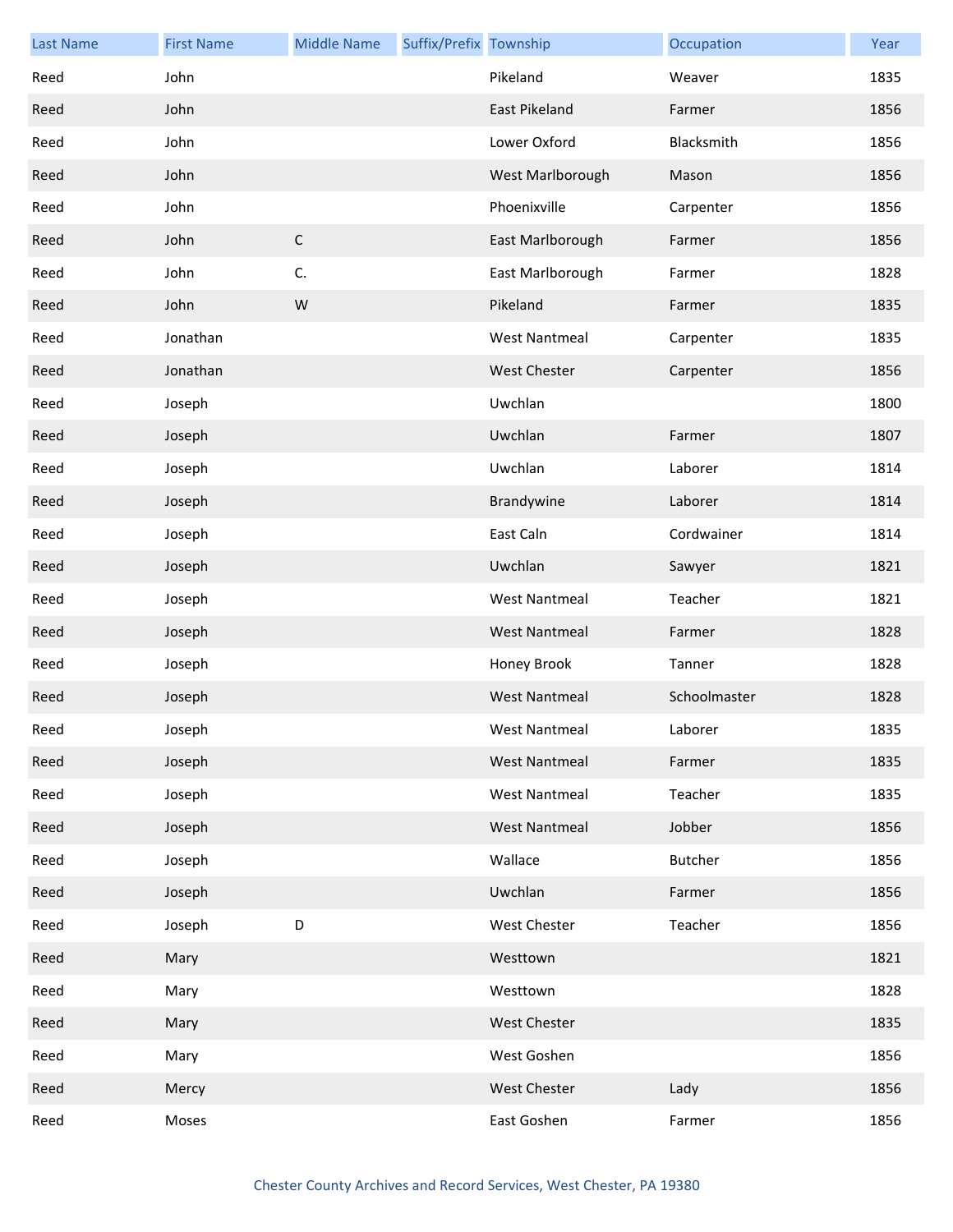| <b>Last Name</b> | <b>First Name</b> | <b>Middle Name</b> | Suffix/Prefix Township |                     | Occupation     | Year |
|------------------|-------------------|--------------------|------------------------|---------------------|----------------|------|
| Reed             | Nathan            |                    |                        | West Bradford       | Wheelwright    | 1828 |
| Reed             | Nathaniel         |                    |                        | Pennsbury           | Laborer        | 1807 |
| Reed             | Nathaniel         |                    |                        | Tredyffrin          | Drover         | 1814 |
| Reed             | Nathaniel         |                    |                        | Pennsbury           | Laborer        | 1814 |
| Reed             | Nathaniel         |                    |                        | Pennsbury           | Laborer        | 1821 |
| Reed             | Nathniel          |                    |                        | Pennsbury           |                | 1800 |
| Reed             | Paul              |                    |                        | Vincent             | Blacksmith     | 1814 |
| Reed             | Paul              |                    |                        | Vincent             |                | 1821 |
| Reed             | Perry             |                    |                        | New Garden          | Laborer        | 1856 |
| Reed             | Rachel            |                    |                        | Uwchlan             | Farmer         | 1828 |
| Reed             | Rachel            |                    |                        | Uwchlan             |                | 1835 |
| Reed             | Samuel            |                    |                        | West Nottingham     |                | 1793 |
| Reed             | Samuel            |                    |                        | Uwchlan             |                | 1800 |
| Reed             | Samuel            |                    |                        | Uwchlan             | Farmer         | 1807 |
| Reed             | Samuel            |                    |                        | Uwchlan             | Laborer        | 1814 |
| Reed             | Thomas            |                    |                        | West Whiteland      | Laborer        | 1800 |
| Reed             | Thomas            |                    |                        | West Marlborough    | Nail header    | 1807 |
| Reed             | Thomas            |                    |                        | Londonderry         | Nailer         | 1814 |
| Reed             | Thomas            |                    |                        | East Caln           | Nail Factorier | 1821 |
| Reed             | Thomas            |                    |                        | <b>West Chester</b> | Gentleman      | 1856 |
| Reed             | Wheelen           |                    |                        | Brandywine          | Farmer         | 1835 |
| Reed             | William           |                    |                        | Londonderry         |                | 1793 |
| Reed             | William           |                    |                        | Easttown            |                | 1793 |
| Reed             | William           |                    |                        | Lower Oxford        |                | 1800 |
| Reed             | William           |                    |                        | Uwchlan             | Miller         | 1800 |
| Reed             | William           |                    |                        | London Grove        |                | 1807 |
| Reed             | William           |                    |                        | Thornbury           | Carpenter      | 1807 |
| Reed             | William           |                    |                        | Lower Oxford        | Farmer         | 1807 |
| Reed             | William           |                    |                        | Uwchlan             | Miller         | 1807 |
| Reed             | William           |                    |                        | Lower Oxford        | Farmer         | 1814 |
| Reed             | William           |                    |                        | Westtown            | Farmer         | 1814 |
| Reed             | William           |                    |                        | Vincent             | Miller         | 1814 |
| Reed             | William           |                    |                        | Uwchlan             | Farmer         | 1814 |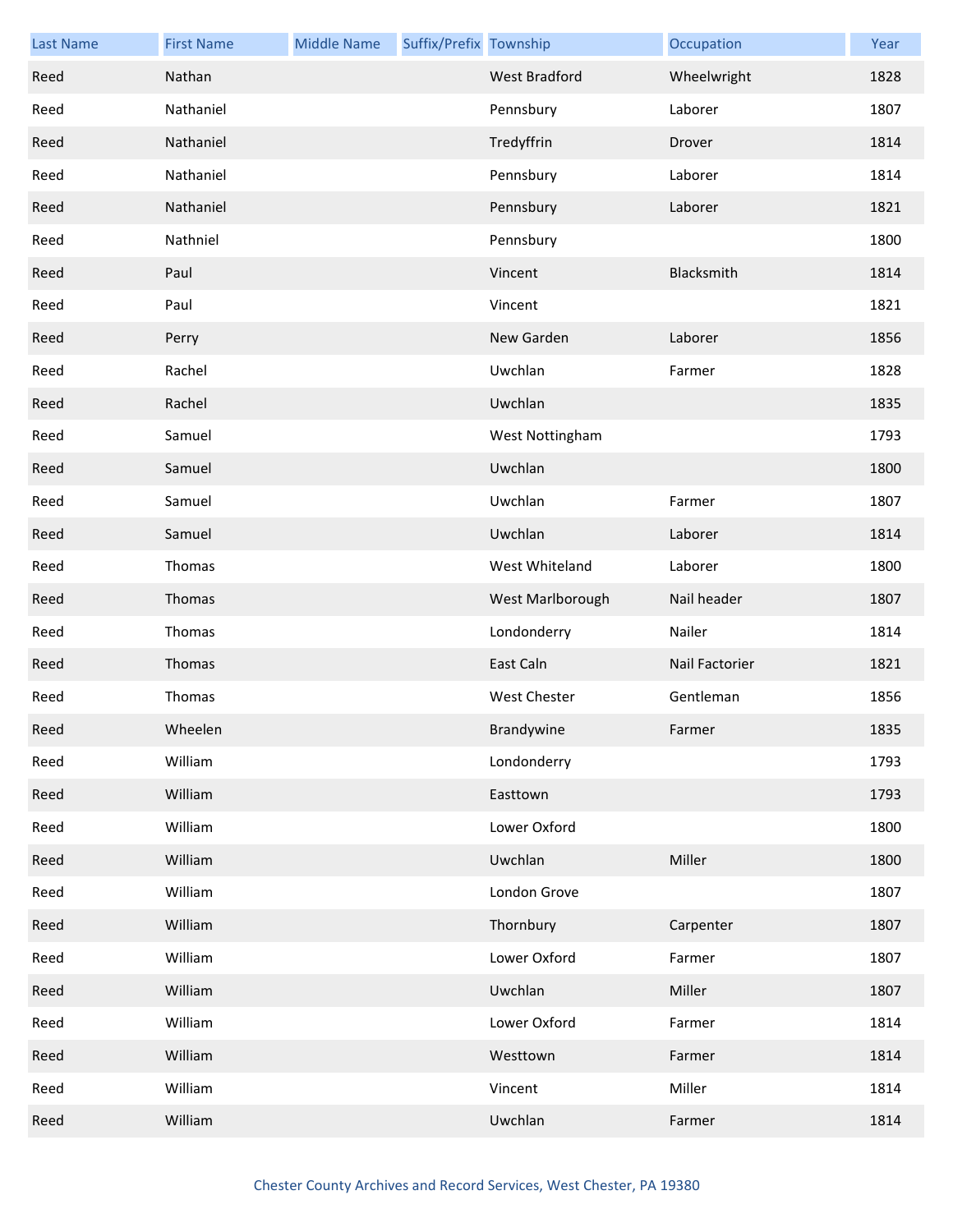| <b>Last Name</b> | <b>First Name</b> | <b>Middle Name</b> | Suffix/Prefix Township |                      | Occupation   | Year |
|------------------|-------------------|--------------------|------------------------|----------------------|--------------|------|
| Reed             | William           |                    |                        | East Marlborough     | Laborer      | 1814 |
| Reed             | William           |                    |                        | New London           | Laborer      | 1814 |
| Reed             | William           |                    |                        | East Marlborough     | Farmer       | 1821 |
| Reed             | William           |                    |                        | Westtown             | Farmer       | 1821 |
| Reed             | William           |                    |                        | Uwchlan              | Miller       | 1821 |
| Reed             | William           |                    |                        | Westtown             | Farmer       | 1828 |
| Reed             | William           |                    |                        | Lower Oxford         | Farmer       | 1828 |
| Reed             | William           |                    |                        | Brandywine           | Silverplater | 1828 |
| Reed             | William           |                    |                        | Lower Oxford         | Farmer       | 1835 |
| Reed             | William           |                    |                        | West Chester         | Innkeeper    | 1835 |
| Reed             | William           |                    |                        | West Nottingham      | Farmer       | 1856 |
| Reed             | William           | $\sf B$            |                        | Uwchlan              | Farmer       | 1856 |
| Reede            | David             |                    |                        | Sadsbury             |              | 1835 |
| Reede            | James             |                    |                        | Sadsbury             | Carpenter    | 1856 |
| Reede            | John              |                    |                        | Vincent              |              | 1793 |
| Reeder           | David             |                    |                        | Tredyffrin           | Laborer      | 1856 |
| Reeder           | John              |                    |                        | Tredyffrin           | Laborer      | 1828 |
| Reeder           | Samuel            |                    |                        | East Nottingham      | Tailor       | 1835 |
| Reeds            | (Widow)           |                    | Widow                  | Vincent              |              | 1828 |
| Reedy            | Daniel            |                    |                        | Uwchlan              | Laborer      | 1856 |
| Reel             | Christian         |                    |                        | East Whiteland       | Laborer      | 1814 |
| Reel             | Christian         |                    |                        | <b>West Nantmeal</b> | Farmer       | 1821 |
| Reel             | Christian         |                    |                        | Brandywine           | Farmer       | 1828 |
| Reel             | Christian         |                    |                        | Brandywine           | Farmer       | 1835 |
| Reel             | Jacob             |                    |                        | East Whiteland       |              | 1800 |
| Reel             | Jacob             |                    |                        | Goshen               | Farmer       | 1807 |
| Reel             | Jacob             |                    |                        | East Whiteland       | Farmer       | 1814 |
| Reel             | Jacob             |                    |                        | East Whiteland       | Farmer       | 1821 |
| Reel             | William           |                    |                        | Newlin               |              | 1793 |
| Reele            | Jacob             |                    |                        | East Whiteland       | Farmer       | 1807 |
| Reem             | Elizabeth         |                    |                        | Honey Brook          |              | 1814 |
| Reem             | John              |                    |                        | Honey Brook          |              | 1814 |
| Reeman           | Andrew            |                    |                        | New London           | Laborer      | 1828 |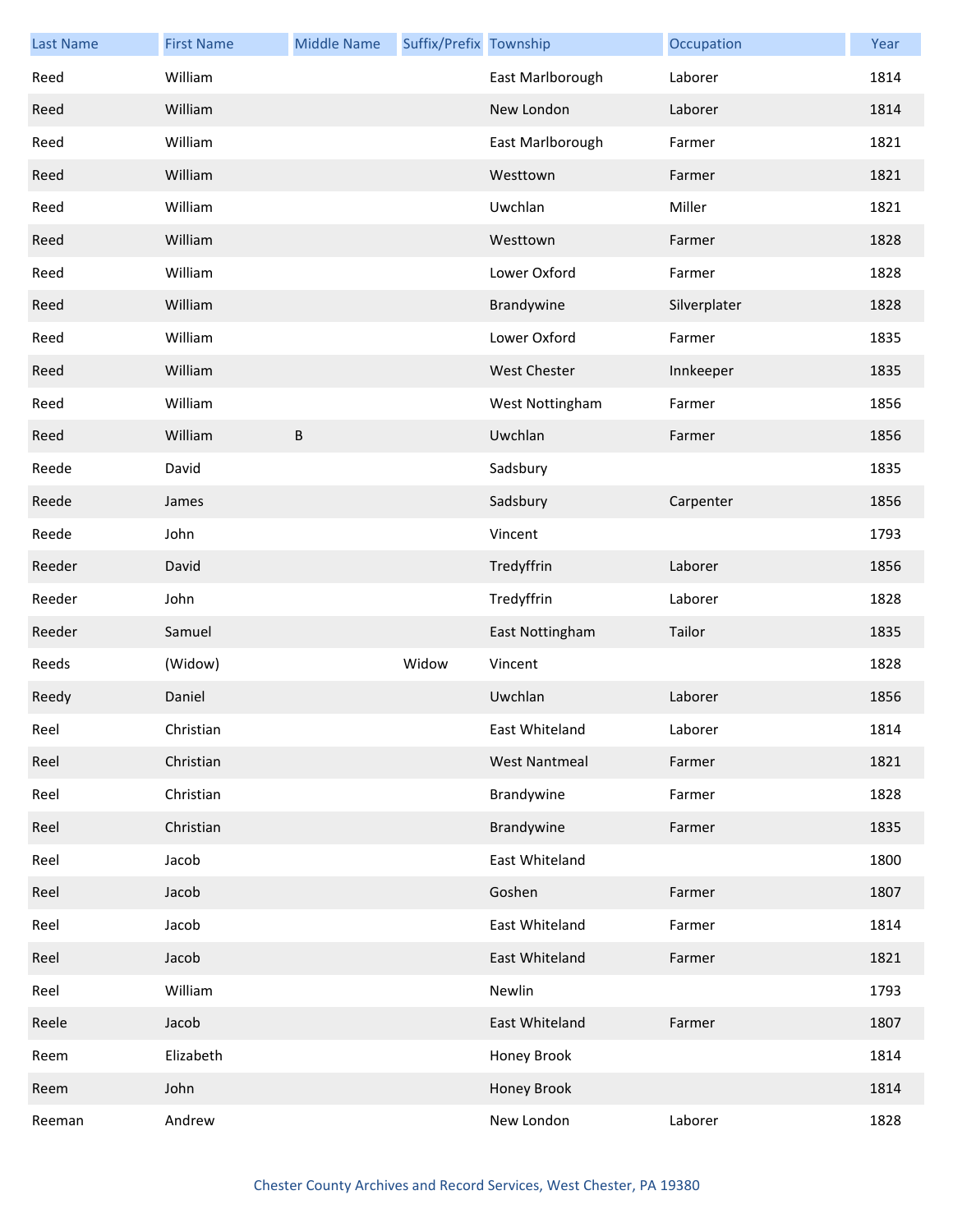| <b>Last Name</b> | <b>First Name</b> | <b>Middle Name</b> | Suffix/Prefix Township |                      | Occupation  | Year |
|------------------|-------------------|--------------------|------------------------|----------------------|-------------|------|
| Reeman           | Frederick         |                    |                        | New London           | Laborer     | 1828 |
| Reemsnider       | Frederick         |                    |                        | Honey Brook          | Joiner      | 1807 |
| Reemsnider       | Samuel            |                    |                        | Honey Brook          | Laborer     | 1807 |
| Rees             | Abel              |                    |                        | Tredyffrin           |             | 1793 |
| Rees             | Abel              |                    |                        | Tredyffrin           |             | 1800 |
| Rees             | Abel              |                    |                        | Tredyffrin           | Farmer      | 1807 |
| Rees             | Abel              |                    |                        | Tredyffrin           | Storekeeper | 1814 |
| Rees             | Abraham           |                    |                        | <b>East Coventry</b> | Laborer     | 1856 |
| Rees             | Adam              |                    |                        | West Marlborough     |             | 1800 |
| Rees             | Adam              |                    |                        | East Fallowfield     | Smith       | 1828 |
| Rees             | Adam              |                    |                        | West Caln            | Smith       | 1835 |
| Rees             | Alexander         |                    |                        | Willistown           | Cordwainer  | 1807 |
| Rees             | Amos              |                    |                        | Pikeland             | Farmer      | 1807 |
| Rees             | Amos              |                    |                        | Pikeland             | Farmer      | 1814 |
| Rees             | Amos              |                    |                        | Pikeland             |             | 1821 |
| Rees             | Amos              |                    |                        | Pikeland             | Farmer      | 1828 |
| Rees             | Benjamin          |                    |                        | Goshen               |             | 1793 |
| Rees             | Benjamin          |                    |                        | Goshen               | Miller      | 1807 |
| Rees             | Benjamin          |                    |                        | Goshen               | Mason       | 1807 |
| Rees             | David             |                    |                        | Easttown             |             | 1793 |
| Rees             | David             |                    |                        | Tredyffrin           | Farmer      | 1807 |
| Rees             | David             |                    |                        | Easttown             | Mason       | 1807 |
| Rees             | David             |                    |                        | Easttown             |             | 1814 |
| Rees             | David             |                    |                        | Tredyffrin           | Farmer      | 1814 |
| Rees             | David             |                    |                        | East Fallowfield     | Laborer     | 1828 |
| Rees             | Emmor             |                    |                        | West Bradford        | Blacksmith  | 1828 |
| Rees             | George            |                    |                        | Tredyffrin           |             | 1793 |
| Rees             | George            |                    |                        | East Whiteland       |             | 1800 |
| Rees             | Isaac             |                    |                        | Goshen               |             | 1793 |
| Rees             | Isaac             |                    |                        | Brandywine           | Farmer      | 1814 |
| Rees             | Isaac             |                    |                        | East Goshen          | Miller      | 1821 |
| Rees             | James             |                    |                        | Charlestown          | Cordwainer  | 1807 |
| Rees             | James             |                    |                        | Charlestown          | Farmer      | 1814 |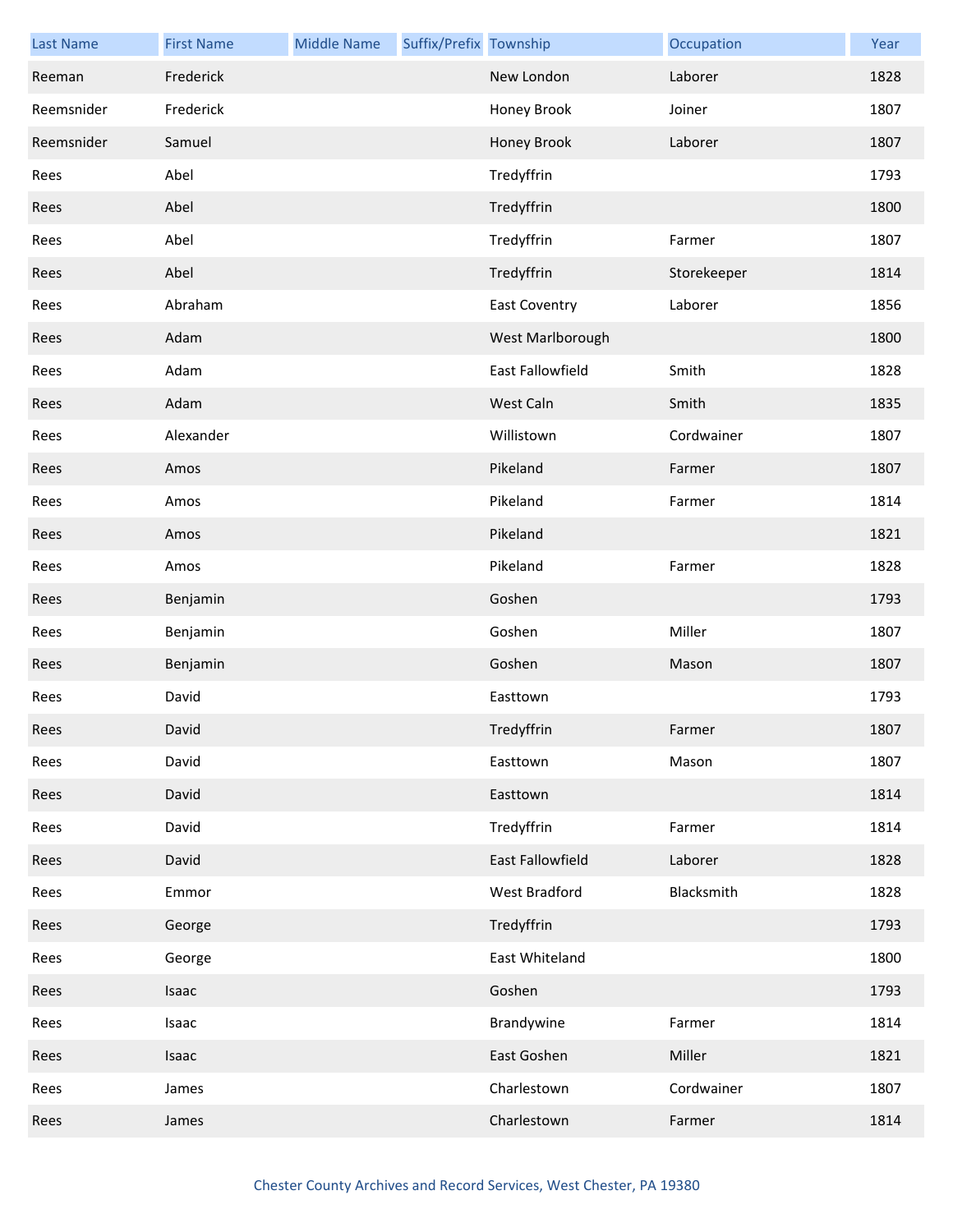| <b>Last Name</b> | <b>First Name</b> | <b>Middle Name</b> | Suffix/Prefix Township |                      | Occupation   | Year |
|------------------|-------------------|--------------------|------------------------|----------------------|--------------|------|
| Rees             | James             |                    |                        | Charlestown          | Farmer       | 1821 |
| Rees             | Jesse             |                    |                        | Goshen               | Farmer       | 1807 |
| Rees             | Jesse             |                    |                        | East Goshen          | Farmer       | 1821 |
| Rees             | John              |                    |                        | Tredyffrin           |              | 1793 |
| Rees             | John              |                    |                        | Tredyffrin           |              | 1800 |
| Rees             | John              |                    |                        | Tredyffrin           | Storekeeper  | 1807 |
| Rees             | John              |                    |                        | Charlestown          | Cordwainer   | 1807 |
| Rees             | John              |                    |                        | Charlestown          | Farmer       | 1814 |
| Rees             | John              |                    |                        | Tredyffrin           | Farmer       | 1814 |
| Rees             | John              |                    |                        | Charlestown          | Farmer       | 1821 |
| Rees             | John              |                    |                        | Charlestown          | Farmer       | 1828 |
| Rees             | John              |                    |                        | Charlestown          | Farmer       | 1835 |
| Rees             | John              |                    |                        | Pikeland             | Laborer      | 1835 |
| Rees             | Joseph            |                    |                        | Willistown           |              | 1793 |
| Rees             | Joseph            |                    |                        | West Brandywine      | Stonemason   | 1856 |
| Rees             | Lemuel            |                    |                        | Brandywine           | Potter       | 1814 |
| Rees             | Lemuel            |                    |                        | Brandywine           | Laborer      | 1821 |
| Rees             | Lemuel            |                    |                        | Brandywine           | Potter       | 1835 |
| Rees             | Lewis             |                    |                        | <b>East Nantmeal</b> |              | 1793 |
| Rees             | Margaret          |                    |                        | Pikeland             |              | 1835 |
| Rees             | Samuel            |                    |                        | Pikeland             |              | 1800 |
| Rees             | Samuel            |                    |                        | Pikeland             |              | 1800 |
| Rees             | Samuel            |                    |                        | Pikeland             | Shoemaker    | 1807 |
| Rees             | Samuel            |                    |                        | Pikeland             | Shoemaker    | 1814 |
| Rees             | Samuel            |                    |                        | Pikeland             | Cordwainer   | 1821 |
| Rees             | Samuel            |                    |                        | Pikeland             | Shoemaker    | 1828 |
| Rees             | Sarah             |                    |                        | East Caln            | Innkeeper    | 1800 |
| Rees             | Sarah             | ${\sf M}$          |                        | Charlestown          |              | 1835 |
| Rees             | Theophilus        |                    |                        | Vincent              |              | 1793 |
| Rees             | Thomas            |                    |                        | Goshen               |              | 1793 |
| Rees             | Thomas            |                    |                        | Brandywine           | Sawyer       | 1814 |
| Rees             | Thomas            |                    |                        | Brandywine           | Laborer      | 1821 |
| Rees             | Thomas            |                    |                        | West Bradford        | Schoolmaster | 1828 |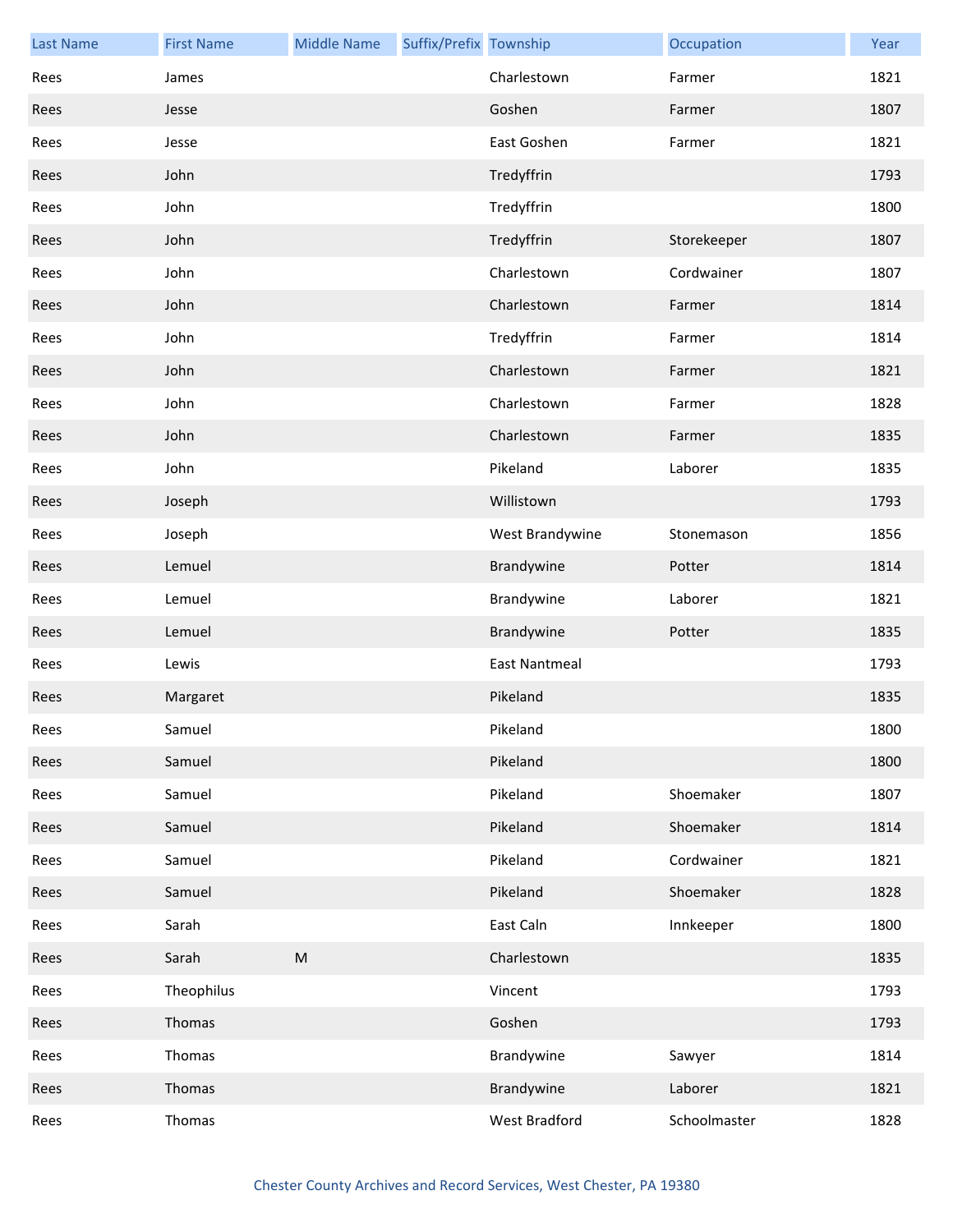| <b>Last Name</b> | <b>First Name</b> | <b>Middle Name</b> | Suffix/Prefix Township |                         | Occupation         | Year |
|------------------|-------------------|--------------------|------------------------|-------------------------|--------------------|------|
| Rees             | Thomas            |                    |                        | Brandywine              | Laborer            | 1828 |
| Rees             | Thomas            |                    |                        | Brandywine              | Laborer            | 1835 |
| Rees             | Violata           |                    |                        | Tredyffrin              |                    | 1814 |
| Rees             | Washington        |                    |                        | <b>East Vincent</b>     | Miller             | 1856 |
| Rees             | William           |                    |                        | West Brandywine         | Stonemason         | 1856 |
| Rees             | William           | $\mathsf{H}$       |                        | Easttown                | Minister           | 1835 |
| Rees             | Zachariah         |                    |                        | <b>East Nantmeal</b>    | Weaver             | 1800 |
| reese            | (Widow)           |                    |                        | Tredyffrin              |                    | 1821 |
| Reese            | Abel              |                    |                        | Tredyffrin              | Innkeeper          | 1835 |
| Reese            | Abel              |                    |                        | Tredyffrin              | Farmer             | 1856 |
| Reese            | Adam              |                    |                        | <b>East Nantmeal</b>    |                    | 1793 |
| Reese            | Adam              |                    |                        | <b>East Fallowfield</b> | Smith              | 1814 |
| Reese            | Adam              |                    |                        | East Fallowfield        | Blacksmith         | 1821 |
| Reese            | Amos              |                    |                        | East Pikeland           | Farmer             | 1856 |
| Reese            | Benjamin          |                    |                        | East Bradford           | Mason              | 1821 |
| Reese            | Benjamin          |                    |                        | East Bradford           | Mason              | 1828 |
| Reese            | Benjamin          |                    |                        | East Goshen             | Mason              | 1835 |
| Reese            | Benjamin          |                    | Sr.                    | <b>West Bradford</b>    | Gentleman          | 1856 |
| Reese            | Benjamin          |                    | Jr.                    | <b>West Bradford</b>    | Bartender          | 1856 |
| Reese            | David             |                    |                        | Tredyffrin              | Farmer             | 1821 |
| Reese            | David             |                    |                        | East Fallowfield        | Farmer             | 1821 |
| Reese            | David             |                    |                        | Tredyffrin              | Farmer             | 1828 |
| Reese            | David             |                    |                        | Westtown                | Teacher            | 1835 |
| Reese            | David             |                    |                        | Tredyffrin              | Farmer             | 1835 |
| Reese            | David             |                    |                        | East Fallowfield        | Farmer             | 1835 |
| Reese            | David             |                    |                        | East Fallowfield        | Farmer             | 1856 |
| Reese            | Davis             |                    |                        | Westtown                | Teacher            | 1828 |
| Reese            | Eli               |                    |                        | Goshen                  | Miller             | 1814 |
| Reese            | Elizabeth         |                    |                        | East Caln               |                    | 1856 |
| Reese            | Emmor             |                    |                        | West Bradford           | Blacksmith         | 1821 |
| Reese            | Emmor             |                    |                        | West Bradford           | Farmer, blacksmith | 1835 |
| Reese            | Ezekiel           |                    |                        | Sadsbury                | Blacksmith         | 1835 |
| Reese            | Ezekiel           | M.                 |                        | East Caln               | Blacksmith         | 1828 |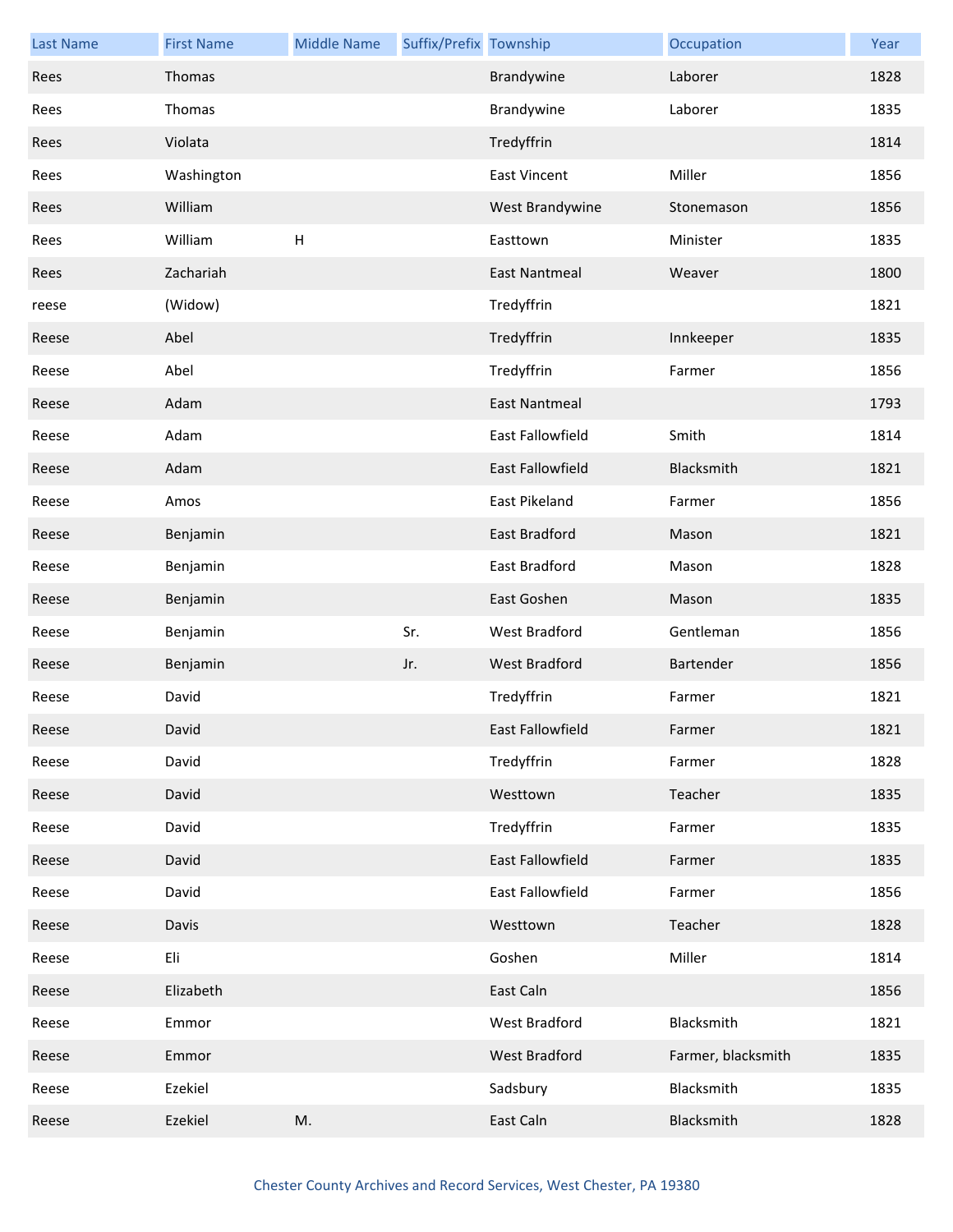| <b>Last Name</b> | <b>First Name</b> | <b>Middle Name</b> | Suffix/Prefix Township |                      | Occupation  | Year |
|------------------|-------------------|--------------------|------------------------|----------------------|-------------|------|
| Reese            | Henry             |                    |                        | Valley               | Laborer     | 1856 |
| Reese            | Henry             |                    |                        | Valley               | Laborer     | 1856 |
| Reese            | Hood              |                    |                        | Londonderry          | Farmer      | 1856 |
| Reese            | Isaac             |                    |                        | Easttown             | Mason       | 1835 |
| Reese            | James             |                    |                        | West Fallowfield     | Blacksmith  | 1835 |
| Reese            | James             |                    |                        | West Fallowfield     | Blacksmith  | 1835 |
| Reese            | James             |                    |                        | Londonderry          | Smith       | 1856 |
| Reese            | Jesse             |                    |                        | Goshen               | Farmer      | 1814 |
| Reese            | Job               |                    |                        | Londonderry          | Farmer      | 1828 |
| Reese            | John              |                    |                        | Tredyffrin           | Storekeeper | 1821 |
| Reese            | John              |                    |                        | Tredyffrin           | Farmer      | 1828 |
| Reese            | John              |                    |                        | Tredyffrin           | Farmer      | 1835 |
| Reese            | John              |                    |                        | Tredyffrin           | Physician   | 1835 |
| Reese            | John              |                    |                        | <b>East Pikeland</b> | Farmer      | 1856 |
| Reese            | John              |                    |                        | <b>West Coventry</b> | Laborer     | 1856 |
| Reese            | Jonathan          |                    |                        | Charlestown          | Farmer      | 1856 |
| Reese            | Joseph            |                    |                        | East Marlborough     | Shoemaker   | 1835 |
| Reese            | Joseph            |                    |                        | East Marlborough     | Farmer      | 1856 |
| Reese            | Joseph            |                    |                        | East Caln            | Shoemaker   | 1856 |
| Reese            | Lewis             |                    |                        | East Whiteland       | Farmer      | 1856 |
| Reese            | Margaret          |                    |                        | East Pikeland        | Farmer      | 1856 |
| Reese            | Mary              |                    | Widow                  | Tredyffrin           |             | 1828 |
| Reese            | Mary              |                    |                        | Tredyffrin           | Farmer      | 1835 |
| Reese            | Mary              |                    |                        | Tredyffrin           |             | 1856 |
| Reese            | Mary              | Ann                |                        | Phoenixville         |             | 1856 |
| Reese            | Morgan            |                    |                        | East Caln            | Farmer      | 1856 |
| Reese            | Morgan            | L                  |                        | East Caln            | Farmer      | 1835 |
| Reese            | Morgan            | L.                 |                        | East Caln            | Farmer      | 1828 |
| Reese            | Phillip           |                    |                        | East Fallowfield     | Farmer      | 1814 |
| Reese            | Robert            |                    |                        | East Fallowfield     | Farmer      | 1856 |
| Reese            | Robert            | $\sf B$            |                        | Charlestown          | Laborer     | 1856 |
| Reese            | Samuel            |                    |                        | Pikeland             |             | 1793 |
| Reese            | Thomas            |                    |                        | West Caln            | Laborer     | 1856 |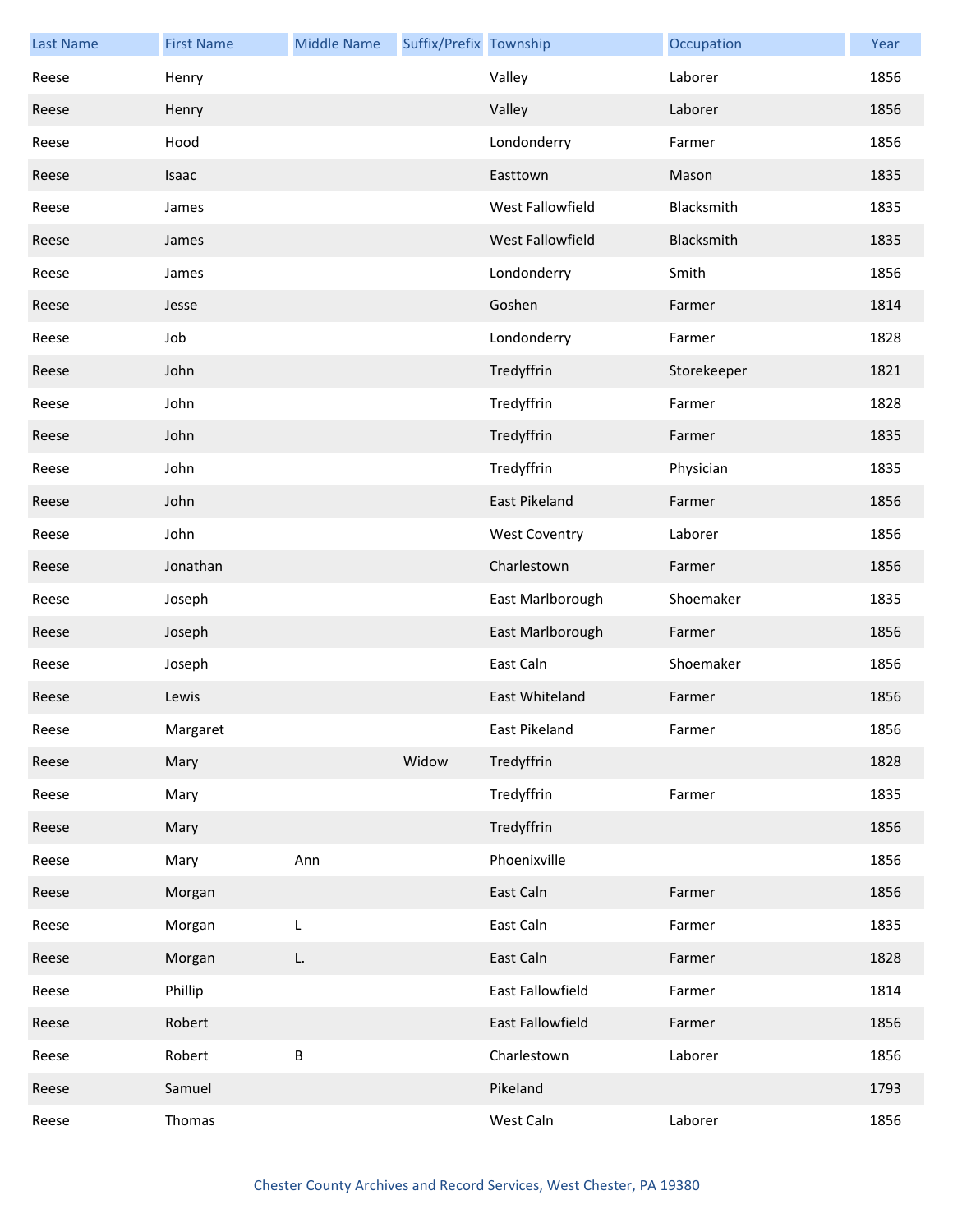| <b>Last Name</b> | <b>First Name</b> | <b>Middle Name</b> | Suffix/Prefix Township |                      | Occupation   | Year |
|------------------|-------------------|--------------------|------------------------|----------------------|--------------|------|
| Reese            | Thomas            | M                  |                        | <b>West Bradford</b> | Stonemason   | 1835 |
| Reese            | Thomas            | ${\sf M}$          |                        | West Bradford        | Innkeeper    | 1856 |
| Reese            | Thomas            | M.                 |                        | East Bradford        | Mason        | 1828 |
| Reese            | William           |                    |                        | West Fallowfield     | Laborer      | 1835 |
| Reese            | William           |                    |                        | Schuylkill           | Laborer      | 1835 |
| Reese            | William           |                    |                        | West Fallowfield     | Laborer      | 1835 |
| Reese            | William           |                    |                        | Schuylkill           | Laborer      | 1856 |
| Reese            | William           |                    |                        | West Caln            | Farmer       | 1856 |
| Reese            | William           |                    |                        | Schuylkill           | Farmer       | 1856 |
| Reeves           | David             |                    |                        | Phoenixville         | Manufacturer | 1856 |
| Reeves           | John              |                    |                        | Sadsbury             | Farmer       | 1814 |
| Reeves           | Richard           |                    |                        | Sadsbury             | Weaver       | 1814 |
| Reeves           | Shepherd          | Α.                 |                        | East Whiteland       |              | 1807 |
| Reeves           | William           |                    |                        | Phoenixville         | Machinist    | 1856 |
| Reeves           | William           |                    |                        | Willistown           | Farmer       | 1856 |
| Reff             | Christian         |                    |                        | Coventry             | Weaver       | 1835 |
|                  |                   |                    |                        |                      |              |      |
| Regensburg       | Moses             |                    |                        | <b>West Chester</b>  | Watch doctor | 1835 |
| Regester         | Abraham           |                    |                        | Thornbury            | Farmer       | 1828 |
| Regester         | Daniel            |                    |                        | East Goshen          | Laborer      | 1821 |
| Regester         | Daniel            |                    |                        | Brandywine           | Mason        | 1828 |
| Regester         | Daniel            |                    |                        | East Goshen          | Mason        | 1856 |
| Regester         | David             |                    |                        | Goshen               | Laborer      | 1807 |
| Regester         | David             |                    |                        | Londonderry          | Farmer       | 1821 |
| Regester         | David             |                    |                        | Brandywine           | Cordwainer   | 1828 |
| Regester         | David             |                    |                        | Uwchlan              | Shoemaker    | 1856 |
| Regester         | Esau              |                    |                        | Birmingham           | Farmer       | 1814 |
| Regester         | Jacob             |                    |                        | East Whiteland       | Tailor       | 1856 |
| Regester         | Jane              | Ann                |                        | Willistown           | Retired lady | 1856 |
| Regester         | Mary              |                    |                        | East Brandywine      | Seamster     | 1856 |
| Regester         | William           |                    |                        | Goshen               | Laborer      | 1814 |
| Regester         | William           |                    |                        | Brandywine           | Laborer      | 1835 |
| Regester         | William           |                    |                        | East Brandywine      | Farmer       | 1856 |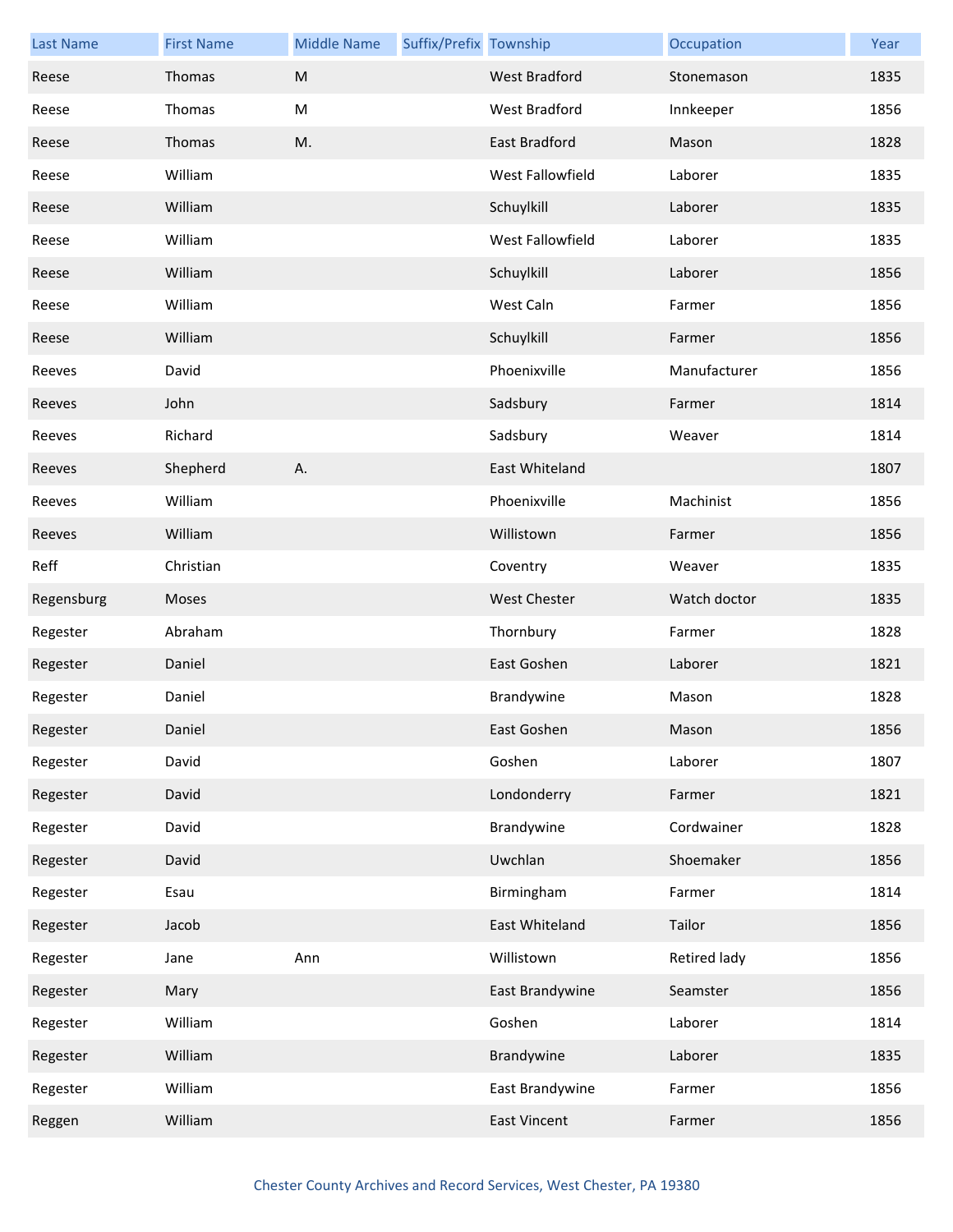| <b>Last Name</b> | <b>First Name</b> | <b>Middle Name</b> | Suffix/Prefix Township |                      | Occupation        | Year |
|------------------|-------------------|--------------------|------------------------|----------------------|-------------------|------|
| Register         | Daniel            |                    |                        | Charlestown          | Farmer            | 1814 |
| Register         | Daniel            |                    |                        | West Marlborough     | Laborer           | 1856 |
| Register         | David             |                    |                        | Londonderry          | Farmer            | 1828 |
| Register         | David             |                    |                        | Londonderry          | Farmer            | 1835 |
| Register         | David             |                    |                        | Londonderry          | Farmer            | 1856 |
| Register         | Jane              |                    | Mrs.                   | Londonderry          |                   | 1856 |
| Register         | John              |                    |                        | Willistown           |                   | 1800 |
| Register         | William           |                    |                        | Brandywine           | Farmer            | 1821 |
| Register         | William           |                    |                        | Westtown             | Laborer           | 1828 |
| Rehn             | Samuel            |                    |                        | Schuylkill           | Cabinetmaker      | 1828 |
| Reid             | Daniel            |                    |                        | Uwchlan              | Blacksmith        | 1821 |
| Reid             | Daniel            |                    |                        | <b>West Vincent</b>  | Miller            | 1835 |
| Reid             | George            |                    |                        | Brandywine           | Farmer            | 1835 |
| Reid             | George            |                    |                        | West Brandywine      | <b>Bricklayer</b> | 1856 |
| Reid             | George            |                    |                        | West Brandywine      | Farmer            | 1856 |
| Reid             | James             |                    |                        | Pennsbury            |                   | 1800 |
| Reid             | James             |                    |                        | Brandywine           | Farmer            | 1835 |
| Reid             | James             |                    |                        | Highland             | Farmer            | 1856 |
| Reid             | James             |                    |                        | West Brandywine      | Farmer            | 1856 |
| Reid             | James             | F                  |                        | West Brandywine      | Carpenter         | 1856 |
| Reid             | John              |                    |                        | Pikeland             | Weaver            | 1814 |
| Reid             | Samuel            |                    |                        | <b>East Nantmeal</b> | Laborer           | 1821 |
| Reid             | William           |                    |                        | West Chester         | Silver plater     | 1835 |
| Reid             | William           |                    |                        | Highland             | Farmer            | 1856 |
| Reid             | William           |                    |                        | West Chester         | Silver plater     | 1856 |
| reid             | William           | ${\sf P}$          |                        | <b>West Chester</b>  | Silver plater     | 1856 |
| Reide            | James             |                    |                        | Sadsbury             | Farmer            | 1835 |
| Reider           | David             |                    |                        | Charlestown          | Laborer           | 1828 |
| Reif             | Joseph            |                    |                        | Coventry             |                   | 1835 |
| Reiff            | Henry             |                    |                        | <b>West Coventry</b> | Teacher           | 1856 |
| Reiff            | Jacob             |                    |                        | <b>West Coventry</b> | Farmer            | 1856 |
| Reiff            | Joseph            |                    |                        | Coventry             | Farmer            | 1821 |
| Reiff            | Rudolph           |                    |                        | <b>West Coventry</b> | Farmer            | 1856 |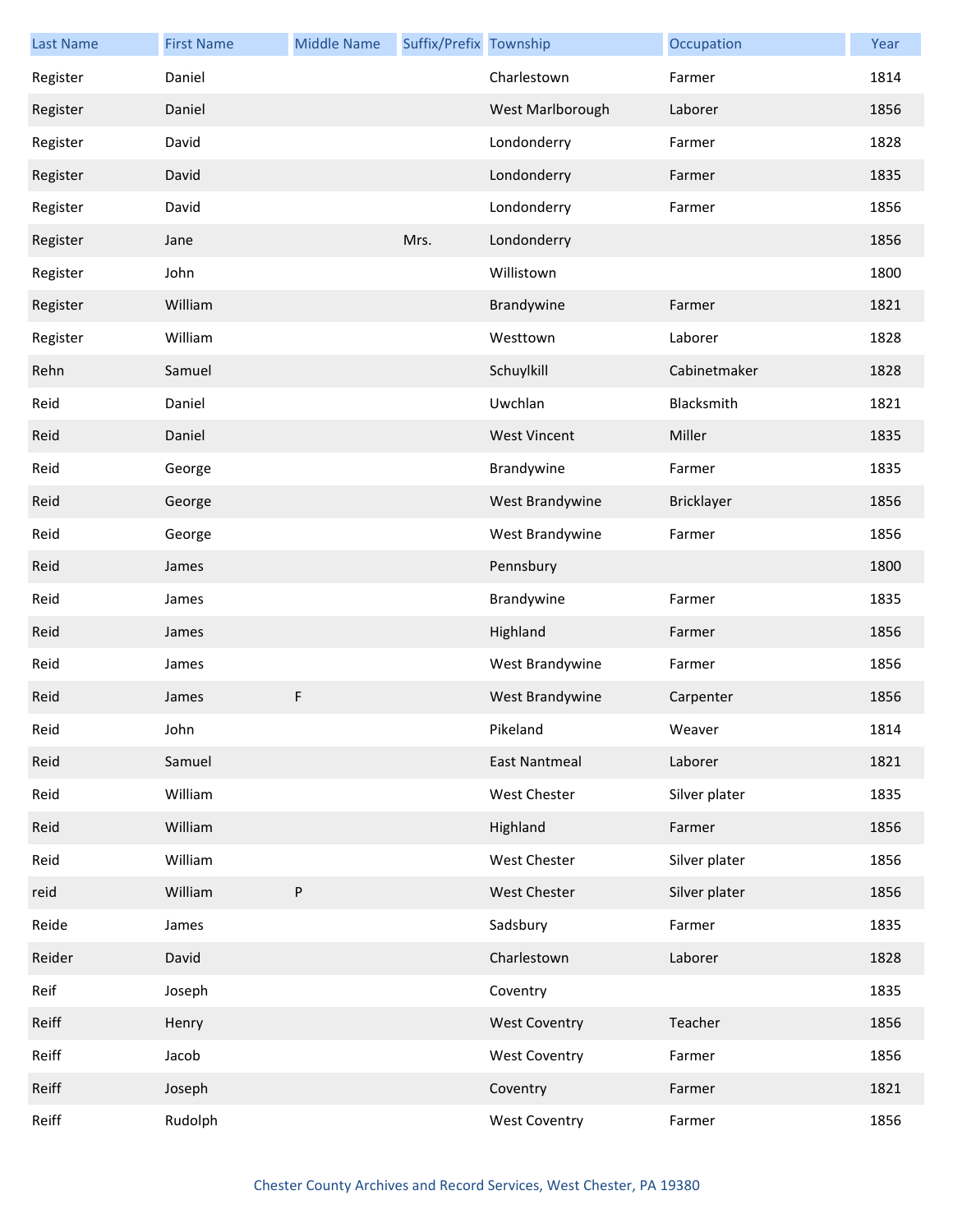| <b>Last Name</b> | <b>First Name</b> | <b>Middle Name</b> | Suffix/Prefix Township |                      | Occupation   | Year |
|------------------|-------------------|--------------------|------------------------|----------------------|--------------|------|
| Reiffe           | Christian         |                    |                        | Coventry             |              | 1793 |
| Reiffe           | Debrah            |                    |                        | <b>East Coventry</b> |              | 1856 |
| Reiffe           | John              | B                  |                        | <b>East Coventry</b> | Farmer       | 1856 |
| Reiffe           | Levi              |                    |                        | <b>East Coventry</b> | Laborer      | 1856 |
| Reiffe           | Samuel            |                    |                        | <b>East Coventry</b> | Laborer      | 1856 |
| Reifinger        | Jacob             |                    |                        | Pikeland             | Laborer      | 1835 |
| Reifsnyder       | Jacob             |                    |                        | <b>West Coventry</b> | Wheelwright  | 1856 |
| Reifsnyder       | Jeremiah          |                    |                        | <b>West Coventry</b> | Farmer       | 1856 |
| Reifsnyder       | Rudolph           |                    |                        | <b>West Coventry</b> | Farmer       | 1856 |
| Reigart          | John              |                    |                        | <b>Upper Oxford</b>  | Laborer      | 1828 |
| Reigner          | Joseph            |                    |                        | South Coventry       | Farmer       | 1856 |
| Reiley           | Richard           |                    |                        | Phoenixville         | Laborer      | 1856 |
| Reiner           | Adam              |                    |                        | Charlestown          |              | 1793 |
| Reiner           | Samuel            |                    |                        | Kennett              | Tailor       | 1828 |
| Reis             | Adam              |                    |                        | Vincent              |              | 1793 |
| Reis             | George            |                    |                        | Vincent              |              | 1793 |
| Reitenbaugh      | Adam              |                    |                        | East Caln            | Drover       | 1828 |
| Reitenbaugh      | Peter             |                    |                        | East Caln            | Drover       | 1828 |
| Reivery          | George            |                    |                        | London Britain       | Papermaker   | 1828 |
| Rejester         | Abraham           |                    |                        | Thornbury            |              | 1835 |
| Rejester         | Daniel            |                    |                        | East Goshen          | Mason        | 1835 |
| Rejester         | David             |                    |                        | Goshen               | Laborer      | 1814 |
| Rembaugh         | George            |                    |                        | East Caln            | Cabinetmaker | 1856 |
| Remblin          | Tobias            |                    |                        | <b>East Nantmeal</b> | Laborer      | 1821 |
| Remley           | George            |                    |                        | Charlestown          | Laborer      | 1835 |
| Remly            | George            |                    |                        | West Pikeland        | Laborer      | 1856 |
| Remly            | Lewis             |                    |                        | New London           | Wheelwright  | 1856 |
| Renard           | Samuel            |                    |                        | Charlestown          | Tailor       | 1835 |
| Rengen           | Christian         |                    |                        | Pikeland             | Tildsmith    | 1821 |
| Rengen           | Clement           |                    |                        | Pikeland             | Tildsmith    | 1821 |
| Rengen           | Peter             |                    |                        | Pikeland             | Tildsmith    | 1821 |
| Renison          | Joseph            |                    |                        | East Fallowfield     | Weaver       | 1814 |
| Renkens          | Henry             |                    |                        | Coventry             | Stonecutter  | 1835 |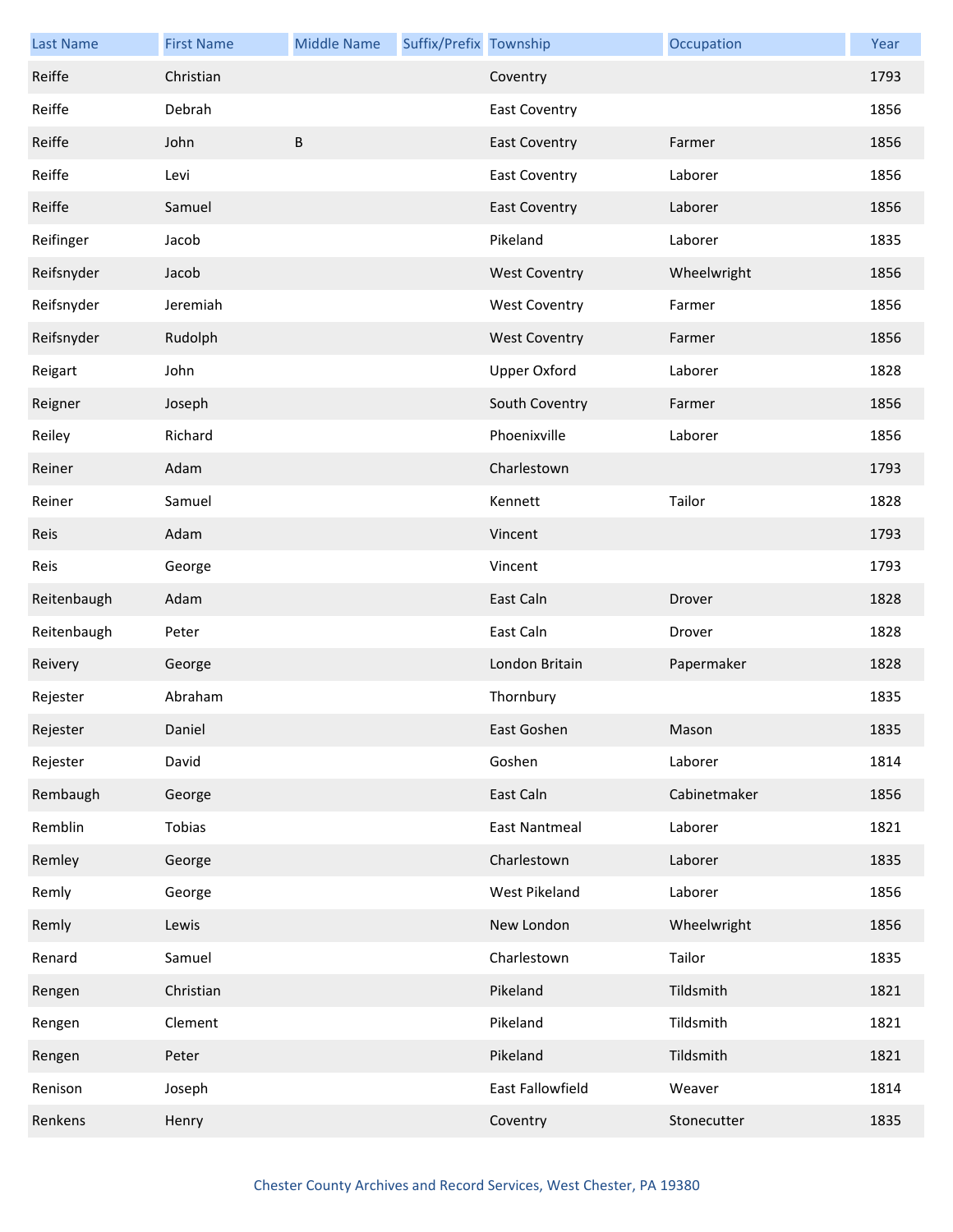| <b>Last Name</b> | <b>First Name</b> | <b>Middle Name</b> | Suffix/Prefix Township |                  | Occupation | Year |
|------------------|-------------------|--------------------|------------------------|------------------|------------|------|
| Rennard          | Adam              |                    |                        | Charlestown      | Farmer     | 1807 |
| Rennard          | Adam              |                    |                        | Schuylkill       | Mason      | 1828 |
| Rennard          | Adam              |                    |                        | Schuylkill       | Weaver     | 1828 |
| Rennard          | Adam              |                    |                        | Schuylkill       | Mason      | 1835 |
| Rennard          | Adam              |                    |                        | Tredyffrin       | Farmer     | 1835 |
| Rennard          | Adam              |                    |                        | Schuylkill       | Farmer     | 1856 |
| Rennard          | Daniel            |                    |                        | Charlestown      | Mason      | 1807 |
| Rennard          | Elizabeth         |                    |                        | Schuylkill       |            | 1828 |
| Rennard          | Elizabeth         |                    |                        | Schuylkill       |            | 1835 |
| Rennard          | Hannah            |                    |                        | Schuylkill       |            | 1856 |
| Rennard          | Henry             |                    |                        | Schuylkill       | Farmer     | 1828 |
| Rennard          | Henry             |                    |                        | Schuylkill       | Innkeeper  | 1835 |
| Rennard          | Henry             |                    |                        | Schuylkill       | Laborer    | 1856 |
| Rennard          | Henry             |                    |                        | Willistown       | Farmer     | 1856 |
| Rennard          | Jacob             |                    |                        | Charlestown      | Farmer     | 1807 |
| Rennard          | Jacob             |                    |                        | Schuylkill       | Farmer     | 1835 |
| Rennard          | John              |                    |                        | Schuylkill       | Farmer     | 1856 |
| Rennard          | Joseph            |                    |                        | Schuylkill       | Laborer    | 1828 |
| Rennard          | Joseph            |                    |                        | Tredyffrin       | Weaver     | 1835 |
| Rennard          | Joseph            |                    |                        | Charlestown      | Farmer     | 1856 |
| Rennard          | Mary              |                    |                        | Schuylkill       |            | 1835 |
| Rennard          | Samuel            |                    |                        | Schuylkill       | Tailor     | 1856 |
| Renner           | Adam              |                    |                        | Charlestown      | Mason      | 1814 |
| Renner           | Adam              |                    |                        | Charlestown      | Mason      | 1821 |
| Renner           | Elizabeth         |                    |                        | Charlestown      |            | 1814 |
| Renner           | Jacob             |                    |                        | Charlestown      | Farmer     | 1814 |
| Renner           | Jacob             |                    |                        | Charlestown      | Mason      | 1821 |
| Renney           | Arthur            |                    |                        | West Fallowfield | Weaver     | 1828 |
| Rennison         | Joseph            |                    |                        | Sadsbury         | Weaver     | 1807 |
| Renshaw          | Richard           |                    |                        | Schuylkill       | Nailer     | 1828 |
| Renshaw          | Richard           |                    |                        | Schuylkill       | Nailer     | 1835 |
| Rentgan          | Christian         |                    |                        | Pikeland         | Forgeman   | 1828 |
| Rentgan          | Clement           |                    |                        | Pikeland         | Farmer     | 1828 |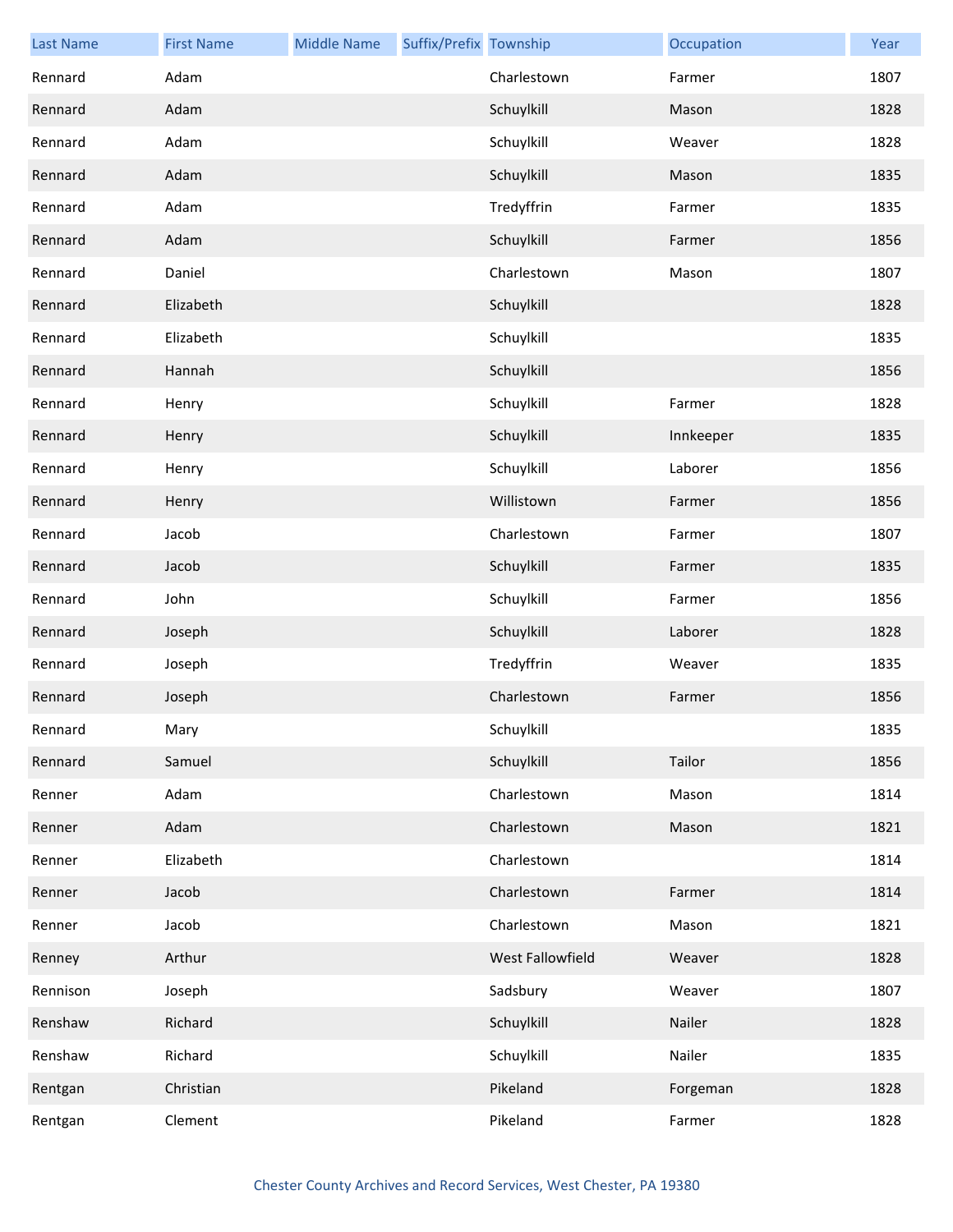| <b>Last Name</b> | <b>First Name</b> | <b>Middle Name</b> | Suffix/Prefix Township |                      | Occupation  | Year |
|------------------|-------------------|--------------------|------------------------|----------------------|-------------|------|
| Rentgan          | Peter             |                    |                        | Pikeland             | Forgeman    | 1828 |
| Rentgen          | Catharine         |                    |                        | <b>West Vincent</b>  |             | 1835 |
| Rentgen          | Christian         |                    |                        | Pikeland             | Hammersmith | 1814 |
| Rentgen          | Christian         |                    |                        | <b>West Vincent</b>  |             | 1835 |
| Rentgen          | Clemmens          |                    |                        | Pikeland             | Hammersmith | 1814 |
| Rentgen          | Peter             |                    |                        | Pikeland             | Hammersmith | 1814 |
| Rentgen          | Peter             |                    |                        | <b>West Vincent</b>  |             | 1835 |
| Rentgen          | Peter             |                    |                        | <b>West Vincent</b>  | Farmer      | 1856 |
| Rentgen          | William           |                    |                        | Pikeland             | Hammersmith | 1814 |
| Rentken          | Clemence          |                    |                        | Pikeland             | Miller      | 1807 |
| Rentken          | William           |                    |                        | Pikeland             | Miller      | 1807 |
| Reppard          | Henry             |                    |                        | Valley               | Car agent   | 1856 |
| Resler           | Adam              |                    |                        | Phoenixville         | Roler       | 1856 |
| Resler           | Henry             |                    |                        | Phoenixville         | Pudler      | 1856 |
| Resser           | Peter             |                    |                        | West Caln            | Farmer      | 1856 |
| Retew            | Robert            |                    | Sr.                    | Honeybrook           | Farmer      | 1856 |
| Retew            | Talbot            |                    |                        | Honeybrook           | Laborer     | 1856 |
| Rettew           | Charles           |                    |                        | <b>West Nantmeal</b> | Storekeeper | 1856 |
| Rettew           | Eli               |                    |                        | West Goshen          |             | 1821 |
| Rettew           | Esther            |                    |                        | West Goshen          |             | 1821 |
| Rettew           | Esther            |                    | Widow                  | West Goshen          |             | 1828 |
| Rettew           | Hunter            |                    |                        | East Caln            | Shoemaker   | 1828 |
| Rettew           | Jesse             |                    |                        | Goshen               | Farmer      | 1807 |
| Rettew           | Jesse             |                    |                        | Goshen               | Farmer      | 1814 |
| Rettew           | John              |                    |                        | Goshen               | Farmer      | 1807 |
| Rettew           | John              |                    | Jr.                    | Goshen               | Tinman      | 1807 |
| Rettew           | John              |                    |                        | Goshen               | Farmer      | 1814 |
| Rettew           | John              |                    |                        | West Goshen          |             | 1821 |
| Rettew           | Levi              | B                  |                        | Wallace              | Machinist   | 1856 |
| Rettew           | Rebeca            |                    |                        | West Goshen          | Householder | 1835 |
| Rettew           | Rebecca           |                    |                        | West Goshen          |             | 1828 |
| Rettew           | Robert            |                    |                        | Honey Brook          | Farmer      | 1821 |
| Rettew           | Robert            |                    |                        | Honey Brook          | Farmer      | 1835 |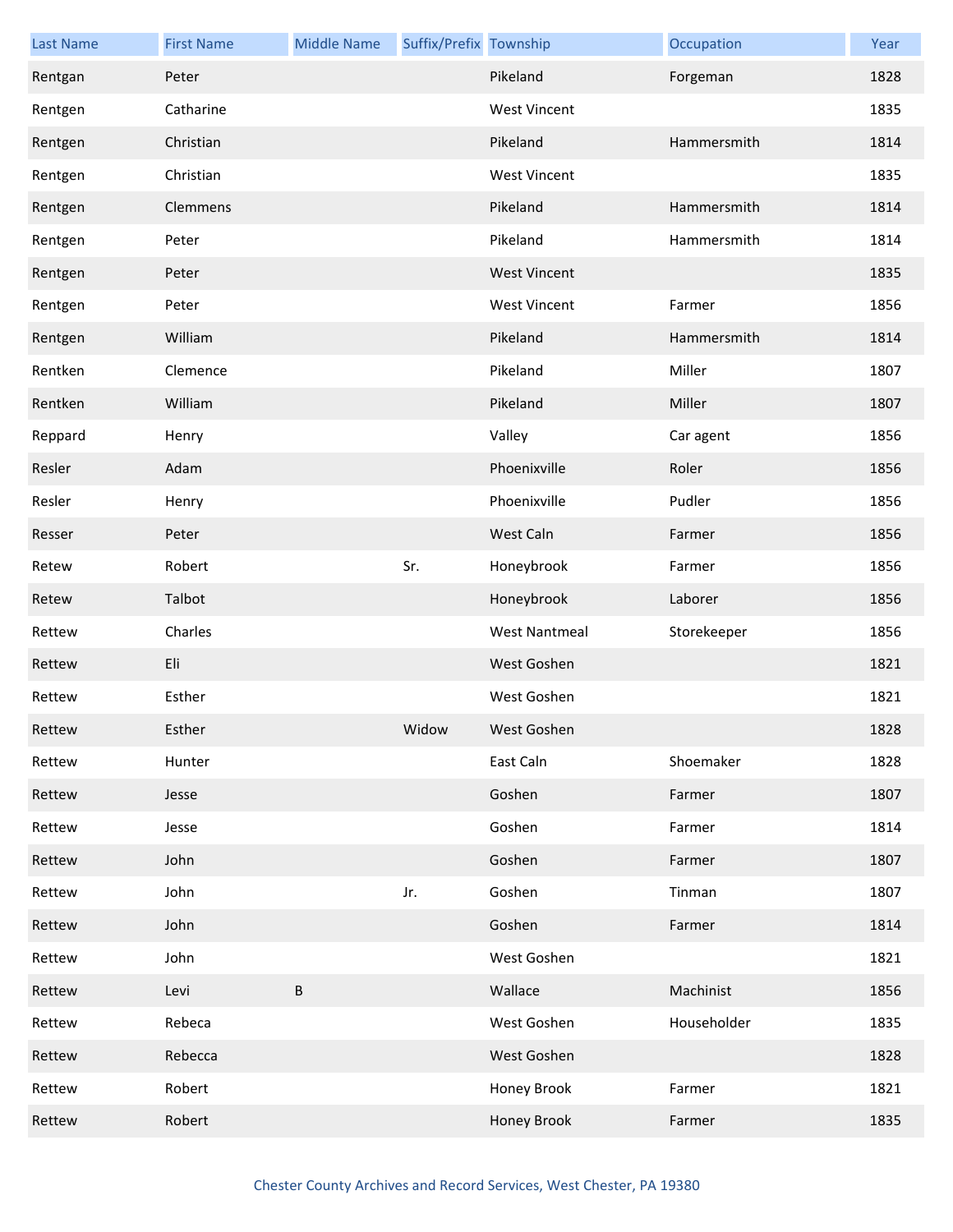| <b>Last Name</b> | <b>First Name</b> | <b>Middle Name</b> | Suffix/Prefix Township |                      | Occupation | Year |
|------------------|-------------------|--------------------|------------------------|----------------------|------------|------|
| Rettew           | William           |                    |                        | Goshen               | Gentleman  | 1807 |
| Rettew           | William           |                    |                        | Goshen               | Farmer     | 1814 |
| Retzer           | Michael           |                    |                        | Penn                 | Carpenter  | 1821 |
| Reubencan        | William           |                    |                        | West Bradford        | Laborer    | 1856 |
| Revel            | Daniel            |                    |                        | Goshen               | Laborer    | 1807 |
| Reven            | John              |                    |                        | Westtown             | Miller     | 1821 |
| Reven            | John              |                    |                        | East Marlborough     | Miller     | 1828 |
| Reven            | John              |                    |                        | Birmingham           | Miller     | 1856 |
| Reven            | Townsend          |                    |                        | Birmingham           | Miller     | 1856 |
| Reves            | Henry             |                    |                        | Londonderry          | Farmer     | 1821 |
| Rewlothorn       | David             |                    |                        | West Fallowfield     | Farmer     | 1856 |
| Rex              | F                 | $\sf S$            |                        | <b>East Nantmeal</b> | Blacksmith | 1856 |
| Rex              | Francis           |                    |                        | <b>East Nantmeal</b> | Blacksmith | 1828 |
| Rex              | Francis           |                    |                        | <b>East Nantmeal</b> | Blacksmith | 1835 |
| Rex              | George            |                    |                        | <b>East Nantmeal</b> | Blacksmith | 1835 |
| Rex              | Jacob             |                    |                        | New Garden           | Farmer     | 1800 |
| Rex              | Jacob             |                    |                        | New Garden           | Farmer     | 1807 |
| Rextine          | Daniel            |                    |                        | Brandywine           | Distiller  | 1835 |
| Rey              | James             |                    |                        | East Nantmeal        | Laborer    | 1835 |
| Rey              | James             |                    |                        | <b>East Nantmeal</b> | Laborer    | 1835 |
| Rey              | John              |                    |                        | East Nantmeal        | Laborer    | 1835 |
| Rey              | Jonathan          |                    |                        | East Nottingham      | Laborer    | 1856 |
| Rey              | Samuel            |                    |                        | <b>East Nantmeal</b> | Farmer     | 1828 |
| Rey              | Thomas            |                    |                        | Londonderry          | Weaver     | 1828 |
| Rey              | Thomas            |                    |                        | <b>East Nantmeal</b> | Laborer    | 1835 |
| Reyburn          | Alexander         |                    |                        | Lower Oxford         | Farmer     | 1828 |
| Reyburn          | Alexander         |                    |                        | West Nottingham      | Plasterer  | 1856 |
| Reyburn          | James             |                    |                        | Lower Oxford         | Shoemaker  | 1821 |
| Reyburn          | James             |                    |                        | Lower Oxford         | Shoemaker  | 1828 |
| Reyburn          | James             |                    |                        | East Nottingham      | Shoemaker  | 1856 |
| Reyburn          | John              |                    |                        | Lower Oxford         | Farmer     | 1821 |
| Reyburn          | John              |                    |                        | Lower Oxford         | Stonemason | 1828 |
| Reyburn          | Thomas            |                    |                        | Lower Oxford         | Laborer    | 1828 |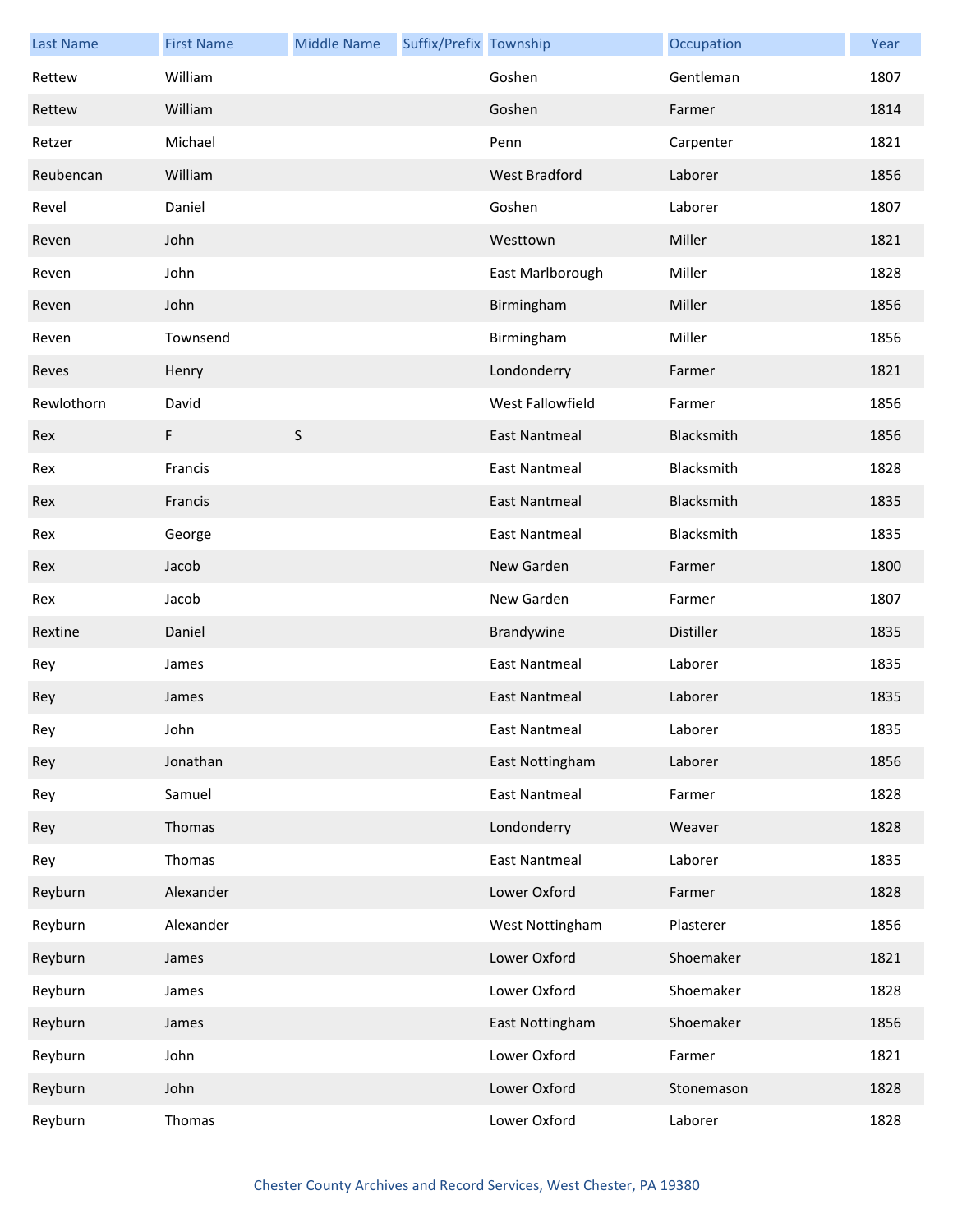| <b>Last Name</b> | <b>First Name</b> | <b>Middle Name</b> | Suffix/Prefix Township |                     | Occupation | Year |
|------------------|-------------------|--------------------|------------------------|---------------------|------------|------|
| Reyburn          | William           |                    |                        | Lower Oxford        | Stonemason | 1828 |
| Reyfsnider       | James             |                    |                        | Phoenixville        | Carpenter  | 1856 |
| Reyman           | Francis           |                    |                        | West Fallowfield    | Laborer    | 1828 |
| Reyner           | John              |                    |                        | West Pikeland       | Laborer    | 1856 |
| Reynold          | Lawrence          |                    |                        | Tredyffrin          | Distiller  | 1814 |
| Reynold          | Thomas            |                    |                        | West Nottingham     |            | 1800 |
| Reynolds         | (Widow)           |                    |                        | West Nottingham     |            | 1800 |
| Reynolds         | Eli               |                    |                        | Lower Oxford        | Farmer     | 1828 |
| Reynolds         | Eli               |                    |                        | <b>Upper Oxford</b> | Laborer    | 1835 |
| Reynolds         | Emanuel           |                    |                        | Lower Oxford        | Farmer     | 1828 |
| Reynolds         | Emanuel           |                    |                        | East Nottingham     | Farmer     | 1835 |
| Reynolds         | Emanuel           |                    |                        | East Nottingham     | Farmer     | 1856 |
| Reynolds         | Henry             |                    |                        | West Bradford       | Carpenter  | 1835 |
| Reynolds         | Henry             |                    |                        | Kennett             | Carpenter  | 1856 |
| Reynolds         | Hiram             |                    |                        | West Marlborough    | Blacksmith | 1835 |
| Reynolds         | Ira               |                    |                        | West Nottingham     | Farmer     | 1856 |
| Reynolds         | Isaac             |                    |                        | Warwick             | Laborer    | 1856 |
| Reynolds         | Israel            |                    |                        | West Nottingham     | Farmer     | 1814 |
| Reynolds         | Israel            |                    |                        | West Nottingham     | Farmer     | 1821 |
| Reynolds         | Israel            |                    |                        | West Nottingham     | Farmer     | 1828 |
| Reynolds         | Israel            |                    |                        | West Nottingham     |            | 1835 |
| Reynolds         | Israel            |                    |                        | West Nottingham     | Farmer     | 1856 |
| Reynolds         | Israel            |                    |                        | West Nottingham     | Farmer     | 1856 |
| Reynolds         | Jacob             |                    |                        | East Nottingham     | Farmer     | 1856 |
| Reynolds         | James             |                    |                        | Phoenixville        | Laborer    | 1856 |
| Reynolds         | James             | $\mathsf A$        |                        | West Nottingham     |            | 1856 |
| Reynolds         | Jesse             |                    |                        | Honey Brook         | Miller     | 1835 |
| Reynolds         | Jesse             |                    |                        | Honeybrook          | Physician  | 1856 |
| Reynolds         | John              |                    |                        | Newlin              | Laborer    | 1828 |
| Reynolds         | John              | $\mathsf C$        |                        | New London          | Farmer     | 1835 |
| Reynolds         | Joseph            |                    |                        | West Nottingham     |            | 1800 |
| Reynolds         | Joseph            |                    |                        | West Nottingham     | Farmer     | 1807 |
| Reynolds         | Joseph            |                    |                        | West Nottingham     | Farmer     | 1814 |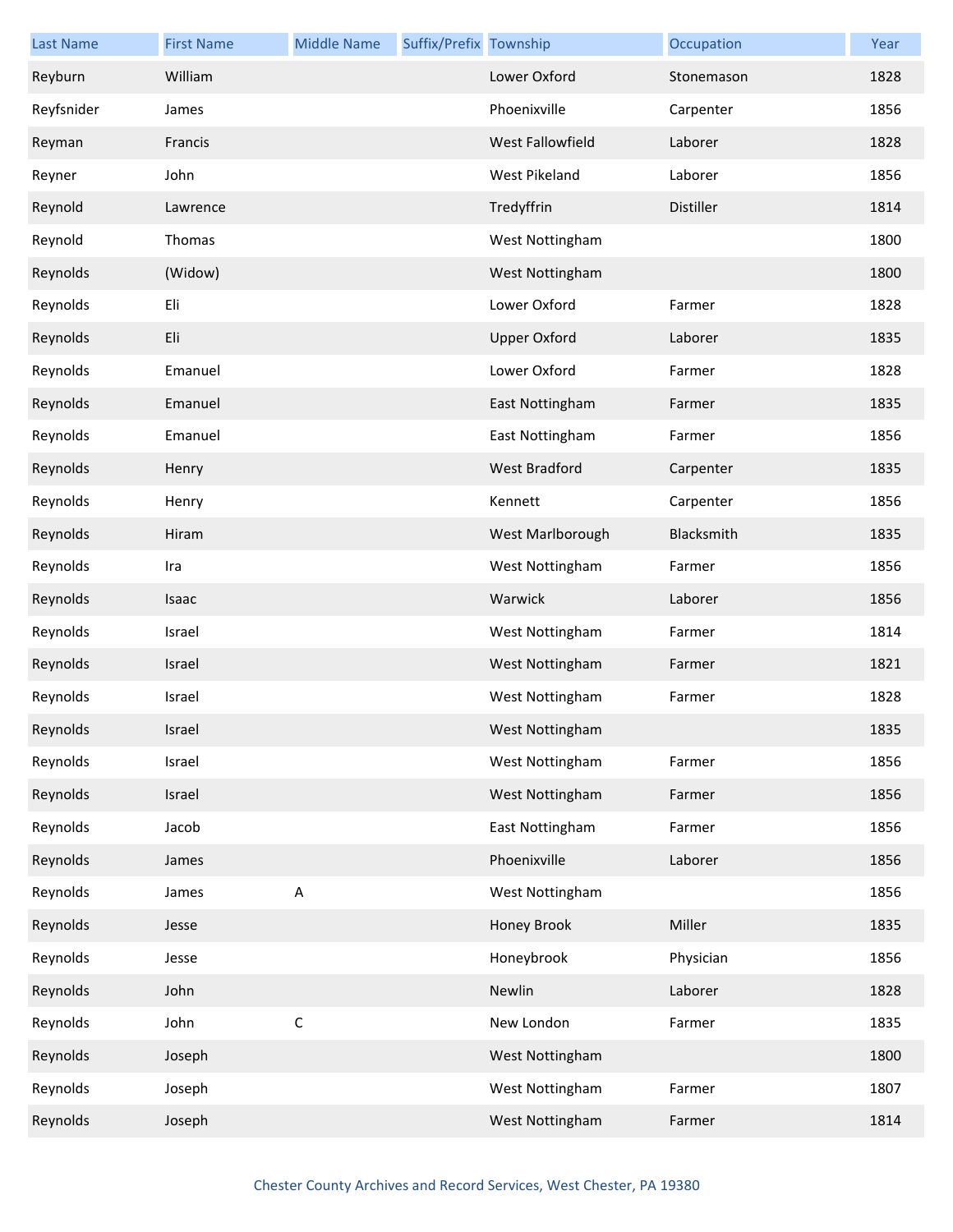| <b>Last Name</b> | <b>First Name</b> | <b>Middle Name</b> | Suffix/Prefix Township |                      | Occupation    | Year |
|------------------|-------------------|--------------------|------------------------|----------------------|---------------|------|
| Reynolds         | Joseph            |                    |                        | West Nottingham      | Farmer        | 1856 |
| Reynolds         | Joseph            |                    |                        | West Nottingham      | Farmer        | 1856 |
| Reynolds         | Josiah            |                    |                        | East Nottingham      | Smith         | 1856 |
| Reynolds         | Lewis             |                    |                        | East Nottingham      | Laborer       | 1828 |
| Reynolds         | Moses             |                    |                        | Lower Oxford         |               | 1800 |
| Reynolds         | Samuel            |                    |                        | West Nottingham      |               | 1835 |
| Reynolds         | Thomas            |                    |                        | West Fallowfield     | Tanner        | 1807 |
| Reynolds         | Thomas            |                    |                        | West Fallowfield     | "Every thing" | 1814 |
| Reynolds         | Vincent           |                    |                        | West Nottingham      | Farmer        | 1856 |
| Reynolds         | William           | В                  |                        | West Fallowfield     | Farmer        | 1856 |
| Reynolds         | Wilmer            |                    |                        | Warwick              | Laborer       | 1856 |
| Reynoles         | Jesse             | R                  |                        | London Grove         | Farmer        | 1856 |
| Reynord          | Adam              |                    |                        | East Goshen          | Farmer        | 1856 |
| Reynord          | George            |                    |                        | East Goshen          | Farmer        | 1856 |
| Rhea             | James             |                    |                        | <b>East Nantmeal</b> | Laborer       | 1800 |
| Rhea             | John              |                    |                        | East Nantmeal        | Farmer        | 1807 |
| Rhea             | Joseph            |                    |                        | Brandywine           |               | 1793 |
| Rhea             | Michael           |                    |                        | Honey Brook          | Laborer       | 1835 |
| Rhea             | Samuel            |                    |                        | <b>East Nantmeal</b> | Smith         | 1800 |
| Rhea             | Samuel            |                    |                        | East Nantmeal        | Farmer        | 1807 |
| Rhea             | Samuel            |                    |                        | East Nantmeal        | Farmer        | 1814 |
| Rheem            | John              |                    |                        | Honey Brook          | Suttler       | 1821 |
| Rhinehart        | Maria             |                    |                        | Honey Brook          | Landholder    | 1835 |
| Rhinewalt        | John              |                    |                        | Schuylkill           | Miller        | 1835 |
| Rhipps           | Robert            |                    |                        | Uwchlan              | Farmer        | 1821 |
| Rhipps           | William           |                    |                        | Uwchlan              | Farmer        | 1821 |
| Rhoadbaugh       | Isaac             |                    |                        | Westtown             | Farmer        | 1856 |
| Rhoades          | Abraham           |                    |                        | Schuylkill           | Laborer       | 1856 |
| Rhoades          | Franklin          |                    |                        | Schuylkill           | Farmer        | 1856 |
| Rhoades          | Henry             |                    |                        | Schuylkill           | Farmer        | 1835 |
| Rhoades          | Henry             |                    | Jr.                    | Schuylkill           | Farmer        | 1835 |
| Rhoades          | Jacob             |                    |                        | Pikeland             | Shoemaker     | 1814 |
| Rhoades          | Jacob             |                    |                        | Schuylkill           | Shoemaker     | 1835 |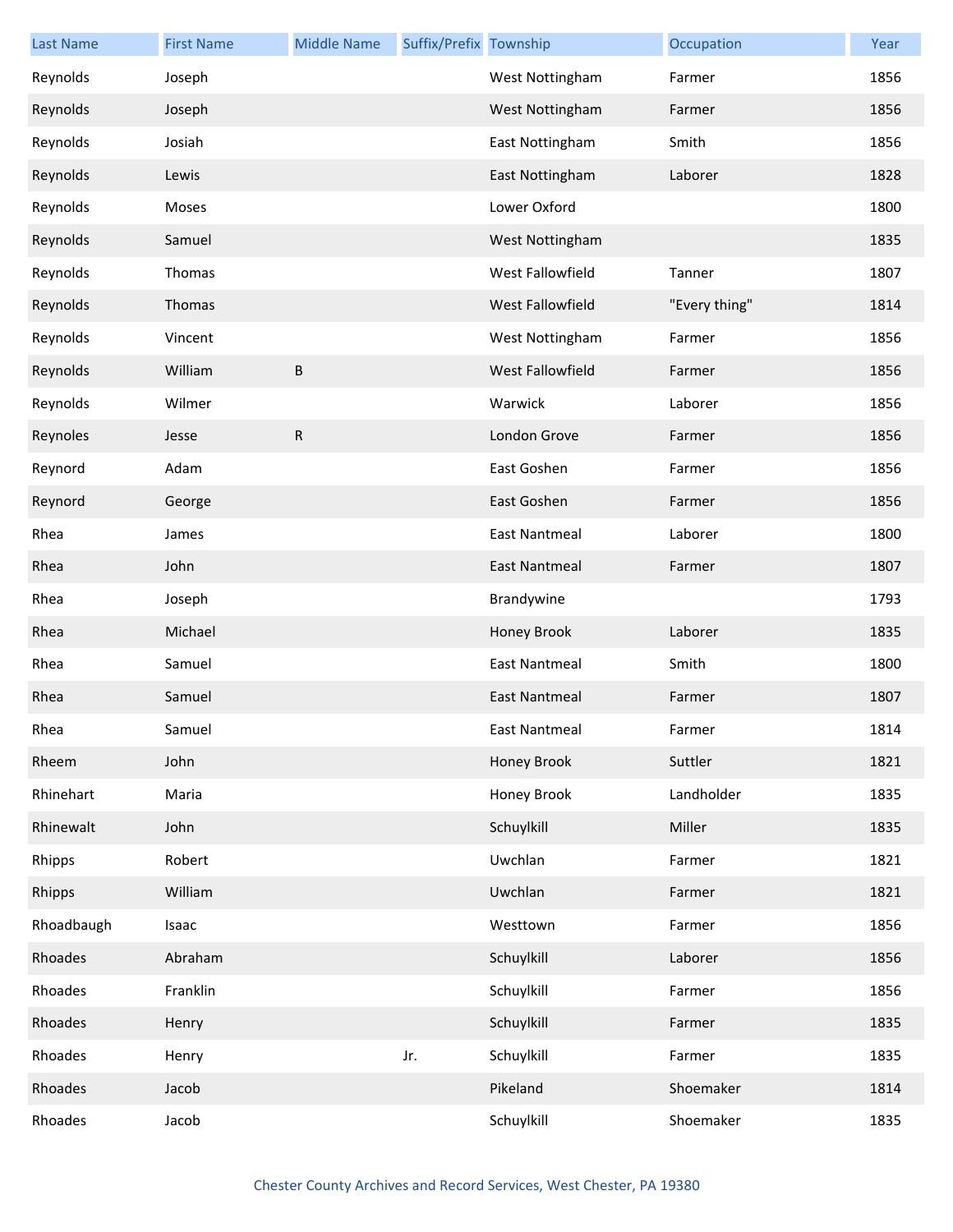| <b>Last Name</b> | <b>First Name</b> | <b>Middle Name</b> | Suffix/Prefix Township |                      | Occupation | Year |
|------------------|-------------------|--------------------|------------------------|----------------------|------------|------|
| Rhoades          | Jerome            |                    |                        | Schuylkill           | Shoemaker  | 1835 |
| Rhoades          | Jesse             |                    |                        | East Caln            | Papermaker | 1828 |
| Rhoades          | Lewis             |                    |                        | Schuylkill           | Farmer     | 1856 |
| Rhoades          | Moses             |                    |                        | Schuylkill           | Innkeeper  | 1856 |
| Rhoades          | Peter             |                    |                        | Uwchlan              | Miller     | 1835 |
| Rhoades          | Samuel            |                    |                        | West Fallowfield     | Blacksmith | 1828 |
| Rhoades          | Samuel            |                    |                        | Schuylkill           | Tailor     | 1835 |
| Rhoades          | Samuel            |                    |                        | Pikeland             | Carpenter  | 1835 |
| Rhoades          | Samuel            | $\mathsf D$        |                        | Schuylkill           | Innkeeper  | 1856 |
| Rhoades          | William           |                    |                        | Schuylkill           | Shoemaker  | 1835 |
| Rhoads           | Alex              |                    |                        | New London           | Laborer    | 1856 |
| Rhoads           | Daniel            |                    | Sr.                    | <b>West Coventry</b> | Weaver     | 1856 |
| Rhoads           | Daniel            |                    | Jr.                    | <b>West Coventry</b> | Carpenter  | 1856 |
| Rhoads           | David             |                    |                        | <b>West Vincent</b>  | Farmer     | 1856 |
| Rhoads           | George            |                    |                        | East Caln            | Saddler    | 1828 |
| Rhoads           | George            |                    |                        | <b>East Coventry</b> | Laborer    | 1856 |
| Rhoads           | Henry             |                    |                        | Charlestown          |            | 1793 |
| Rhoads           | Henry             |                    | Sr.                    | Charlestown          | Farmer     | 1814 |
| Rhoads           | Henry             |                    | Jr.                    | Charlestown          | Farmer     | 1814 |
| Rhoads           | Henry             |                    |                        | <b>East Coventry</b> | Farmer     | 1856 |
| Rhoads           | Jacob             |                    |                        | West Fallowfield     | Farmer     | 1807 |
| Rhoads           | Jacob             |                    |                        | <b>Upper Oxford</b>  | Farmer     | 1814 |
| Rhoads           | Jacob             |                    |                        | East Fallowfield     | Papermaker | 1814 |
| Rhoads           | Jacob             |                    |                        | West Fallowfield     | Laborer    | 1821 |
| Rhoads           | Jacob             |                    |                        | West Fallowfield     | Farmer     | 1828 |
| Rhoads           | Jacob             |                    |                        | Charlestown          | Shoemaker  | 1828 |
| Rhoads           | Jacob             |                    |                        | <b>West Vincent</b>  | Farmer     | 1856 |
| Rhoads           | Jacob             |                    |                        | Charlestown          | Mechanic   | 1856 |
| Rhoads           | Jacob             |                    |                        | <b>West Coventry</b> | Laborer    | 1856 |
| Rhoads           | Jerome            | $\sf B$            |                        | Charlestown          | Farmer     | 1856 |
| Rhoads           | Jesse             |                    |                        | <b>West Coventry</b> | Boarder    | 1856 |
| Rhoads           | John              |                    |                        | Charlestown          | Mechanic   | 1856 |
| Rhoads           | Joseph            |                    |                        | East Caln            | Papermaker | 1856 |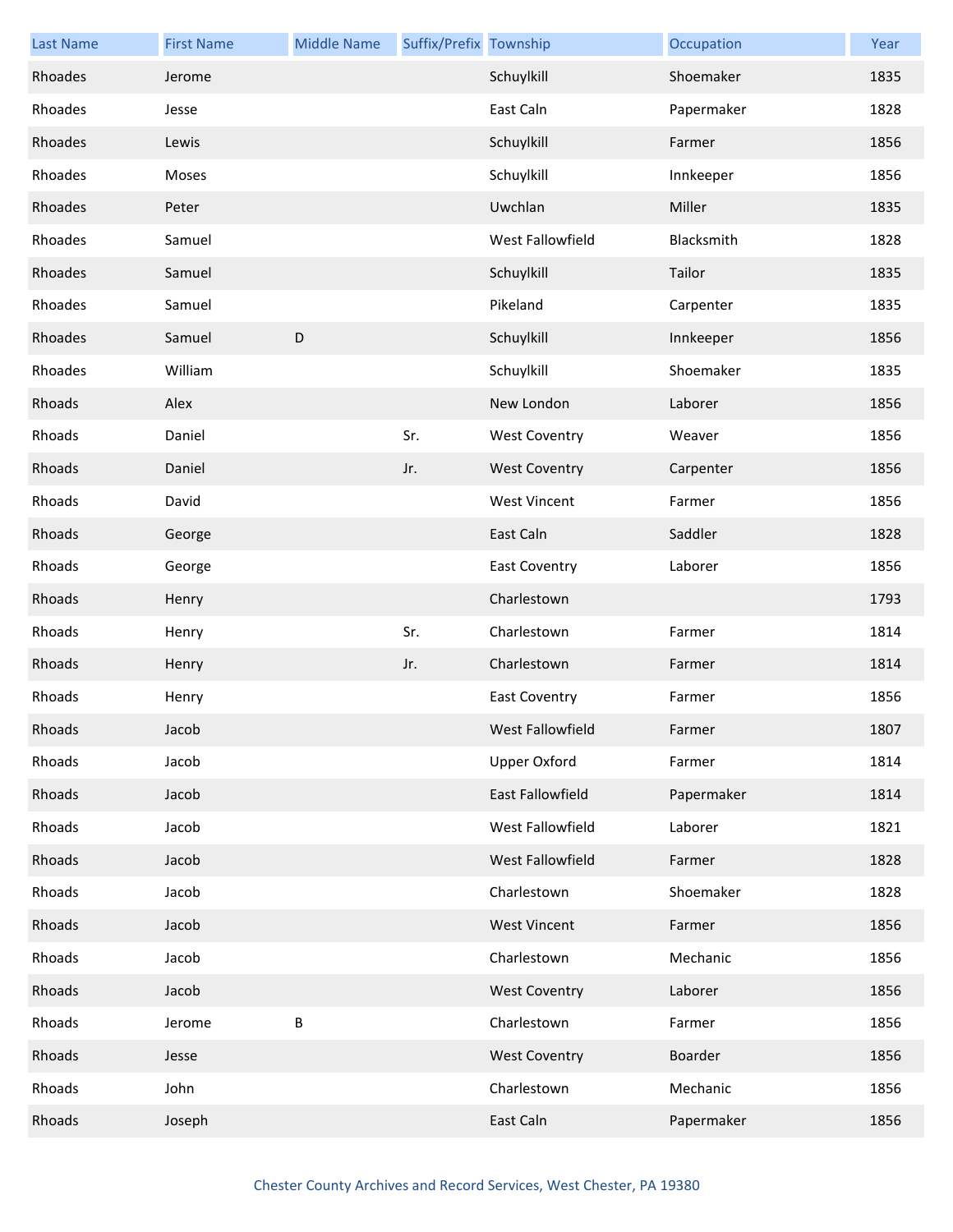| <b>Last Name</b> | <b>First Name</b> | <b>Middle Name</b> | Suffix/Prefix Township |                         | Occupation   | Year |
|------------------|-------------------|--------------------|------------------------|-------------------------|--------------|------|
| Rhoads           | Samuel            |                    |                        | <b>West Fallowfield</b> | Farmer       | 1807 |
| Rhoads           | Samuel            |                    |                        | Pikeland                | Laborer      | 1828 |
| Rhoads           | Samuel            |                    |                        | Charlestown             | Laborer      | 1835 |
| Rhoads           | Samuel            |                    |                        | West Pikeland           | Hired farmer | 1856 |
| Rhoads           | William           |                    |                        | West Fallowfield        | Miller       | 1807 |
| Rhoads           | William           |                    |                        | <b>West Coventry</b>    | Laborer      | 1856 |
| Rhoadwald        | С                 |                    |                        | <b>East Vincent</b>     | Farmer       | 1856 |
| Rhoadwald        | John              |                    |                        | <b>East Vincent</b>     | Farmer       | 1856 |
| Rhode            | William           |                    |                        | Pikeland                |              | 1793 |
| Rhodeback        | Charles           |                    |                        | Newlin                  |              | 1793 |
| Rhodeback        | Christopher       |                    |                        | Newlin                  |              | 1793 |
| Rhodeback        | Washington        |                    |                        | East Goshen             | Laborer      | 1835 |
| Rhodes           | Abraham           |                    |                        | Vincent                 |              | 1800 |
| Rhodes           | Catherine         |                    |                        | Schuylkill              |              | 1828 |
| Rhodes           | Henry             |                    | Sr.                    | Schuylkill              | Farmer       | 1828 |
| Rhodes           | Henry             |                    | Jr.                    | Schuylkill              | Farmer       | 1828 |
| Rhodes           | James             |                    |                        | <b>West Vincent</b>     | Laborer      | 1856 |
| Rhodes           | John              |                    |                        | Vincent                 |              | 1800 |
| Rhodes           | Samuel            |                    |                        | Highland                | Merchant     | 1856 |
| Rhodes           | William           |                    |                        | Schuylkill              | Shoemaker    | 1828 |
| Rhodewalt        | Frederick         |                    |                        | West Vincent            | Farmer       | 1835 |
| Rhodewalt        | Frederick         |                    |                        | West Pikeland           | Farmer       | 1856 |
| Rhodewalt        | John              |                    |                        | <b>East Vincent</b>     | Shoemaker    | 1835 |
| Rhodewalt        | John              |                    |                        | <b>West Vincent</b>     | Farmer       | 1856 |
| Rhome            | John              |                    |                        | Tredyffrin              | Laborer      | 1856 |
| Rhorebeck        | Christopher       |                    |                        | <b>West Chester</b>     | Butcher      | 1821 |
| Rhudolph         | Charles           |                    |                        | West Bradford           | Carpenter    | 1835 |
| Rial             | Joshua            |                    |                        | <b>Upper Oxford</b>     | Millwright   | 1856 |
| Rial             | Richard           |                    |                        | <b>Upper Oxford</b>     | Collier      | 1856 |
| Riale            | Hill              |                    |                        | <b>Upper Oxford</b>     | Farmer       | 1828 |
| Riale            | Hill              |                    |                        | <b>Upper Oxford</b>     | Shoemaker    | 1835 |
| Riale            | Isaac             |                    |                        | <b>Upper Oxford</b>     | Yeoman       | 1821 |
| Riale            | Isaac             |                    |                        | Upper Oxford            | Farmer       | 1828 |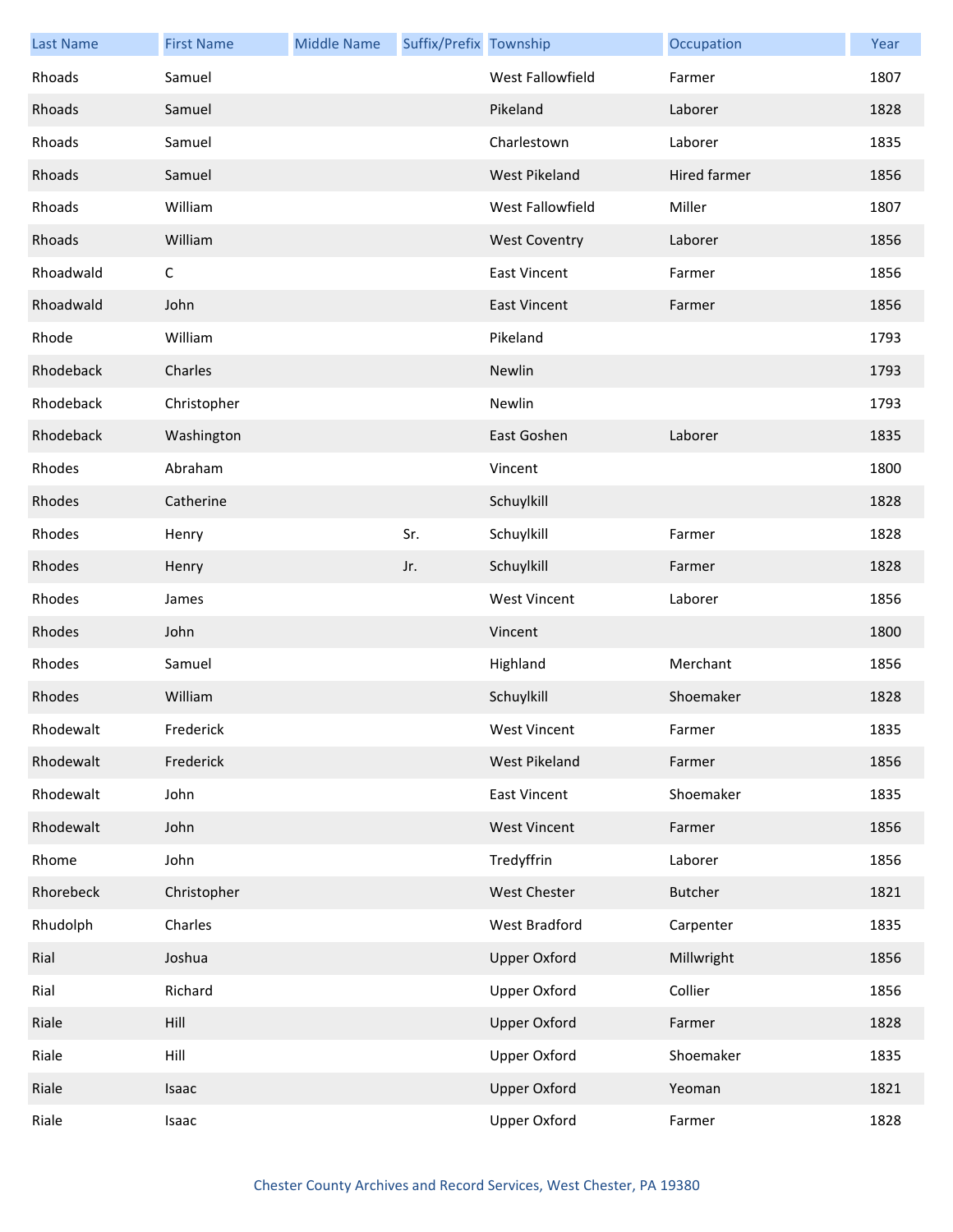| <b>Last Name</b> | <b>First Name</b> | <b>Middle Name</b> | Suffix/Prefix Township |                      | Occupation     | Year |
|------------------|-------------------|--------------------|------------------------|----------------------|----------------|------|
| Riale            | Isaac             |                    |                        | <b>Upper Oxford</b>  | Farmer         | 1835 |
| Riale            | Nathan            |                    |                        | <b>Upper Oxford</b>  | Yeoman         | 1821 |
| Riale            | Nathan            |                    |                        | <b>Upper Oxford</b>  | Laborer        | 1828 |
| Riale            | Nathan            |                    |                        | <b>Upper Oxford</b>  | <b>Butcher</b> | 1835 |
| Riale            | Richard           |                    |                        | <b>Upper Oxford</b>  | Yeoman         | 1821 |
| Riale            | Richard           |                    |                        | <b>Upper Oxford</b>  | Carpenter      | 1828 |
| Riale            | Richard           |                    |                        | <b>Upper Oxford</b>  | Laborer        | 1835 |
| Rian             | Joseph            |                    |                        | Thornbury            |                | 1835 |
| Ricabaugh        | Adam              |                    |                        | Charlestown          |                | 1793 |
| Ricabaugh        | David             |                    |                        | Tredyffrin           | Farmer         | 1821 |
| Ricabaugh        | Jacob             |                    |                        | Tredyffrin           | Farmer         | 1821 |
| Ricabaugh        | John              |                    |                        | Tredyffrin           | Farmer         | 1821 |
| Riccard          | Lenard            |                    |                        | East Whiteland       | Farmer         | 1856 |
| Rice             | Abraham           |                    |                        | Vincent              |                | 1821 |
| Rice             | Benjamin          |                    |                        | Vincent              | Laborer        | 1828 |
| Rice             | Benjamin          |                    |                        | <b>East Nantmeal</b> | Laborer        | 1835 |
| Rice             | Benjamin          |                    |                        | <b>West Vincent</b>  | Laborer        | 1835 |
| Rice             | Benjamin          | F                  |                        | <b>West Vincent</b>  | Laborer        | 1856 |
| Rice             | Caleb             |                    |                        | Tredyffrin           | Laborer        | 1856 |
| Rice             | Christian         |                    |                        | Vincent              |                | 1793 |
| Rice             | Christian         |                    |                        | Vincent              |                | 1800 |
| Rice             | Christian         |                    |                        | Vincent              |                | 1800 |
| Rice             | Christian         |                    |                        | <b>East Nantmeal</b> | Weaver         | 1807 |
| Rice             | Christian         |                    |                        | Coventry             | Weaver         | 1807 |
| Rice             | Christian         |                    |                        | <b>East Nantmeal</b> | Weaver         | 1814 |
| Rice             | Christian         |                    |                        | Vincent              |                | 1814 |
| Rice             | Christian         |                    |                        | <b>East Nantmeal</b> | Weaver         | 1835 |
| Rice             | Daniel            |                    |                        | <b>East Nantmeal</b> | Wheelwright    | 1821 |
| Rice             | Daniel            |                    |                        | <b>East Nantmeal</b> | Laborer        | 1828 |
| Rice             | Edward            |                    |                        | East Nottingham      | Farmer         | 1807 |
| Rice             | Edward            |                    |                        | East Nottingham      | Weaver         | 1814 |
| Rice             | Elhanon           |                    |                        | East Pikeland        | Laborer        | 1856 |
| Rice             | George            |                    |                        | Vincent              |                | 1800 |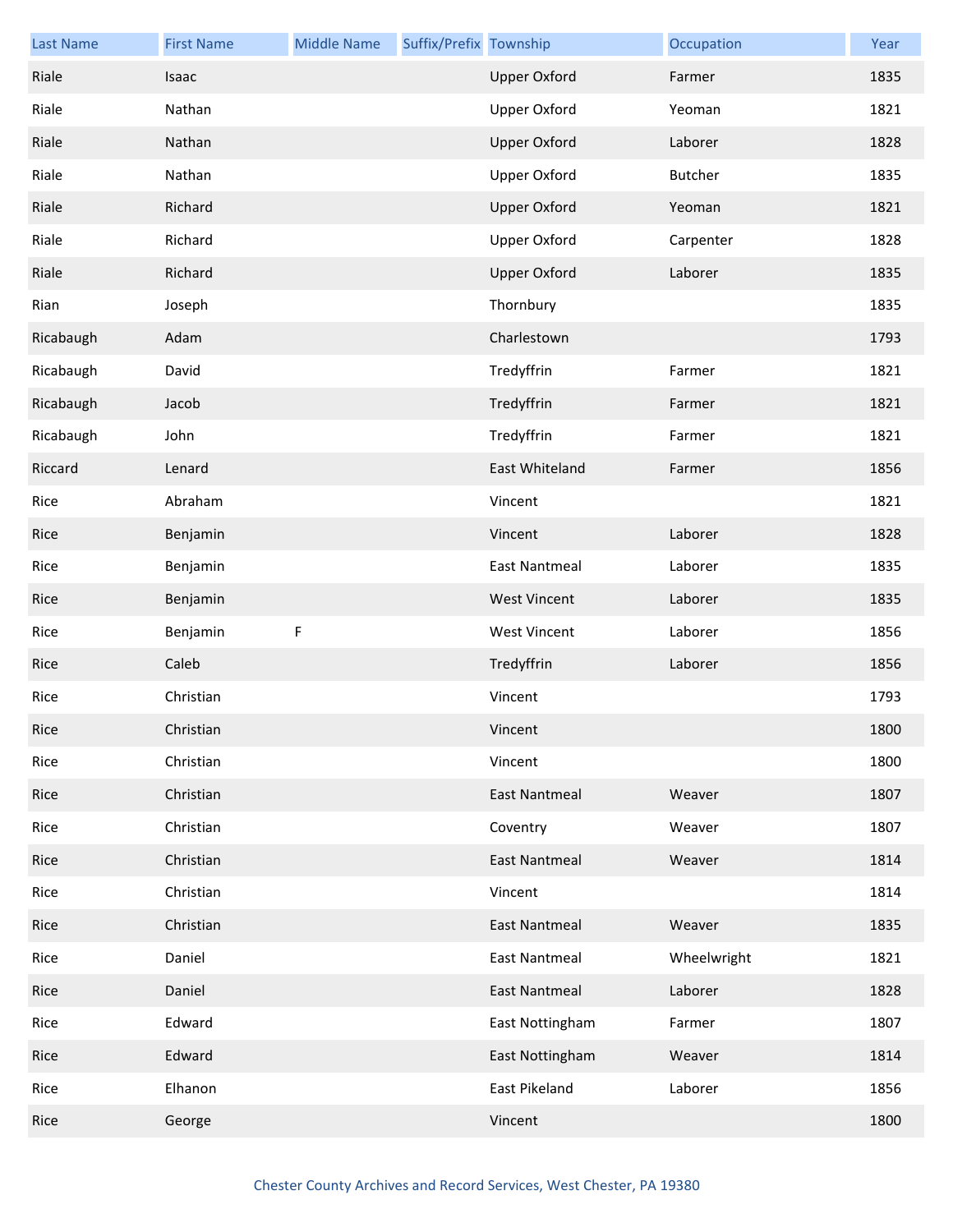| <b>Last Name</b> | <b>First Name</b> | <b>Middle Name</b> | Suffix/Prefix Township |                      | Occupation     | Year |
|------------------|-------------------|--------------------|------------------------|----------------------|----------------|------|
| Rice             | George            |                    | Jr.                    | Vincent              |                | 1800 |
| Rice             | George            |                    |                        | Vincent              | Weaver         | 1807 |
| Rice             | George            |                    |                        | Vincent              | Wheelwright    | 1807 |
| Rice             | George            |                    |                        | Vincent              |                | 1814 |
| Rice             | George            |                    |                        | <b>East Nantmeal</b> | Laborer        | 1814 |
| Rice             | George            |                    |                        | Vincent              | Laborer        | 1828 |
| Rice             | George            |                    |                        | Uwchlan              | Laborer        | 1835 |
| Rice             | George            |                    |                        | <b>West Vincent</b>  | Huckster       | 1856 |
| Rice             | Issachar          |                    |                        | East Caln            | Merchant       | 1835 |
| Rice             | Jacob             |                    |                        | Pikeland             |                | 1793 |
| Rice             | Jacob             |                    |                        | Pikeland             |                | 1800 |
| Rice             | Jacob             |                    |                        | Vincent              | Weaver         | 1807 |
| Rice             | Jacob             |                    |                        | Vincent              |                | 1814 |
| Rice             | Jacob             |                    |                        | <b>East Nantmeal</b> | Laborer        | 1828 |
| Rice             | Jacob             |                    |                        | <b>East Nantmeal</b> | Laborer        | 1856 |
| Rice             | James             |                    |                        | Tredyffrin           |                | 1793 |
| Rice             | James             |                    |                        | Pikeland             | Farmer         | 1814 |
| Rice             | James             |                    |                        | Pikeland             |                | 1821 |
| Rice             | James             |                    |                        | Willistown           | Laborer        | 1828 |
| Rice             | James             |                    |                        | <b>West Chester</b>  | Laborer        | 1835 |
| Rice             | James             |                    |                        | East Pikeland        | Supervisor     | 1856 |
| Rice             | Jamse             |                    |                        | East Whiteland       | Wheelwright    | 1807 |
| Rice             | Jesse             |                    |                        | <b>West Vincent</b>  | Laborer        | 1835 |
| Rice             | John              |                    |                        | Vincent              |                | 1793 |
| Rice             | John              |                    |                        | <b>West Nantmeal</b> |                | 1793 |
| Rice             | John              |                    |                        | Vincent              |                | 1800 |
| Rice             | John              |                    |                        | Vincent              |                | 1800 |
| Rice             | John              |                    |                        | Vincent              | Carpenter      | 1807 |
| Rice             | John              |                    |                        | Vincent              |                | 1814 |
| Rice             | John              |                    |                        | Vincent              | <b>Butcher</b> | 1821 |
| Rice             | John              |                    | Jr.                    | Vincent              |                | 1821 |
| Rice             | John              |                    |                        | Vincent              | Farmer         | 1828 |
| Rice             | John              |                    |                        | Vincent              | Laborer        | 1828 |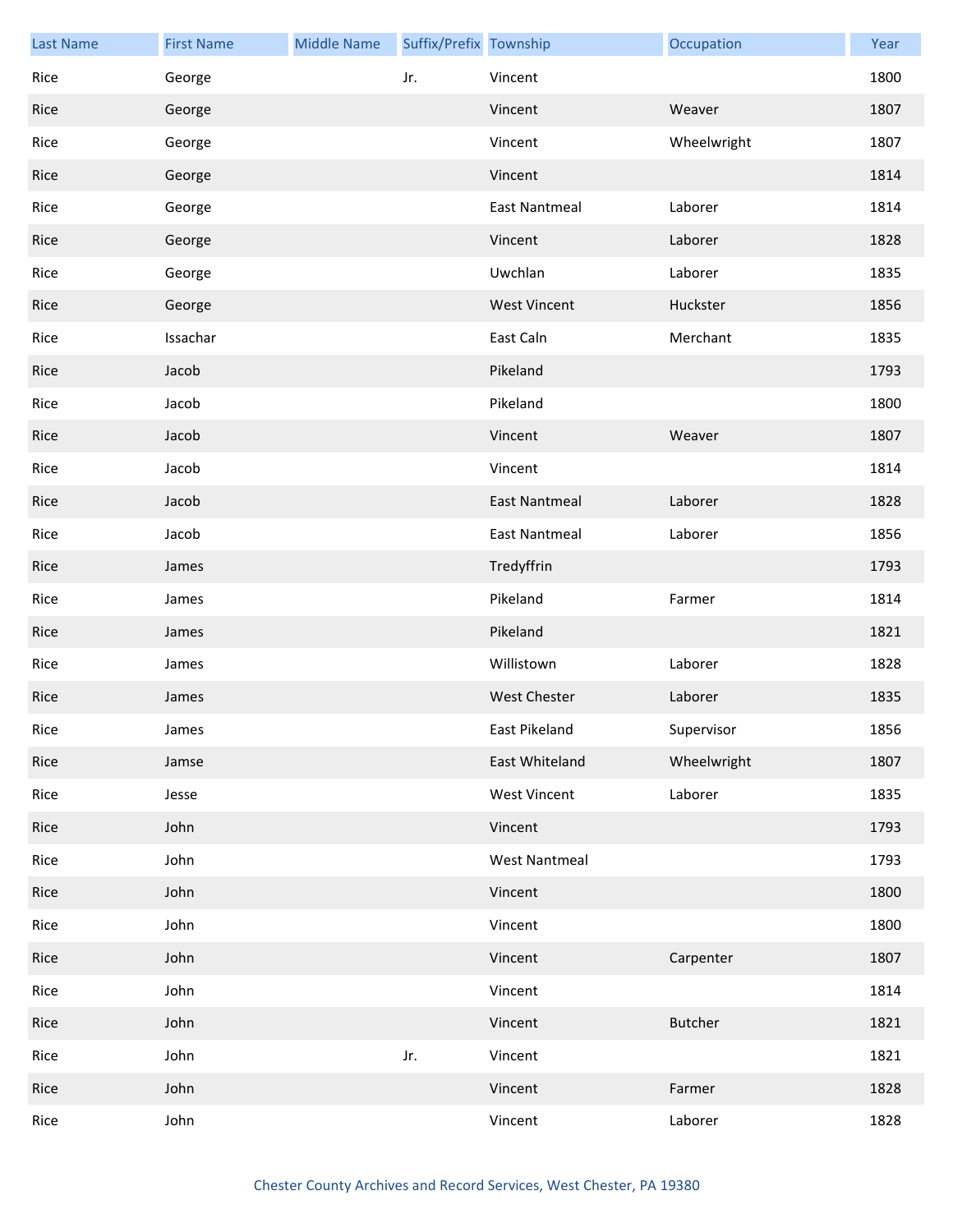| <b>Last Name</b> | <b>First Name</b> | <b>Middle Name</b> | Suffix/Prefix Township |                         | Occupation    | Year |
|------------------|-------------------|--------------------|------------------------|-------------------------|---------------|------|
| Rice             | John              |                    |                        | <b>West Vincent</b>     | Farmer        | 1835 |
| Rice             | John              |                    |                        | <b>Upper Oxford</b>     | Laborer       | 1856 |
| Rice             | John              |                    |                        | <b>West Vincent</b>     | Farmer        | 1856 |
| Rice             | Levi              |                    |                        | Uwchlan                 | Laborer       | 1835 |
| Rice             | Lewis             |                    |                        | Vincent                 |               | 1800 |
| Rice             | Lott              |                    |                        | Sadsbury                |               | 1835 |
| Rice             | Michael           |                    |                        | Brandywine              |               | 1793 |
| Rice             | Michael           |                    |                        | Phoenixville            | Machinist     | 1856 |
| Rice             | Peter             |                    |                        | <b>West Nantmeal</b>    |               | 1793 |
| Rice             | Peter             |                    |                        | Vincent                 |               | 1793 |
| Rice             | Peter             |                    |                        | East Fallowfield        | Farmer        | 1814 |
| Rice             | Peter             |                    |                        | East Fallowfield        | Forgeman      | 1821 |
| Rice             | Peter             |                    |                        | Newlin                  | Roller (Iron) | 1828 |
| Rice             | Peter             |                    |                        | East Fallowfield        | Laborer       | 1835 |
| Rice             | Robert            |                    |                        | Uwchlan                 | Laborer       | 1835 |
| Rice             | Robert            |                    |                        | <b>West Vincent</b>     | Farmer        | 1856 |
| Rice             | Samuel            |                    |                        | East Fallowfield        | Laborer       | 1835 |
| Rice             | Samuel            |                    |                        | West Brandywine         | Furnaceman    | 1856 |
| Rice             | Syless            |                    |                        | Sadsbury                |               | 1800 |
| Rice             | Thomas            |                    |                        | <b>East Fallowfield</b> | Farmer        | 1856 |
| Rice             | Valentine         |                    |                        | <b>East Nantmeal</b>    | Weaver        | 1807 |
| Rice             | William           |                    |                        | Newlin                  | Forgeman      | 1807 |
| Rice             | William           |                    |                        | Newlin                  | Forgeman      | 1814 |
| Rice             | William           |                    |                        | East Fallowfield        | Forgeman      | 1821 |
| Rice             | William           |                    |                        | East Fallowfield        | Forgeman      | 1828 |
| Rice             | William           |                    |                        | East Fallowfield        | Farmer        | 1835 |
| Rice             | William           |                    |                        | <b>East Vincent</b>     | Coachmaker    | 1856 |
| Rice             | Zachariah         |                    |                        | Vincent                 |               | 1800 |
| Rice             | Zachary           |                    |                        | <b>East Nantmeal</b>    | Weaver        | 1807 |
| Rice             | Zachary           |                    |                        | <b>East Nantmeal</b>    | Weaver        | 1814 |
| Rich             | Jeremiah          |                    |                        | <b>West Chester</b>     | Cooper        | 1828 |
| Richamond        | Thomas            |                    |                        | Valley                  | Farmer        | 1856 |
| Richard          | <b>Barbara</b>    |                    |                        | <b>East Nantmeal</b>    | Farmer        | 1821 |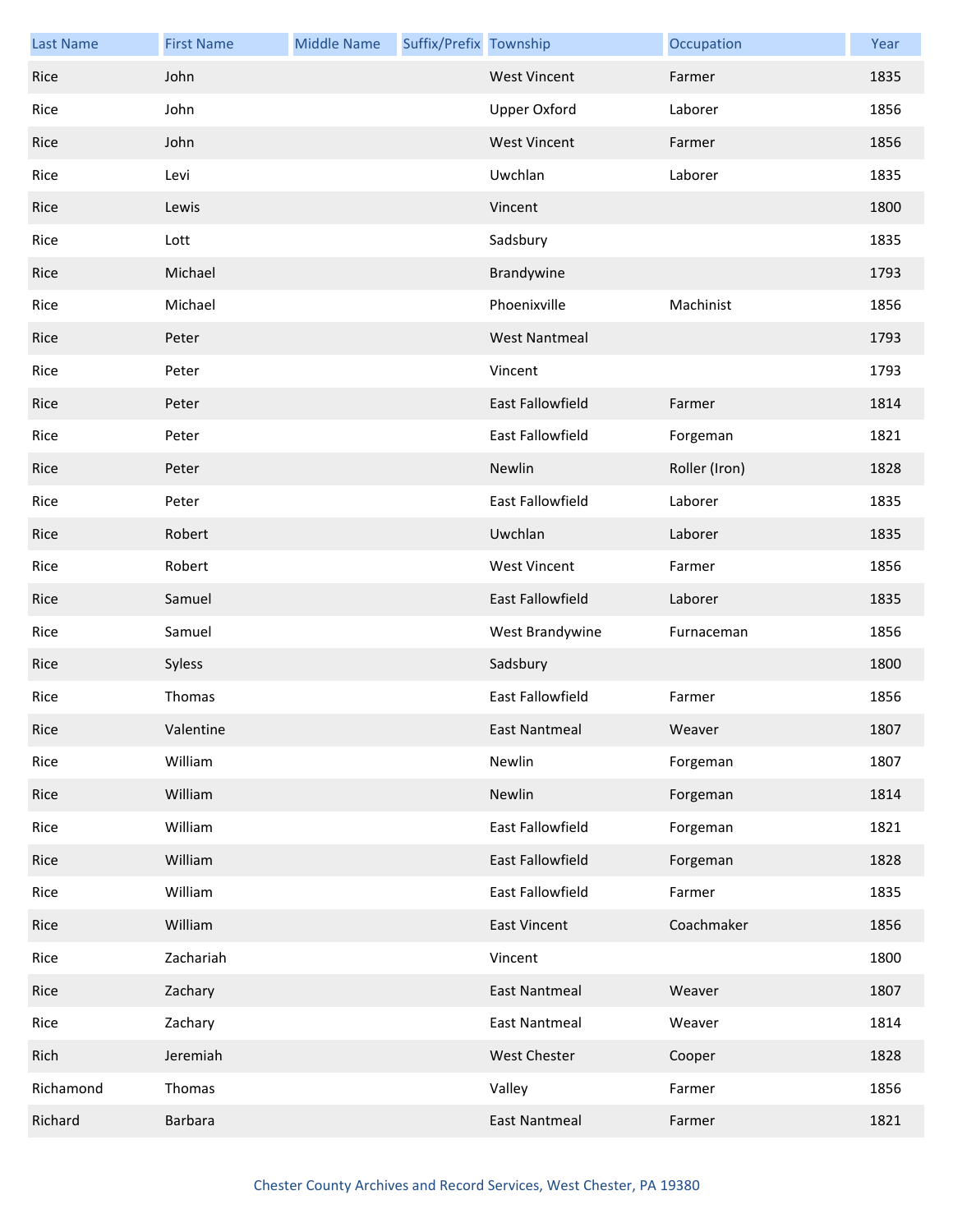| <b>Last Name</b> | <b>First Name</b> | <b>Middle Name</b> | Suffix/Prefix Township |                      | Occupation     | Year |
|------------------|-------------------|--------------------|------------------------|----------------------|----------------|------|
| Richard          | Jacob             |                    |                        | <b>East Nantmeal</b> | Laborer        | 1821 |
| Richard          | John              |                    |                        | <b>East Nantmeal</b> | Farmer         | 1814 |
| Richard          | John              |                    |                        | <b>East Nantmeal</b> | Farmer         | 1821 |
| Richard          | John              |                    |                        | Hopewell             | Laborer        | 1856 |
| Richard          | Martin            |                    |                        | <b>East Nantmeal</b> | Farmer         | 1821 |
| Richard          | Matthew           |                    |                        | East Marlborough     | Laborer        | 1814 |
| Richard          | Samuel            |                    |                        | Charlestown          | Farmer         | 1807 |
| Richard          | Samuel            |                    |                        | <b>East Nantmeal</b> | Laborer        | 1821 |
| Richard          | William           |                    |                        | Hopewell             | Wagoner        | 1856 |
| Richards         | Adam              |                    |                        | Brandywine           |                | 1793 |
| Richards         | Adam              |                    |                        | Uwchlan              |                | 1800 |
| Richards         | Adam              |                    |                        | Uwchlan              | Farmer         | 1807 |
| Richards         | Adam              |                    |                        | Uwchlan              | Farmer         | 1814 |
| Richards         | Adam              |                    |                        | Uwchlan              | Farmer         | 1821 |
| Richards         | Ann               |                    |                        | <b>West Nantmeal</b> | Storekeeper    | 1828 |
| Richards         | Caleb             |                    |                        | Charlestown          | Carpenter      | 1821 |
| Richards         | Charles           |                    |                        | Warwick              | Laborer        | 1856 |
| Richards         | Christian         |                    |                        | <b>East Vincent</b>  |                | 1835 |
| Richards         | Christian         |                    |                        | <b>East Vincent</b>  | Farmer         | 1856 |
| Richards         | Daniel            |                    |                        | Tredyffrin           |                | 1793 |
| Richards         | Daniel            |                    |                        | Tredyffrin           |                | 1800 |
| Richards         | Daniel            |                    |                        | Tredyffrin           | Farmer         | 1807 |
| Richards         | David             |                    |                        | Warwick              | Farmer         | 1856 |
| Richards         | Elizabeth         |                    |                        | West Chester         | Seamstress     | 1828 |
| Richards         | Frederick         |                    |                        | Warwick              | Superintendant | 1856 |
| Richards         | Henry             |                    |                        | Schuylkill           |                | 1856 |
| Richards         | Isaac             |                    |                        | New Garden           |                | 1793 |
| Richards         | Isaac             |                    |                        | New Garden           |                | 1793 |
| Richards         | Isaac             |                    |                        | New Garden           | Farmer         | 1800 |
| Richards         | Isaac             |                    | Jr.                    | New Garden           | Farmer         | 1800 |
| Richards         | Isaac             |                    | Sr.                    | New Garden           |                | 1807 |
| Richards         | Isaac             |                    |                        | New Garden           | Farmer         | 1807 |
| Richards         | Isaac             |                    |                        | New Garden           | Farmer         | 1814 |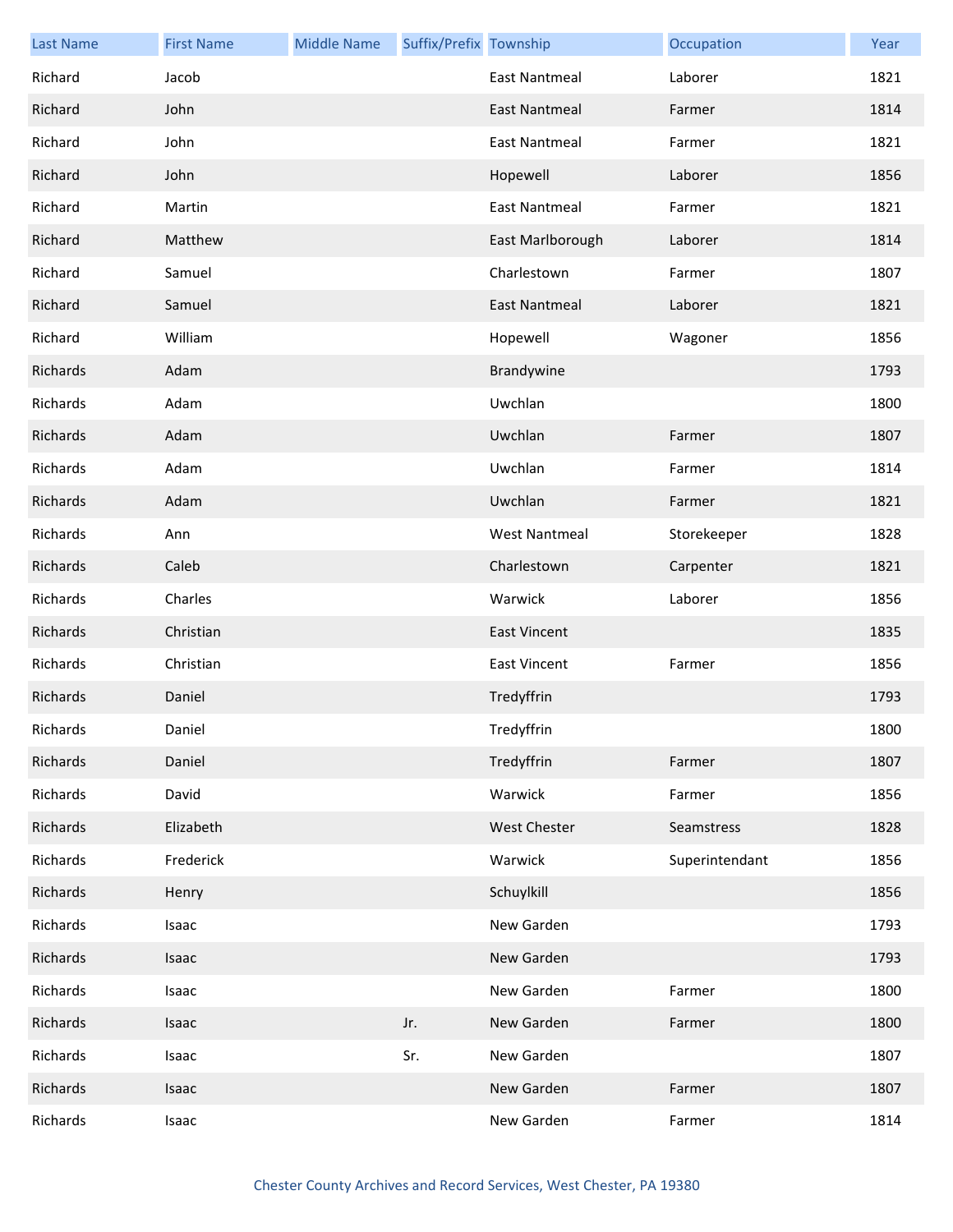| <b>Last Name</b> | <b>First Name</b> | <b>Middle Name</b> | Suffix/Prefix Township |                      | Occupation   | Year |
|------------------|-------------------|--------------------|------------------------|----------------------|--------------|------|
| Richards         | Isaac             |                    |                        | New Garden           | Farmer       | 1821 |
| Richards         | Isaac             |                    |                        | New Garden           | Farmer       | 1828 |
| Richards         | Isaac             |                    |                        | Tredyffrin           | Farmer       | 1835 |
| Richards         | Isaac             |                    |                        | New Garden           | Farmer       | 1835 |
| Richards         | Isaac             |                    |                        | Tredyffrin           | Farmer       | 1856 |
| Richards         | Jacob             |                    |                        | Willistown           | Miller       | 1807 |
| Richards         | Jacob             |                    |                        | Honeybrook           | Saddler      | 1856 |
| Richards         | James             |                    |                        | Vincent              |              | 1814 |
| Richards         | Jesse             |                    |                        | Tredyffrin           | Teacher      | 1828 |
| Richards         | John              |                    |                        | <b>East Nantmeal</b> | Keep         | 1821 |
| Richards         | John              |                    |                        | <b>East Nantmeal</b> | Farmer       | 1828 |
| Richards         | John              |                    |                        | <b>East Nantmeal</b> | Laborer      | 1828 |
| Richards         | John              |                    |                        | New Garden           | Farmer       | 1828 |
| Richards         | John              |                    |                        | <b>East Nantmeal</b> | Collier      | 1835 |
| Richards         | John              |                    |                        | <b>East Nantmeal</b> | Founder      | 1835 |
| Richards         | John              |                    |                        | New Garden           | Farmer       | 1835 |
| Richards         | John              |                    |                        | Tredyffrin           | Farmer       | 1835 |
| Richards         | John              |                    |                        | New Garden           | Farmer       | 1856 |
| Richards         | John              |                    |                        | Phoenixville         | Heater       | 1856 |
| Richards         | John              |                    |                        | Tredyffrin           | Laborer      | 1856 |
| Richards         | John              |                    |                        | Valley               | Laborer      | 1856 |
| Richards         | Jonathan          |                    |                        | East Caln            | Merchant     | 1800 |
| Richards         | Joseph            |                    |                        | Warwick              | Laborer      | 1856 |
| Richards         | Joshua            |                    |                        | New Garden           | Farmer       | 1814 |
| Richards         | Joshua            |                    |                        | New Garden           | Farmer       | 1821 |
| Richards         | Lewis             |                    |                        | Tredyffrin           | Gentleman    | 1821 |
| Richards         | Lewis             |                    |                        | Schuylkill           | Innkeeper    | 1828 |
| Richards         | Martin            |                    |                        | <b>East Nantmeal</b> | Laborer      | 1835 |
| Richards         | Mary              |                    |                        | Warwick              |              | 1856 |
| Richards         | Michael           |                    |                        | <b>West Chester</b>  | Laborer      | 1856 |
| Richards         | Nathan            |                    |                        | East Whiteland       |              | 1793 |
| Richards         | Nathan            |                    |                        | Pikeland             | Stage driver | 1828 |
| Richards         | Nathan            |                    |                        | Phoenixville         | Laborer      | 1856 |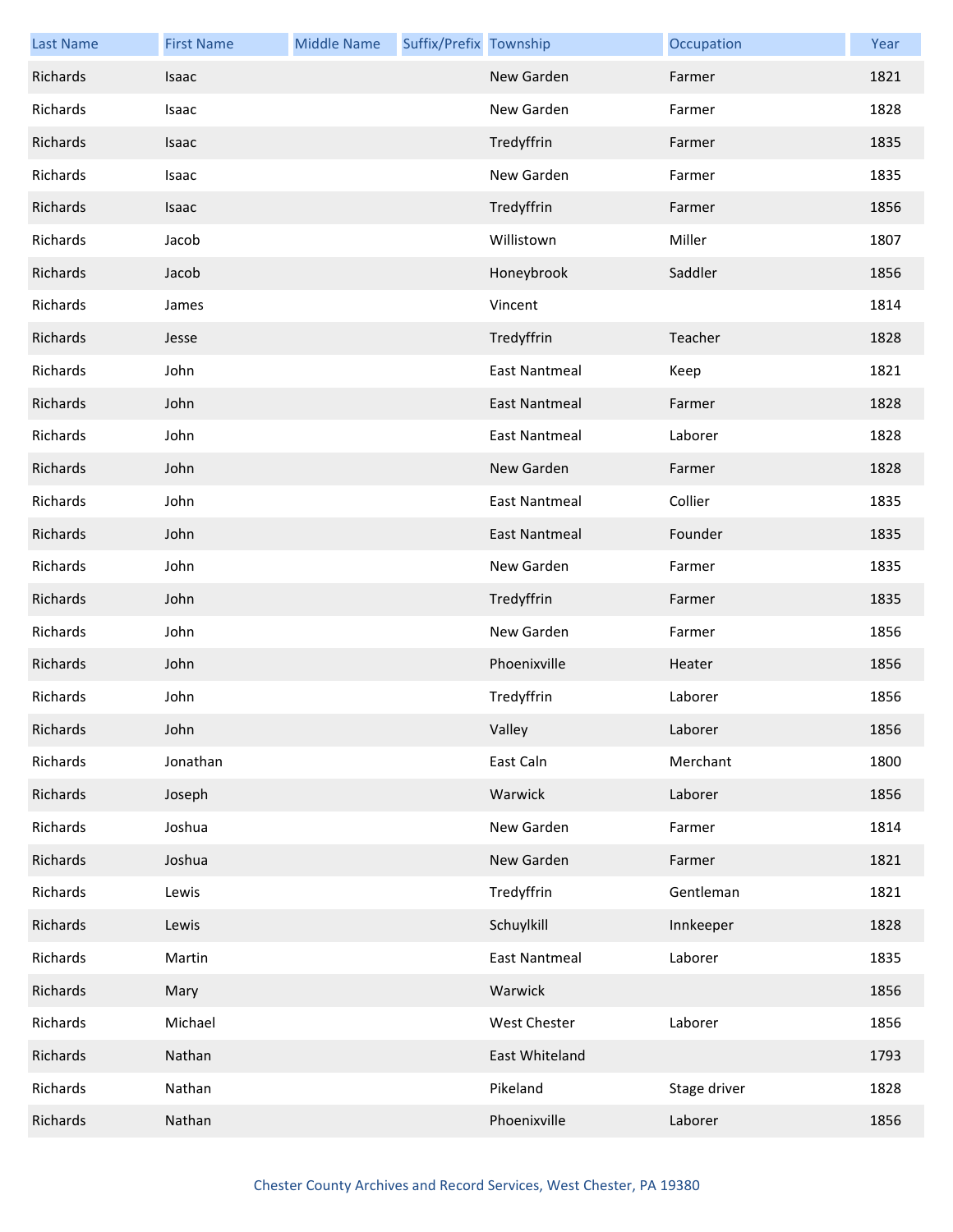| <b>Last Name</b> | <b>First Name</b> | <b>Middle Name</b> | Suffix/Prefix Township |                      | Occupation      | Year |
|------------------|-------------------|--------------------|------------------------|----------------------|-----------------|------|
| Richards         | Phebe             |                    |                        | <b>West Chester</b>  | Gentlewoman     | 1835 |
| Richards         | Samuel            |                    |                        | Brandywine           |                 | 1793 |
| Richards         | Samuel            |                    |                        | Uwchlan              |                 | 1800 |
| Richards         | Samuel            |                    |                        | Tredyffrin           |                 | 1800 |
| Richards         | Samuel            |                    |                        | Uwchlan              | Farmer          | 1807 |
| Richards         | Samuel            |                    |                        | Uwchlan              | Laborer         | 1814 |
| Richards         | Samuel            |                    |                        | Uwchlan              | Laborer         | 1821 |
| Richards         | Samuel            |                    |                        | East Nantmeal        | Laborer         | 1828 |
| Richards         | Samuel            |                    |                        | Tredyffrin           | Teacher         | 1828 |
| Richards         | Samuel            |                    |                        | Warwick              | Farmer          | 1856 |
| Richards         | Sarah             |                    |                        | Schuylkill           |                 | 1856 |
| Richards         | Thomas            |                    |                        | New Garden           |                 | 1793 |
| Richards         | Thomas            |                    |                        | Phoenixville         | Carpenter       | 1856 |
| Richards         | William           |                    |                        | New Garden           |                 | 1793 |
| Richards         | William           |                    |                        | New Garden           | Farmer          | 1814 |
| Richards         | William           |                    |                        | New Garden           | Merchant        | 1821 |
| Richards         | William           |                    |                        | New Garden           | Farmer          | 1828 |
| Richards         | William           |                    |                        | New Garden           | Farmer          | 1835 |
| Richards         | William           |                    |                        | Warwick              | Carter          | 1856 |
| Richardson       | Amos              |                    |                        | Coventry             | Yeoman          | 1807 |
| Richardson       | Amos              |                    |                        | Coventry             | Yeoman          | 1814 |
| Richardson       | Amos              |                    |                        | Coventry             | Laborer         | 1821 |
| Richardson       | Amos              |                    |                        | Coventry             | Laborer         | 1828 |
| Richardson       | Amos              |                    |                        | <b>East Coventry</b> | Laborer         | 1856 |
| Richardson       | Daniel            |                    |                        | West Goshen          | Laborer         | 1856 |
| Richardson       | E                 | $\sf T$            |                        | East Nottingham      | Miller          | 1856 |
| Richardson       | Elcannah          |                    |                        | Pennsbury            | Laborer         | 1856 |
| Richardson       | Evan              |                    |                        | East Marlborough     | Laborer         | 1856 |
| Richardson       | Ezekiel           |                    |                        | East Whiteland       | Farmer          | 1814 |
| Richardson       | Ezekiel           |                    |                        | East Whiteland       | Laborer         | 1835 |
| Richardson       | Franklin          |                    |                        | West Chester         | Agriculturalist | 1856 |
| Richardson       | George            |                    |                        | New Garden           |                 | 1821 |
| Richardson       | George            |                    |                        | Kennett              | Laborer         | 1821 |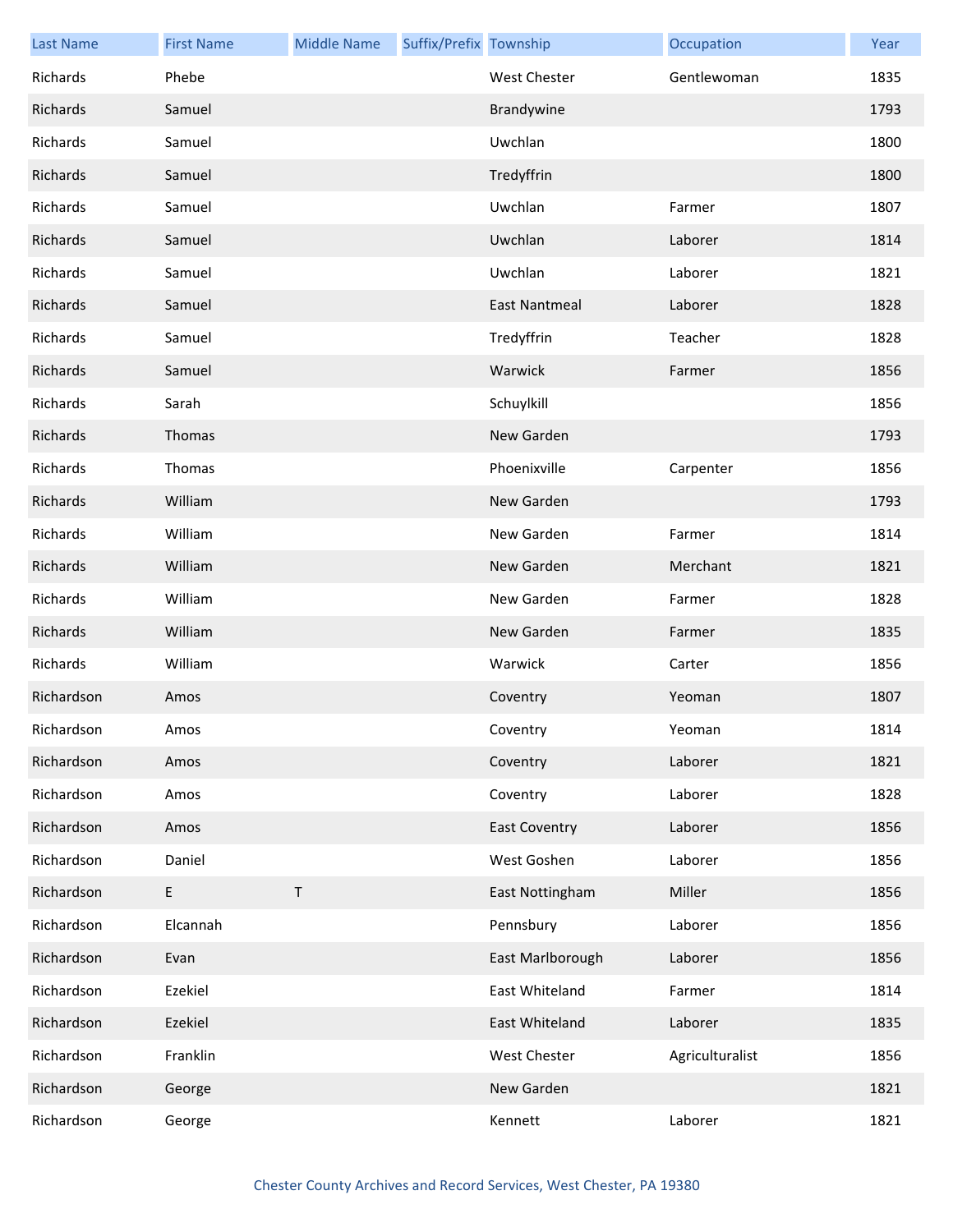| <b>Last Name</b> | <b>First Name</b> | <b>Middle Name</b> | Suffix/Prefix Township |                      | Occupation           | Year |
|------------------|-------------------|--------------------|------------------------|----------------------|----------------------|------|
| Richardson       | George            |                    |                        | Pennsbury            | Laborer              | 1828 |
| Richardson       | H                 | C                  |                        | New Garden           | Laborer              | 1856 |
| Richardson       | Henry             |                    |                        | <b>East Nantmeal</b> | Laborer              | 1835 |
| Richardson       | Hopkin            |                    |                        | East Whiteland       | Farmer               | 1814 |
| Richardson       | Hopkins           |                    |                        | East Whiteland       | Laborer              | 1835 |
| Richardson       | Isaac             |                    |                        | Tredyffrin           |                      | 1828 |
| Richardson       | Isaac             |                    |                        | Tredyffrin           | Justice of the Peace | 1856 |
| Richardson       | James             |                    |                        | Kennett              |                      | 1800 |
| Richardson       | James             | Τ                  |                        | New Garden           | Smith                | 1856 |
| Richardson       | Jesse             |                    |                        | Coventry             | Laborer              | 1807 |
| Richardson       | Jesse             |                    |                        | Coventry             | Laborer              | 1814 |
| Richardson       | Jesse             |                    |                        | Coventry             | Laborer              | 1821 |
| Richardson       | John              |                    |                        | Kennett              |                      | 1793 |
| Richardson       | John              |                    |                        | Kennett              | Farmer               | 1800 |
| Richardson       | John              |                    |                        | Westtown             | Gentleman            | 1807 |
| Richardson       | John              |                    |                        | Lower Oxford         | Shoemaker            | 1807 |
| Richardson       | John              |                    |                        | West Whiteland       |                      | 1821 |
| Richardson       | John              |                    |                        | West Fallowfield     | Laborer              | 1821 |
| Richardson       | John              |                    |                        | West Whiteland       | Laborer              | 1828 |
| Richardson       | John              |                    |                        | Schuylkill           | Roller               | 1835 |
| Richardson       | John              | Β.                 |                        | <b>West Chester</b>  | Merchant             | 1828 |
| Richardson       | Joseph            |                    |                        | East Whiteland       |                      | 1793 |
| Richardson       | Joseph            |                    |                        | London Grove         |                      | 1793 |
| Richardson       | Joseph            |                    |                        | New Garden           | Tailor               | 1814 |
| Richardson       | Joseph            |                    |                        | New Garden           | Tailor               | 1821 |
| Richardson       | Joseph            |                    |                        | Kennett              | Tailor               | 1821 |
| Richardson       | Joseph            |                    |                        | Pennsbury            | Tailor               | 1828 |
| Richardson       | Joseph            |                    |                        | East Nottingham      | Farmer               | 1856 |
| Richardson       | Joshua            |                    |                        | Pennsbury            | Tailor               | 1828 |
| Richardson       | Joshua            |                    |                        | London Britain       | Tailor               | 1835 |
| Richardson       | Joshua            |                    |                        | New Garden           | Tailor               | 1856 |
| Richardson       | Joshua            |                    | Jr.                    | New Garden           | Carpenter            | 1856 |
| Richardson       | Maurice           |                    |                        | Tredyffrin           |                      | 1828 |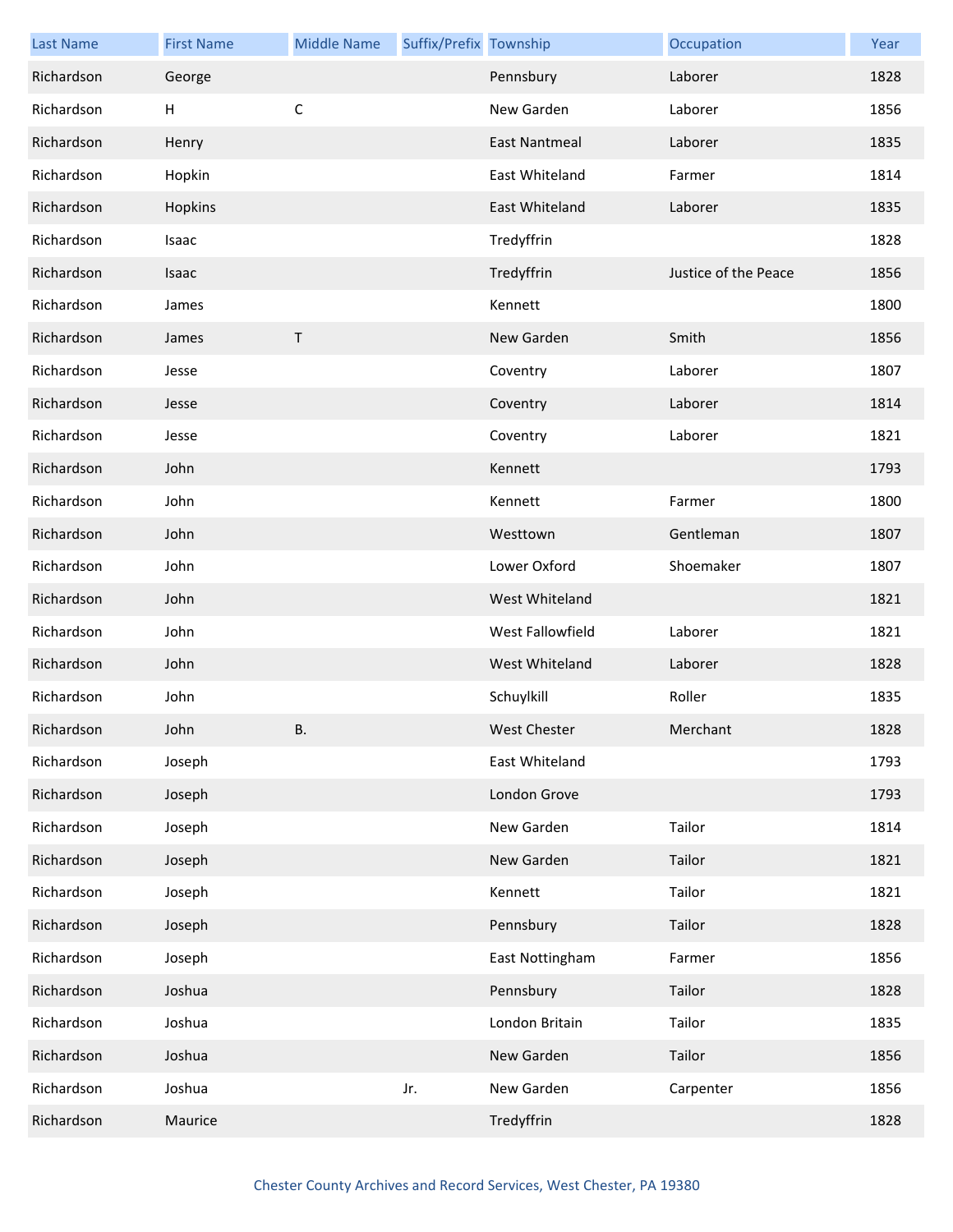| <b>Last Name</b> | <b>First Name</b> | <b>Middle Name</b> | Suffix/Prefix Township |                     | Occupation | Year |
|------------------|-------------------|--------------------|------------------------|---------------------|------------|------|
| Richardson       | Milbern           |                    |                        | Kennett             |            | 1856 |
| Richardson       | Richard           |                    |                        | East Whiteland      | Farmer     | 1807 |
| Richardson       | Richard           |                    |                        | Goshen              | Laborer    | 1814 |
| Richardson       | Richard           |                    |                        | Willistown          | Farmer     | 1856 |
| Richardson       | Robert            |                    |                        | Lower Oxford        | Shoemaker  | 1807 |
| Richardson       | Samuel            |                    |                        | London Grove        |            | 1793 |
| Richardson       | Samuel            |                    |                        | East Whiteland      |            | 1793 |
| Richardson       | Samuel            |                    |                        | East Whiteland      | Farmer     | 1807 |
| Richardson       | Samuel            |                    |                        | East Whiteland      | Farmer     | 1814 |
| Richardson       | Samuel            |                    |                        | Vincent             |            | 1821 |
| Richardson       | Samuel            |                    |                        | Pikeland            | Laborer    | 1835 |
| Richardson       | Scipio            |                    |                        | West Marlborough    | Laborer    | 1828 |
| Richardson       | Scipio            |                    |                        | West Marlborough    | Laborer    | 1835 |
| Richardson       | Steward           |                    |                        | Kennett             |            | 1856 |
| Richardson       | Thomas            |                    |                        | Lower Oxford        |            | 1800 |
| Richardson       | Thomas            |                    |                        | Lower Oxford        | Shoemaker  | 1807 |
| Richardson       | Thomas            |                    |                        | Lower Oxford        | Shoemaker  | 1814 |
| Richardson       | William           |                    |                        | East Whiteland      |            | 1793 |
| Richardson       | William           |                    |                        | <b>West Chester</b> | Laborer    | 1807 |
| Richardson       | William           |                    |                        | East Whiteland      | Farmer     | 1807 |
| Richardson       | William           |                    |                        | New Garden          | Tailor     | 1814 |
| Richardson       | William           |                    |                        | East Whiteland      | Farmer     | 1814 |
| Richardson       | William           |                    |                        | Kennett             | Carpenter  | 1821 |
| Richardson       | William           |                    |                        | New Garden          | Laborer    | 1821 |
| Richardson       | William           |                    |                        | East Whiteland      | Farmer     | 1828 |
| Richardson       | William           |                    |                        | New Garden          | Laborer    | 1828 |
| Richardson       | William           |                    |                        | London Grove        | Laborer    | 1835 |
| Richardson       | William           |                    |                        | East Whiteland      | Farmer     | 1835 |
| Richardson       | William           |                    |                        | East Bradford       | Laborer    | 1856 |
| Richason         | George            |                    |                        | West Marlborough    | Laborer    | 1856 |
| Richason         | William           |                    |                        | Easttown            |            | 1821 |
| Richerd          | John              |                    |                        | <b>West Vincent</b> | Farmer     | 1856 |
| Richerd          | Samuel            |                    |                        | <b>West Vincent</b> | Farmer     | 1856 |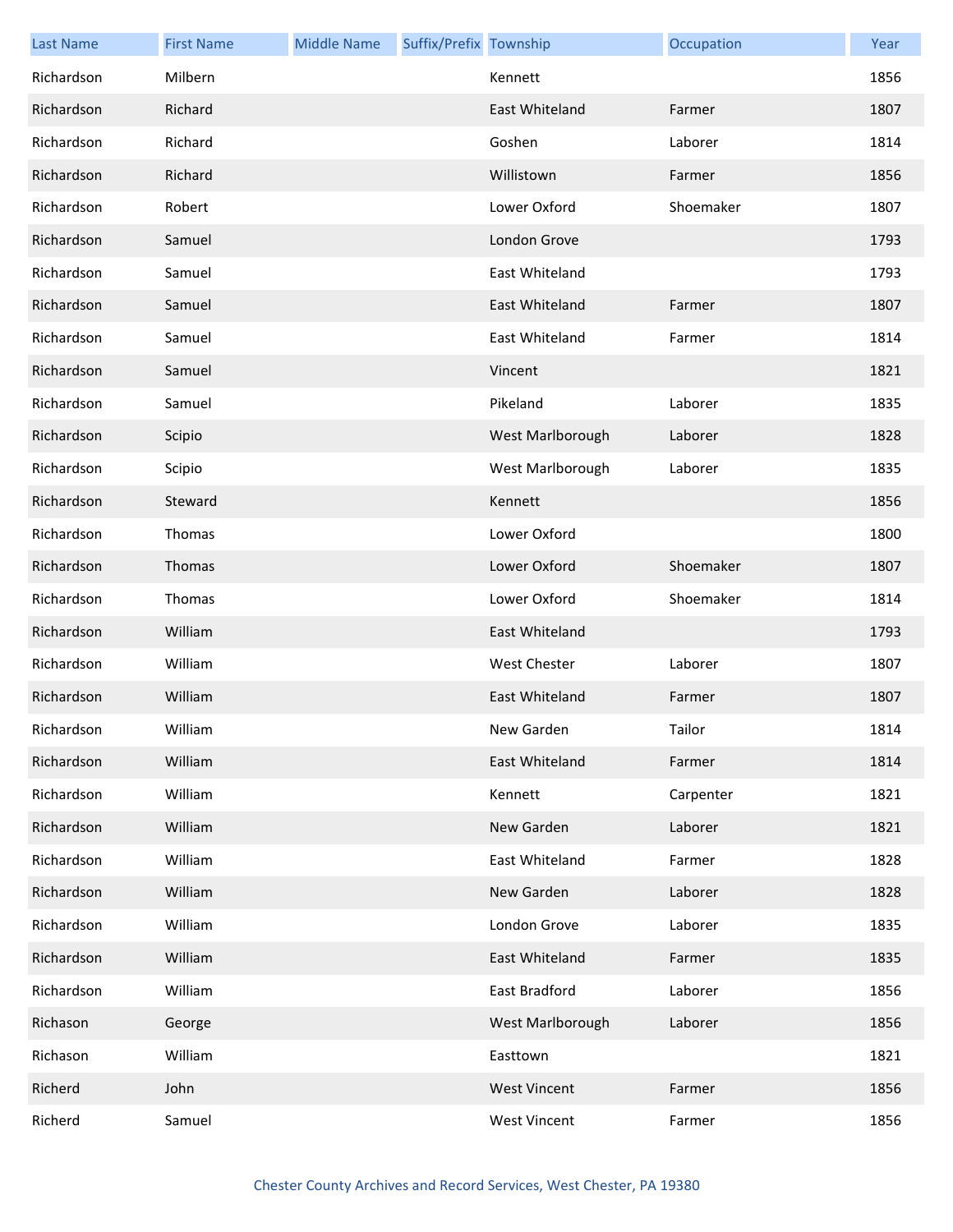| <b>Last Name</b> | <b>First Name</b> | <b>Middle Name</b> | Suffix/Prefix Township |                     | Occupation      | Year |
|------------------|-------------------|--------------------|------------------------|---------------------|-----------------|------|
| Richeson         | Amos              |                    |                        | Coventry            |                 | 1793 |
| Richeson         | James             |                    |                        | Kennett             |                 | 1793 |
| Richey           | Andrew            |                    |                        | <b>Upper Oxford</b> | Farmer          | 1807 |
| Richey           | Andrew            |                    |                        | <b>Upper Oxford</b> | Farmer          | 1814 |
| Richey           | Andrew            |                    |                        | West Fallowfield    | Farmer          | 1828 |
| Richey           | George            |                    |                        | <b>Upper Oxford</b> | Farmer          | 1807 |
| Richey           | George            | W                  |                        | West Fallowfield    | Laborer         | 1856 |
| Richey           | Samuel            |                    |                        | <b>Upper Oxford</b> | Farmer          | 1807 |
| Richey           | Thomas            |                    |                        | West Fallowfield    | Laborer         | 1856 |
| Richinson        | Richard           |                    |                        | Willistown          | Farmer          | 1835 |
| Richinson        | William           |                    |                        | East Bradford       | Farmer          | 1814 |
| Richison         | Ezekiel           |                    |                        | East Whiteland      | Laborer         | 1821 |
| Richison         | Hopkins           |                    |                        | East Whiteland      | Farmer          | 1821 |
| Richison         | Isaac             |                    |                        | Tredyffrin          | Gentleman       | 1835 |
| Richison         | Joseph            |                    |                        | East Whiteland      |                 | 1800 |
| Richison         | Maurice           |                    |                        | Tredyffrin          | Surveyor        | 1835 |
| Richison         | Samuel            |                    |                        | East Whiteland      | Farmer          | 1821 |
| Richison         | William           |                    |                        | East Whiteland      |                 | 1800 |
| Richison         | William           |                    |                        | East Whiteland      | Farmer          | 1821 |
| Richison         | William           |                    |                        | Easttown            | Laborer         | 1828 |
| Richman          | John              |                    |                        | Sadsbury            | Tanner          | 1828 |
| Richman          | Joseph            |                    |                        | Sadsbury            | Farmer          | 1828 |
| Richman          | Thomas            |                    |                        | Sadsbury            | Farmer          | 1828 |
| Richmond         | George            |                    |                        | Sadsbury            |                 | 1793 |
| Richmond         | George            |                    |                        | Sadsbury            |                 | 1800 |
| Richmond         | George            |                    |                        | Sadsbury            |                 | 1807 |
| Richmond         | George            |                    |                        | East Fallowfield    | Storekeeper     | 1814 |
| Richmond         | George            |                    |                        | Valley              | Farmer          | 1856 |
| Richmond         | John              |                    |                        | Sadsbury            | Tanner          | 1814 |
| Richmond         | John              |                    |                        | Sadsbury            | Tanner & Farmer | 1821 |
| Richmond         | John              |                    |                        | Sadsbury            | Farmer          | 1835 |
| Richmond         | John              |                    |                        | Valley              | Farmer          | 1856 |
| Richmond         | Joseph            |                    |                        | Sadsbury            | Tanner          | 1807 |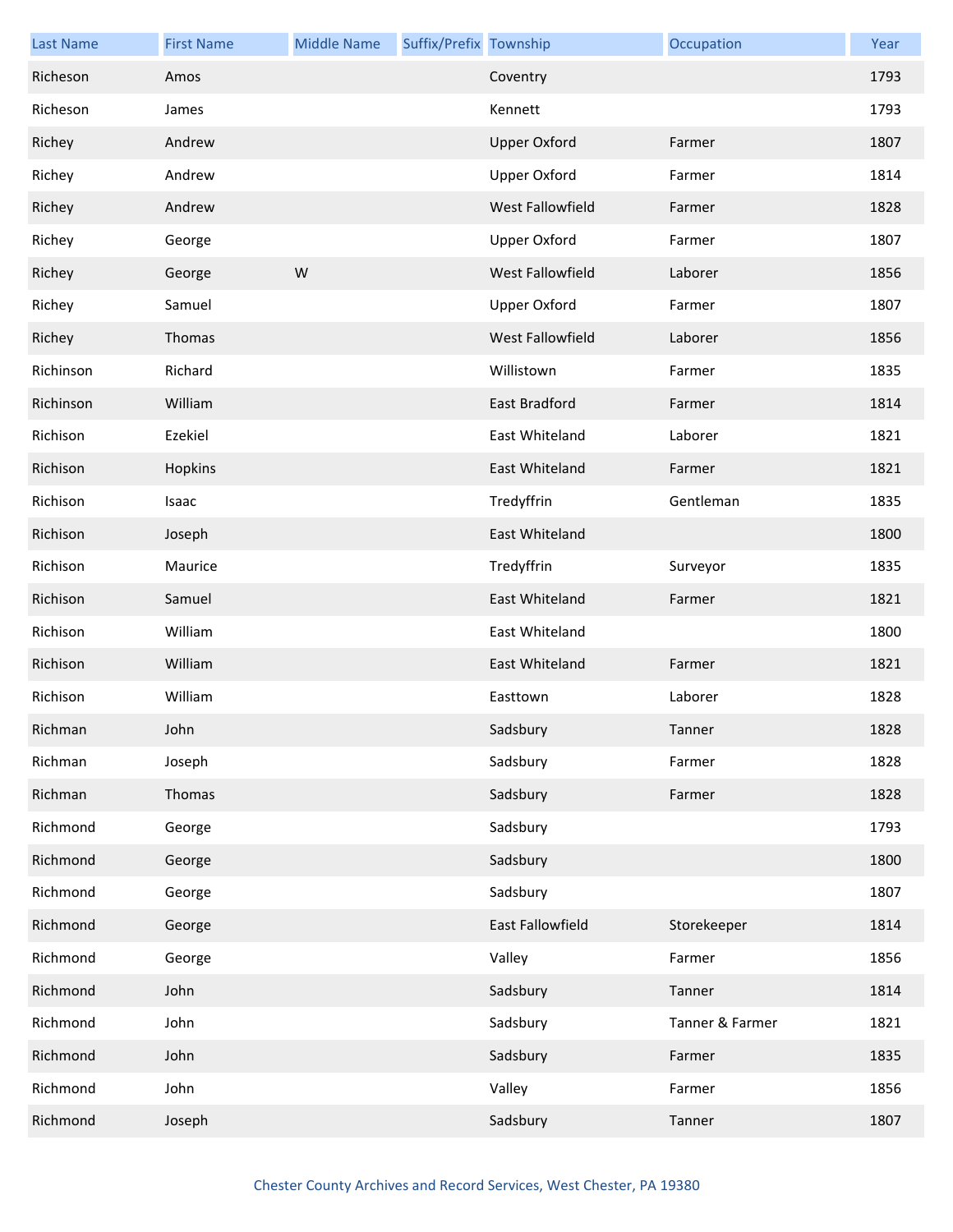| <b>Last Name</b> | <b>First Name</b> | <b>Middle Name</b> | Suffix/Prefix Township |                      | Occupation      | Year |
|------------------|-------------------|--------------------|------------------------|----------------------|-----------------|------|
| Richmond         | Joseph            |                    |                        | Sadsbury             | Farmer & Tanner | 1814 |
| Richmond         | Joseph            |                    |                        | Sadsbury             | Farmer          | 1821 |
| Richmond         | Joseph            |                    |                        | Sadsbury             |                 | 1835 |
| Richmond         | Peter             |                    |                        | Pennsbury            | Laborer         | 1856 |
| Richmond         | Thomas            |                    |                        | Sadsbury             | Farmer          | 1814 |
| Richmond         | Thomas            |                    |                        | Sadsbury             | Farmer          | 1821 |
| Richmond         | Thomas            |                    |                        | Sadsbury             | Farmer          | 1835 |
| Rickabaugh       | Adam              |                    |                        | Tredyffrin           | Farmer          | 1814 |
| Rickabaugh       | Adam              |                    |                        | Tredyffrin           | Farmer          | 1821 |
| Rickabaugh       | Adam              |                    |                        | Tredyffrin           | Lawyer          | 1835 |
| Rickabaugh       | David             |                    |                        | Tredyffrin           | Farmer          | 1814 |
| Rickabaugh       | David             |                    |                        | Tredyffrin           | Farmer          | 1835 |
| Rickabaugh       | David             |                    |                        | Tredyffrin           | Farmer          | 1856 |
| Rickabaugh       | George            |                    |                        | Tredyffrin           | Farmer          | 1835 |
| Rickabaugh       | Jacob             |                    |                        | Tredyffrin           | Farmer          | 1814 |
| Rickabaugh       | Jacob             |                    |                        | Tredyffrin           | Farmer          | 1828 |
| Rickabaugh       | Jacob             |                    |                        | Tredyffrin           | Doctor          | 1856 |
| Rickabough       | Adam              |                    | Jr.                    | Tredyffrin           |                 | 1793 |
| Rickabough       | Adam              |                    | Sr.                    | Tredyffrin           |                 | 1793 |
| Rickabough       | Adam              |                    |                        | Tredyffrin           | Farmer          | 1807 |
| Rickabough       | David             |                    |                        | Tredyffrin           | Farmer          | 1807 |
| Rickabough       | David             |                    |                        | Tredyffrin           | Farmer          | 1828 |
| Rickabough       | Jacob             |                    |                        | Tredyffrin           |                 | 1793 |
| Rickabough       | Jacob             |                    |                        | Tredyffrin           | Farmer          | 1807 |
| Rickard          | <b>Barbara</b>    |                    |                        | <b>East Nantmeal</b> | Farmer          | 1814 |
| Rickard          | Jacob             |                    |                        | <b>East Nantmeal</b> | Farmer          | 1800 |
| Rickard          | John              |                    |                        | <b>East Nantmeal</b> | Laborer         | 1814 |
| Rickard          | Martin            |                    |                        | <b>East Nantmeal</b> |                 | 1800 |
| Rickard          | Martin            |                    |                        | <b>East Nantmeal</b> | Farmer          | 1807 |
| Rickards         | John              |                    |                        | East Fallowfield     | Farmer          | 1835 |
| Rickart          | Fredrick          |                    |                        | Honey Brook          | Laborer         | 1835 |
| Rickart          | Isaac             |                    |                        | East Fallowfield     | Carter          | 1814 |
| Rickart          | Jacob             |                    |                        | <b>East Nantmeal</b> | Farmer          | 1807 |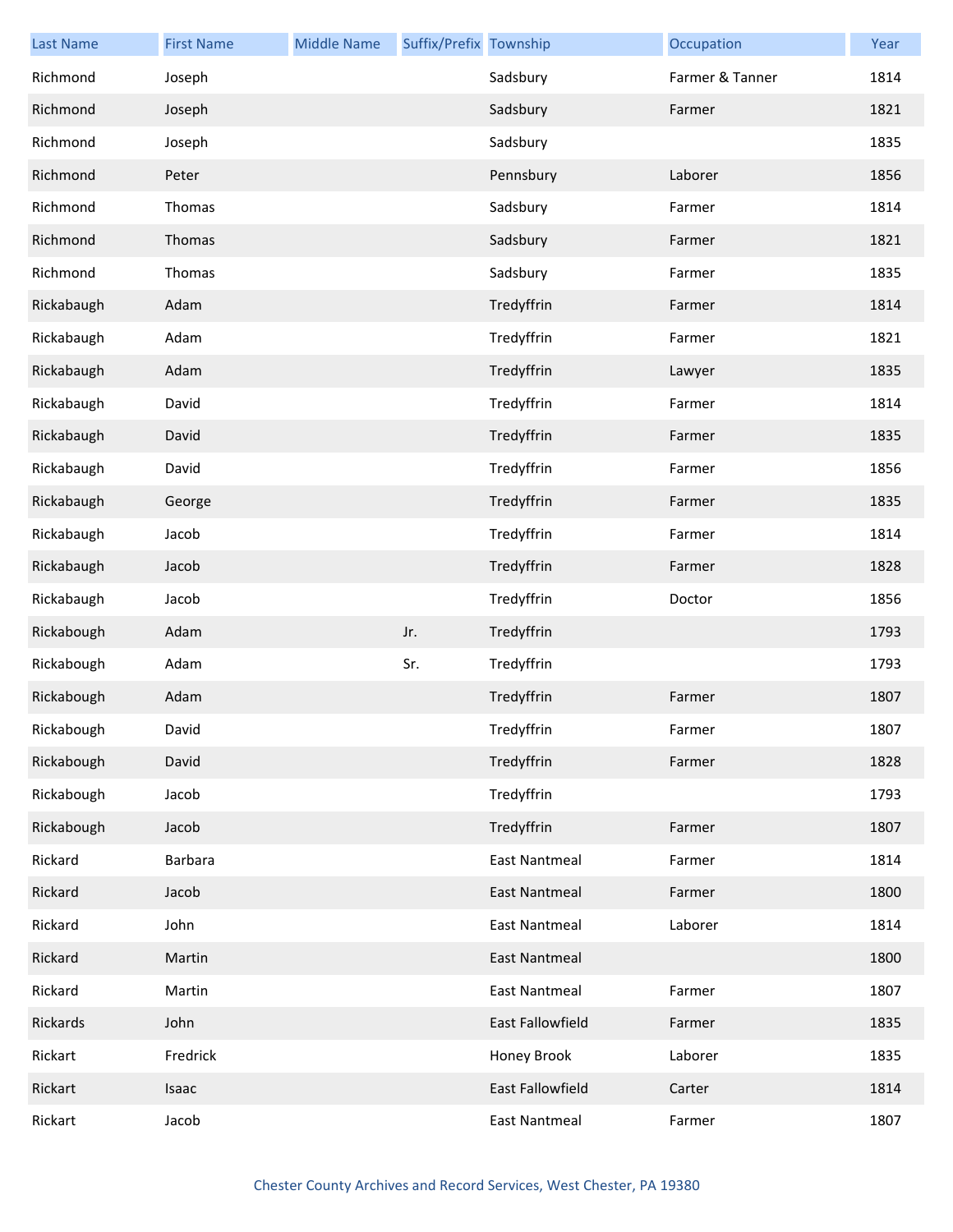| <b>Last Name</b> | <b>First Name</b> | <b>Middle Name</b> | Suffix/Prefix Township |                      | Occupation        | Year |
|------------------|-------------------|--------------------|------------------------|----------------------|-------------------|------|
| Rickart          | Martin            |                    |                        | <b>East Nantmeal</b> | Farmer            | 1814 |
| Rickebaugh       | Jacob             |                    |                        | Tredyffrin           | Farmer            | 1835 |
| Rickenbough      | Adam              |                    |                        | Tredyffrin           |                   | 1800 |
| Rickenbough      | Adam              |                    |                        | Tredyffrin           |                   | 1800 |
| Rickenbough      | David             |                    |                        | Tredyffrin           |                   | 1800 |
| Rickenbough      | Jacob             |                    |                        | Tredyffrin           |                   | 1800 |
| Rickerson        | John              |                    |                        | West Fallowfield     | Laborer           | 1828 |
| Rickert          | Jacob             |                    |                        | <b>East Nantmeal</b> | Carpenter         | 1828 |
| Ricket           | barb              |                    |                        | <b>East Nantmeal</b> |                   | 1835 |
| Ricket           | Isaac             |                    |                        | West Marlborough     | Farmer            | 1821 |
| Ricket           | John              |                    |                        | West Marlborough     | Farmer            | 1821 |
| Rickets          | Elios             |                    |                        | <b>West Chester</b>  | Laborer           | 1856 |
| Ricketts         | Thomas            |                    |                        | East Marlborough     | Laborer           | 1856 |
| Rickey           | Andrew            |                    |                        | <b>Upper Oxford</b>  | Yeoman            | 1821 |
| Rickson          | Amis              |                    |                        | Coventry             | Laborer           | 1835 |
| Rickstine        | Daniel            |                    |                        | East Pikeland        | Laborer           | 1856 |
| Rickstine        | Daniel            |                    |                        | East Brandywine      | Farmer            | 1856 |
| Rickstine        | Henry             |                    |                        | East Brandywine      | Shoemaker         | 1856 |
| Rickstine        | John              |                    |                        | East Brandywine      | Farmer            | 1856 |
| Riday            | John              |                    |                        | Valley               | <b>Brickmaker</b> | 1856 |
| Riddel           | Silas             |                    |                        | Lower Oxford         | Shoemaker         | 1828 |
| Riddel           | William           |                    |                        | Sadsbury             |                   | 1835 |
| Riddle           | Francis           |                    |                        | Tredyffrin           | Laborer           | 1828 |
| Riddle           | Francis           |                    |                        | Tredyffrin           | Laborer           | 1835 |
| Riddle           | James             |                    |                        | Uwchlan              | Distiller         | 1814 |
| Riddle           | James             |                    |                        | East Caln            | Merchant          | 1835 |
| Riddles          | Francis           |                    |                        | Tredyffrin           | Laborer           | 1821 |
| Ridel            | George            |                    |                        | Kennett              |                   | 1793 |
| Ridenour         | George            |                    |                        | Phoenixville         | Laborer           | 1856 |
| Rider            | David             |                    |                        | Charlestown          | Laborer           | 1821 |
| Rider            | David             |                    |                        | Charlestown          | Laborer           | 1835 |
| Rider            | James             |                    |                        | Tredyffrin           | Laborer           | 1821 |
| Rider            | John              |                    |                        | Tredyffrin           |                   | 1793 |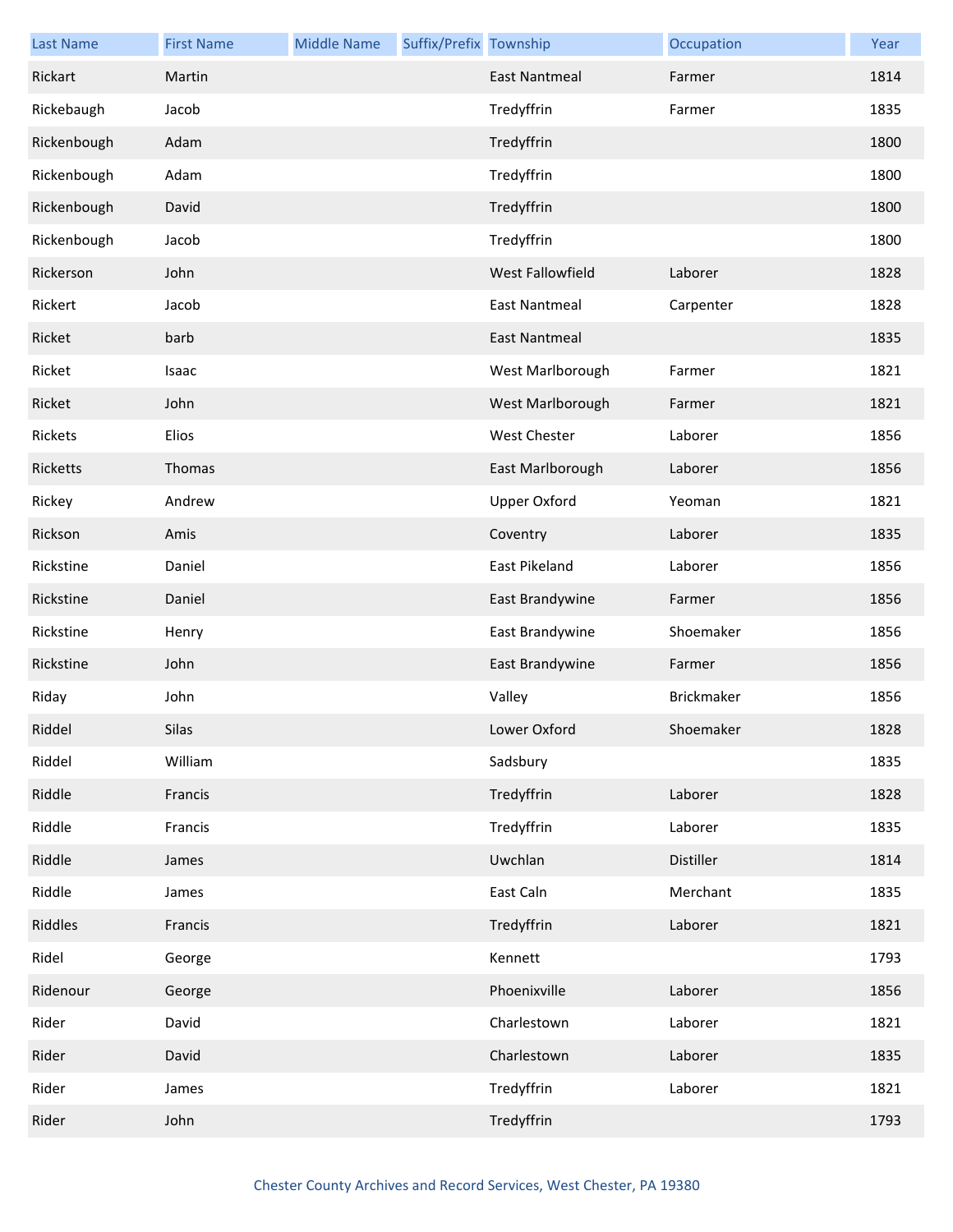| <b>Last Name</b> | <b>First Name</b> | <b>Middle Name</b> | Suffix/Prefix Township |                      | Occupation | Year |
|------------------|-------------------|--------------------|------------------------|----------------------|------------|------|
| Rider            | John              |                    |                        | Tredyffrin           | Laborer    | 1807 |
| Rider            | John              |                    |                        | Tredyffrin           | Laborer    | 1814 |
| Rider            | John              |                    |                        | Charlestown          | Laborer    | 1814 |
| Rider            | John              |                    |                        | Tredyffrin           | Laborer    | 1821 |
| Rider            | John              |                    |                        | Willistown           | Laborer    | 1828 |
| Rider            | Joseph            |                    |                        | New Garden           | Weaver     | 1828 |
| Rider            | William           |                    |                        | Pikeland             | Farmer     | 1807 |
| Rider            | William           |                    |                        | Schuylkill           | Laborer    | 1835 |
| Ridg             | Jacob             |                    |                        | Coventry             | Laborer    | 1835 |
| Ridg             | John              |                    |                        | Coventry             | Laborer    | 1835 |
| Ridge            | Jacob             |                    |                        | Wallace              | Laborer    | 1856 |
| Ridge            | James             |                    |                        | Coventry             | Collier    | 1807 |
| Ridge            | John              |                    |                        | Coventry             | Collier    | 1807 |
| Ridge            | John              |                    |                        | <b>East Nantmeal</b> | Laborer    | 1828 |
| Ridge            | John              |                    |                        | <b>East Nantmeal</b> | Laborer    | 1856 |
| Ridge            | Joseph            |                    |                        | Londonderry          | Laborer    | 1807 |
| Ridge            | Samuel            |                    |                        | <b>East Nantmeal</b> | Shoemaker  | 1835 |
| Ridge            | William           |                    |                        | Coventry             |            | 1793 |
| Ridge            | William           |                    |                        | Coventry             | Collier    | 1807 |
| Ridge            | William           |                    |                        | Coventry             | Collier    | 1814 |
| Ridgway          | William           | LC.                |                        | East Caln            | Laborer    | 1856 |
| Ridle            | humphry           |                    |                        | Lower Oxford         | Peddlar    | 1835 |
| Riecter          | Amos              |                    |                        | <b>East Vincent</b>  |            | 1835 |
| Rieley           | Isaac             |                    |                        | East Nottingham      | Farmer     | 1814 |
| Rieley           | Nathan            |                    |                        | East Nottingham      | Farmer     | 1814 |
| Rierdon          | Dennis            |                    |                        | West Goshen          | Laborer    | 1856 |
| Ries             | Henry             |                    |                        | Londonderry          |            | 1793 |
| Rife             | Christian         |                    |                        | Coventry             | Yeoman     | 1807 |
| Rife             | Joseph            |                    |                        | Coventry             | Yeoman     | 1807 |
| Rife             | Joseph            |                    |                        | Coventry             | Yeoman     | 1814 |
| Rife             | Joseph            |                    |                        | Coventry             | Farmer     | 1828 |
| Riff             | Jacob             |                    |                        | Coventry             | Blacksmith | 1835 |
| Riff             | Rudolph           |                    |                        | Coventry             | Farmer     | 1835 |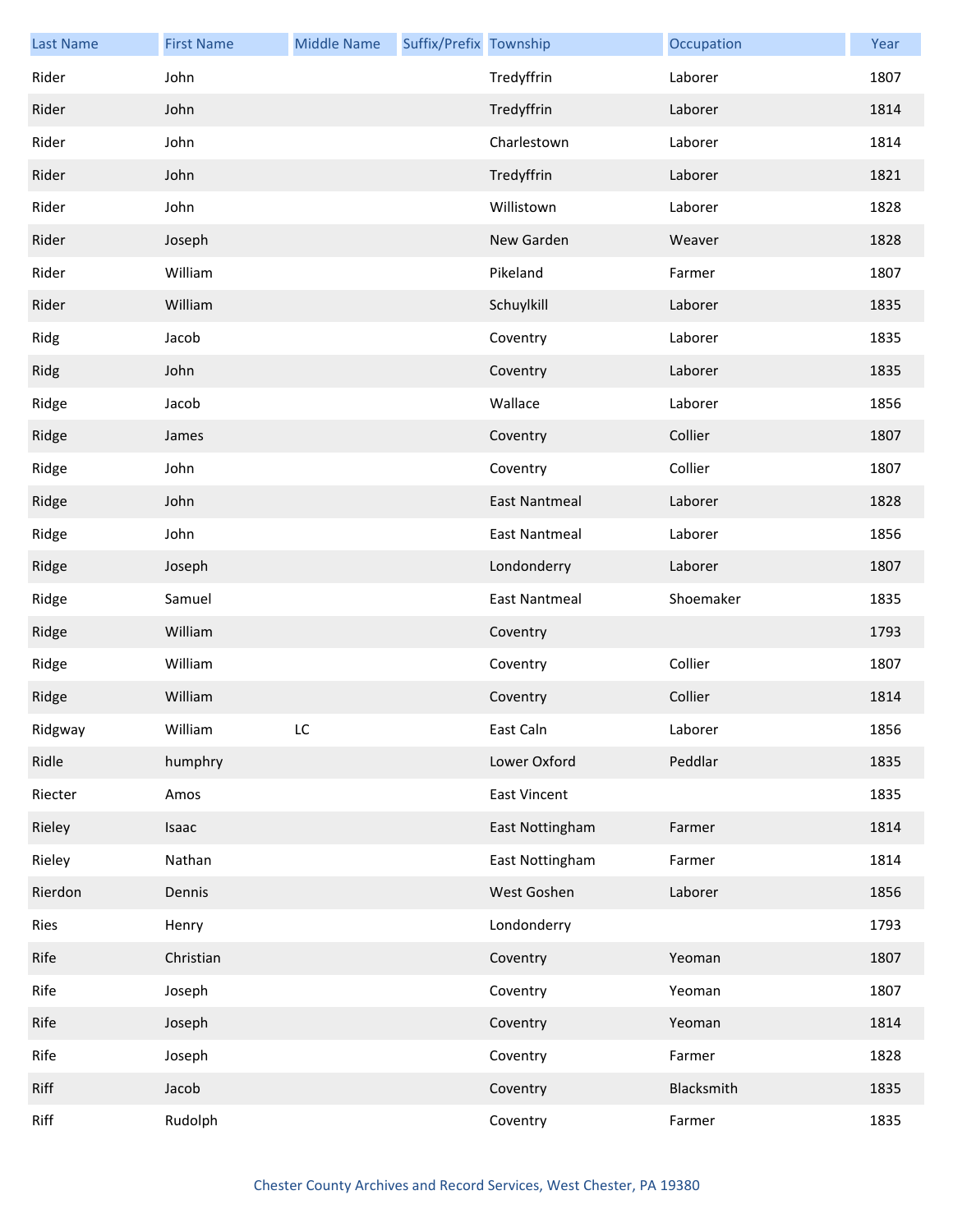| Last Name   | <b>First Name</b> | <b>Middle Name</b> | Suffix/Prefix Township |                      | Occupation  | Year |
|-------------|-------------------|--------------------|------------------------|----------------------|-------------|------|
| Riffinger   | Henry             |                    |                        | Coventry             | Mason       | 1835 |
| Rifford     | George            |                    |                        | West Marlborough     | Laborer     | 1856 |
| Rifford     | William           |                    |                        | West Marlborough     | Laborer     | 1856 |
| Rig         | Clem              |                    |                        | <b>West Nantmeal</b> |             | 1793 |
| Rigbey      | Joseph            |                    |                        | Londonderry          | Laborer     | 1814 |
| Rigby       | Jacob             |                    |                        | West Chester         | Laborer     | 1856 |
| Rigby       | Joseph            |                    |                        | London Grove         | Laborer     | 1807 |
| Rigby       | William           | H                  |                        | East Brandywine      | Millwright  | 1856 |
| Rigdon      | George            |                    |                        | Kennett              | Shoemaker   | 1835 |
| Rigdon      | George            |                    |                        | Kennett              | Butcher     | 1856 |
| Rigdon      | Joseph            |                    |                        | Kennett              | Laborer     | 1835 |
| Rigg        | Alexander         |                    |                        | East Caln            | Merchant    | 1835 |
| <b>Rigg</b> | Alexander         |                    |                        | East Brandywine      | Storekeeper | 1856 |
| Rigg        | Clement           |                    |                        | <b>West Nantmeal</b> | Carpenter   | 1807 |
| <b>Rigg</b> | Clement           |                    |                        | <b>West Nantmeal</b> | Carpenter   | 1814 |
| Rigg        | Ezekiel           |                    |                        | West Whiteland       |             | 1793 |
| <b>Rigg</b> | Ezekiel           |                    |                        | Uwchlan              | Carpenter   | 1800 |
| Rigg        | Ezekiel           |                    |                        | <b>Upper Oxford</b>  | Farmer      | 1807 |
| Rigg        | Ezekiel           |                    | Jr.                    | <b>Upper Oxford</b>  | Laborer     | 1807 |
| Rigg        | Ezekiel           |                    |                        | <b>Upper Oxford</b>  | Farmer      | 1814 |
| Rigg        | Ezekiel           |                    | Jr.                    | Upper Oxford         | Farmer      | 1814 |
| Rigg        | Ezekiel           |                    |                        | <b>Upper Oxford</b>  | Yeoman      | 1821 |
| Rigg        | Ezekiel           |                    | Jr.                    | <b>Upper Oxford</b>  | Yeoman      | 1821 |
| Rigg        | Ezekiel           |                    |                        | <b>Upper Oxford</b>  |             | 1828 |
| <b>Rigg</b> | Ezekiel           |                    | Jr.                    | <b>Upper Oxford</b>  | Farmer      | 1828 |
| Rigg        | Ezekiel           |                    |                        | Upper Oxford         | Farmer      | 1835 |
| Rigg        | Ezekiel           |                    |                        | West Fallowfield     | Farmer      | 1856 |
| Rigg        | Ezekiel           |                    |                        | East Brandywine      | Farmer      | 1856 |
| <b>Rigg</b> | George            |                    |                        | <b>Upper Oxford</b>  | Carpenter   | 1835 |
| Rigg        | George            | ${\sf M}$          |                        | Wallace              | Carpenter   | 1856 |
| Rigg        | George            | ${\sf W}$          |                        | West Fallowfield     | Carpenter   | 1856 |
| Rigg        | Hiram             |                    |                        | Uwchlan              |             | 1800 |
| <b>Rigg</b> | Hiram             |                    |                        | West Bradford        | Farmer      | 1807 |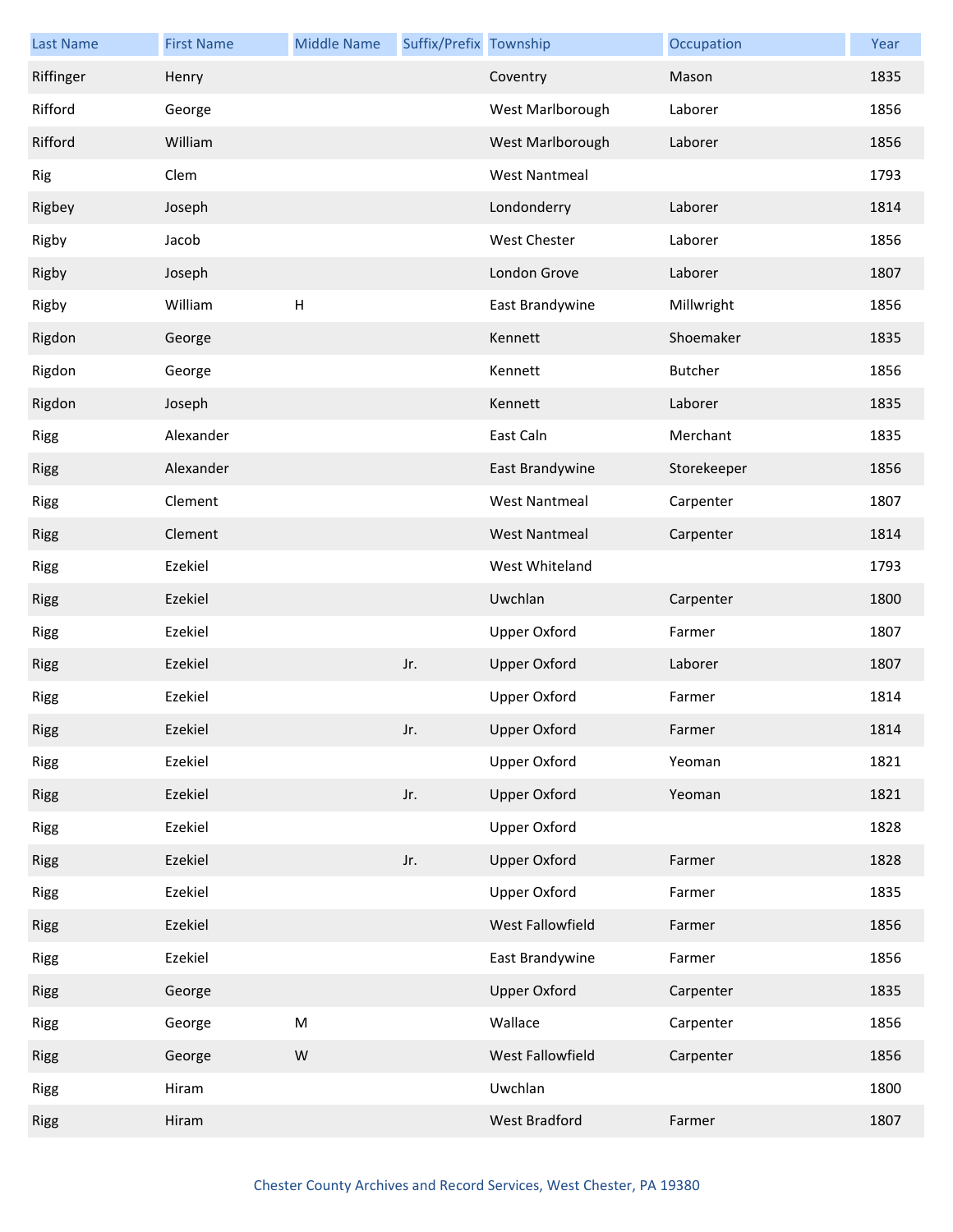| <b>Last Name</b> | <b>First Name</b> | <b>Middle Name</b> | Suffix/Prefix Township |                      | Occupation  | Year |
|------------------|-------------------|--------------------|------------------------|----------------------|-------------|------|
| Rigg             | Hiram             |                    |                        | West Marlborough     | Farmer      | 1814 |
| Rigg             | Hiram             |                    |                        | <b>Upper Oxford</b>  | Farmer      | 1828 |
| <b>Rigg</b>      | Hiram             |                    | Jr.                    | <b>Upper Oxford</b>  | Farmer      | 1835 |
| Rigg             | Hiram             |                    |                        | Londonderry          | Farmer      | 1835 |
| Rigg             | Hiram             |                    |                        | Upper Oxford         | Farmer      | 1856 |
| Rigg             | James             |                    |                        | Lower Oxford         | Laborer     | 1856 |
| Rigg             | John              |                    |                        | <b>Upper Oxford</b>  | Farmer      | 1835 |
| Rigg             | John              |                    |                        | West Fallowfield     | Farmer      | 1856 |
| Rigg             | Maxwell           |                    |                        | West Fallowfield     | Mason       | 1835 |
| Rigg             | Maxwell           |                    |                        | West Fallowfield     | Mason       | 1835 |
| Rigg             | Peter             |                    |                        | <b>Upper Oxford</b>  | Laborer     | 1807 |
| Rigg             | Peter             |                    |                        | <b>Upper Oxford</b>  | Farmer      | 1814 |
| Rigg             | Peter             |                    |                        | <b>Upper Oxford</b>  | Yeoman      | 1821 |
| Rigg             | Peter             |                    |                        | New Garden           | Laborer     | 1828 |
| Rigg             | Peter             |                    |                        | West Marlborough     | Laborer     | 1835 |
| Rigg             | Robert            |                    |                        | Brandywine           | Carpenter   | 1828 |
| Rigg             | Robert            |                    |                        | <b>West Nantmeal</b> | Carpenter   | 1835 |
| Rigg             | Robert            |                    |                        | West Fallowfield     | Miller      | 1856 |
| Rigg             | Robert            |                    |                        | Wallace              | Farmer      | 1856 |
| Rigg             | William           |                    |                        | Brandywine           | Mason       | 1821 |
| Rigg             | William           |                    |                        | Brandywine           | Farmer      | 1835 |
| <b>Rigg</b>      | William           |                    |                        | West Fallowfield     | Farmer      | 1856 |
| Riggins          | William           |                    |                        | Tredyffrin           | Laborer     | 1835 |
| Rigglesworth     | William           |                    |                        | Brandywine           | Farmer      | 1821 |
| Riggs            | Hiram             |                    |                        | West Fallowfield     | Farmer      | 1821 |
| Righstone        | Henry             |                    |                        | Uwchlan              | Farmer      | 1807 |
| Right            | Alexander         |                    |                        | East Nottingham      | Farmer      | 1807 |
| Right            | Anderson          |                    |                        | <b>West Nantmeal</b> | Cordwainer  | 1828 |
| Right            | Bejamin           |                    |                        | Kennett              | Laborer     | 1828 |
| Right            | David             |                    |                        | Sadsbury             | Wheelwright | 1828 |
| Right            | James             |                    |                        | New London           |             | 1793 |
| Right            | James             | V.                 |                        | Sadsbury             | Shoemaker   | 1828 |
| Right            | John              |                    |                        | Pikeland             |             | 1793 |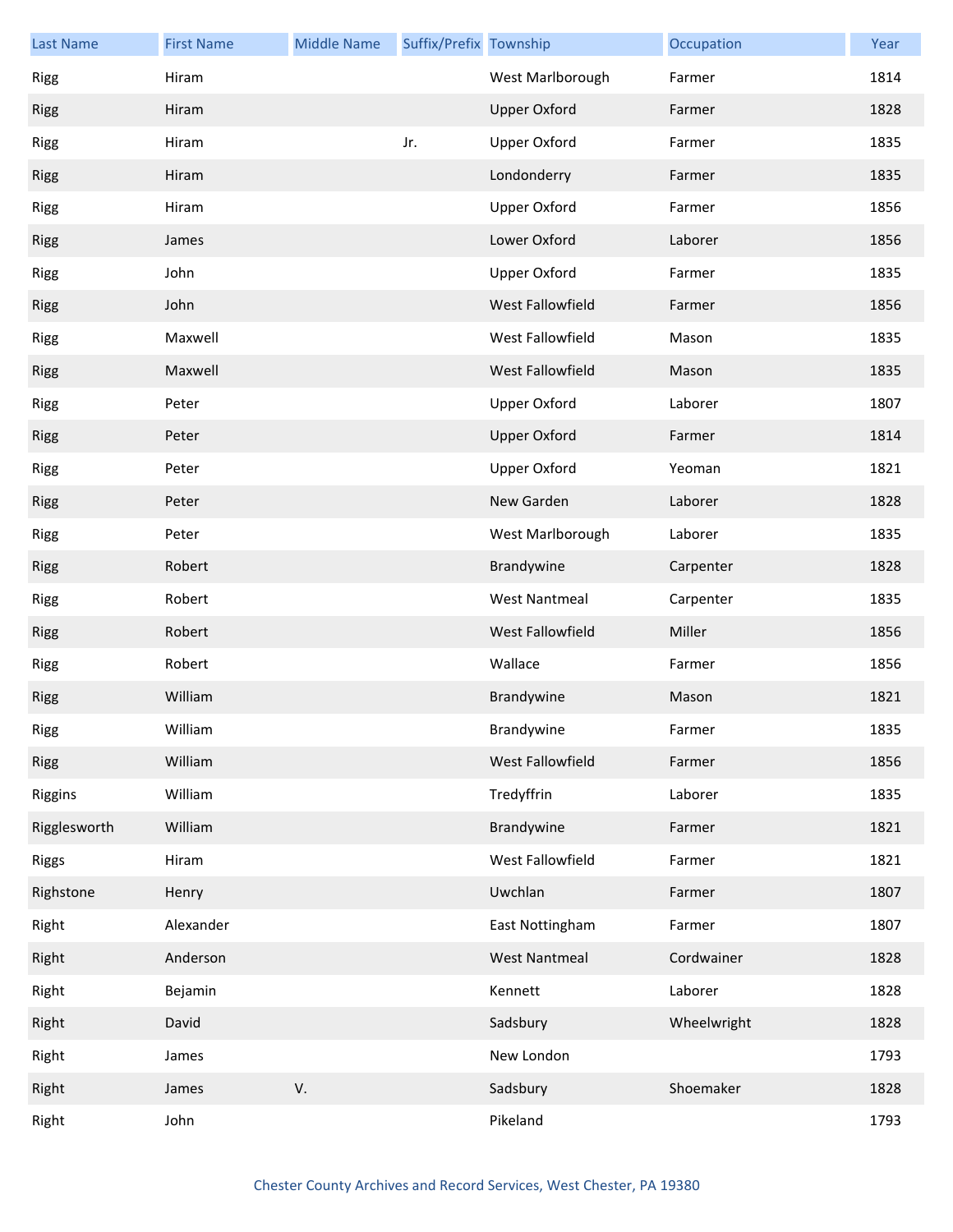| <b>Last Name</b> | <b>First Name</b> | <b>Middle Name</b> | Suffix/Prefix Township |                      | Occupation     | Year |
|------------------|-------------------|--------------------|------------------------|----------------------|----------------|------|
| Right            | John              |                    |                        | East Nottingham      | Weaver         | 1807 |
| Right            | John              |                    |                        | Pikeland             | Turnpikeman    | 1814 |
| Right            | John              |                    |                        | <b>Upper Oxford</b>  | Laborer        | 1835 |
| Right            | Jonathan          |                    |                        | West Nantmeal        | Carpenter      | 1800 |
| Right            | Jonathan          |                    |                        | <b>West Nantmeal</b> | Carpenter      | 1821 |
| Right            | Joseph            |                    |                        | <b>West Chester</b>  | Printer        | 1821 |
| Right            | Joshua            |                    |                        | <b>East Nantmeal</b> | Carpenter      | 1821 |
| Right            | Samuel            | G.                 |                        | Sadsbury             | Shoemaker      | 1828 |
| Right            | Thomas            |                    |                        | East Nottingham      |                | 1793 |
| Right            | Thomas            |                    |                        | East Nottingham      |                | 1800 |
| Right            | Thomas            |                    |                        | East Nottingham      | Farmer         | 1807 |
| Right            | William           |                    |                        | Pennsbury            | Laborer        | 1814 |
| Right            | William           |                    |                        | Birmingham           | <b>Butcher</b> | 1856 |
| Righter          | Benjamin          |                    |                        | Uwchlan              | Schoolmaster   | 1828 |
| Righter          | Edith             |                    | Widow                  | Goshen               | Farmer         | 1814 |
| Righter          | Jacob             |                    |                        | Uwchlan              |                | 1793 |
| Righter          | Jacob             |                    |                        | Goshen               | Farmer         | 1807 |
| Righter          | Jacob             |                    |                        | Brandywine           | Farmer         | 1814 |
| Righter          | John              |                    |                        | Brandywine           |                | 1793 |
| Righter          | John              |                    |                        | <b>West Nantmeal</b> |                | 1793 |
| Righter          | John              |                    |                        | Brandywine           | Innkeeper      | 1814 |
| Righter          | Jonathan          |                    |                        | Willistown           | Smith          | 1814 |
| Righter          | Jonathan          |                    |                        | <b>West Nantmeal</b> | Blacksmith     | 1821 |
| Righter          | Joseph            |                    |                        | Uwchlan              | Farmer         | 1821 |
| Righter          | Lewis             |                    |                        | Brandywine           | Blacksmith     | 1814 |
| Righter          | Lewis             |                    |                        | Brandywine           | Blacksmith     | 1828 |
| Righter          | Lydia             |                    |                        | Uwchlan              | Farmer         | 1814 |
| Righter          | Michael           |                    |                        | Uwchlan              |                | 1793 |
| Righter          | Michael           |                    |                        | Uwchlan              | Farmer         | 1814 |
| Righter          | Washington        |                    |                        | West Goshen          |                | 1821 |
| Righter          | Washington        |                    |                        | Honey Brook          | Tanner         | 1821 |
| Rights           | John              |                    |                        | West Caln            |                | 1856 |
| Rightstone       | Daniel            |                    |                        | Uwchlan              | Farmer         | 1814 |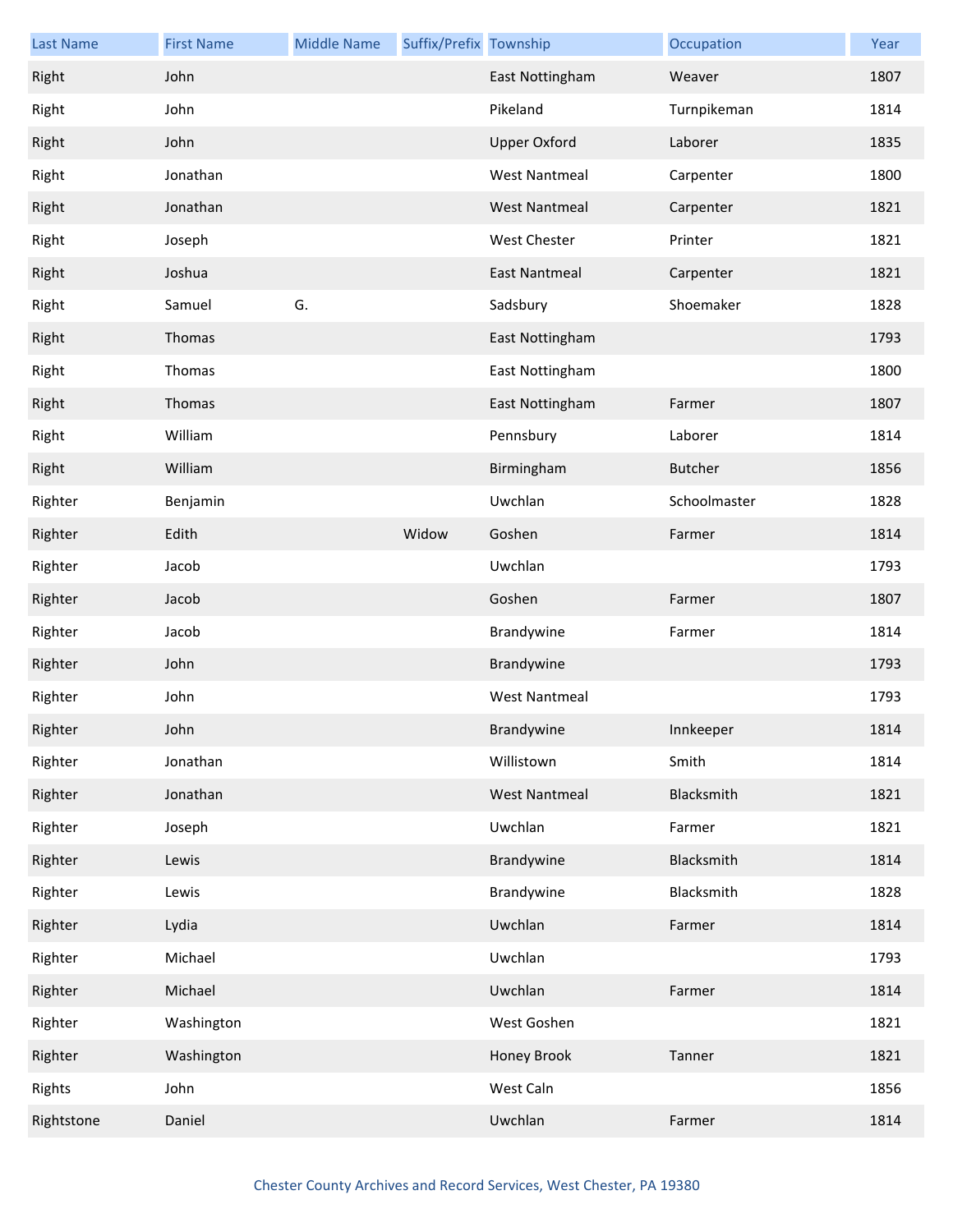| <b>Last Name</b> | <b>First Name</b> | <b>Middle Name</b> | Suffix/Prefix Township |                      | Occupation      | Year |
|------------------|-------------------|--------------------|------------------------|----------------------|-----------------|------|
| Rightstone       | Henry             |                    |                        | Uwchlan              | Farmer          | 1814 |
| Rightstone       | Henry             |                    |                        | Uwchlan              | Farmer          | 1821 |
| Rightstone       | Henry             |                    |                        | Uwchlan              | Farmer          | 1821 |
| Rightstone       | John              |                    |                        | Uwchlan              | Farmer          | 1814 |
| Rightstone       | John              |                    |                        | Uwchlan              | Farmer          | 1821 |
| Rigley           | Joseph            |                    |                        | New Garden           |                 | 1821 |
| Rigley           | Joseph            |                    |                        | New Garden           | Laborer         | 1828 |
| Rigling          | Joseph            |                    |                        | Schuylkill           | Miner           | 1856 |
| Rigs             | Andrew            |                    |                        | East Nottingham      | Laborer         | 1814 |
| Rigulow          | Norman            |                    |                        | <b>West Chester</b>  | Laborer         | 1807 |
| Rikehart         | Martin            |                    |                        | <b>East Nantmeal</b> |                 | 1793 |
| Rikerson         | John              |                    |                        | West Fallowfield     | Laborer         | 1835 |
| Rikerson         | John              |                    |                        | West Fallowfield     | Laborer         | 1835 |
| Riley            | Barnard           |                    | Jr.                    | <b>West Chester</b>  | Laborer         | 1856 |
| Riley            | Barnard           | S                  |                        | West Chester         | Laborer         | 1856 |
| Riley            | Barney            |                    |                        | West Goshen          | Laborer         | 1856 |
| Riley            | Charles           |                    |                        | West Nottingham      | Laborer         | 1828 |
| Riley            | Cormack           |                    |                        | Lower Oxford         | Stonemason      | 1856 |
| Riley            | Francis           |                    |                        | East Caln            | Laborer         | 1835 |
| Riley            | Franklin          |                    |                        | <b>West Bradford</b> | Laborer         | 1856 |
| Riley            | Henry             |                    |                        | West Nottingham      | Shoemaker       | 1856 |
| Riley            | James             |                    |                        | <b>West Chester</b>  | Laborer         | 1856 |
| Riley            | James             |                    |                        | East Brandywine      | Weaver          | 1856 |
| Riley            | James             |                    |                        | Valley               | Woolen spinner  | 1856 |
| Riley            | John              |                    |                        | Goshen               |                 | 1793 |
| Riley            | John              |                    |                        | Willistown           | Edge tool maker | 1856 |
| Riley            | John              |                    |                        | Honeybrook           | Laborer         | 1856 |
| Riley            | John              |                    |                        | West Goshen          | Farmer          | 1856 |
| Riley            | John              |                    |                        | Phoenixville         | Laborer         | 1856 |
| Riley            | Joseph            | $\mathsf S$        |                        | Lower Oxford         | Farmer          | 1856 |
| Riley            | Luke              |                    |                        | Westtown             | Tailor          | 1828 |
| Riley            | Luke              |                    |                        | West Goshen          | Laborer         | 1856 |
| Riley            | Owen              |                    |                        | Uwchlan              | Laborer         | 1814 |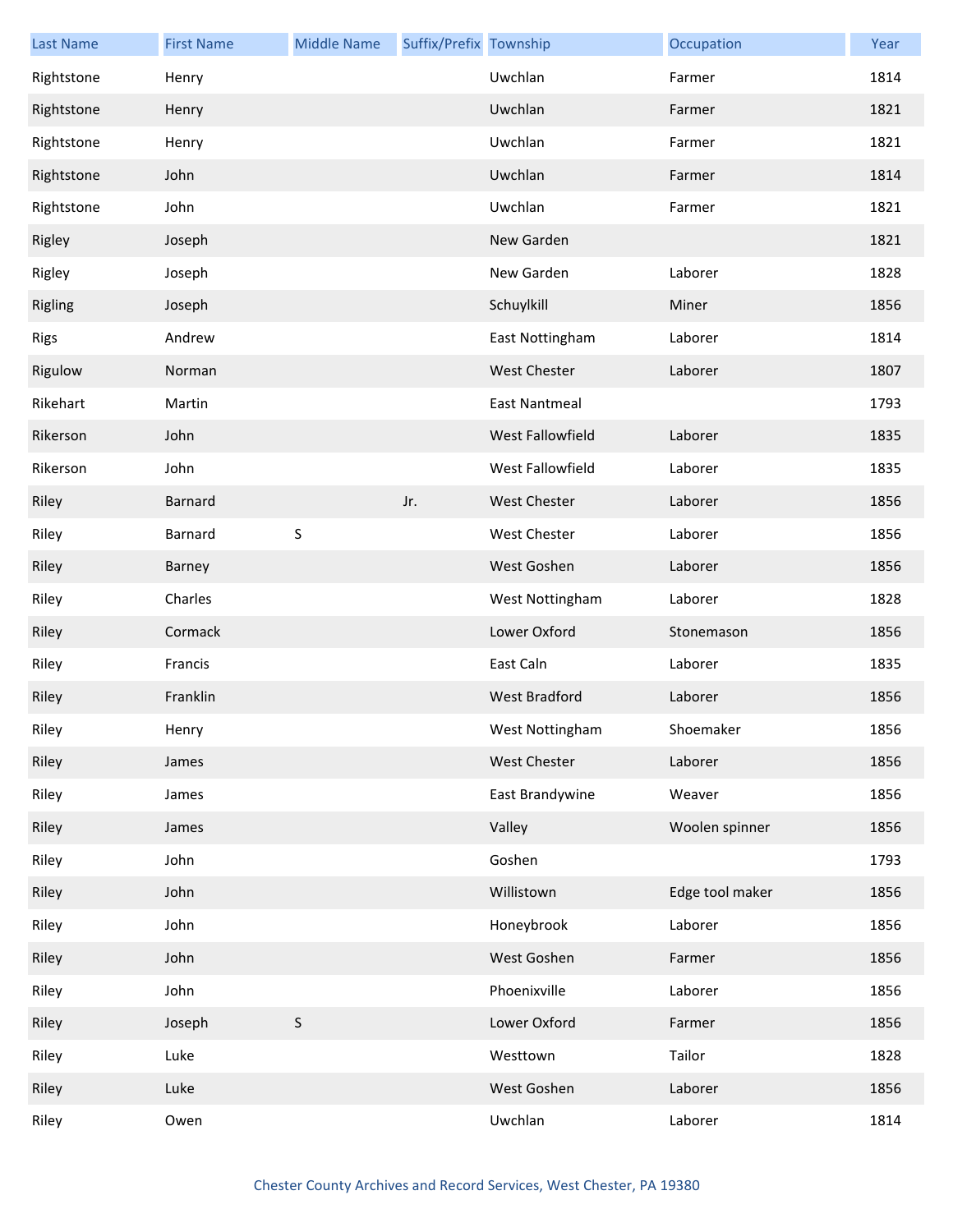| <b>Last Name</b> | <b>First Name</b> | <b>Middle Name</b> | Suffix/Prefix Township |                      | Occupation  | Year |
|------------------|-------------------|--------------------|------------------------|----------------------|-------------|------|
| Riley            | Patrick           |                    |                        | Honeybrook           | Laborer     | 1856 |
| Riley            | Patrick           |                    |                        | Phoenixville         | Laborer     | 1856 |
| Riley            | Peter             |                    |                        | Honey Brook          | Tailor      | 1814 |
| Riley            | Phillip           |                    |                        | Warwick              | Laborer     | 1856 |
| Riley            | Robert            |                    |                        | Honeybrook           | Laborer     | 1856 |
| Riley            | Thomas            |                    |                        | <b>West Nantmeal</b> | Farmer      | 1807 |
| Riley            | Thomas            |                    |                        | West Chester         | Laborer     | 1856 |
| Riley            | Thomas            |                    |                        | Phoenixville         | Laborer     | 1856 |
| Riley            | Thomas            |                    |                        | Phoenixville         | Laborer     | 1856 |
| Riley            | Thomas            |                    |                        | East Whiteland       | Limeburner  | 1856 |
| Riley            | William           |                    |                        | Honey Brook          |             | 1814 |
| Riley            | William           |                    |                        | West Nottingham      | Farmer      | 1821 |
| Riley            | William           |                    |                        | West Nottingham      | Laborer     | 1828 |
| Rimbly           | Tobias            |                    |                        | Vincent              | Laborer     | 1807 |
| Rimby            | Christian         |                    |                        | Coventry             | Laborer     | 1807 |
| Rimby            | Henry             |                    |                        | <b>East Nantmeal</b> | Laborer     | 1821 |
| Rimby            | Henry             |                    |                        | East Nantmeal        | Laborer     | 1828 |
| Rimby            | Henry             |                    |                        | <b>East Nantmeal</b> | Farmer      | 1835 |
| Rimby            | Jacob             |                    |                        | Coventry             | Yeoman      | 1807 |
| Rimby            | Jacob             |                    |                        | <b>East Nantmeal</b> | Laborer     | 1814 |
| Rimby            | Jacob             |                    |                        | Coventry             | Weaver      | 1821 |
| Rimby            | John              |                    |                        | Coventry             | Cordwainer  | 1821 |
| Rimby            | John              |                    |                        | Coventry             | Cordwainer  | 1828 |
| Rimby            | John              |                    |                        | Coventry             | Shoemaker   | 1835 |
| Rimby            | Mary              |                    |                        | Warwick              |             | 1856 |
| Rimby            | Samuel            |                    |                        | Coventry             | Laborer     | 1835 |
| Rimby            | Samuel            |                    |                        | <b>East Coventry</b> | Laborer     | 1856 |
| Rimby            | Valentine         |                    |                        | Coventry             | Laborer     | 1821 |
| Rimby            | Valentine         |                    |                        | <b>East Nantmeal</b> | Laborer     | 1828 |
| Rimby            | Valentine         |                    |                        | <b>East Nantmeal</b> | Laborer     | 1835 |
| Rimle            | Tobias            |                    |                        | Vincent              |             | 1793 |
| Rimler           | Matthias          |                    |                        | Vincent              | Farmer      | 1828 |
| Rimmington       | Job               | <b>B.</b>          |                        | West Chester         | Storekeeper | 1807 |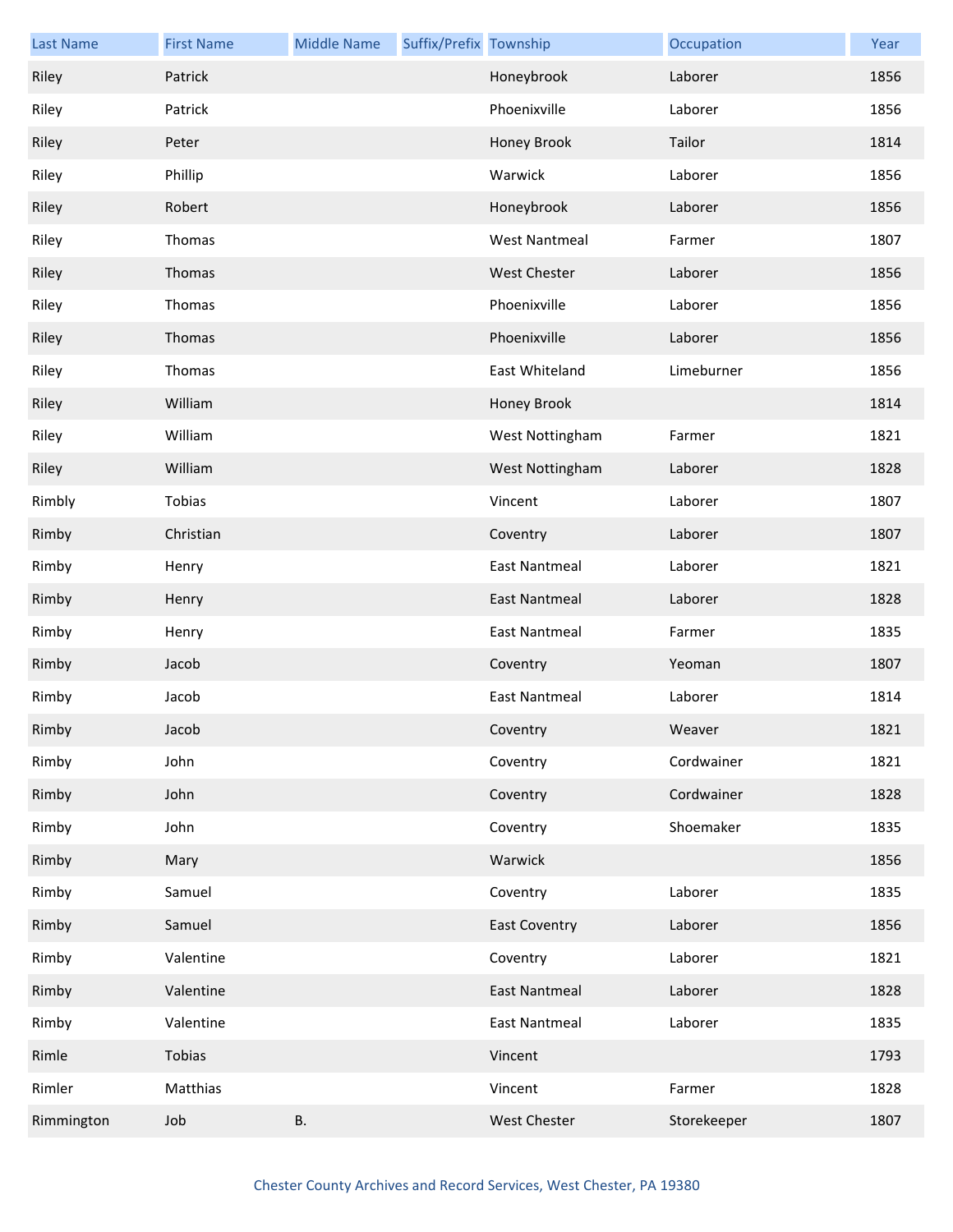| <b>Last Name</b> | <b>First Name</b> | <b>Middle Name</b> | Suffix/Prefix Township |                      | Occupation | Year |
|------------------|-------------------|--------------------|------------------------|----------------------|------------|------|
| Rine             | George            | D.                 |                        | Pikeland             | Teacher    | 1828 |
| Rineard          | Benjamin          |                    |                        | <b>West Coventry</b> | Mason      | 1856 |
| Rineard          | William           |                    |                        | <b>West Coventry</b> | Boatman    | 1856 |
| Rinehard         | Simon             |                    |                        | Uwchlan              |            | 1793 |
| Rinehart         | Abraham           |                    |                        | Coventry             |            | 1793 |
| Rinehart         | Abraham           |                    |                        | Coventry             | Yeoman     | 1807 |
| Rinehart         | Abraham           |                    |                        | <b>East Nantmeal</b> | Farmer     | 1814 |
| Rinehart         | Abraham           |                    |                        | Coventry             | Farmer     | 1821 |
| Rinehart         | Abraham           |                    |                        | Coventry             | Farmer     | 1828 |
| Rinehart         | Abraham           |                    | Jr.                    | Coventry             | Farmer     | 1828 |
| Rinehart         | Abraham           |                    | Jr.                    | Coventry             | Farmer     | 1835 |
| Rinehart         | Abraham           |                    |                        | Coventry             |            | 1835 |
| Rinehart         | Ann               |                    |                        | <b>East Coventry</b> |            | 1856 |
| Rinehart         | Boyer             |                    |                        | <b>East Coventry</b> | Laborer    | 1856 |
| Rinehart         | Daniel            |                    |                        | Coventry             | Oilmiller  | 1807 |
| Rinehart         | Daniel            |                    |                        | Coventry             | Fuller     | 1814 |
| Rinehart         | Daniel            |                    |                        | Coventry             | Farmer     | 1828 |
| Rinehart         | Daniel            |                    |                        | Coventry             | Farmer     | 1835 |
| Rinehart         | Daniel            |                    |                        | South Coventry       | Farmer     | 1856 |
| Rinehart         | David             |                    | Sr.                    | Coventry             | Turner     | 1807 |
| Rinehart         | Elhannan          |                    |                        | West Coventry        | Farmer     | 1856 |
| Rinehart         | Elizabeth         |                    |                        | Coventry             | Spinster   | 1821 |
| Rinehart         | Ephraim           |                    |                        | Coventry             | Tailor     | 1835 |
| Rinehart         | Francis           |                    |                        | Coventry             | Tailor     | 1835 |
| Rinehart         | Frederick         |                    |                        | <b>East Nantmeal</b> | Farmer     | 1814 |
| Rinehart         | George            |                    |                        | Coventry             | Yeoman     | 1814 |
| Rinehart         | George            |                    |                        | Coventry             | Farmer     | 1821 |
| Rinehart         | George            |                    |                        | Coventry             | Farmer     | 1828 |
| Rinehart         | George            |                    |                        | Coventry             | Farmer     | 1835 |
| Rinehart         | Isaac             |                    |                        | Coventry             | Miller     | 1807 |
| Rinehart         | Isaac             |                    |                        | Coventry             | Miller     | 1814 |
| Rinehart         | Isaac             |                    |                        | Coventry             | Miller     | 1821 |
| Rinehart         | Isaiah            |                    |                        | <b>East Coventry</b> | Laborer    | 1856 |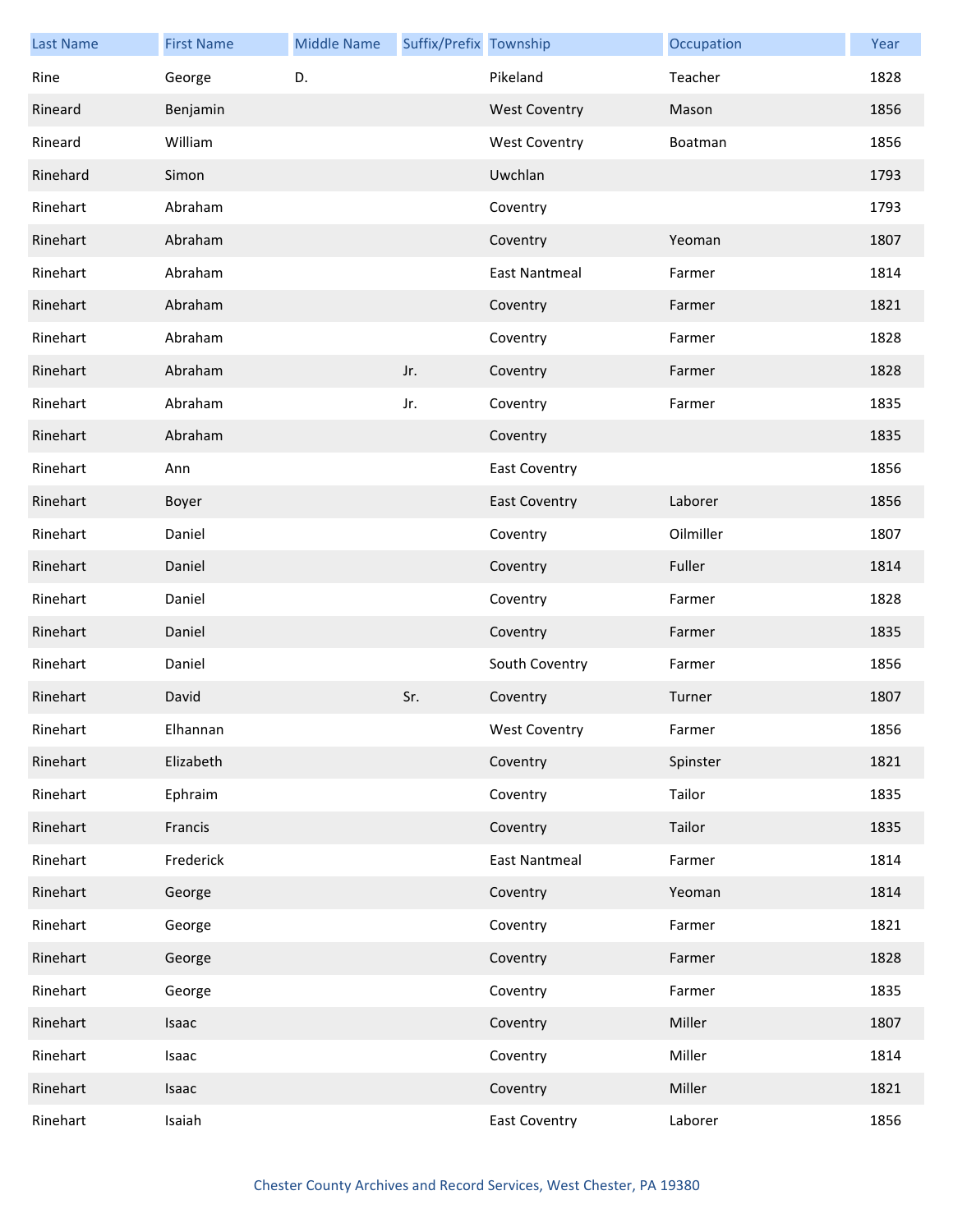| <b>Last Name</b> | <b>First Name</b> | <b>Middle Name</b> | Suffix/Prefix Township |                      | Occupation     | Year |
|------------------|-------------------|--------------------|------------------------|----------------------|----------------|------|
| Rinehart         | Jacob             |                    |                        | Coventry             |                | 1793 |
| Rinehart         | Jesse             |                    |                        | <b>East Coventry</b> | Storetender    | 1856 |
| Rinehart         | John              |                    |                        | Coventry             |                | 1793 |
| Rinehart         | John              |                    | Esq.                   | Coventry             | Yeoman         | 1807 |
| Rinehart         | John              |                    |                        | Coventry             | Gentleman      | 1814 |
| Rinehart         | John              |                    |                        | Vincent              | Miller         | 1821 |
| Rinehart         | John              |                    |                        | Coventry             | Farmer         | 1828 |
| Rinehart         | John              |                    |                        | <b>East Coventry</b> | Farmer         | 1856 |
| Rinehart         | Joshua            |                    |                        | <b>East Coventry</b> | Farmer         | 1856 |
| Rinehart         | Levi              |                    |                        | Coventry             | Farmer         | 1835 |
| Rinehart         | Mark              |                    |                        | <b>East Coventry</b> | Farmer         | 1856 |
| Rinehart         | Martin            |                    |                        | Coventry             |                | 1793 |
| Rinehart         | Martin            |                    |                        | Coventry             | Yeoman         | 1807 |
| Rinehart         | Martin            |                    |                        | Coventry             | Yeoman         | 1814 |
| Rinehart         | Mary              |                    |                        | Coventry             |                | 1814 |
| Rinehart         | Mary              |                    |                        | Coventry             | Spinster       | 1821 |
| Rinehart         | Mary              |                    |                        | Coventry             |                | 1835 |
| Rinehart         | Mathias           |                    |                        | Coventry             | Yeoman         | 1807 |
| Rinehart         | Owen              |                    |                        | Coventry             | Nailer         | 1807 |
| Rinehart         | Owen              |                    |                        | Coventry             | Laborer        | 1814 |
| Rinehart         | Owen              |                    | Jr.                    | Coventry             | Laborer        | 1814 |
| Rinehart         | Owen              |                    |                        | Coventry             | Farmer         | 1821 |
| Rinehart         | Owen              |                    |                        | Coventry             | Farmer         | 1828 |
| Rinehart         | Owen              |                    |                        | <b>West Coventry</b> | Farmer         | 1856 |
| Rinehart         | Peter             |                    |                        | Coventry             | Tailor         | 1821 |
| Rinehart         | Peter             |                    |                        | Coventry             | Farmer         | 1828 |
| Rinehart         | Peter             |                    |                        | Coventry             | Farmer         | 1835 |
| Rinehart         | Samuel            |                    |                        | Coventry             | Spinner        | 1814 |
| Rinehart         | Samuel            |                    |                        | Coventry             | Fuller         | 1821 |
| Rinehart         | Samuel            |                    |                        | Coventry             | Fuller         | 1828 |
| Rinehart         | Samuel            |                    |                        | Coventry             | Fuller, farmer | 1835 |
| Rineheart        | David             |                    |                        | Honey Brook          |                | 1800 |
| Rineheart        | Frederick         |                    |                        | Honey Brook          |                | 1793 |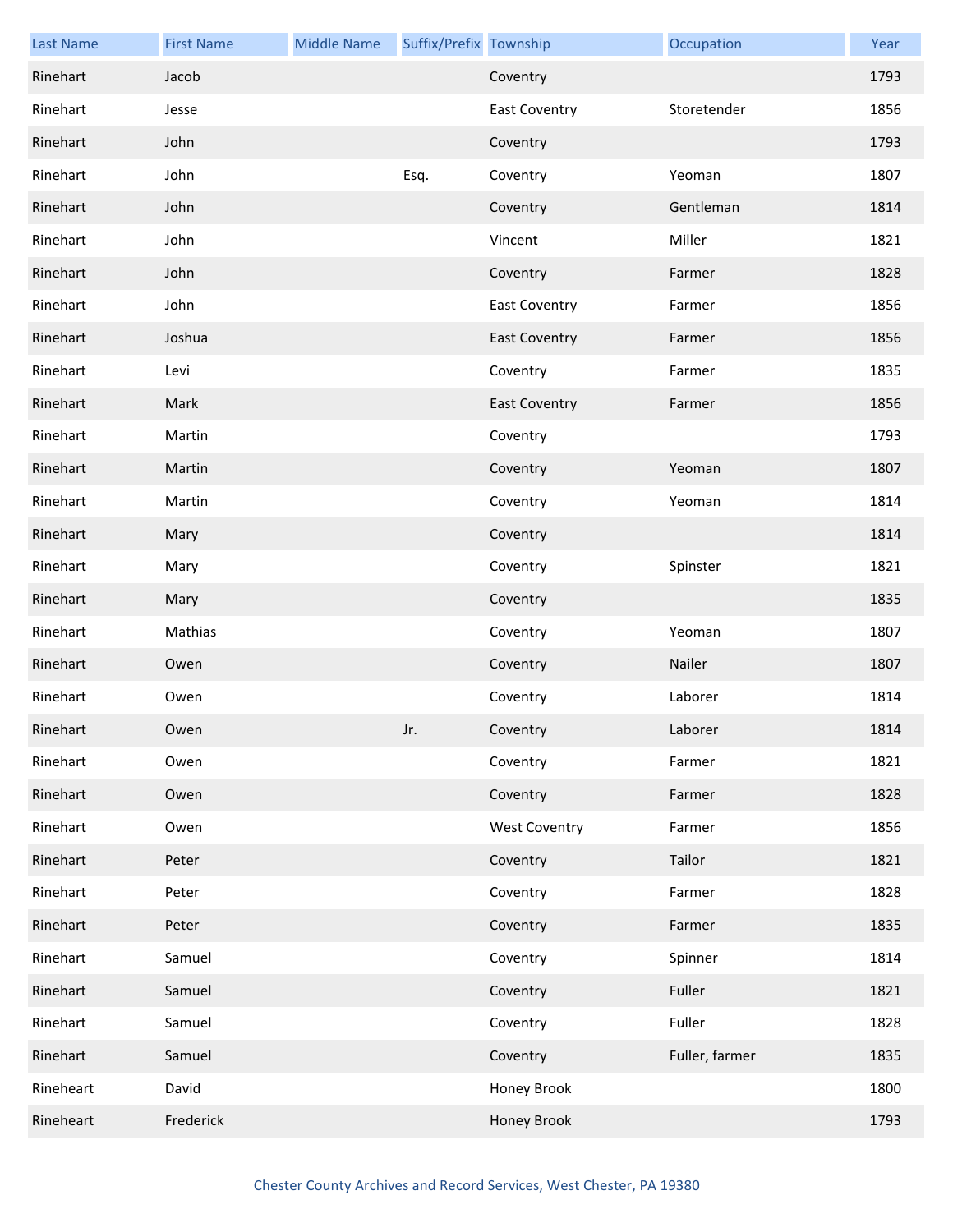| <b>Last Name</b> | <b>First Name</b> | <b>Middle Name</b> | Suffix/Prefix Township |                      | Occupation     | Year |
|------------------|-------------------|--------------------|------------------------|----------------------|----------------|------|
| Rineheart        | Frederick         |                    |                        | Honey Brook          |                | 1800 |
| Rinewald         | Adam              |                    |                        | Coventry             | Yeoman         | 1807 |
| Rinewald         | David             |                    |                        | Coventry             | Mason          | 1807 |
| Rinewald         | Jacob             |                    |                        | Coventry             | Weaver         | 1807 |
| Rinewald         | Joseph            |                    |                        | Coventry             | Weaver         | 1807 |
| Rinewalt         | Adam              |                    |                        | Coventry             | Yeoman         | 1814 |
| Rinewalt         | Adam              |                    |                        | Tredyffrin           | Farmer         | 1828 |
| Rinewalt         | Adam              |                    |                        | Tredyffrin           | Farmer         | 1835 |
| Rinewalt         | Adam              |                    |                        | Tredyffrin           | Laborer        | 1835 |
| Rinewalt         | David             |                    | Jr.                    | Coventry             | Mason          | 1814 |
| Rinewalt         | David             |                    |                        | Coventry             | Chairmaker     | 1814 |
| Rinewalt         | David             |                    |                        | Coventry             | Mason          | 1821 |
| Rinewalt         | David             |                    |                        | Vincent              | Farmer         | 1828 |
| Rinewalt         | David             |                    |                        | Coventry             | Mason          | 1828 |
| Rinewalt         | David             |                    |                        | Coventry             | Mason          | 1835 |
| Rinewalt         | David             |                    |                        | <b>West Coventry</b> |                | 1856 |
| Rinewalt         | Jacob             |                    |                        | Coventry             | <b>Butcher</b> | 1835 |
| Rinewalt         | Jacob             |                    |                        | <b>West Coventry</b> | Farmer         | 1856 |
| Rinewalt         | John              |                    |                        | Schuylkill           | Miller         | 1828 |
| Rinewalt         | Joseph            |                    |                        | Coventry             | Weaver         | 1814 |
| Rinewalt         | Joseph            |                    |                        | Coventry             | Weaver         | 1821 |
| Rinewalt         | Joseph            |                    |                        | Coventry             | Weaver         | 1828 |
| Rinewalt         | Joseph            |                    | Jr.                    | Coventry             | Weaver         | 1835 |
| Rinewalt         | Joseph            |                    |                        | Coventry             | Weaver         | 1835 |
| Rinewalt         | Joseph            |                    |                        | <b>West Coventry</b> | Farmer         | 1856 |
| Rinewalts        | Adam              |                    |                        | Tredyffrin           | Farmer         | 1821 |
| Ring             | Caleb             |                    |                        | Pennsbury            | Farmer         | 1821 |
| Ring             | Caleb             |                    |                        | Pennsbury            | Farmer         | 1828 |
| Ring             | Caleb             |                    |                        | Pennsbury            | Farmer         | 1835 |
| Ring             | Caleb             | $\sf B$            |                        | Pennsbury            | Farmer         | 1856 |
| Ring             | David             |                    |                        | East Fallowfield     | Laborer        | 1828 |
| Ring             | David             |                    |                        | Sadsbury             | Laborer        | 1828 |
| Ring             | David             |                    |                        | West Fallowfield     | Farmer         | 1835 |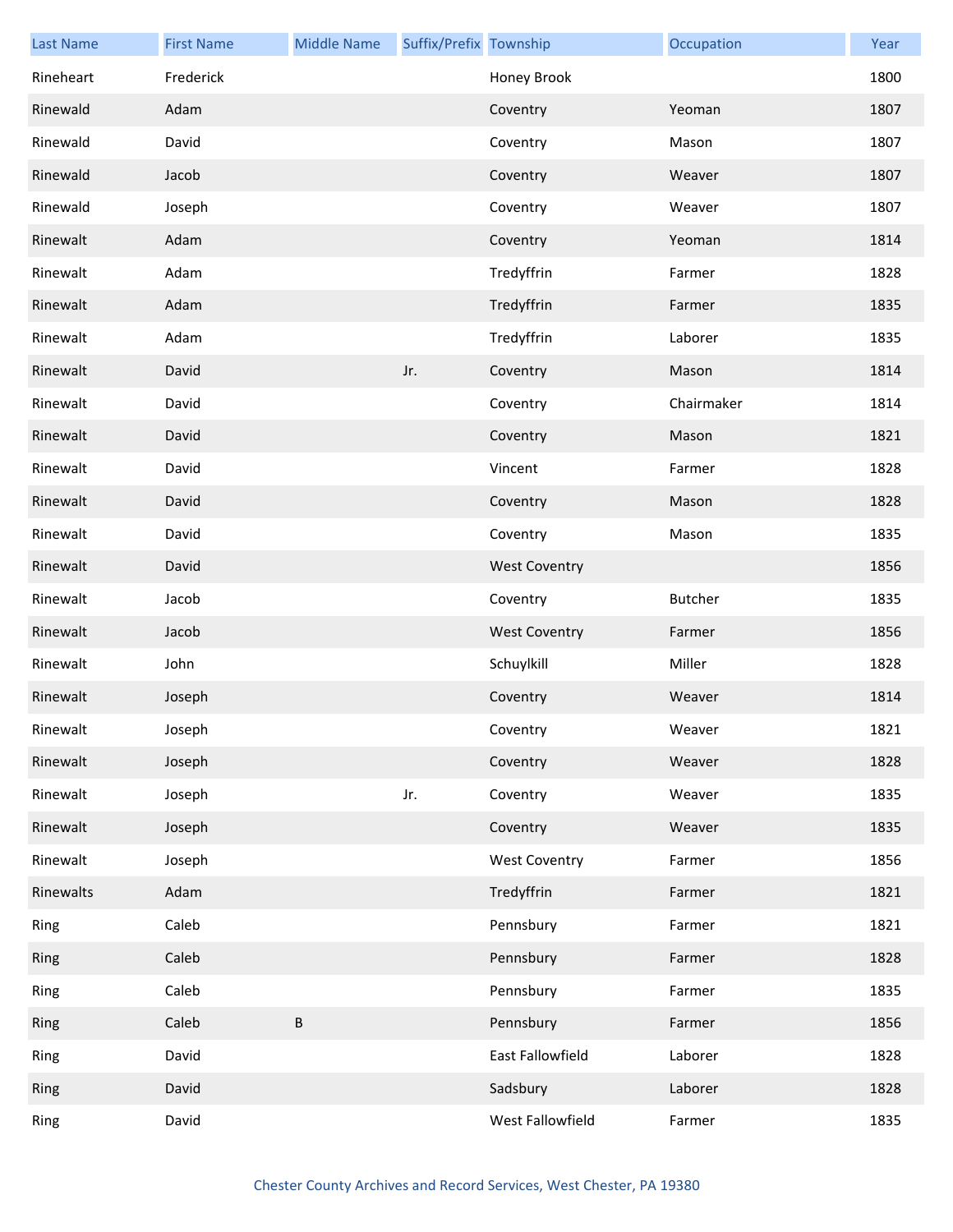| <b>Last Name</b> | <b>First Name</b> | <b>Middle Name</b> | Suffix/Prefix Township |                         | Occupation   | Year |
|------------------|-------------------|--------------------|------------------------|-------------------------|--------------|------|
| Ring             | David             |                    |                        | <b>West Fallowfield</b> | Farmer       | 1835 |
| Ring             | George            |                    |                        | Charlestown             | Mason        | 1807 |
| Ring             | George            | W.                 |                        | West Fallowfield        | Laborer      | 1828 |
| Ring             | Mary              |                    |                        | Charlestown             |              | 1807 |
| Ring             | Mary              |                    |                        | Charlestown             |              | 1814 |
| Ring             | Michael           |                    |                        | <b>East Fallowfield</b> | Laborer      | 1856 |
| Ring             | Shambs            |                    |                        | Pennsbury               | Laborer      | 1835 |
| Ring             | William           |                    |                        | Pennsbury               | Laborer      | 1821 |
| Ring             | William           |                    |                        | Pennsbury               | Farmer       | 1828 |
| Ringe            | Clement           |                    |                        | Pikeland                |              | 1800 |
| Ringol           | Benjamin          |                    |                        | New Garden              | Laborer      | 1856 |
| Ringold          | Benjamin          |                    |                        | New London              | Gentleman    | 1835 |
| Ringwalt         | Hannah            |                    |                        | Willistown              | Innkeeper    | 1835 |
| Ringwalt         | Porter            |                    |                        | East Caln               | Teacher      | 1856 |
| Ringwalt         | Samuel            |                    |                        | Tredyffrin              | Teacher      | 1835 |
| Ringwalt         | Samuel            |                    |                        | East Caln               | Farmer       | 1856 |
| Rinhart          | John              |                    |                        | Coventry                | Farmer       | 1835 |
| Rinhart          | Owen              |                    |                        | Coventry                | Farmer       | 1835 |
| Rinker           | Jacob             |                    |                        | Charlestown             | Weaver       | 1807 |
| Rinker           | Jacob             |                    |                        | Charlestown             | Weaver       | 1814 |
| Rinker           | Jacob             |                    |                        | Charlestown             | Weaver       | 1821 |
| Rinshaw          | George            |                    |                        | Phoenixville            | Laborer      | 1856 |
| Rinshaw          | James             |                    |                        | Phoenixville            | Joiner       | 1856 |
| Rinshaw          | Richard           |                    |                        | Phoenixville            | Machinist    | 1856 |
| Rintz            | Jacob             |                    |                        | Vincent                 |              | 1821 |
| Rion             | Joseph            |                    |                        | Willistown              | Laborer      | 1814 |
| Rion             | Martin            |                    |                        | Westtown                | Laborer      | 1835 |
| Rion             | William           |                    |                        | West Bradford           | Foriner      | 1856 |
| Ripka            | Joseph            |                    |                        | New Garden              | Manufacturer | 1856 |
| Rise             | wts               |                    |                        | East Whiteland          | Laborer      | 1835 |
| Ristine          | Christ            |                    |                        | Uwchlan                 |              | 1793 |
| Ristine          | John              |                    |                        | <b>East Vincent</b>     | Boatbuilder  | 1856 |
| Ritchards        | Henry             |                    |                        | East Pikeland           | Laborer      | 1856 |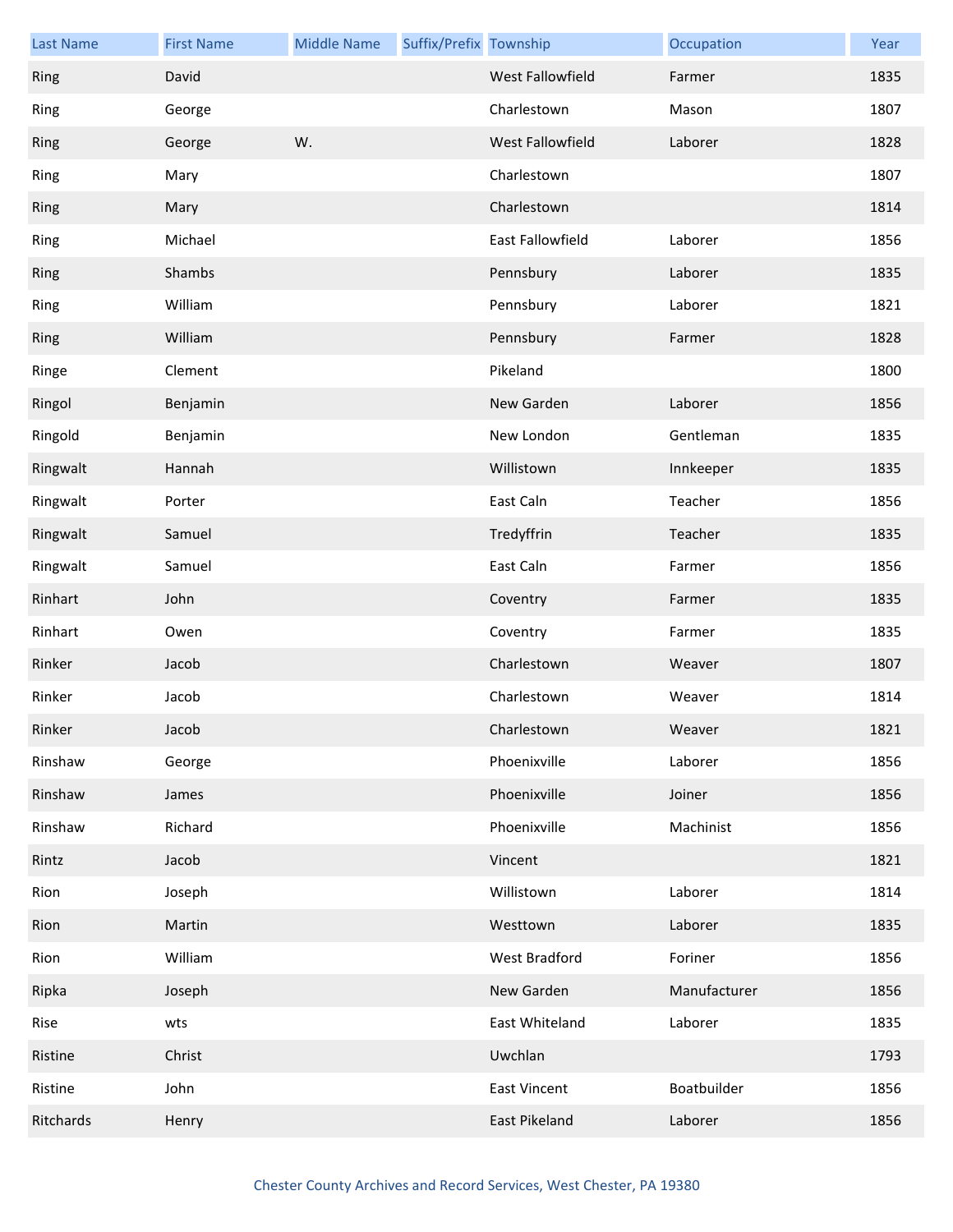| <b>Last Name</b> | <b>First Name</b> | <b>Middle Name</b> | Suffix/Prefix Township |                      | Occupation    | Year |
|------------------|-------------------|--------------------|------------------------|----------------------|---------------|------|
| Ritchey          | George            |                    |                        | <b>Upper Oxford</b>  | Yeoman        | 1800 |
| Ritchey          | J                 | A                  |                        | <b>Upper Oxford</b>  | Storekeeper   | 1856 |
| Ritchey          | James             |                    |                        | <b>Upper Oxford</b>  | Yeoman        | 1800 |
| Ritchey          | Samuel            |                    |                        | <b>Upper Oxford</b>  | Yeoman        | 1800 |
| Ritchie          | Andrew            |                    |                        | West Fallowfield     | Farmer        | 1835 |
| Ritchie          | Andrew            |                    |                        | West Fallowfield     | Farmer        | 1835 |
| Ritchie          | James             |                    |                        | Kennett              | Laborer       | 1856 |
| Ritchie          | James             |                    |                        | Pennsbury            | Shoemaker     | 1856 |
| Ritchie          | John              |                    |                        | Kennett              | Carpenter     | 1856 |
| Ritchie          | William           |                    |                        | Pennsbury            | Laborer       | 1856 |
| Rite             | Anderson          |                    |                        | <b>West Nantmeal</b> | Carpenter     | 1835 |
| Rite             | Robert            |                    |                        | <b>West Nantmeal</b> | Carpenter     | 1835 |
| Ritenbaugh       | Adam              |                    |                        | East Whiteland       | Drover        | 1835 |
| Ritenbaugh       | Adam              |                    |                        | East Whiteland       | Farmer        | 1856 |
| Ritenbaugh       | Peter             |                    |                        | East Whiteland       | Tavern Keeper | 1835 |
| Ritenbaugh       | Samuel            |                    |                        | East Whiteland       | Laborer       | 1835 |
| Ritenbaugh       | Samuel            |                    |                        | East Whiteland       | Laborer       | 1856 |
| Ritenhouse       | Zacharia          |                    |                        | <b>East Vincent</b>  | Laborer       | 1856 |
| Riter            | Benjamin          |                    |                        | Uwchlan              | Farmer        | 1835 |
| Riter            | George            |                    |                        | Uwchlan              | Laborer       | 1807 |
| Riter            | John              |                    |                        | Brandywine           | Smith         | 1807 |
| Riter            | Jonathan          |                    |                        | Brandywine           | Smith         | 1807 |
| Riter            | Joseph            |                    |                        | East Whiteland       | Lime burner   | 1835 |
| Riter            | Levi              |                    |                        | Uwchlan              | Millwright    | 1835 |
| Riter            | Michael           |                    |                        | Uwchlan              |               | 1800 |
| Rittenhouse      | David             |                    |                        | Pikeland             |               | 1821 |
| Rittenhouse      | Henry             |                    |                        | Pikeland             | Farmer        | 1814 |
| Rittenhouse      | Henry             |                    |                        | Pikeland             | Weaver        | 1821 |
| Rittenhouse      | Henry             |                    |                        | Pikeland             | Farmer        | 1828 |
| Rittenhouse      | Isaac             |                    |                        | London Grove         |               | 1793 |
| Rittenhouse      | Jesse             |                    |                        | Pikeland             | Farmer        | 1814 |
| Rittenhouse      | Jesse             |                    |                        | Coventry             | Sawyer        | 1821 |
| Rittenhouse      | Jesse             |                    |                        | Pikeland             | Farmer        | 1828 |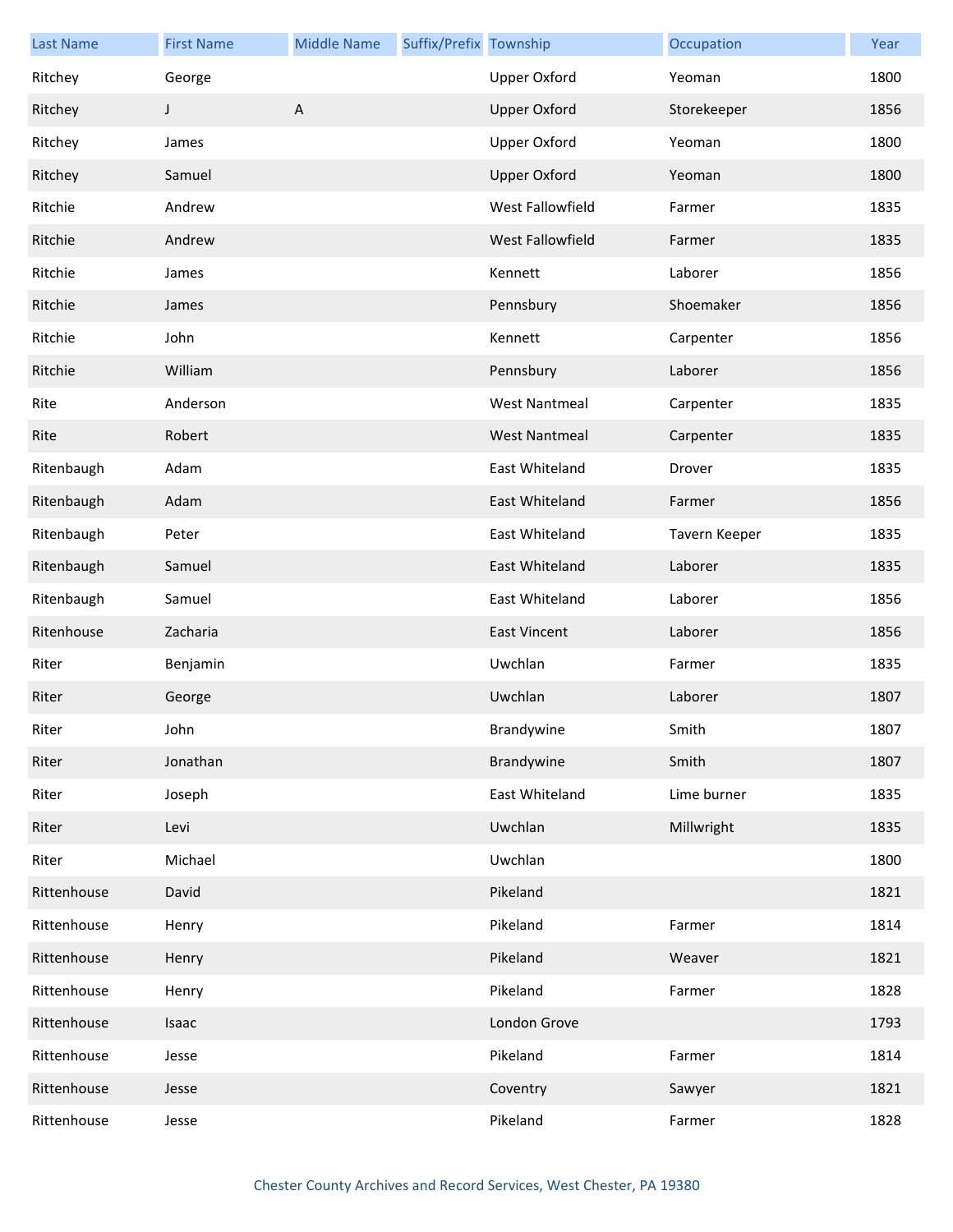| <b>Last Name</b> | <b>First Name</b> | <b>Middle Name</b> | Suffix/Prefix Township |                     | Occupation | Year |
|------------------|-------------------|--------------------|------------------------|---------------------|------------|------|
| Rittenhouse      | William           |                    |                        | Pikeland            | Farmer     | 1814 |
| Rittenhouse      | William           |                    | Jr.                    | Pikeland            |            | 1821 |
| Rittenhouse      | William           |                    |                        | Pikeland            |            | 1821 |
| Rittenshouse     | Zachariah         |                    |                        | East Caln           | Shoemaker  | 1835 |
| Ritter           | William           |                    |                        | Tredyffrin          | Farmer     | 1856 |
| Ritter           | William           | $\sf S$            |                        | Tredyffrin          | Farmer     | 1856 |
| Rively           | David             |                    |                        | West Whiteland      | Blacksmith | 1828 |
| Rively           | John              |                    |                        | East Bradford       | Mechanic   | 1856 |
| Riven            | Daniel            |                    |                        | Kennett             | Miller     | 1856 |
| Riven            | John              |                    |                        | Kennett             | Miller     | 1856 |
| Rixstine         | Daniel            |                    |                        | Brandywine          | Stiller    | 1821 |
| Rixstine         | Daniel            |                    |                        | Brandywine          | Distiller  | 1828 |
| Rixstine         | Henry             |                    |                        | Uwchlan             |            | 1800 |
| Rixstine         | John              |                    |                        | Uwchlan             | Tanner     | 1800 |
| Rixstine         | John              |                    |                        | Brandywine          | Stiller    | 1821 |
| Rixstine         | John              |                    |                        | Charlestown         | Laborer    | 1856 |
| Rixtine          | Henry             |                    |                        | Uwchlan             |            | 1793 |
| Rixtine          | Henry             |                    | Jr.                    | Charlestown         | Farmer     | 1828 |
| Rixtine          | Henry             |                    |                        | Charlestown         | Farmer     | 1828 |
| Rixtine          | Henry             |                    |                        | Charlestown         | Farmer     | 1835 |
| Rixtine          | Jacob             |                    |                        | Charlestown         | Farmer     | 1835 |
| Rixtine          | John              |                    |                        | Uwchlan             |            | 1793 |
| Rixtine          | John              |                    |                        | Charlestown         | Farmer     | 1828 |
| Rixtine          | John              |                    |                        | Charlestown         | Laborer    | 1835 |
| Roabotom         | David             |                    |                        | London Grove        | Weaver     | 1835 |
| Roach            | Daniel            |                    |                        | <b>East Vincent</b> | Laborer    | 1856 |
| Roach            | Henry             |                    |                        | Tredyffrin          | Laborer    | 1856 |
| Roach            | Patrick           |                    |                        | West Chester        | Laborer    | 1856 |
| Roades           | Henry             |                    | Sr.                    | Charlestown         | Farmer     | 1807 |
| Roades           | Henry             |                    | Jr.                    | Charlestown         | Farmer     | 1807 |
| Roades           | Henry             |                    |                        | Charlestown         | Farmer     | 1821 |
| Roades           | Henry             |                    | Jr.                    | Charlestown         | Farmer     | 1821 |
| Roades           | Jacob             |                    |                        | Charlestown         | Cordwainer | 1821 |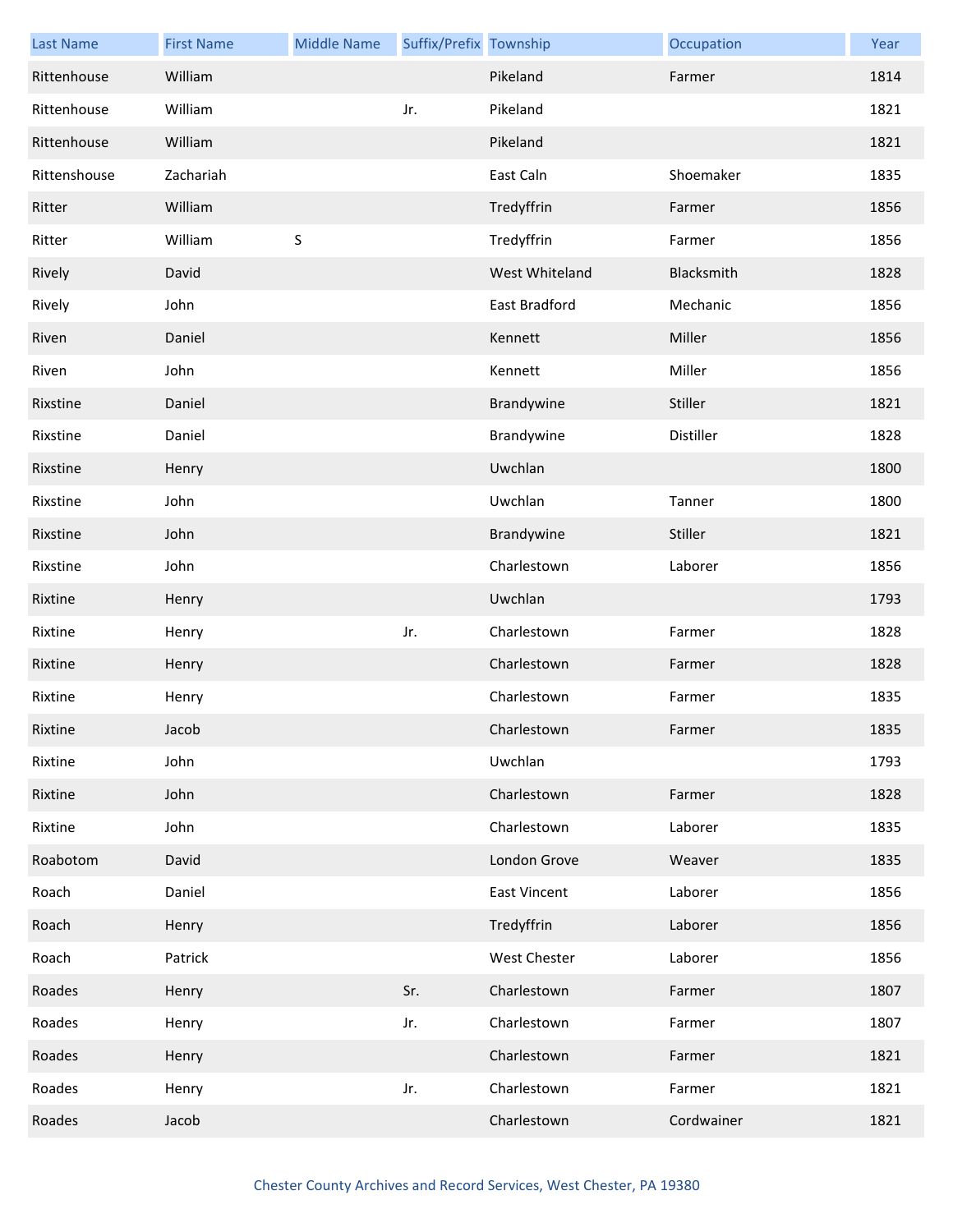| <b>Last Name</b> | <b>First Name</b> | <b>Middle Name</b> | Suffix/Prefix Township |                     | Occupation  | Year |
|------------------|-------------------|--------------------|------------------------|---------------------|-------------|------|
| Roads            | Ann               |                    |                        | Vincent             |             | 1821 |
| Roads            | Ann               |                    |                        | Vincent             |             | 1828 |
| Roads            | Catharina         |                    |                        | Vincent             |             | 1814 |
| Roads            | Catherine         |                    |                        | Vincent             |             | 1821 |
| Roads            | Daniel            |                    |                        | Vincent             | Yeoman      | 1807 |
| Roads            | Daniel            |                    |                        | Vincent             |             | 1814 |
| Roads            | Daniel            |                    |                        | Vincent             |             | 1821 |
| Roads            | Daniel            |                    | Jr.                    | Vincent             |             | 1821 |
| Roads            | Daniel            |                    |                        | Coventry            | Laborer     | 1828 |
| Roads            | Daniel            |                    |                        | Coventry            | Weaver      | 1828 |
| Roads            | Daniel            |                    |                        | Coventry            | Laborer     | 1835 |
| Roads            | Daniel            |                    | Jr.                    | Coventry            | Laborer     | 1835 |
| Roads            | David             |                    |                        | Vincent             | Wheelwright | 1828 |
| Roads            | David             |                    |                        | <b>East Vincent</b> | Laborer     | 1856 |
| Roads            | George            |                    |                        | Coventry            | Laborer     | 1835 |
| Roads            | Hannah            |                    |                        | Vincent             |             | 1821 |
| Roads            | Henry             |                    |                        | Vincent             | Blacksmith  | 1814 |
| Roads            | Henry             |                    |                        | Vincent             |             | 1821 |
| Roads            | Henry             |                    |                        | Coventry            | Blacksmith  | 1828 |
| Roads            | Henry             |                    |                        | Coventry            | Laborer     | 1835 |
| Roads            | Henry             |                    |                        | Coventry            | Blacksmith  | 1835 |
| Roads            | Jacob             |                    |                        | Vincent             |             | 1793 |
| Roads            | Jacob             |                    |                        | Coventry            | Laborer     | 1835 |
| Roads            | John              |                    |                        | Vincent             |             | 1793 |
| Roads            | John              |                    | Sr.                    | Vincent             | Yeoman      | 1807 |
| Roads            | John              |                    |                        | Vincent             | Tanner      | 1807 |
| Roads            | John              |                    |                        | Vincent             | Carpenter   | 1807 |
| Roads            | John              |                    |                        | Vincent             | Carpenter   | 1814 |
| Roads            | John              |                    |                        | Vincent             |             | 1814 |
| Roads            | John              |                    |                        | Vincent             |             | 1821 |
| Roads            | John              |                    |                        | East Nantmeal       | Farmer      | 1821 |
| Roads            | John              |                    |                        | Coventry            | Laborer     | 1828 |
| Roads            | John              |                    |                        | Coventry            | Laborer     | 1835 |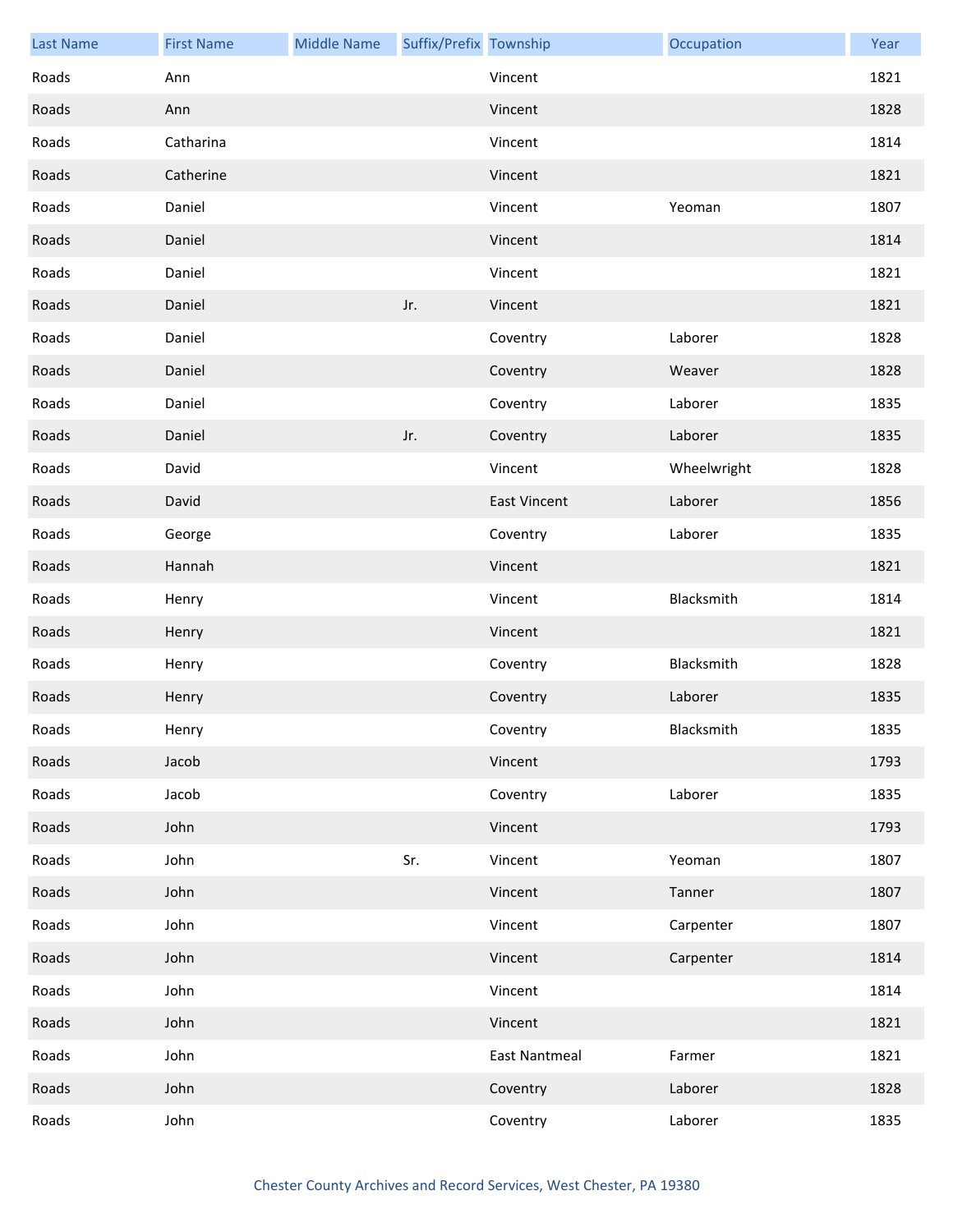| <b>Last Name</b> | <b>First Name</b> | <b>Middle Name</b> | Suffix/Prefix Township |                      | Occupation      | Year |
|------------------|-------------------|--------------------|------------------------|----------------------|-----------------|------|
| Roads            | Michael           |                    |                        | Honey Brook          |                 | 1793 |
| Roads            | Peter             |                    |                        | Vincent              | Laborer         | 1807 |
| Roads            | Peter             |                    |                        | Vincent              |                 | 1814 |
| Roads            | Peter             |                    |                        | Uwchlan              | Miller          | 1856 |
| Roads            | Robert            |                    |                        | Sadsbury             | Weaver          | 1828 |
| Roads            | Robert            |                    |                        | Coventry             | Spinner, weaver | 1835 |
| Roads            | Samuel            |                    |                        | <b>East Pikeland</b> | Laborer         | 1856 |
| Roads            | Samuel            |                    |                        | Easttown             | Blacksmith      | 1856 |
| Roads            | William           |                    |                        | Pikeland             |                 | 1800 |
| Roads            | William           |                    |                        | Pikeland             |                 | 1821 |
| Roads            | William           |                    |                        | <b>Upper Oxford</b>  | Shoemaker       | 1835 |
| Roadwalt         | Conrad            |                    |                        | Vincent              | Shoemaker       | 1821 |
| Roadwalt         | Frederick         |                    |                        | Vincent              | Shoemaker       | 1821 |
| Roadwalt         | John              |                    |                        | Vincent              | Shoemaker       | 1821 |
| Roak             | Edward            |                    |                        | West Whiteland       | Smith           | 1821 |
| Roan             | John              |                    |                        | Sadsbury             |                 | 1793 |
| Roanes           | Samuel            |                    |                        | Pennsbury            | Blacksmith      | 1828 |
| Roat             | Henry             |                    |                        | East Bradford        | Harness maker   | 1828 |
| Roatharmel       | Elijah            |                    |                        | <b>East Coventry</b> | Boatman         | 1856 |
| Robard           | Jonathan          |                    |                        | <b>East Vincent</b>  | Laborer         | 1856 |
| Robb             | Ann               |                    |                        | East Whiteland       | Farmer          | 1856 |
| Robb             | Archimedes        |                    |                        | East Whiteland       | Farmer          | 1856 |
| Robb             | Arthur            |                    |                        | West Whiteland       | Farmer          | 1856 |
| Robb             | George            |                    |                        | West Fallowfield     | Manufacturer    | 1821 |
| Robb             | James             |                    |                        | West Fallowfield     | Farmer          | 1807 |
| Robb             | James             |                    |                        | West Fallowfield     | Farmer          | 1814 |
| Robb             | James             |                    |                        | West Fallowfield     | Farmer          | 1821 |
| Robb             | John              |                    |                        | <b>Upper Oxford</b>  | Yeoman          | 1800 |
| Robb             | John              |                    |                        | <b>Upper Oxford</b>  | Farmer          | 1814 |
| Robb             | John              |                    |                        | <b>Upper Oxford</b>  | Yeoman          | 1821 |
| Robb             | John              |                    |                        | East Whiteland       | Farmer          | 1835 |
| Robb             | John              |                    |                        | West Chester         | Shoemaker       | 1856 |
| Robb             | Joseph            |                    |                        | <b>Upper Oxford</b>  | Yeoman          | 1800 |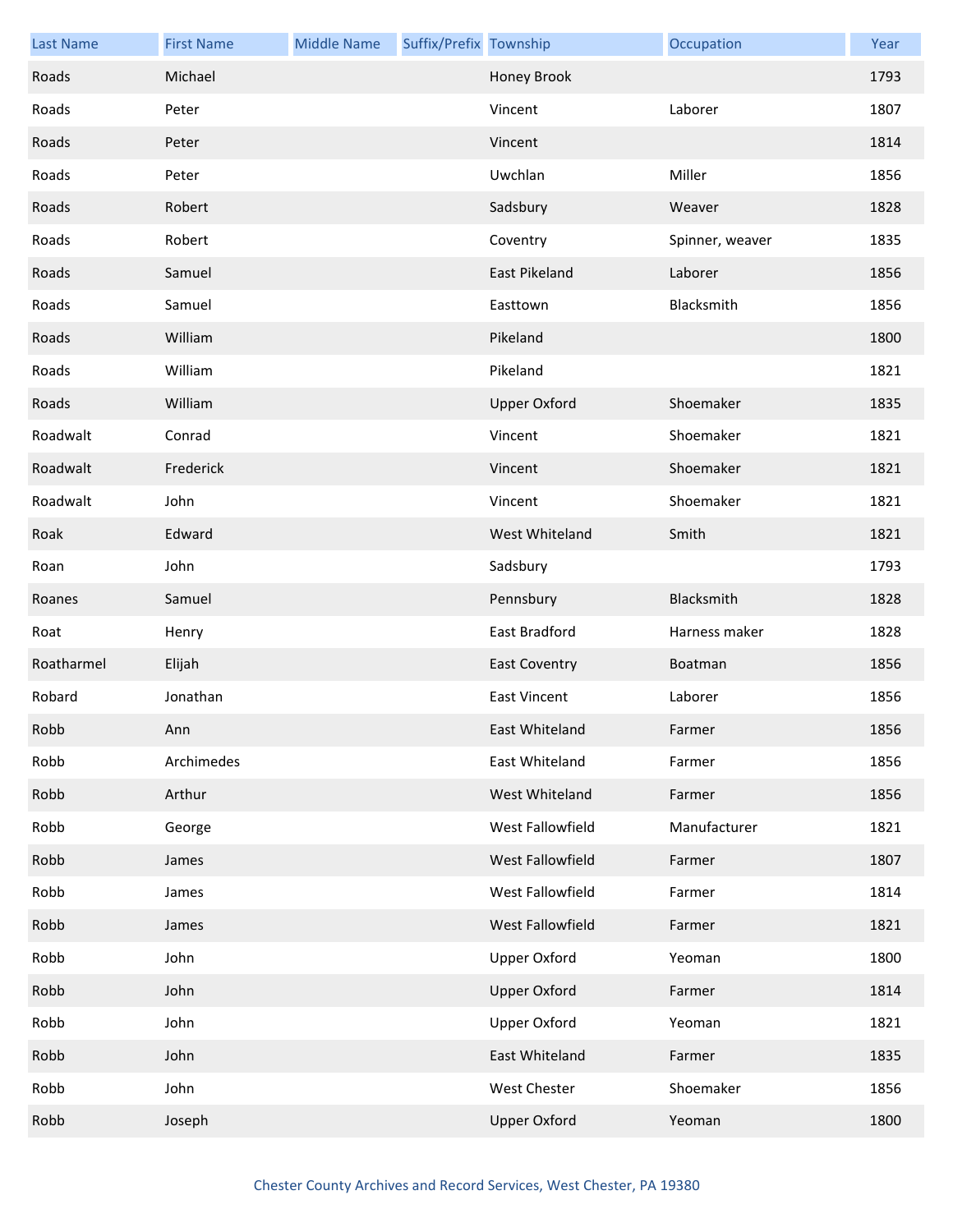| <b>Last Name</b> | <b>First Name</b> | <b>Middle Name</b> | Suffix/Prefix Township |                      | Occupation      | Year |
|------------------|-------------------|--------------------|------------------------|----------------------|-----------------|------|
| Robb             | Joseph            |                    |                        | <b>Upper Oxford</b>  |                 | 1814 |
| Robb             | Joseph            |                    |                        | <b>Upper Oxford</b>  | Yeoman          | 1821 |
| Robb             | Joseph            |                    |                        | <b>Upper Oxford</b>  |                 | 1828 |
| Robb             | Samuel            |                    |                        | West Whiteland       | Farmer          | 1856 |
| Robberts         | Albert            |                    |                        | Honey Brook          | Laborer         | 1835 |
| Robberts         | Barclay           |                    |                        | Honey Brook          | Laborer         | 1835 |
| Robberts         | Benjamin          |                    |                        | Honey Brook          | Carpenter       | 1835 |
| Robberts         | Davis             |                    |                        | Honey Brook          | Blacksmith      | 1835 |
| Robberts         | Isaac             |                    |                        | <b>East Coventry</b> | Laborer         | 1856 |
| Robberts         | Ofomeeds          |                    |                        | East Whiteland       | Farmer          | 1835 |
| Robbins          | Seth              |                    |                        | East Whiteland       | Quarrier        | 1835 |
| Robbison         | John              |                    |                        | East Fallowfield     |                 | 1793 |
| Roberson         |                   |                    |                        | Sadsbury             | Farmer          | 1856 |
| Roberson         | Hunter            |                    |                        | <b>West Nantmeal</b> | Joiner          | 1835 |
| Roberson         | Robert            |                    |                        | Sadsbury             | Farmer          | 1856 |
| Robert           | <b>Britt</b>      |                    |                        | <b>East Nantmeal</b> | Carpenter       | 1807 |
| Robert           | Levi              |                    |                        | Lower Oxford         | Physician       | 1821 |
| Robert           | Lydia             |                    |                        | <b>West Chester</b>  | Seamstress      | 1828 |
| Roberts          | Abel              |                    |                        | Uwchlan              | Laborer         | 1807 |
| Roberts          | Abraham           |                    |                        | Uwchlan              |                 | 1800 |
| Roberts          | Albert            |                    |                        | Birmingham           | Shoemaker       | 1828 |
| Roberts          | Allen             |                    |                        | East Caln            | Laborer         | 1856 |
| Roberts          | Ann               |                    |                        | West Whiteland       |                 | 1821 |
| Roberts          | Benjamin          |                    |                        | Vincent              |                 | 1814 |
| Roberts          | Benjamin          |                    |                        | <b>East Nantmeal</b> | Wheelwright     | 1821 |
| Roberts          | Benjamin          |                    |                        | Coventry             | Wheelwright     | 1828 |
| Roberts          | Benjamin          |                    |                        | Coventry             | Wheelwright     | 1835 |
| Roberts          | Benjamin          | J                  |                        | Willistown           | Lumber merchant | 1856 |
| Roberts          | Charles           |                    |                        | <b>East Nantmeal</b> | Laborer         | 1856 |
| Roberts          | Charles           | ${\mathsf W}$      |                        | East Goshen          | Farmer          | 1856 |
| Roberts          | Curtis            |                    |                        | Easttown             | Mason           | 1807 |
| Roberts          | David             |                    |                        | Sadsbury             |                 | 1793 |
| Roberts          | David             |                    |                        | <b>East Nantmeal</b> |                 | 1793 |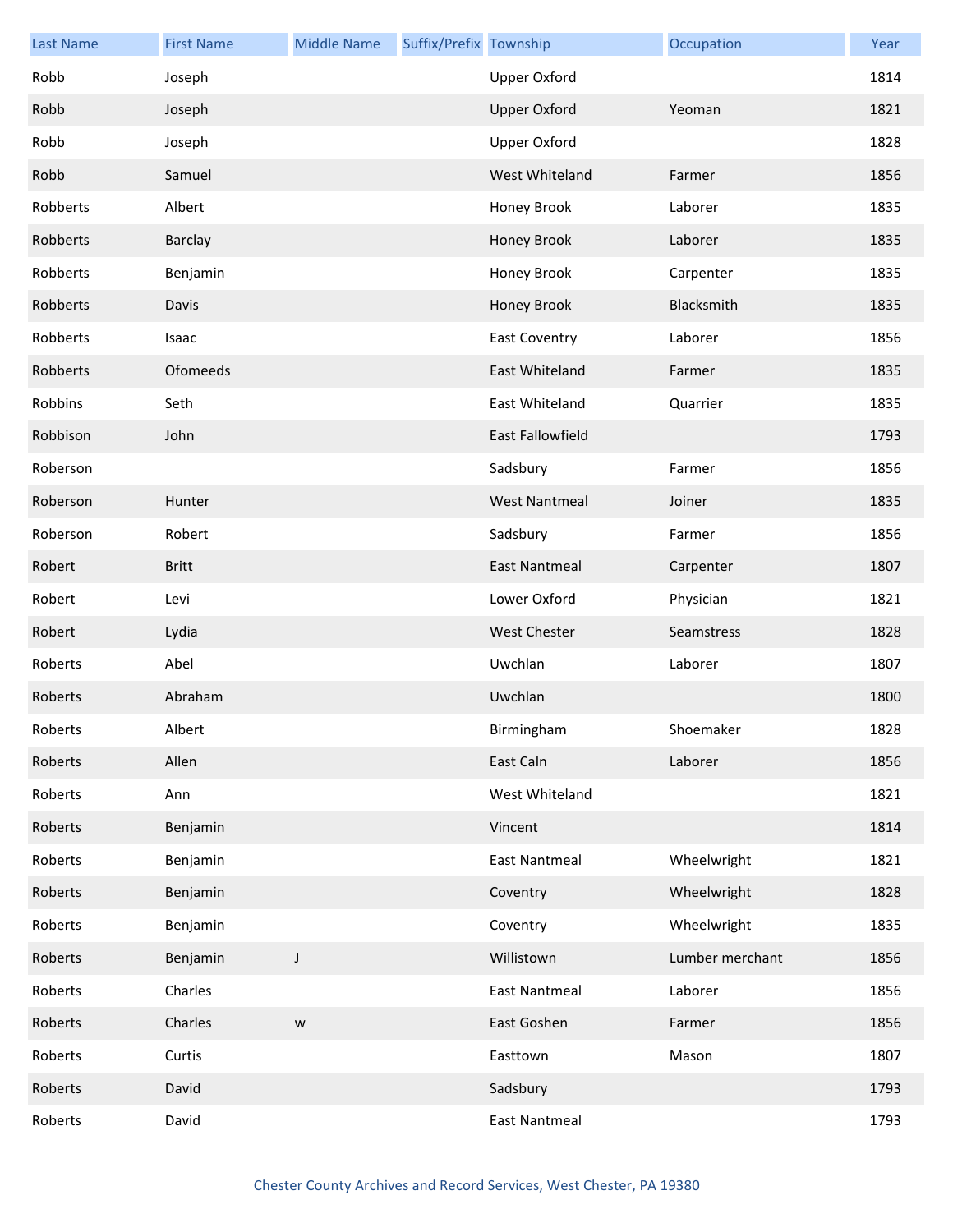| <b>Last Name</b> | <b>First Name</b> | <b>Middle Name</b> | Suffix/Prefix Township |                         | Occupation   | Year |
|------------------|-------------------|--------------------|------------------------|-------------------------|--------------|------|
| Roberts          | David             |                    |                        | West Marlborough        |              | 1800 |
| Roberts          | David             |                    |                        | Honey Brook             | Blacksmith   | 1821 |
| Roberts          | David             |                    |                        | London Grove            | Shoemaker    | 1835 |
| Roberts          | David             |                    |                        | London Grove            | Shoemaker    | 1835 |
| Roberts          | David             | ${\sf M}$          |                        | East Caln               | Manufacturer | 1856 |
| Roberts          | Davis             |                    |                        | Honey Brook             | Blacksmith   | 1828 |
| Roberts          | Davis             |                    |                        | London Grove            | Shoemaker    | 1835 |
| Roberts          | Davis             |                    |                        | London Grove            | Cooper       | 1856 |
| Roberts          | Edward            |                    |                        | Charlestown             | Farmer       | 1814 |
| Roberts          | Edward            |                    |                        | Charlestown             | Farmer       | 1821 |
| Roberts          | Edward            |                    |                        | Schuylkill              | Nailer       | 1828 |
| Roberts          | Edward            |                    |                        | Easttown                | Farmer       | 1835 |
| Roberts          | Edward            |                    |                        | Schuylkill              | Nailer       | 1835 |
| Roberts          | Edwin             |                    |                        | Schuylkill              | Farmer       | 1856 |
| Roberts          | Eldad             |                    |                        | <b>East Fallowfield</b> | Laborer      | 1828 |
| Roberts          | Eldad             |                    |                        | East Caln               | Roller       | 1828 |
| Roberts          | Eldad             |                    |                        | East Caln               | Rolley Luken | 1835 |
| Roberts          | Elded             |                    |                        | East Caln               | Laborer      | 1814 |
| Roberts          | Eli               |                    |                        | Tredyffrin              | Weaver       | 1835 |
| Roberts          | Eli               |                    |                        | Tredyffrin              | Farmer       | 1856 |
| Roberts          | Enos              |                    |                        | Sadsbury                |              | 1835 |
| Roberts          | Ept               |                    |                        | <b>West Bradford</b>    |              | 1856 |
| Roberts          | Esther            |                    |                        | West Chester            | Lady         | 1856 |
| Roberts          | Evan              |                    |                        | Vincent                 |              | 1800 |
| Roberts          | Evan              |                    |                        | Vincent                 | Weaver       | 1807 |
| Roberts          | Evan              |                    |                        | Charlestown             | Farmer       | 1807 |
| Roberts          | Evan              |                    |                        | Easttown                | Cordwainer   | 1814 |
| Roberts          | Evan              |                    |                        | Vincent                 |              | 1814 |
| Roberts          | Evan              |                    |                        | Vincent                 |              | 1821 |
| Roberts          | Evan              |                    |                        | West Pikeland           | Farmer       | 1856 |
| Roberts          | George            |                    |                        | Lower Oxford            | Farmer       | 1807 |
| Roberts          | George            |                    |                        | Easttown                | Weaver       | 1814 |
| Roberts          | George            |                    |                        | New Garden              | Farmer       | 1814 |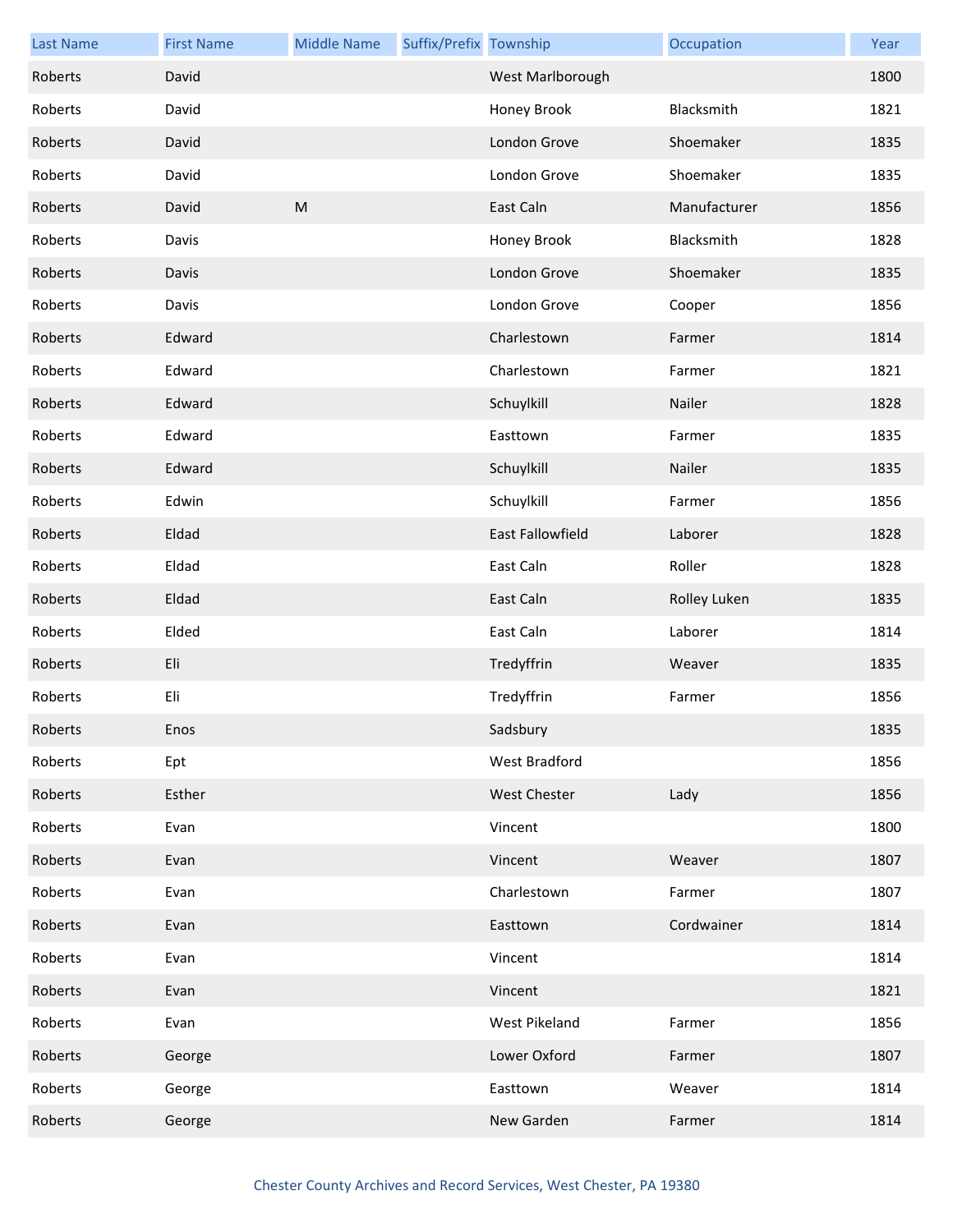| <b>Last Name</b> | <b>First Name</b> | <b>Middle Name</b> | Suffix/Prefix Township |                      | Occupation    | Year |
|------------------|-------------------|--------------------|------------------------|----------------------|---------------|------|
| Roberts          | George            |                    |                        | New Garden           | Farmer        | 1821 |
| Roberts          | George            |                    |                        | Uwchlan              |               | 1821 |
| Roberts          | George            |                    |                        | Willistown           | Doctor        | 1828 |
| Roberts          | George            |                    |                        | New Garden           | Farmer        | 1828 |
| Roberts          | George            |                    |                        | Willistown           | Farmer        | 1835 |
| Roberts          | George            |                    |                        | New Garden           | Farmer        | 1835 |
| Roberts          | George            |                    |                        | Willistown           | Farmer        | 1856 |
| Roberts          | George            |                    |                        | West Pikeland        | Laborer       | 1856 |
| Roberts          | George            | S                  |                        | Willistown           | Farmer        | 1856 |
| Roberts          | Howard            |                    |                        | <b>West Chester</b>  | Coach trimmer | 1835 |
| Roberts          | Isaac             |                    |                        | Pikeland             | Woolcarder    | 1814 |
| Roberts          | Isaac             |                    |                        | Birmingham           | Laborer       | 1835 |
| Roberts          | Isaac             |                    |                        | Westtown             | Laborer       | 1835 |
| Roberts          | Isaac             |                    |                        | Schuylkill           | Merchant      | 1835 |
| Roberts          | Isaac             | R                  |                        | <b>West Chester</b>  | Blacksmith    | 1835 |
| Roberts          | Israel            |                    |                        | Charlestown          | Farmer        | 1814 |
| Roberts          | Israel            |                    |                        | Charlestown          | Farmer        | 1821 |
| Roberts          | J                 | M                  |                        | <b>West Chester</b>  | Blacksmith    | 1856 |
| Roberts          | James             |                    |                        | East Whiteland       |               | 1793 |
| Roberts          | James             |                    |                        | <b>East Nantmeal</b> | Merchant      | 1800 |
| Roberts          | James             |                    |                        | Charlestown          | Farmer        | 1814 |
| Roberts          | James             |                    |                        | Charlestown          | Farmer        | 1821 |
| Roberts          | James             |                    |                        | Sadsbury             | Joiner        | 1835 |
| Roberts          | James             |                    |                        | <b>East Nantmeal</b> | Farmer        | 1835 |
| Roberts          | James             |                    |                        | <b>East Nantmeal</b> | Farmer        | 1856 |
| Roberts          | James             |                    |                        | East Brandywine      | Manufacturer  | 1856 |
| Roberts          | Jehu              |                    |                        | West Whiteland       |               | 1793 |
| Roberts          | Jehu              |                    |                        | West Whiteland       | Farmer        | 1800 |
| Roberts          | Jehu              |                    |                        | West Whiteland       | Farmer        | 1807 |
| Roberts          | Jehu              |                    |                        | West Whiteland       | Farmer        | 1814 |
| Roberts          | Jehu              |                    |                        | West Whiteland       | Farmer        | 1856 |
| Roberts          | Jehu              |                    |                        | East Marlborough     | Cordwainer    | 1856 |
| Roberts          | Jesse             |                    |                        | Goshen               | Scrivener     | 1807 |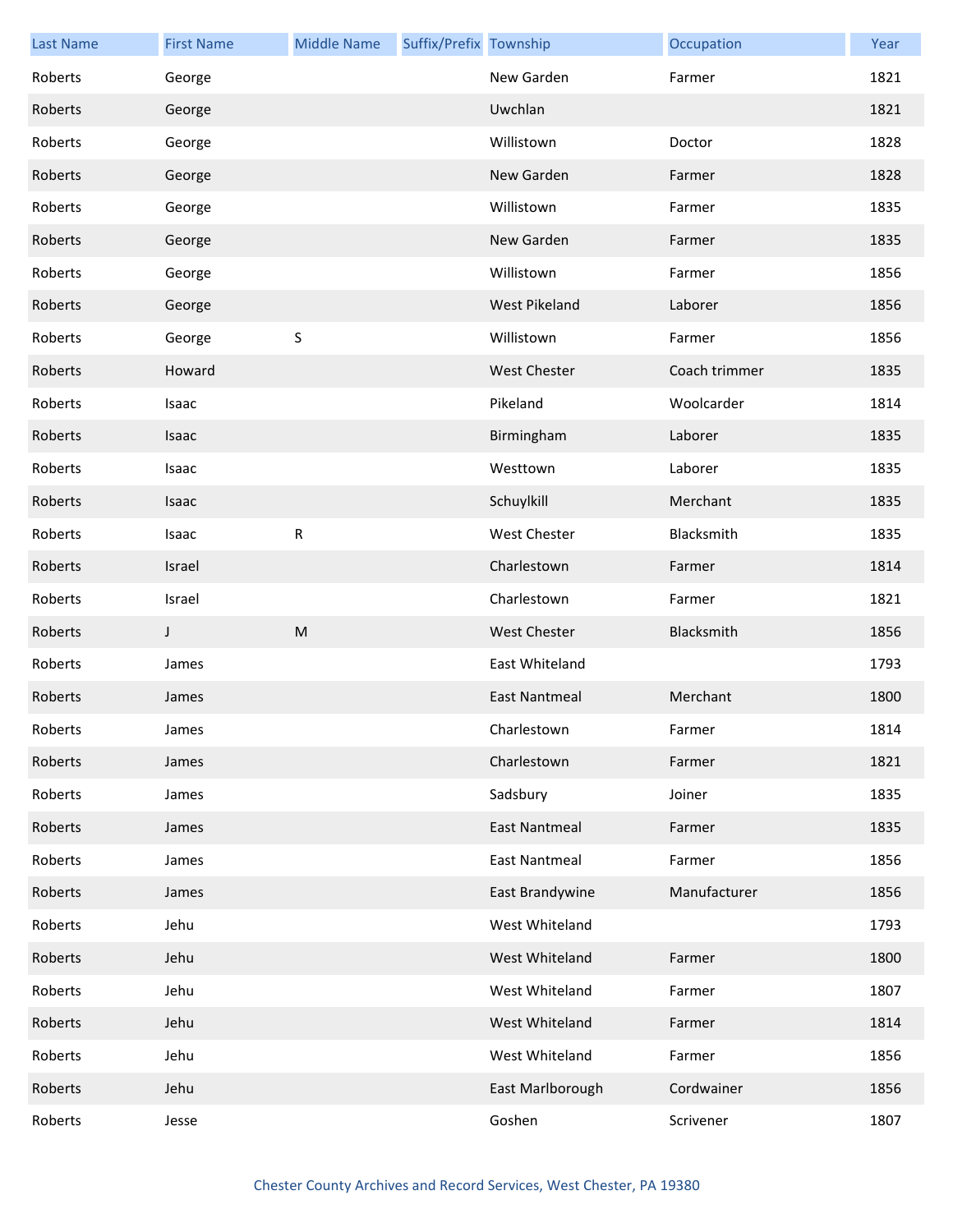| <b>Last Name</b> | <b>First Name</b> | <b>Middle Name</b> | Suffix/Prefix Township |                      | Occupation  | Year |
|------------------|-------------------|--------------------|------------------------|----------------------|-------------|------|
| Roberts          | Jesse             |                    |                        | Charlestown          | Innkeeper   | 1814 |
| Roberts          | Job               |                    |                        | East Fallowfield     | Farmer      | 1856 |
| Roberts          | John              |                    |                        | East Whiteland       |             | 1793 |
| Roberts          | John              |                    |                        | Vincent              |             | 1800 |
| Roberts          | John              |                    |                        | <b>East Nantmeal</b> | Farmer      | 1800 |
| Roberts          | John              |                    |                        | Charlestown          | Laborer     | 1814 |
| Roberts          | John              |                    |                        | West Whiteland       |             | 1821 |
| Roberts          | John              |                    |                        | <b>West Nantmeal</b> | Laborer     | 1821 |
| Roberts          | John              |                    |                        | Charlestown          | Sawyer      | 1821 |
| Roberts          | John              |                    |                        | Charlestown          | Fuller      | 1821 |
| Roberts          | John              |                    |                        | East Whiteland       | Farmer      | 1821 |
| Roberts          | John              |                    |                        | East Whiteland       | Farmer      | 1828 |
| Roberts          | John              |                    | Sr.                    | Schuylkill           |             | 1828 |
| Roberts          | John              |                    |                        | East Fallowfield     | Laborer     | 1828 |
| Roberts          | John              |                    |                        | East Caln            | Laborer     | 1828 |
| Roberts          | John              |                    | Jr.                    | Schuylkill           | Fuller      | 1828 |
| Roberts          | John              |                    |                        | Vincent              | Laborer     | 1828 |
| Roberts          | John              |                    |                        | West Whiteland       | Farmer      | 1828 |
| Roberts          | John              |                    |                        | <b>West Nantmeal</b> | Laborer     | 1828 |
| Roberts          | John              |                    |                        | Coventry             | Wheelwright | 1835 |
| Roberts          | John              |                    |                        | East Whiteland       | Farmer      | 1835 |
| Roberts          | John              |                    |                        | London Grove         | Shoemaker   | 1835 |
| Roberts          | John              |                    |                        | West Whiteland       | Farmer      | 1835 |
| Roberts          | John              |                    |                        | <b>East Nantmeal</b> | Laborer     | 1835 |
| Roberts          | John              |                    | Sr.                    | Schuylkill           | Gentleman   | 1835 |
| Roberts          | John              |                    | Jr.                    | Schuylkill           | Fuller      | 1835 |
| Roberts          | John              |                    |                        | Lower Oxford         | Shoemaker   | 1835 |
| Roberts          | John              |                    |                        | <b>West Vincent</b>  | Farmer      | 1835 |
| Roberts          | John              |                    |                        | West Whiteland       | Farmer      | 1856 |
| Roberts          | John              |                    |                        | Warwick              | Wheelwright | 1856 |
| Roberts          | John              |                    |                        | Lower Oxford         | Laborer     | 1856 |
| Roberts          | John              |                    |                        | <b>East Nantmeal</b> | Farmer      | 1856 |
| Roberts          | John              |                    |                        | London Grove         | Shoemaker   | 1856 |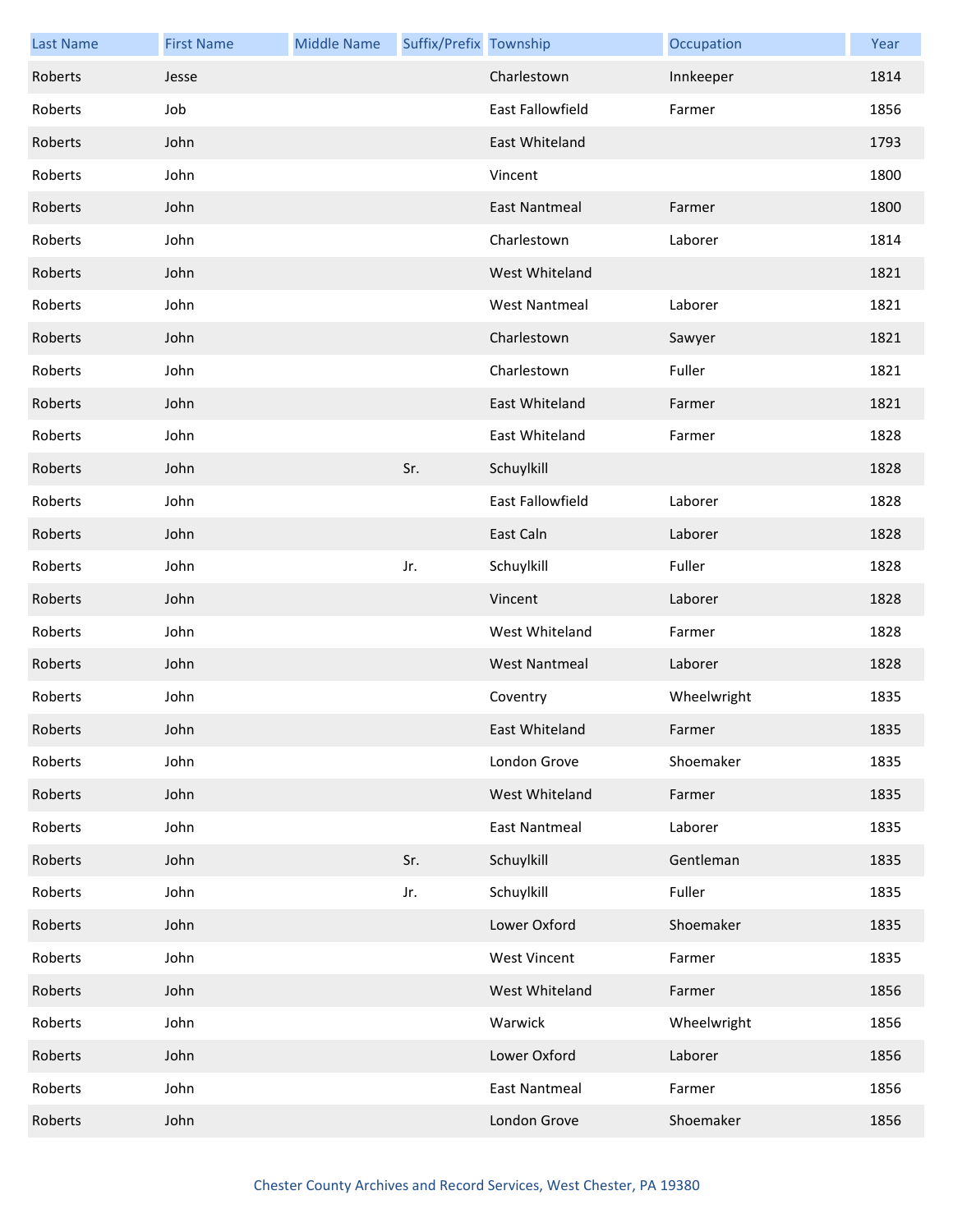| <b>Last Name</b> | <b>First Name</b> | <b>Middle Name</b> | Suffix/Prefix Township |                      | Occupation   | Year |
|------------------|-------------------|--------------------|------------------------|----------------------|--------------|------|
| Roberts          | John              | B                  |                        | East Whiteland       | Farmer       | 1856 |
| Roberts          | John              | E                  |                        | <b>West Nantmeal</b> | Farmer       | 1856 |
| Roberts          | John              | F                  |                        | West Whiteland       | Attorney     | 1856 |
| Roberts          | Jonathan          |                    |                        | Vincent              | Weaver       | 1807 |
| Roberts          | Jonathan          |                    |                        | <b>East Nantmeal</b> | Farmer       | 1821 |
| Roberts          | Jonathan          |                    |                        | London Britain       | Miller       | 1821 |
| Roberts          | Jonathan          |                    |                        | Vincent              | Farmer       | 1828 |
| Roberts          | Jonathan          |                    |                        | East Whiteland       | Farmer       | 1835 |
| Roberts          | Jonathan          |                    |                        | <b>West Vincent</b>  | Constable    | 1835 |
| Roberts          | Joseph            |                    |                        | Willistown           | Doctor       | 1807 |
| Roberts          | Joseph            |                    |                        | Willistown           | Doctor       | 1814 |
| Roberts          | Joseph            |                    |                        | Charlestown          | Farmer       | 1814 |
| Roberts          | Joseph            |                    |                        | East Caln            | Miller       | 1821 |
| Roberts          | Joseph            |                    |                        | Willistown           | Doctor       | 1821 |
| Roberts          | Joseph            |                    | Jr.                    | Charlestown          | Laborer      | 1821 |
| Roberts          | Joseph            |                    |                        | Charlestown          | Farmer       | 1821 |
| Roberts          | Joseph            |                    |                        | Schuylkill           | Farmer       | 1828 |
| Roberts          | Joseph            |                    |                        | Willistown           | Doctor       | 1828 |
| Roberts          | Joseph            |                    |                        | Schuylkill           | Farmer       | 1835 |
| Roberts          | Joseph            |                    |                        | Tredyffrin           | Laborer      | 1835 |
| Roberts          | Joseph            |                    |                        | Willistown           | Farmer       | 1856 |
| Roberts          | Joseph            |                    |                        | East Brandywine      | Weaver       | 1856 |
| Roberts          | Joseph            | $\mathsf C$        |                        | East Caln            | Manufacturer | 1856 |
| Roberts          | Joseph            | ${\sf W}$          |                        | East Marlborough     | Farmer       | 1856 |
| Roberts          | L.                | F                  |                        | <b>East Nantmeal</b> | Farmer       | 1856 |
| Roberts          | Leonard           |                    |                        | <b>East Nantmeal</b> | Laborer      | 1828 |
| Roberts          | Leonard           |                    |                        | <b>East Nantmeal</b> | Merchant     | 1835 |
| Roberts          | Leonard           |                    |                        | <b>West Nantmeal</b> | Storetender  | 1856 |
| Roberts          | Levi              |                    |                        | Lower Oxford         | Physician    | 1807 |
| Roberts          | Levi              |                    |                        | Lower Oxford         | Doctor       | 1814 |
| Roberts          | Lewis             |                    |                        | Charlestown          | Wheelwright  | 1821 |
| Roberts          | Lewis             |                    |                        | Schuylkill           | Wheelwright  | 1828 |
| Roberts          | Lewis             |                    |                        | Schuylkill           | Farmer       | 1835 |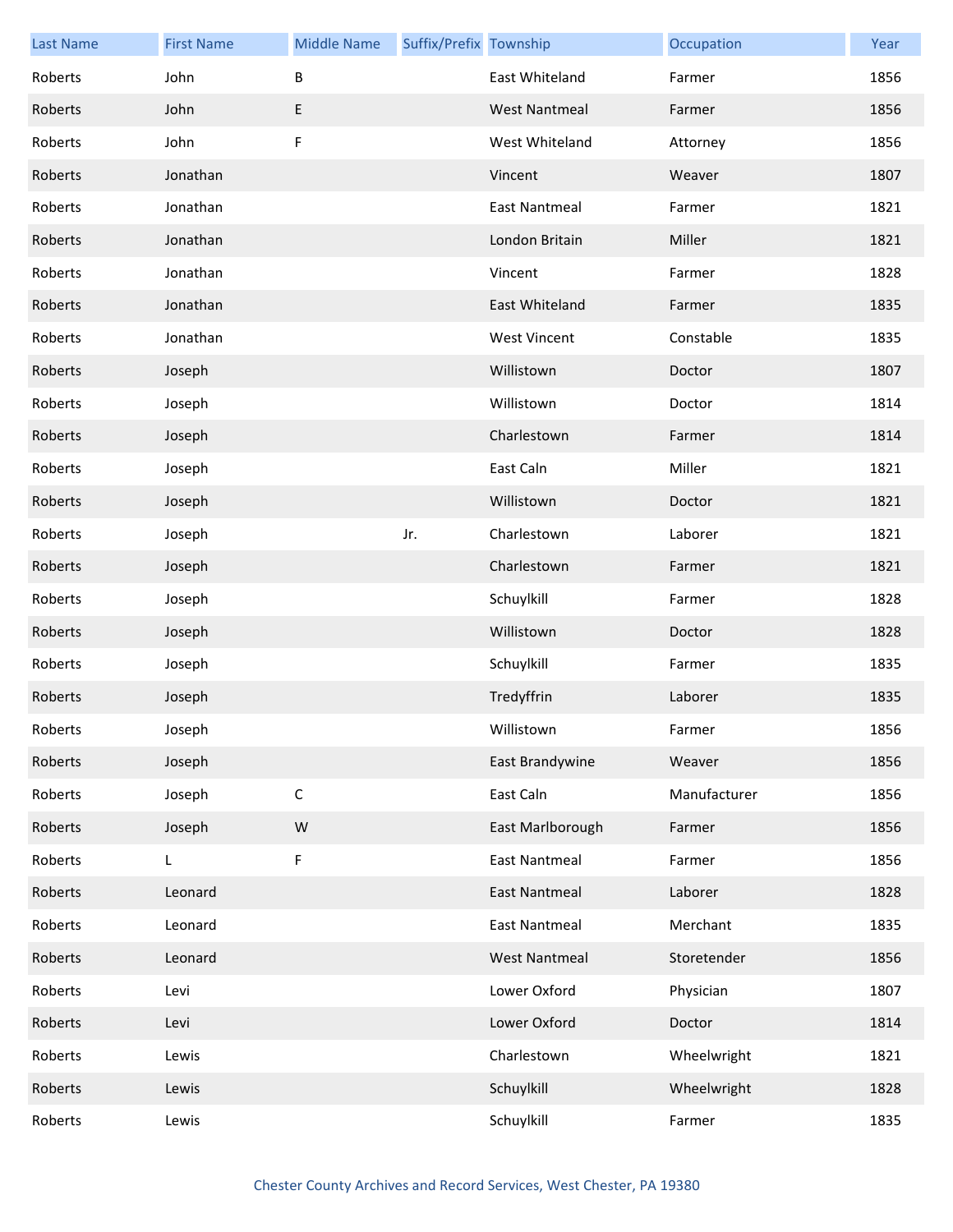| <b>Last Name</b> | <b>First Name</b> | <b>Middle Name</b> | Suffix/Prefix Township |                      | Occupation   | Year |
|------------------|-------------------|--------------------|------------------------|----------------------|--------------|------|
| Roberts          | Lewis             |                    |                        | Schuylkill           | Wheelwright  | 1835 |
| Roberts          | Lewis             |                    |                        | Schuylkill           | Wheelwright  | 1856 |
| Roberts          | Lewis             | W                  |                        | Schuylkill           | Farmer       | 1856 |
| Roberts          | Lloyd             |                    |                        | East Bradford        |              | 1821 |
| Roberts          | Lloyd             |                    |                        | <b>East Bradford</b> | Trader       | 1828 |
| Roberts          | Lydia             |                    |                        | West Chester         | Housekeeper  | 1835 |
| Roberts          | Mary              |                    |                        | <b>Upper Oxford</b>  |              | 1856 |
| Roberts          | Morris            |                    |                        | East Goshen          | Storekeeper  | 1828 |
| Roberts          | Moses             |                    |                        | Uwchlan              | Schoolmaster | 1814 |
| Roberts          | Moses             |                    |                        | Coventry             | Teacher      | 1821 |
| Roberts          | Nathan            |                    |                        | Coventry             | Blacksmith   | 1807 |
| Roberts          | Nathan            |                    |                        | Coventry             | Blacksmith   | 1814 |
| Roberts          | Nathan            |                    |                        | Schuylkill           | Nailer       | 1828 |
| Roberts          | Noble             |                    |                        | London Britain       | Laborer      | 1821 |
| Roberts          | Pratt             |                    |                        | East Goshen          | Farmer       | 1835 |
| Roberts          | Pratt             |                    |                        | East Goshen          | Farmer       | 1856 |
| Roberts          | Reese             |                    |                        | <b>West Nantmeal</b> | Laborer      | 1828 |
| Roberts          | Robert            |                    |                        | Goshen               | Gentleman    | 1807 |
| Roberts          | Robert            |                    |                        | East Caln            | Farmer       | 1814 |
| Roberts          | Robert            |                    |                        | East Caln            | Farmer       | 1821 |
| Roberts          | Robert            |                    |                        | East Caln            | Farmer       | 1828 |
| Roberts          | Robert            |                    |                        | West Chester         | Gentleman    | 1835 |
| Roberts          | Robert            |                    |                        | West Nottingham      | Miner        | 1856 |
| Roberts          | Samuel            |                    |                        | Pikeland             |              | 1793 |
| Roberts          | Samuel            |                    |                        | Pikeland             |              | 1800 |
| Roberts          | Samuel            |                    |                        | Pikeland             | Fuller       | 1807 |
| Roberts          | Samuel            |                    |                        | Charlestown          | Cordwainer   | 1814 |
| Roberts          | Samuel            |                    |                        | Pikeland             | Fuller       | 1814 |
| Roberts          | Samuel            |                    |                        | Easttown             | Cordwainer   | 1814 |
| Roberts          | Samuel            |                    |                        | Charlestown          | Cordwainer   | 1821 |
| Roberts          | Samuel            |                    |                        | Charlestown          | Farmer       | 1821 |
| Roberts          | Samuel            |                    |                        | Pikeland             |              | 1821 |
| Roberts          | Samuel            |                    |                        | Pikeland             | Fuller       | 1828 |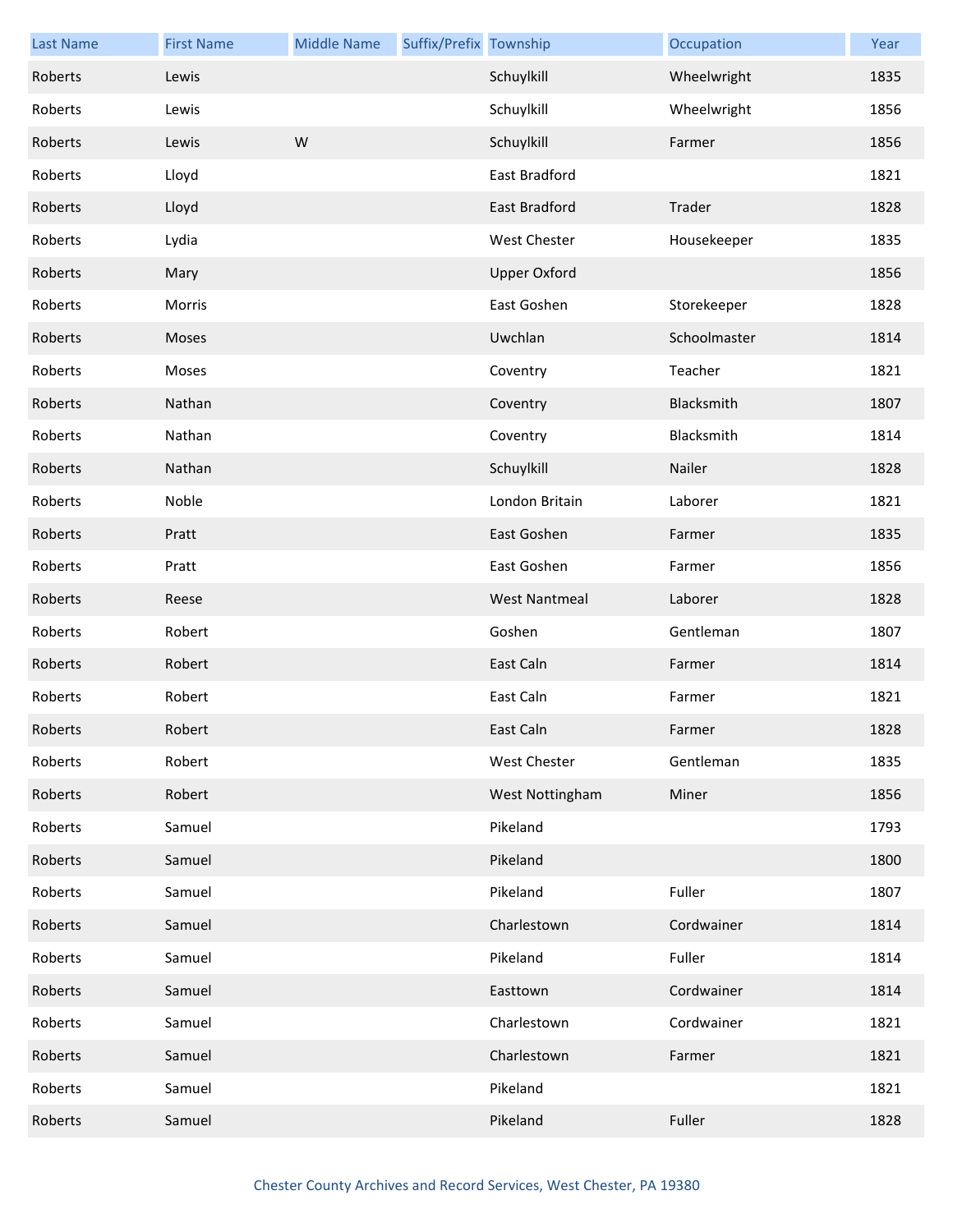| <b>Last Name</b> | <b>First Name</b> | <b>Middle Name</b> | Suffix/Prefix Township |                      | Occupation     | Year |
|------------------|-------------------|--------------------|------------------------|----------------------|----------------|------|
| Roberts          | Samuel            |                    | Jr.                    | West Pikeland        | Farmer         | 1856 |
| Roberts          | Samuel            |                    |                        | West Pikeland        | Farmer         | 1856 |
| Roberts          | Samuel            |                    |                        | West Whiteland       | Farmer         | 1856 |
| Roberts          | Seth              |                    |                        | Phoenixville         | Laborer        | 1856 |
| Roberts          | Susan             |                    |                        | West Whiteland       | Lady           | 1856 |
| Roberts          | Susanna           |                    |                        | Tredyffrin           |                | 1856 |
| Roberts          | Thomas            |                    |                        | East Whiteland       |                | 1793 |
| Roberts          | Thomas            |                    |                        | East Nantmeal        | Farmer         | 1800 |
| Roberts          | Thomas            |                    |                        | <b>East Nantmeal</b> | Farmer         | 1807 |
| Roberts          | Thomas            |                    |                        | <b>East Nantmeal</b> | Farmer         | 1814 |
| Roberts          | Thomas            |                    |                        | Pennsbury            | Laborer        | 1814 |
| Roberts          | Thomas            |                    |                        | Honey Brook          | Innkeeper      | 1821 |
| Roberts          | Thomas            |                    |                        | Kennett              | Wheelwright    | 1821 |
| Roberts          | Thomas            |                    |                        | New London           | Wheelwright    | 1828 |
| Roberts          | Thomas            |                    |                        | <b>East Nantmeal</b> | Farmer         | 1828 |
| Roberts          | Thomas            |                    |                        | New London           | Wheelwright    | 1835 |
| Roberts          | Thomas            |                    |                        | East Nantmeal        | Storekeeper    | 1856 |
| Roberts          | Thomas            |                    |                        | Phoenixville         | Miner          | 1856 |
| Roberts          | William           |                    |                        | Charlestown          | Fuller         | 1814 |
| Roberts          | William           |                    |                        | Charlestown          | Fuller         | 1821 |
| Roberts          | William           |                    |                        | Schuylkill           | Fuller         | 1828 |
| Roberts          | William           |                    | Sr.                    | Schuylkill           | Gentleman      | 1835 |
| Roberts          | William           |                    |                        | West Nottingham      | Miner          | 1835 |
| Roberts          | William           |                    | Jr.                    | Schuylkill           | Farmer         | 1835 |
| Roberts          | William           |                    |                        | <b>West Coventry</b> | Superintendant | 1856 |
| Roberts          | William           |                    |                        | Tredyffrin           | Farmer         | 1856 |
| Roberts          | William           |                    |                        | East Brandywine      | Farmer         | 1856 |
| Roberts          | William           |                    |                        | Tredyffrin           | Laborer        | 1856 |
| Robertson        | Charles           |                    |                        | Easttown             | Plow maker     | 1856 |
| Robertson        | Evan              |                    |                        | London Grove         | Miller         | 1856 |
| Robertson        | Jacob             |                    |                        | Willistown           | Farmer         | 1856 |
| Robertson        | James             |                    |                        | Brandywine           | Farmer         | 1807 |
| Robertson        | James             |                    |                        | Brandywine           | Laborer        | 1814 |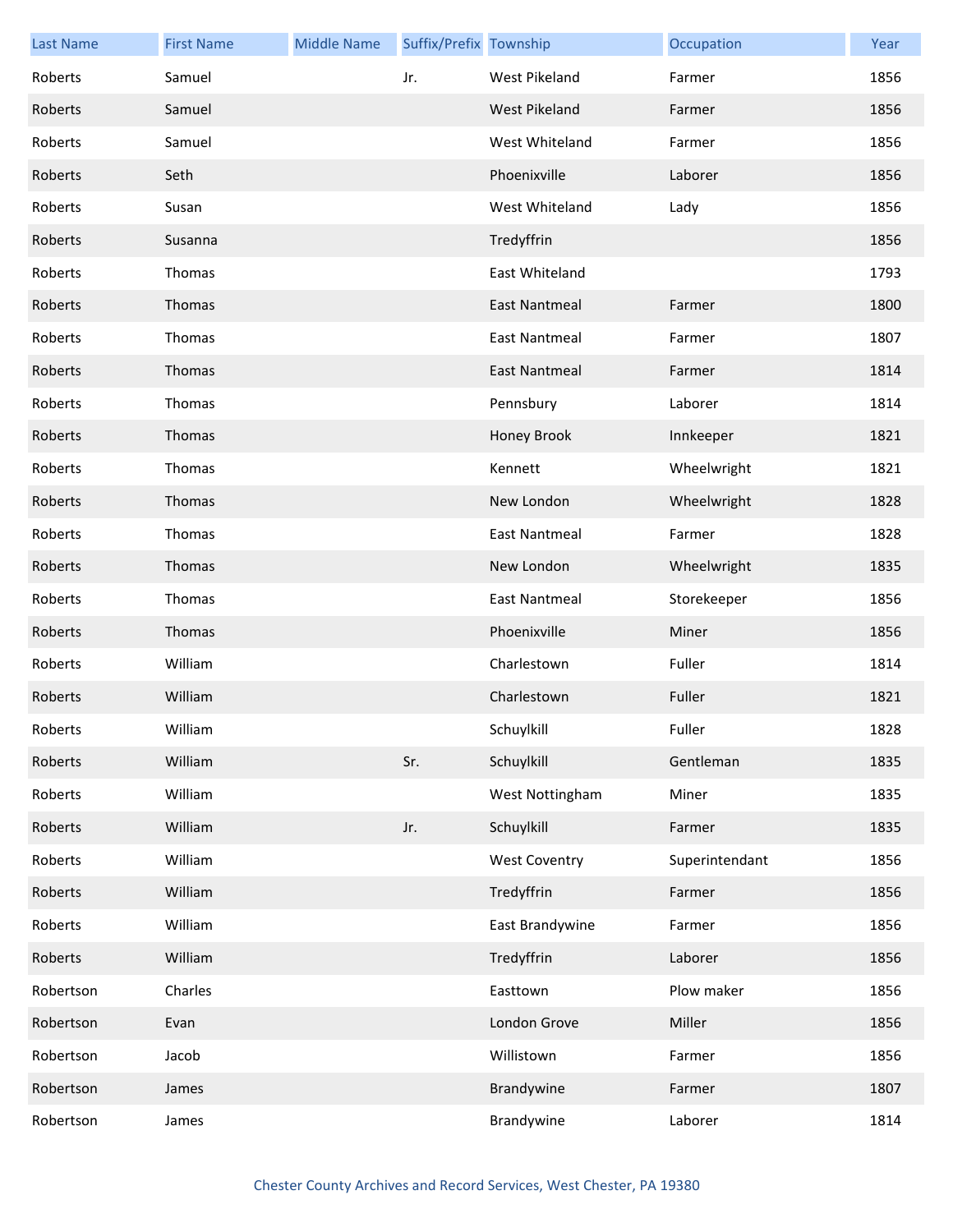| <b>Last Name</b> | <b>First Name</b> | <b>Middle Name</b> | Suffix/Prefix Township |                      | Occupation  | Year |
|------------------|-------------------|--------------------|------------------------|----------------------|-------------|------|
| Robertson        | James             |                    |                        | Brandywine           | Farmer      | 1814 |
| Robertson        | James             |                    |                        | Charlestown          | Flaxdresser | 1835 |
| Robertson        | John              |                    |                        | Brandywine           | Cooper      | 1814 |
| Robertson        | John              |                    |                        | Charlestown          | Laborer     | 1828 |
| Robertson        | John              |                    |                        | Phoenixville         | Carpenter   | 1856 |
| Robertson        | John              |                    |                        | Schuylkill           | Farmer      | 1856 |
| Robertson        | Robert            |                    |                        | Brandywine           | Farmer      | 1807 |
| Robertson        | Sarah             |                    |                        | Tredyffrin           |             | 1856 |
| Robertson        | Thomas            |                    |                        | Brandywine           | Laborer     | 1814 |
| Robertson        | Thomas            |                    |                        | East Bradford        | Farmer      | 1814 |
| Robertson        | Thomas            |                    |                        | Vincent              | Laborer     | 1828 |
| Robertson        | William           |                    |                        | West Fallowfield     |             | 1793 |
| Robertson        | William           |                    |                        | Sadsbury             | Miller      | 1807 |
| Robertson        | William           |                    |                        | West Whiteland       | Farmer      | 1856 |
| Robertson        | William           | E                  |                        | Highland             | Farmer      | 1856 |
| Robeson          | (Widow)           |                    |                        | Honey Brook          |             | 1814 |
| Robeson          | Alpheus           |                    |                        | West Fallowfield     | Wheelwright | 1835 |
| Robeson          | Alpheus           |                    |                        | West Fallowfield     | Wheelwright | 1835 |
| Robeson          | Andrew            |                    |                        | Brandywine           | Laborer     | 1828 |
| Robeson          | Ann               |                    |                        | East Fallowfield     |             | 1814 |
| Robeson          | Charles           |                    |                        | East Fallowfield     | Laborer     | 1828 |
| Robeson          | Charles           |                    |                        | East Nottingham      | Shoemaker   | 1835 |
| Robeson          | Charles           |                    |                        | East Fallowfield     | Laborer     | 1835 |
| Robeson          | David             |                    |                        | <b>West Nantmeal</b> |             | 1800 |
| Robeson          | David             |                    | Sr.                    | <b>West Nantmeal</b> |             | 1800 |
| Robeson          | David             |                    |                        | <b>West Nantmeal</b> | Farmer      | 1814 |
| Robeson          | Frederick         |                    |                        | East Nottingham      | Farmer      | 1835 |
| Robeson          | George            |                    |                        | West Fallowfield     | Carpenter   | 1828 |
| Robeson          | George            |                    |                        | West Fallowfield     | Farmer      | 1835 |
| Robeson          | George            |                    |                        | West Fallowfield     | Farmer      | 1835 |
| Robeson          | Jacob             |                    |                        | <b>West Nantmeal</b> | Laborer     | 1814 |
| Robeson          | Jacob             |                    |                        | East Fallowfield     | Laborer     | 1821 |
| Robeson          | Jacob             |                    |                        | East Fallowfield     | Jobber      | 1835 |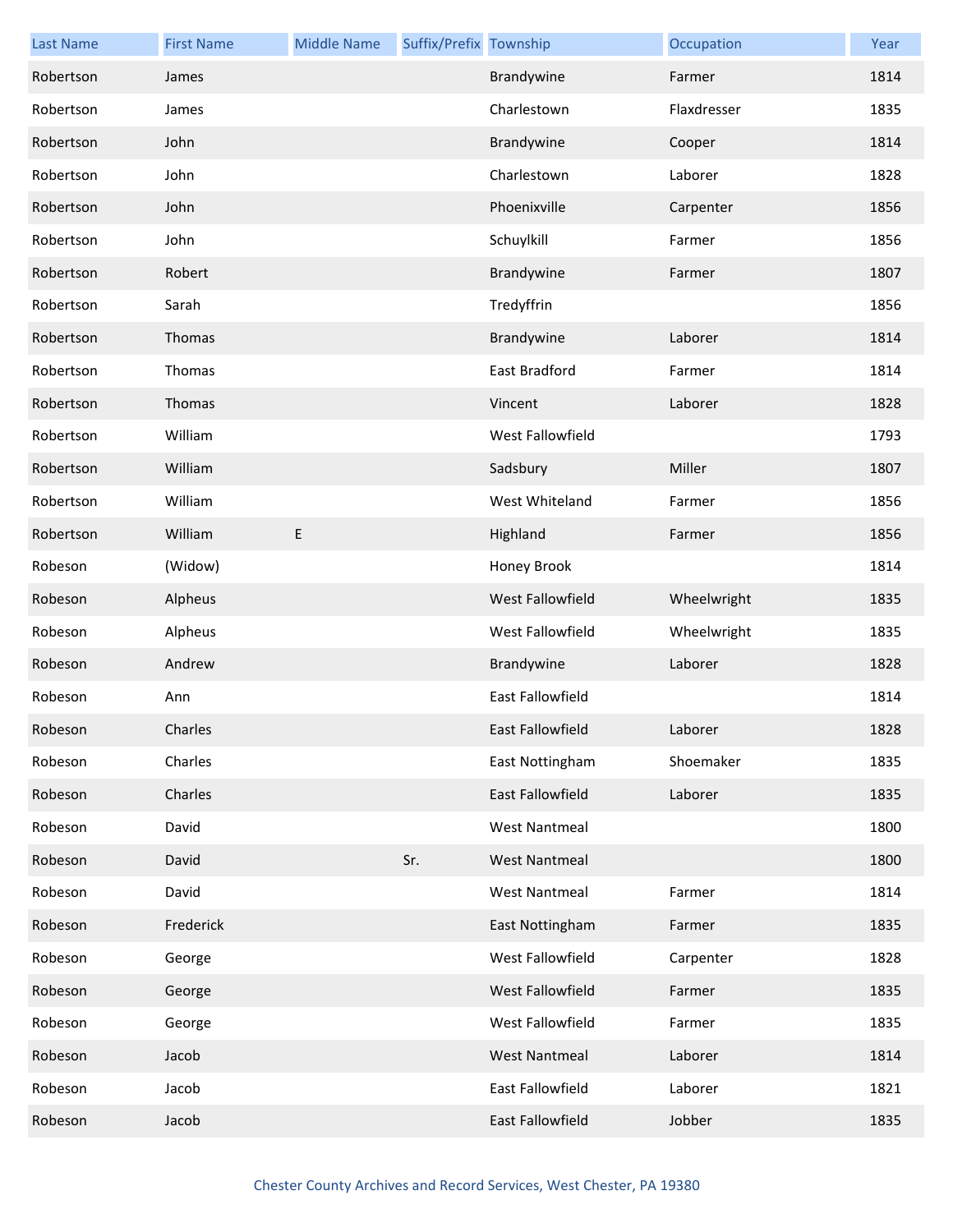| <b>Last Name</b> | <b>First Name</b> | <b>Middle Name</b> | Suffix/Prefix Township |                      | Occupation        | Year |
|------------------|-------------------|--------------------|------------------------|----------------------|-------------------|------|
| Robeson          | James             |                    |                        | <b>West Nantmeal</b> | Weaver            | 1800 |
| Robeson          | James             |                    |                        | Brandywine           | Laborer           | 1821 |
| Robeson          | James             |                    |                        | West Fallowfield     | Carpenter         | 1828 |
| Robeson          | James             |                    |                        | West Fallowfield     | Farmer            | 1835 |
| Robeson          | James             |                    |                        | East Nottingham      | Carpenter         | 1835 |
| Robeson          | John              |                    |                        | Honey Brook          |                   | 1814 |
| Robeson          | John              |                    |                        | Brandywine           | Laborer           | 1821 |
| Robeson          | John              |                    |                        | Brandywine           | Cooper            | 1828 |
| Robeson          | John              |                    |                        | West Fallowfield     | Woolcarder        | 1828 |
| Robeson          | John              |                    |                        | West Fallowfield     | Farmer            | 1835 |
| Robeson          | John              |                    |                        | West Fallowfield     | Farmer            | 1835 |
| Robeson          | John              | $\overline{A}$     |                        | Tredyffrin           | Wheelwright       | 1856 |
| Robeson          | Joseph            |                    |                        | West Fallowfield     | Carpenter         | 1828 |
| Robeson          | Joseph            |                    |                        | East Caln            | Laborer           | 1835 |
| Robeson          | Joseph            |                    |                        | East Caln            | Laborer           | 1835 |
| Robeson          | Obadiah           |                    |                        | <b>West Nantmeal</b> | Weaver            | 1814 |
| Robeson          | Robert            |                    |                        | East Caln            | Laborer           | 1835 |
| Robeson          | Robert            |                    |                        | West Fallowfield     | Farmer            | 1835 |
| Robeson          | Robert            |                    |                        | West Fallowfield     | Farmer            | 1835 |
| Robeson          | Thomas            |                    |                        | East Caln            | Wheelwright       | 1807 |
| Robeson          | Thomas            |                    |                        | East Fallowfield     | Laborer           | 1835 |
| Robeson          | William           |                    |                        | West Fallowfield     | Farmer            | 1828 |
| Robeson          | William           |                    |                        | West Fallowfield     | Farmer            | 1835 |
| Robeson          | William           |                    |                        | West Fallowfield     | Farmer            | 1835 |
| Robins           | Nathan            |                    |                        | Willistown           | Wheelwright       | 1807 |
| Robins           | Nathan            |                    |                        | Willistown           | Laborer           | 1814 |
| Robinson         | Anne              |                    |                        | Schuylkill           |                   | 1856 |
| Robinson         | Benjamin          | ${\sf W}$          |                        | <b>West Chester</b>  | <b>Brickmaker</b> | 1856 |
| Robinson         | Charles           |                    |                        | Lower Oxford         | Shoemaker         | 1856 |
| Robinson         | Cyrus             |                    |                        | Honey Brook          | Farmer            | 1835 |
| Robinson         | David             |                    |                        | Honey Brook          | Laborer           | 1821 |
| Robinson         | David             |                    |                        | Newlin               | Laborer           | 1821 |
| Robinson         | David             |                    |                        | Newlin               | Laborer           | 1828 |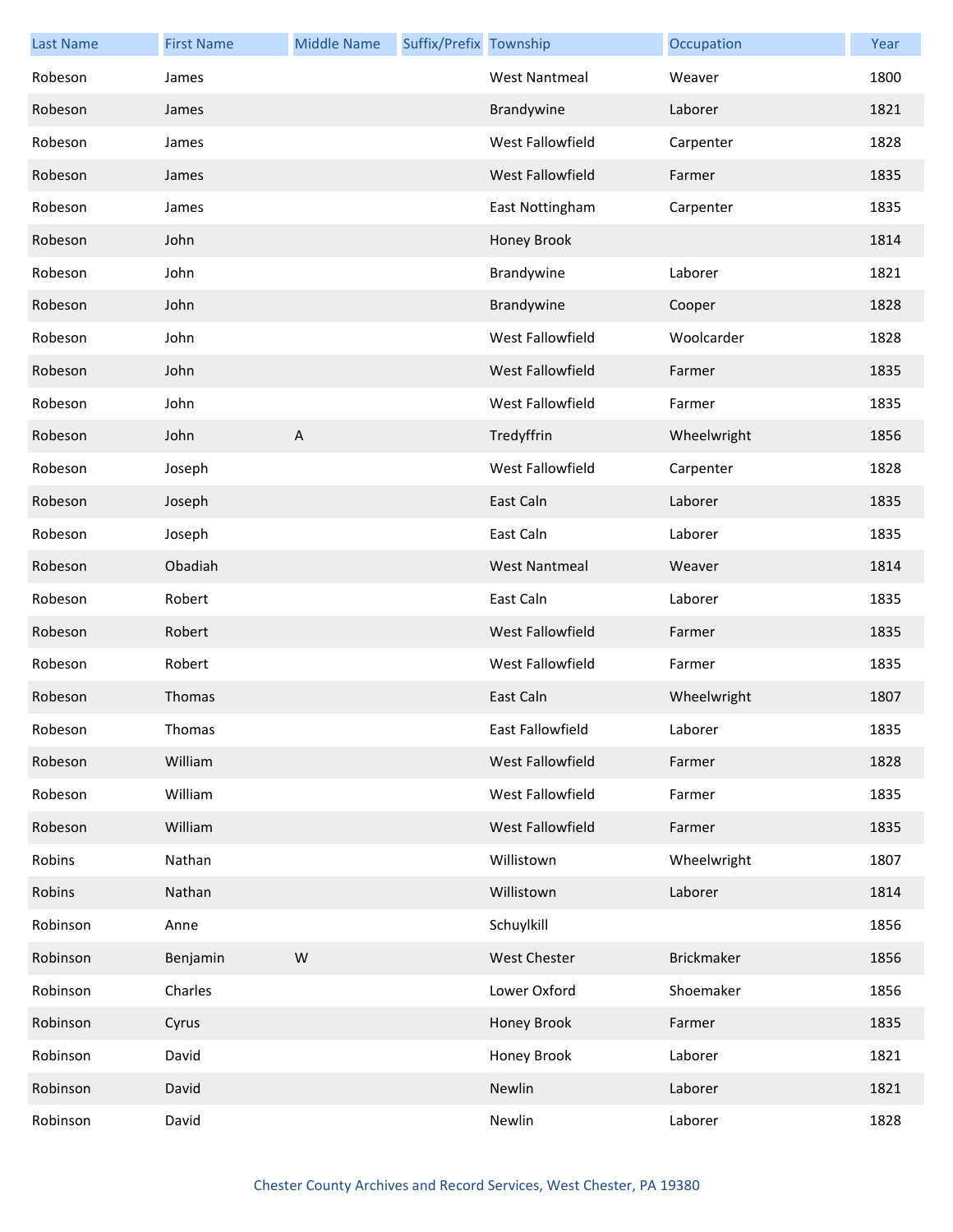| <b>Last Name</b> | <b>First Name</b> | <b>Middle Name</b>        | Suffix/Prefix Township |                      | Occupation        | Year |
|------------------|-------------------|---------------------------|------------------------|----------------------|-------------------|------|
| Robinson         | David             |                           |                        | Honey Brook          | Laborer           | 1835 |
| Robinson         | David             |                           |                        | <b>East Nantmeal</b> | Farmer            | 1835 |
| Robinson         | David             |                           |                        | <b>East Nantmeal</b> | Farmer            | 1856 |
| Robinson         | David             |                           |                        | Newlin               | Laborer           | 1856 |
| Robinson         | David             |                           |                        | <b>East Nantmeal</b> | Laborer           | 1856 |
| Robinson         | David             | $\boldsymbol{\mathsf{H}}$ |                        | Honey Brook          | Carpenter         | 1835 |
| Robinson         | Edward            |                           |                        | Easttown             | Innkeeper         | 1814 |
| Robinson         | Edward            |                           |                        | East Bradford        |                   | 1814 |
| Robinson         | Edward            |                           |                        | <b>East Bradford</b> |                   | 1821 |
| Robinson         | Edward            |                           |                        | East Marlborough     | Tinman            | 1835 |
| Robinson         | Elizabeth         |                           |                        | West Fallowfield     | Farmer            | 1821 |
| Robinson         | Elizabeth         |                           |                        | Honeybrook           | Lady              | 1856 |
| Robinson         | George            |                           |                        | Uwchlan              |                   | 1856 |
| Robinson         | Henry             |                           |                        | Londonderry          | Farmer            | 1835 |
| Robinson         | Henry             |                           |                        | Londonderry          | Farmer            | 1856 |
| Robinson         | Henry             |                           |                        | <b>West Chester</b>  | Laborer           | 1856 |
| Robinson         | Henry             | ${\sf R}$                 |                        | <b>West Chester</b>  | <b>Brickmaker</b> | 1856 |
| Robinson         | Isaac             |                           |                        | <b>East Nantmeal</b> | Laborer           | 1856 |
| Robinson         | James             |                           |                        | Brandywine           |                   | 1793 |
| Robinson         | James             |                           |                        | New Garden           | Weaver            | 1814 |
| Robinson         | James             |                           |                        | East Bradford        | Farmer            | 1814 |
| Robinson         | James             |                           |                        | Honey Brook          | Laborer           | 1821 |
| Robinson         | James             |                           |                        | New London           | Papermaker        | 1828 |
| Robinson         | James             |                           |                        | New London           | Farmer            | 1835 |
| Robinson         | James             |                           |                        | Brandywine           | Laborer           | 1835 |
| Robinson         | James             |                           |                        | Willistown           | Laborer           | 1835 |
| Robinson         | James             |                           |                        | Honey Brook          | Farmer            | 1835 |
| Robinson         | James             |                           |                        | East Nottingham      | Laborer           | 1856 |
| Robinson         | James             |                           |                        | Honeybrook           | Farmer            | 1856 |
| Robinson         | James             |                           |                        | Wallace              | Gatekeeper        | 1856 |
| Robinson         | James             |                           |                        | East Caln            | Teamster          | 1856 |
| Robinson         | James             | $\sf H$                   |                        | Honeybrook           | Farmer            | 1856 |
| Robinson         | James             | Н                         |                        | East Nottingham      | Laborer           | 1856 |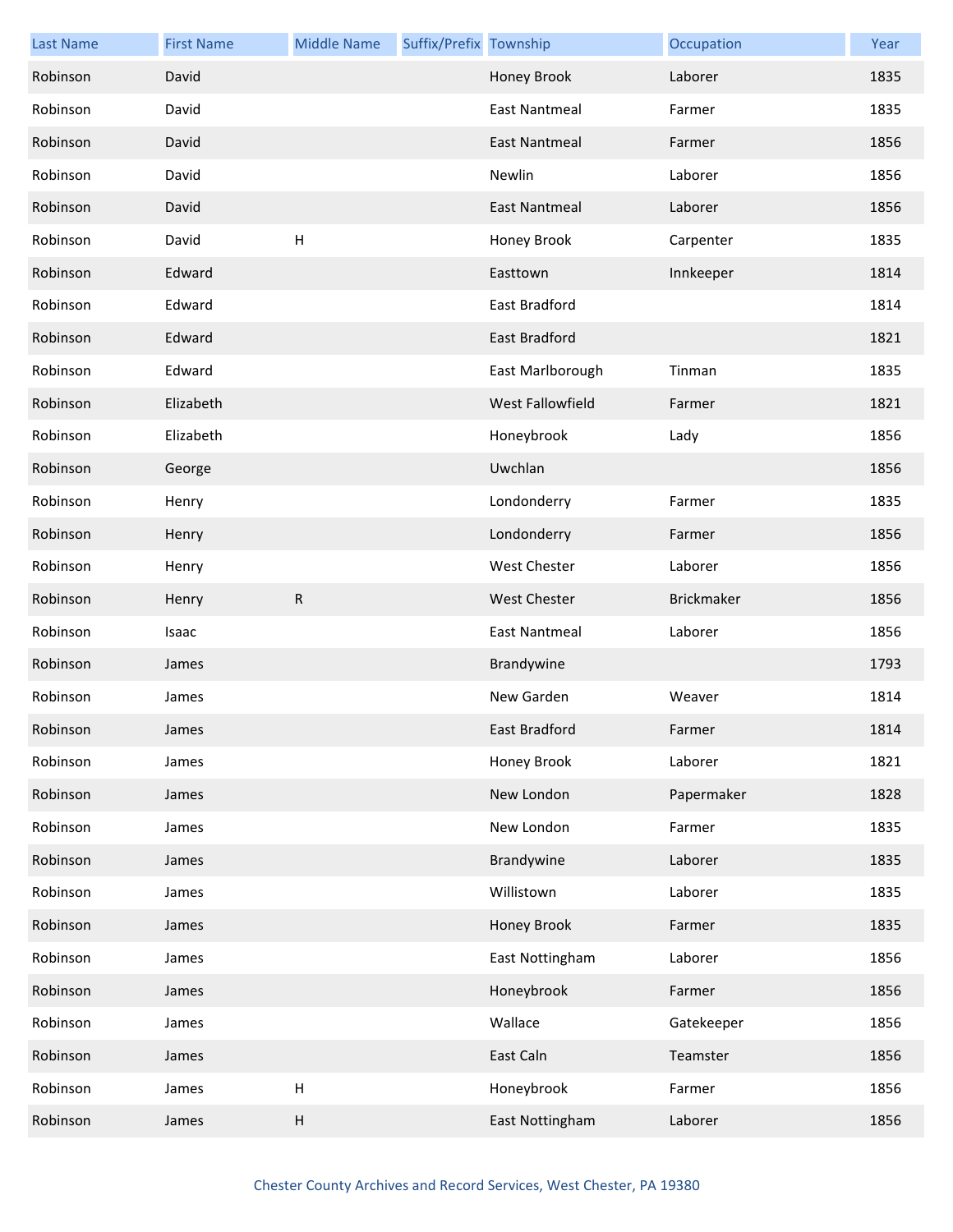| <b>Last Name</b> | <b>First Name</b> | <b>Middle Name</b> | Suffix/Prefix Township |                      | Occupation    | Year |
|------------------|-------------------|--------------------|------------------------|----------------------|---------------|------|
| Robinson         | Jehu              |                    |                        | West Goshen          | Blacksmith    | 1856 |
| Robinson         | John              |                    |                        | <b>East Nantmeal</b> | Farmer        | 1800 |
| Robinson         | John              |                    |                        | <b>Upper Oxford</b>  | Yeoman        | 1800 |
| Robinson         | John              |                    | Jr.                    | <b>Upper Oxford</b>  | Yeoman        | 1800 |
| Robinson         | John              |                    |                        | <b>East Nantmeal</b> | Farmer        | 1807 |
| Robinson         | John              |                    |                        | East Bradford        | Farmer        | 1814 |
| Robinson         | John              |                    | Jr.                    | Kennett              | Laborer       | 1821 |
| Robinson         | John              |                    |                        | Kennett              | Weaver        | 1821 |
| Robinson         | John              |                    |                        | Honey Brook          | Farmer        | 1821 |
| Robinson         | John              |                    |                        | New London           | Laborer       | 1828 |
| Robinson         | John              |                    |                        | West Chester         | Hatter        | 1835 |
| Robinson         | John              |                    |                        | <b>East Bradford</b> | Factoryman    | 1835 |
| Robinson         | John              |                    |                        | Honey Brook          | Farmer        | 1835 |
| Robinson         | John              |                    |                        | Pikeland             | Cabinetmaker  | 1835 |
| Robinson         | John              |                    |                        | East Marlborough     | Laborer       | 1835 |
| Robinson         | John              |                    |                        | East Marlborough     | Laborer       | 1856 |
| Robinson         | John              |                    |                        | Phoenixville         | Laborer       | 1856 |
| Robinson         | John              |                    |                        | East Caln            | Laborer       | 1856 |
| Robinson         | John              |                    |                        | Honeybrook           | Farmer        | 1856 |
| Robinson         | John              | G                  |                        | <b>West Chester</b>  | Coal yard     | 1856 |
| Robinson         | John              | S                  |                        | Valley               | Farmer        | 1856 |
| Robinson         | Joseph            |                    |                        | Willistown           | Laborer       | 1821 |
| Robinson         | Joseph            |                    |                        | Newlin               | Laborer       | 1828 |
| Robinson         | Joseph            |                    |                        | Willistown           | Laborer       | 1828 |
| Robinson         | Joseph            |                    |                        | Pikeland             | Laborer       | 1835 |
| Robinson         | Joseph            | $\mathsf C$        |                        | <b>West Chester</b>  | Coach painter | 1835 |
| Robinson         | Lewis             |                    |                        | West Brandywine      | Farmer        | 1856 |
| Robinson         | Lydia             |                    |                        | East Marlborough     | Housekeeper   | 1835 |
| Robinson         | Martha            | S                  |                        | Honeybrook           | Lady          | 1856 |
| Robinson         | Mary              |                    |                        | East Bradford        |               | 1821 |
| Robinson         | Mary              |                    |                        | East Bradford        | Farmer        | 1828 |
| Robinson         | Mary              |                    |                        | <b>East Nantmeal</b> |               | 1835 |
| Robinson         | Mary              |                    |                        | Pikeland             | Spinster      | 1835 |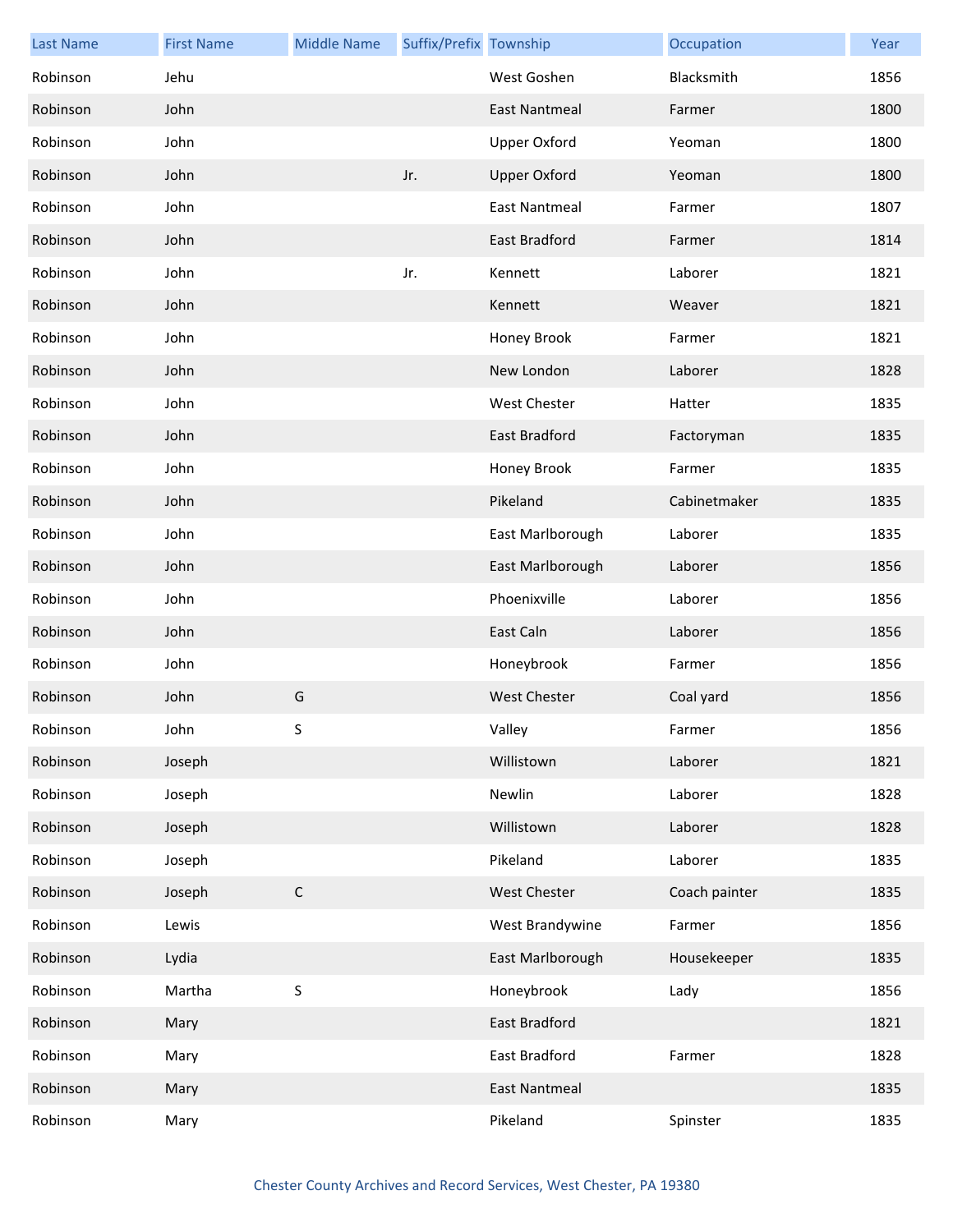| <b>Last Name</b> | <b>First Name</b> | <b>Middle Name</b> | Suffix/Prefix Township |                      | Occupation | Year |
|------------------|-------------------|--------------------|------------------------|----------------------|------------|------|
| Robinson         | Mary              |                    |                        | <b>East Bradford</b> | Farmer     | 1835 |
| Robinson         | Michael           |                    |                        | East Marlborough     | Laborer    | 1821 |
| Robinson         | Miles             |                    |                        | Warwick              | Farmer     | 1856 |
| Robinson         | Moses             |                    |                        | Charlestown          | Surveyor   | 1807 |
| Robinson         | Moses             |                    |                        | Charlestown          | Farmer     | 1814 |
| Robinson         | Moses             |                    |                        | Charlestown          | Farmer     | 1821 |
| Robinson         | Moses             |                    |                        | Schuylkill           | Farmer     | 1828 |
| Robinson         | Moses             |                    |                        | Schuylkill           | Farmer     | 1835 |
| Robinson         | Nancy             |                    |                        | Brandywine           | Boarder    | 1835 |
| Robinson         | Nathaniel         |                    |                        | Brandywine           |            | 1793 |
| Robinson         | Priscilla         |                    | Widow                  | Tredyffrin           |            | 1828 |
| Robinson         | Richard           |                    |                        | East Caln            |            | 1793 |
| Robinson         | Richard           |                    |                        | Tredyffrin           |            | 1800 |
| Robinson         | Richard           |                    |                        | Willistown           | Farmer     | 1807 |
| Robinson         | Richard           |                    |                        | Brandywine           | Laborer    | 1835 |
| Robinson         | Richard           |                    |                        | East Brandywine      | Millwright | 1856 |
| Robinson         | Samuel            |                    |                        | West Fallowfield     | Laborer    | 1821 |
| Robinson         | Samuel            |                    |                        | East Nottingham      | Farmer     | 1856 |
| Robinson         | Simon             |                    |                        | East Bradford        | Laborer    | 1828 |
| Robinson         | Thomas            |                    |                        | Charlestown          |            | 1793 |
| Robinson         | Thomas            |                    | Sr.                    | Charlestown          | Farmer     | 1807 |
| Robinson         | Thomas            |                    |                        | East Marlborough     | Jobber     | 1807 |
| Robinson         | Thomas            |                    | Jr.                    | Charlestown          | Farmer     | 1807 |
| Robinson         | Thomas            |                    |                        | Charlestown          | Farmer     | 1814 |
| Robinson         | Thomas            |                    |                        | Charlestown          | Farmer     | 1814 |
| Robinson         | Thomas            |                    | Sr.                    | Charlestown          |            | 1821 |
| Robinson         | Thomas            |                    |                        | East Marlborough     | Laborer    | 1821 |
| Robinson         | Thomas            |                    |                        | New London           | Laborer    | 1835 |
| Robinson         | Thomas            |                    |                        | Franklin             | Farmer     | 1856 |
| Robinson         | Wesley            |                    |                        | Franklin             | Laborer    | 1856 |
| Robinson         | William           |                    |                        | East Nantmeal        | Farmer     | 1800 |
| Robinson         | William           |                    |                        | East Nantmeal        | Farmer     | 1807 |
| Robinson         | William           |                    | Jr.                    | Charlestown          | Farmer     | 1807 |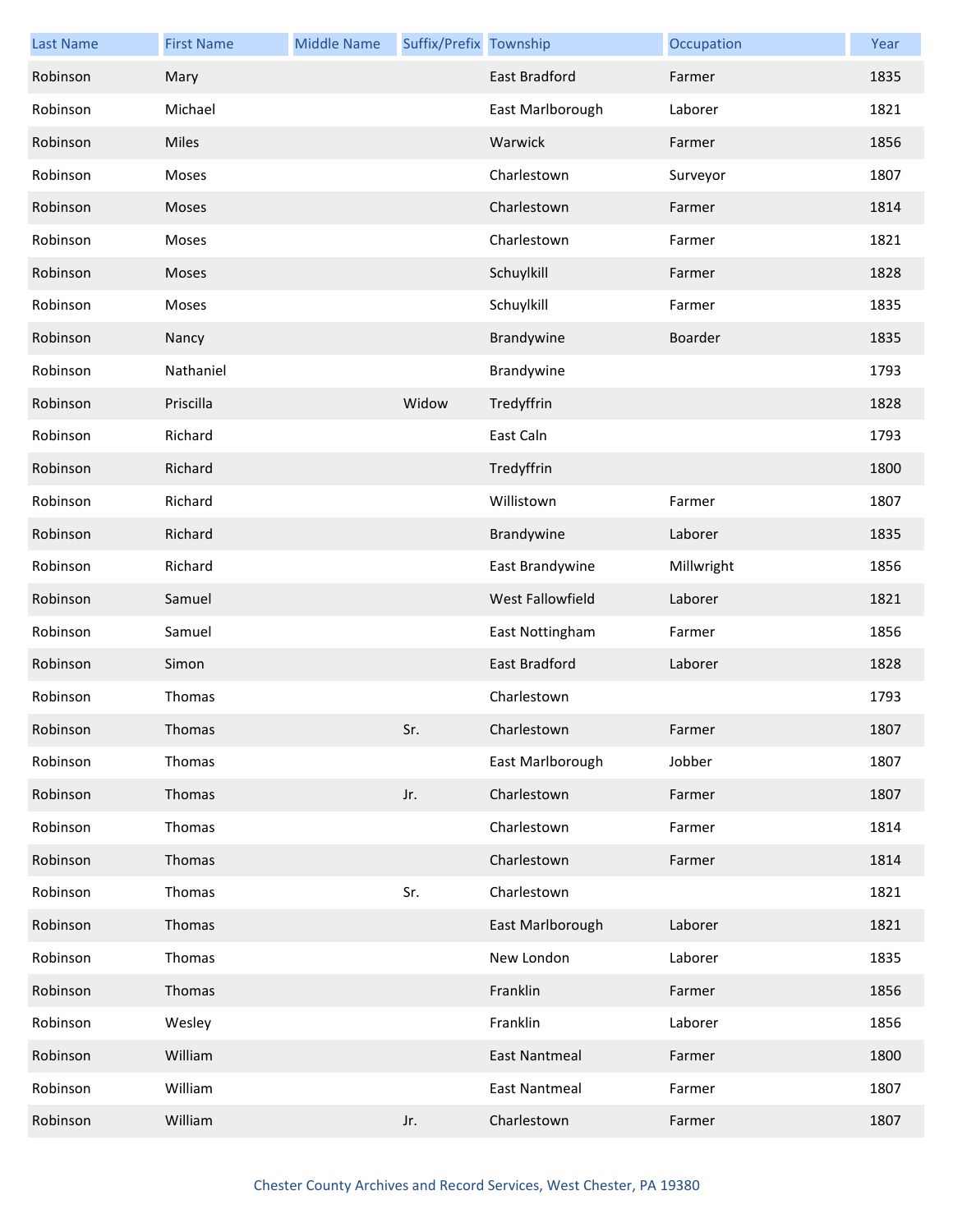| <b>Last Name</b> | <b>First Name</b> | <b>Middle Name</b> | Suffix/Prefix Township |                      | Occupation | Year |
|------------------|-------------------|--------------------|------------------------|----------------------|------------|------|
| Robinson         | William           |                    | Sr.                    | Charlestown          | Farmer     | 1807 |
| Robinson         | William           |                    |                        | Willistown           | Farmer     | 1814 |
| Robinson         | William           |                    |                        | Charlestown          | Farmer     | 1814 |
| Robinson         | William           |                    |                        | East Nantmeal        | Farmer     | 1814 |
| Robinson         | William           |                    |                        | Charlestown          | Farmer     | 1821 |
| Robinson         | William           |                    |                        | Kennett              | Laborer    | 1821 |
| Robinson         | William           |                    |                        | Honey Brook          | Farmer     | 1821 |
| Robinson         | William           |                    |                        | West Fallowfield     | Laborer    | 1821 |
| Robinson         | William           |                    |                        | <b>East Nantmeal</b> | Farmer     | 1821 |
| Robinson         | William           |                    |                        | Schuylkill           | Tanner     | 1828 |
| Robinson         | William           |                    |                        | East Marlborough     | Laborer    | 1828 |
| Robinson         | William           |                    |                        | Honey Brook          | Shoemaker  | 1835 |
| Robinson         | William           |                    |                        | West Marlborough     | Tailor     | 1835 |
| Robinson         | William           |                    |                        | Honeybrook           | Merchant   | 1856 |
| Robinson         | William           |                    |                        | East Marlborough     | Laborer    | 1856 |
| Robinson         | William           |                    |                        | Lower Oxford         | Laborer    | 1856 |
| Robisen          | David             |                    |                        | West Whiteland       | Limeburner | 1856 |
| Robison          | Cyrus             |                    |                        | Honey Brook          | Farmer     | 1828 |
| Robison          | Cyrus             |                    |                        | Wallace              | Laborer    | 1856 |
| Robison          | David             |                    | Jr.                    | <b>West Nantmeal</b> |            | 1793 |
| Robison          | David             |                    | Sr.                    | West Nantmeal        |            | 1793 |
| Robison          | David             |                    |                        | Honey Brook          |            | 1800 |
| Robison          | David             |                    | Jr.                    | <b>West Nantmeal</b> | Farmer     | 1807 |
| Robison          | David             |                    |                        | <b>West Nantmeal</b> | Farmer     | 1807 |
| Robison          | David             |                    |                        | Honey Brook          | Laborer    | 1828 |
| Robison          | David             |                    | Jr.                    | Newlin               | Laborer    | 1835 |
| Robison          | David             |                    |                        | Newlin               | Laborer    | 1835 |
| Robison          | David             |                    |                        | West Whiteland       | Laborer    | 1835 |
| Robison          | David             |                    |                        | Hopewell             | Laborer    | 1856 |
| Robison          | Davis             |                    |                        | West Fallowfield     | Laborer    | 1856 |
| Robison          | Edward            |                    |                        | Tredyffrin           | Carpenter  | 1807 |
| Robison          | Edward            | W.                 |                        | Tredyffrin           | Carpenter  | 1821 |
| Robison          | Elizabeth         |                    |                        | West Fallowfield     |            | 1814 |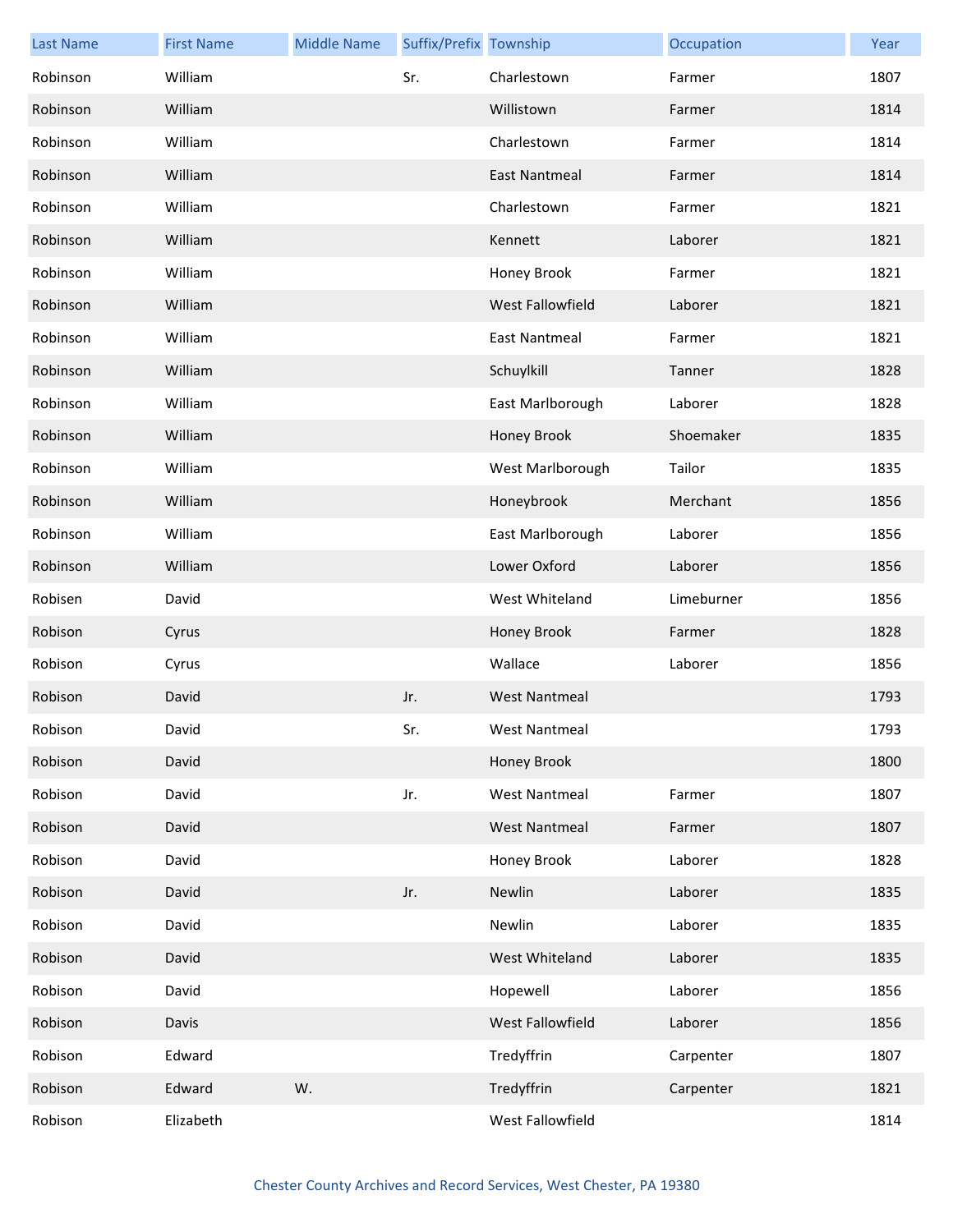| <b>Last Name</b> | <b>First Name</b> | <b>Middle Name</b> | Suffix/Prefix Township |                         | Occupation   | Year |
|------------------|-------------------|--------------------|------------------------|-------------------------|--------------|------|
| Robison          | Ephraim           |                    |                        | <b>West Nantmeal</b>    |              | 1793 |
| Robison          | Frederick         |                    |                        | East Nottingham         | Papermaker   | 1821 |
| Robison          | George            |                    |                        | <b>East Vincent</b>     | Boat builder | 1856 |
| Robison          | George            |                    |                        | <b>Upper Oxford</b>     | Carpenter    | 1856 |
| Robison          | Isaac             |                    |                        | <b>West Nantmeal</b>    |              | 1793 |
| Robison          | James             |                    |                        | <b>East Bradford</b>    |              | 1793 |
| Robison          | James             |                    |                        | East Bradford           | Farmer       | 1807 |
| Robison          | James             |                    |                        | East Nottingham         | Papermaker   | 1821 |
| Robison          | James             |                    |                        | Lower Oxford            | Miller       | 1828 |
| Robison          | James             |                    |                        | Honey Brook             | Laborer      | 1828 |
| Robison          | James             |                    |                        | Honey Brook             | Laborer      | 1828 |
| Robison          | James             |                    |                        | Hopewell                | Farmer       | 1856 |
| Robison          | James             |                    |                        | <b>West Fallowfield</b> | Farmer       | 1856 |
| Robison          | John              |                    |                        | East Nantmeal           |              | 1793 |
| Robison          | John              |                    |                        | East Bradford           |              | 1793 |
| Robison          | John              |                    |                        | <b>Upper Oxford</b>     | Laborer      | 1807 |
| Robison          | John              |                    | Jr.                    | <b>Upper Oxford</b>     | Laborer      | 1807 |
| Robison          | John              |                    |                        | East Bradford           | Farmer       | 1807 |
| Robison          | John              |                    | Jr.                    | <b>Upper Oxford</b>     | Nailer       | 1814 |
| Robison          | John              |                    |                        | West Fallowfield        | Woolcarder   | 1814 |
| Robison          | John              |                    |                        | <b>Upper Oxford</b>     |              | 1814 |
| Robison          | John              |                    |                        | <b>Upper Oxford</b>     | Yeoman       | 1821 |
| Robison          | John              |                    |                        | West Caln               | Miller       | 1828 |
| Robison          | John              |                    |                        | <b>Upper Oxford</b>     | Laborer      | 1828 |
| Robison          | John              |                    |                        | Honey Brook             | Farmer       | 1828 |
| Robison          | John              |                    |                        | Willistown              | Laborer      | 1835 |
| Robison          | John              |                    |                        | Sadsbury                | Farmer       | 1835 |
| Robison          | John              |                    |                        | West Fallowfield        | Farmer       | 1856 |
| Robison          | Margaret          |                    |                        | Honey Brook             | Farmer       | 1828 |
| Robison          | Mary              |                    |                        | West Caln               |              | 1835 |
| Robison          | Obadiah           |                    |                        | Uwchlan                 | Weaver       | 1800 |
| Robison          | Obadiah           |                    |                        | <b>West Nantmeal</b>    | Weaver       | 1807 |
| Robison          | Obadiah           |                    |                        | <b>West Nantmeal</b>    | Weaver       | 1821 |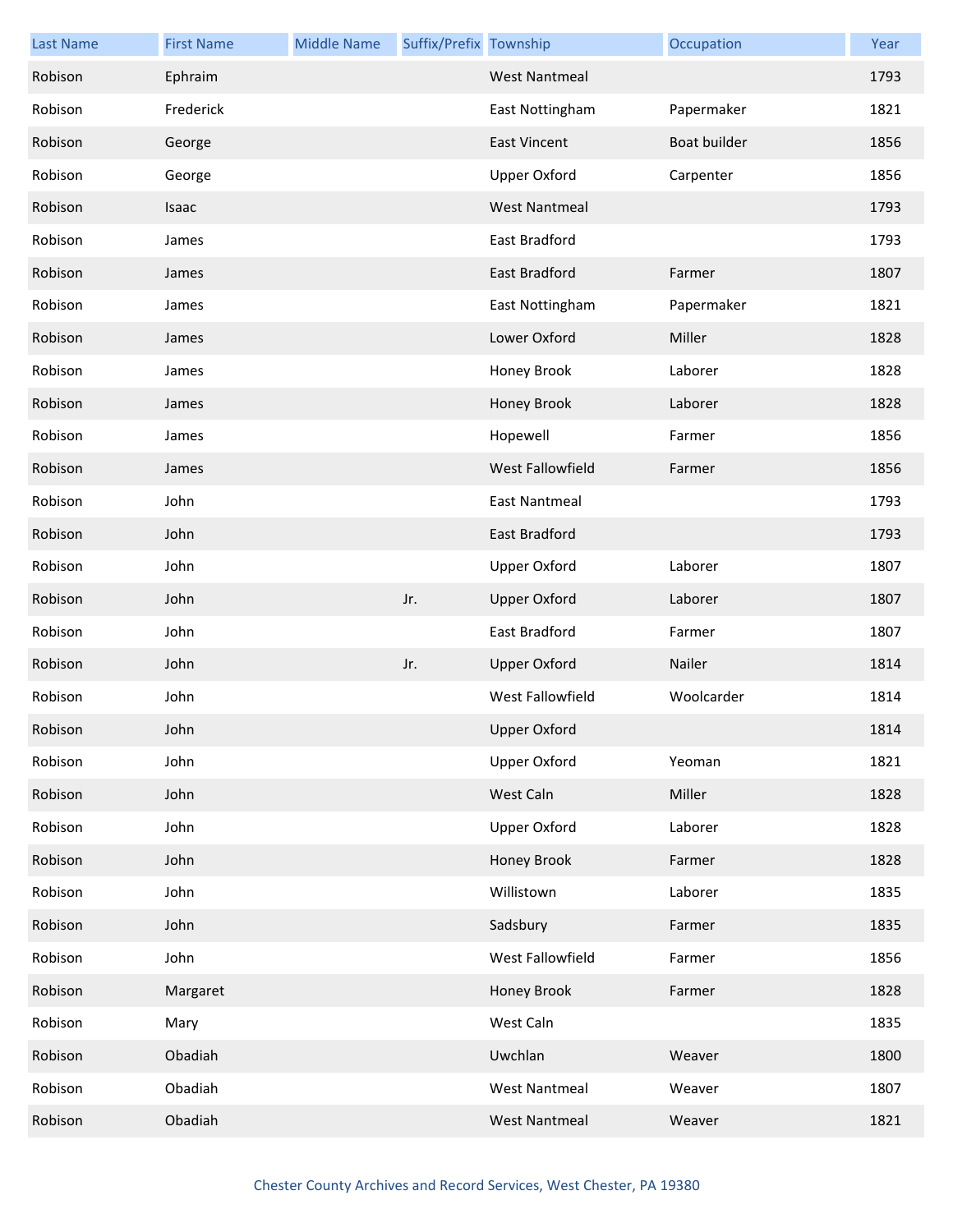| <b>Last Name</b> | <b>First Name</b> | <b>Middle Name</b> | Suffix/Prefix Township |                      | Occupation     | Year |
|------------------|-------------------|--------------------|------------------------|----------------------|----------------|------|
| Robison          | Obediah           |                    |                        | West Caln            | Factory        | 1828 |
| Robison          | Obediah           |                    |                        | West Caln            | Weaver         | 1835 |
| Robison          | Peter             |                    |                        | Honey Brook          |                | 1800 |
| Robison          | Richard           |                    |                        | Tredyffrin           |                | 1793 |
| Robison          | Robert            |                    |                        | <b>Upper Oxford</b>  | Carpenter      | 1807 |
| Robison          | Robert            |                    |                        | <b>Upper Oxford</b>  | Carpenter      | 1814 |
| Robison          | Robert            |                    |                        | <b>Upper Oxford</b>  | Yeoman         | 1821 |
| Robison          | Robert            |                    |                        | <b>Upper Oxford</b>  | Farmer         | 1828 |
| Robison          | Thomas            |                    |                        | East Fallowfield     | Laborer        | 1807 |
| Robison          | Thomas            |                    |                        | East Marlborough     | Laborer        | 1814 |
| Robison          | William           |                    |                        | <b>East Nantmeal</b> |                | 1793 |
| Robison          | William           |                    |                        | <b>Upper Oxford</b>  | Carpenter      | 1807 |
| Robison          | William           |                    |                        | Upper Oxford         | Carpenter      | 1814 |
| Robison          | William           |                    |                        | Newlin               | Laborer        | 1835 |
| Robison          | William           |                    |                        | West Whiteland       | Quarryman      | 1835 |
| Robison          | William           |                    |                        | Kennett              | Farmer         | 1856 |
| Robson           | John              |                    |                        | East Whiteland       | Farmer         | 1821 |
| Robson           | Thomas            |                    |                        | East Whiteland       | Farmer         | 1821 |
| Rocap            | Henry             |                    |                        | West Chester         | Carpenter      | 1856 |
| Rochester        | John              |                    |                        | Kennett              |                | 1856 |
| Rock             | James             |                    |                        | East Caln            | Nail Factorier | 1821 |
| Rock             | William           |                    |                        | West Nottingham      | Farmer         | 1856 |
| Rockey           | Peter             |                    |                        | Brandywine           | Farmer         | 1807 |
| Rocklow          | John              |                    |                        | Tredyffrin           |                | 1793 |
| Rocksborough     | William           |                    |                        | Tredyffrin           | Laborer        | 1821 |
| Rocky            | George            |                    |                        | Sadsbury             |                | 1835 |
| Rodaback         | James             |                    |                        | Newlin               | Farmer         | 1856 |
| Rodaback         | John              |                    |                        | Newlin               | Farmer         | 1856 |
| Rodacer          | Morris            |                    |                        | West Fallowfield     | Farmer         | 1821 |
| Rodda            | Richard           |                    |                        | Tredyffrin           | Farmer         | 1856 |
| Rodebac          | George            |                    |                        | Newlin               | Farmer         | 1814 |
| Rodebac          | John              |                    |                        | Newlin               | Farmer         | 1814 |
| Rodebac          | Peter             |                    |                        | Newlin               | Laborer        | 1814 |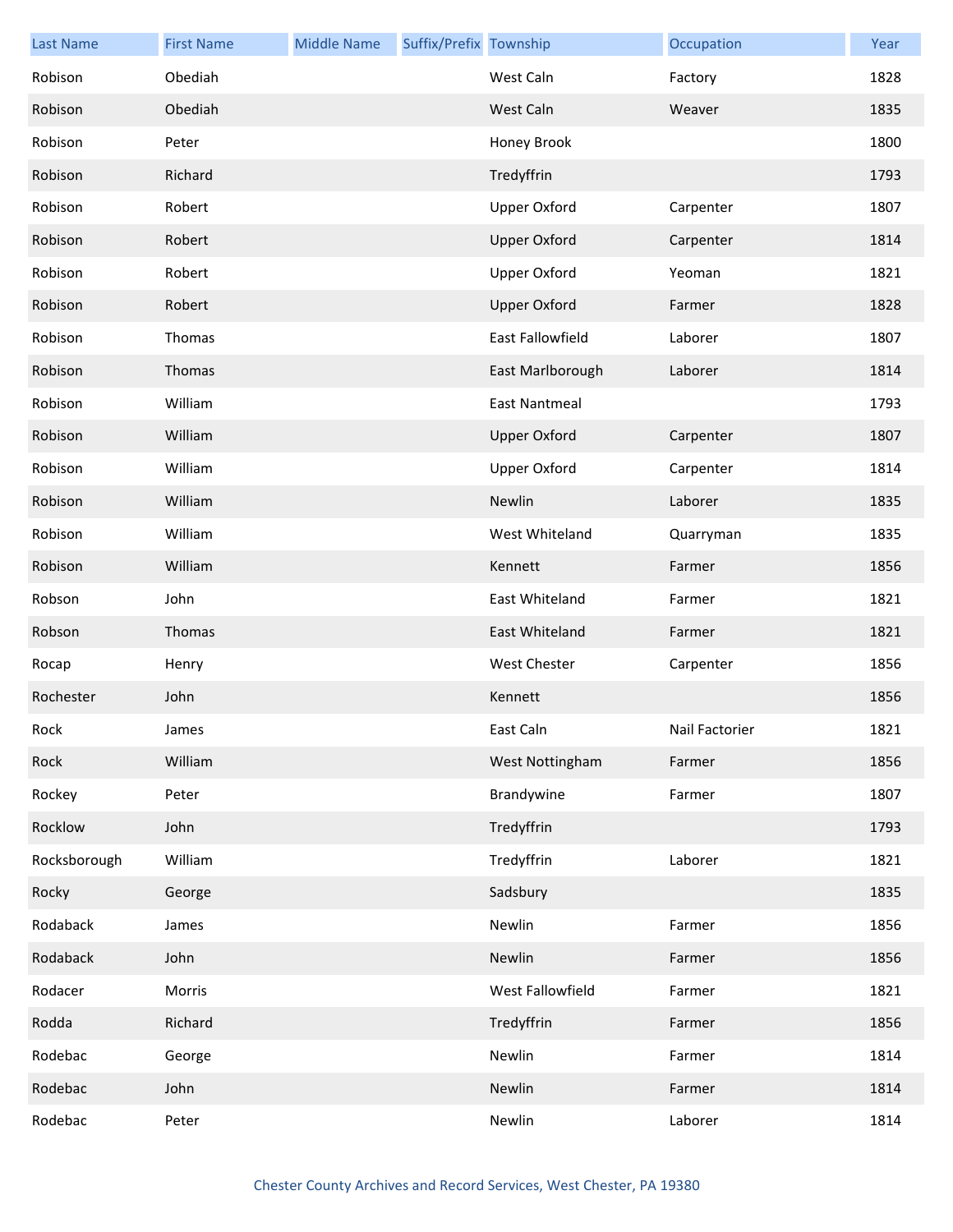| <b>Last Name</b> | <b>First Name</b> | <b>Middle Name</b> | Suffix/Prefix Township |                      | Occupation | Year |
|------------------|-------------------|--------------------|------------------------|----------------------|------------|------|
| Rodeback         | Charles           |                    |                        | Newlin               | Farmer     | 1807 |
| Rodeback         | Charles           |                    |                        | Newlin               | Laborer    | 1821 |
| Rodeback         | Charles           |                    |                        | Newlin               | Laborer    | 1835 |
| Rodeback         | Charles           |                    |                        | <b>West Nantmeal</b> | Shoemaker  | 1835 |
| Rodeback         | Christian         |                    |                        | <b>East Nantmeal</b> | Private    | 1856 |
| Rodeback         | David             |                    |                        | <b>West Chester</b>  | Laborer    | 1856 |
| Rodeback         | George            |                    |                        | Newlin               | Farmer     | 1821 |
| Rodeback         | George            |                    |                        | Newlin               | Laborer    | 1835 |
| Rodeback         | George            |                    |                        | Newlin               | Carpenter  | 1835 |
| Rodeback         | George            |                    |                        | West Bradford        | Laborer    | 1856 |
| Rodeback         | James             |                    |                        | <b>West Nantmeal</b> | Carpenter  | 1835 |
| Rodeback         | John              |                    |                        | Newlin               | Farmer     | 1821 |
| Rodeback         | John              |                    |                        | Newlin               | Farmer     | 1828 |
| Rodeback         | John              |                    |                        | Newlin               | Farmer     | 1835 |
| Rodeback         | Mariah            |                    |                        | West Bradford        | Lady       | 1856 |
| Rodeback         | Passmore          |                    |                        | East Caln            | Tailor     | 1835 |
| Rodeback         | Peter             |                    |                        | East Fallowfield     | Laborer    | 1821 |
| Rodeback         | Peter             |                    |                        | Newlin               | Laborer    | 1821 |
| Rodeback         | Peter             |                    |                        | Newlin               | Laborer    | 1835 |
| Rodeback         | Sarah             |                    |                        | <b>West Chester</b>  | Lady       | 1856 |
| Rodeback         | Smith             |                    |                        | East Fallowfield     | Carpenter  | 1821 |
| Rodeback         | Trion             |                    |                        | Newlin               | Carpenter  | 1828 |
| Rodeback         | Tryant            |                    |                        | West Bradford        | Farmer     | 1856 |
| Rodeback         | Tryon             |                    |                        | Newlin               | Carpenter  | 1835 |
| Rodeback         | William           |                    |                        | <b>East Nantmeal</b> | Farmer     | 1856 |
| Rodebaugh        | Samuel            |                    |                        | West Bradford        | Laborer    | 1828 |
| Rodebaugh        | William           |                    |                        | Pikeland             | Farmer     | 1828 |
| Rodebaugh        | William           |                    |                        | Willistown           | Farmer     | 1835 |
| Rodebaugh        | William           |                    |                        | Willistown           | Farmer     | 1856 |
| Rodehamer        | Peter             |                    |                        | <b>East Nantmeal</b> | Smith      | 1814 |
| Rodewald         | Frederick         |                    |                        | Vincent              |            | 1800 |
| Rodewalt         | Frederick         |                    |                        | Vincent              | Farmer     | 1828 |
| Rodewimel        | Jeremiah          |                    |                        | <b>West Nantmeal</b> | Tailor     | 1835 |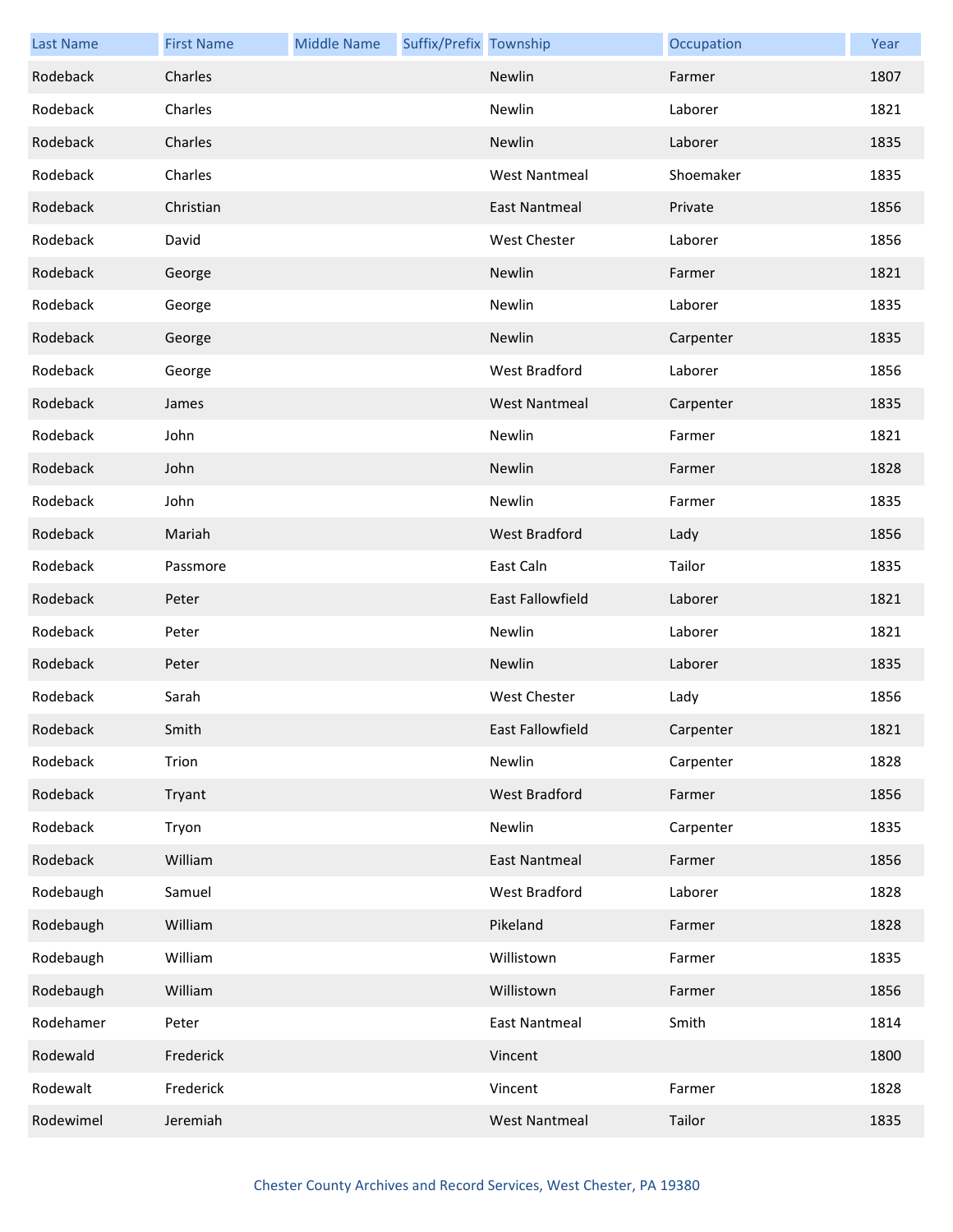| <b>Last Name</b> | <b>First Name</b> | <b>Middle Name</b> | Suffix/Prefix Township |                        | Occupation         | Year |
|------------------|-------------------|--------------------|------------------------|------------------------|--------------------|------|
| Rodgers          | Abner             |                    |                        | East Whiteland         |                    | 1793 |
| Rodgers          | Benjamin          |                    |                        | East Goshen            | Farmer             | 1856 |
| Rodgers          | Benjamin          |                    |                        | East Whiteland         | Farmer             | 1856 |
| Rodgers          | Charles           |                    |                        | Phoenixville           | Pudler             | 1856 |
| Rodgers          | David             |                    |                        | London Britain         |                    | 1793 |
| Rodgers          | Ebenezer          |                    |                        | Lower Oxford           | Laborer            | 1821 |
| Rodgers          | Ebenezer          |                    |                        | East Nottingham        | Laborer            | 1828 |
| Rodgers          | Evan              |                    |                        | East Whiteland         | Farmer             | 1856 |
| Rodgers          | Hugh              |                    |                        | <b>Upper Oxford</b>    | Innkeeper          | 1821 |
| Rodgers          | Isaac             |                    |                        | East Nottingham        |                    | 1800 |
| Rodgers          | Isaac             |                    |                        | Lower Oxford           | Farmer             | 1835 |
| Rodgers          | Jacob             |                    |                        | Tredyffrin             | Blacksmith         | 1828 |
| Rodgers          | James             |                    |                        | Phoenixville           | Pudler             | 1856 |
| Rodgers          | John              |                    |                        | West Whiteland         | Farmer             | 1814 |
| Rodgers          | John              |                    |                        | West Fallowfield       | Farmer             | 1814 |
| Rodgers          | John              |                    |                        | West Fallowfield       | Farmer             | 1835 |
| Rodgers          | John              |                    |                        | West Fallowfield       | Farmer             | 1835 |
| Rodgers          | John              |                    |                        | East Whiteland         | Laborer            | 1856 |
| Rodgers          | John              |                    |                        | Phoenixville           | Pudler             | 1856 |
| Rodgers          | John              |                    | Jr.                    | <b>East Brandywine</b> | Weaver             | 1856 |
| Rodgers          | John              |                    | Sr.                    | East Brandywine        | Journeyman, Tanner | 1856 |
| Rodgers          | Joseph            | B                  |                        | Easttown               |                    | 1835 |
| Rodgers          | Kersey            | W                  |                        | East Goshen            | Laborer            | 1856 |
| Rodgers          | Luke              |                    |                        | Phoenixville           | Pudler             | 1856 |
| Rodgers          | Mathew            |                    |                        | Sadsbury               |                    | 1807 |
| Rodgers          | Michael           |                    |                        | Phoenixville           | Pudler             | 1856 |
| Rodgers          | William           |                    |                        | <b>Upper Oxford</b>    | Wheelwright        | 1821 |
| Rodgers          | William           |                    |                        | <b>Upper Oxford</b>    | Farmer             | 1828 |
| Rodgers          | William           |                    |                        | Upper Oxford           | Farmer             | 1835 |
| Rodifer          | William           |                    |                        | East Caln              | Fireman            | 1856 |
| Rodwalt          | Frederick         |                    |                        | Vincent                | Shoemaker          | 1807 |
| Rodyback         | George            |                    |                        | West Marlborough       | Weaver             | 1807 |
| Rodyback         | Peter             |                    |                        | West Fallowfield       | Farmer             | 1807 |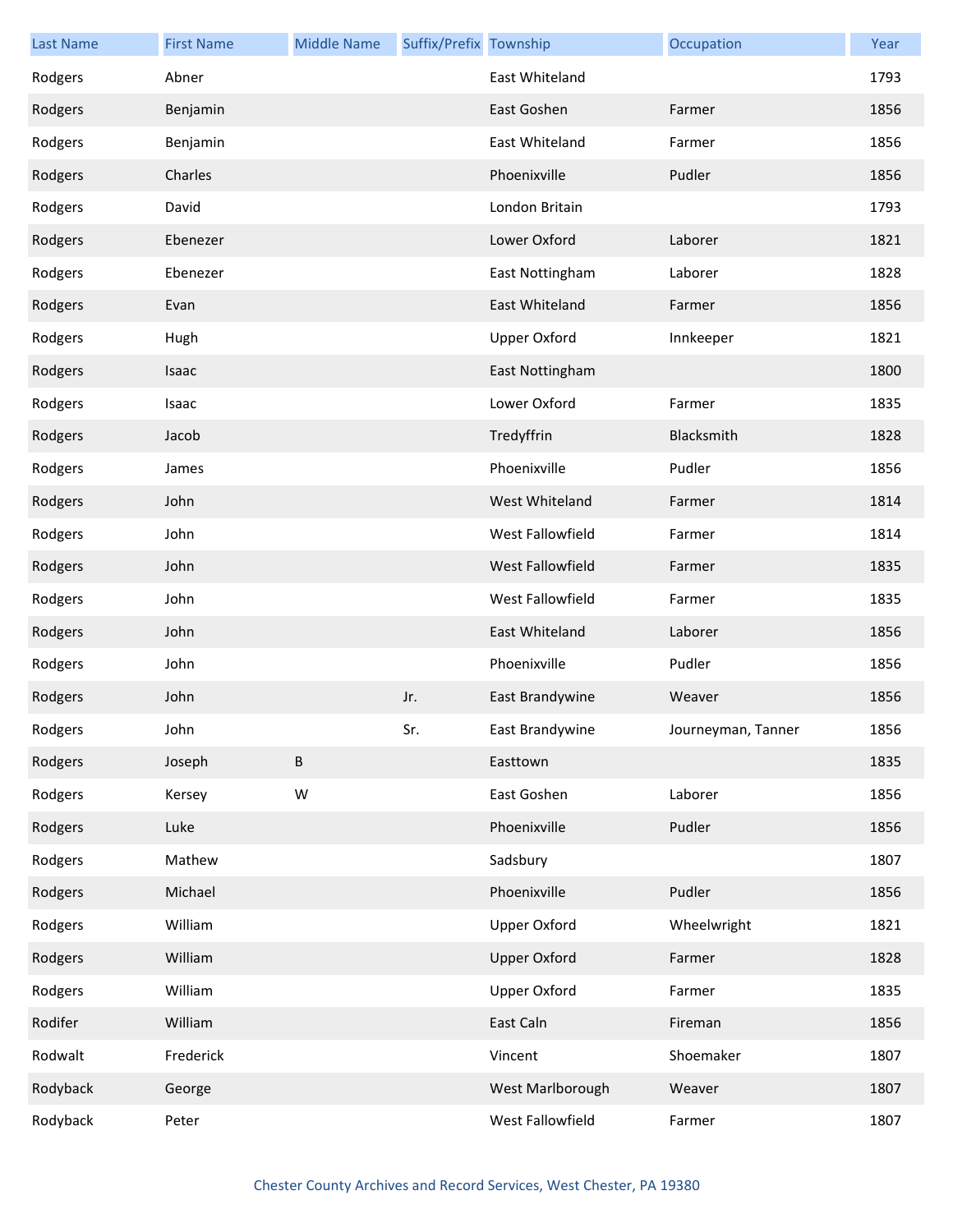| <b>Last Name</b> | <b>First Name</b> | <b>Middle Name</b> | Suffix/Prefix Township |                     | Occupation        | Year |
|------------------|-------------------|--------------------|------------------------|---------------------|-------------------|------|
| Roe              | John              |                    |                        | Londonderry         |                   | 1793 |
| Roe              | Patrick           |                    |                        | West Marlborough    |                   | 1800 |
| Roe              | Simon             |                    |                        | West Fallowfield    | Farmer            | 1828 |
| Roebottom        | William           |                    |                        | Warwick             | Laborer           | 1856 |
| Roecker          | Christian         |                    |                        | <b>West Chester</b> | <b>Baker</b>      | 1856 |
| Rogan            | Ann               |                    |                        | West Chester        | Trimming store    | 1856 |
| Rogan            | Edward            |                    |                        | Phoenixville        | Laborer           | 1856 |
| Rogan            | John              |                    |                        | Valley              | Laborer           | 1856 |
| Rogan            | Patrick           |                    |                        | Birmingham          | Laborer           | 1856 |
| Rogers           | Abner             |                    |                        | Willistown          |                   | 1800 |
| Rogers           | Abner             |                    |                        | Willistown          | Farmer            | 1807 |
| Rogers           | Abner             |                    |                        | Willistown          | Farmer            | 1814 |
| Rogers           | Abner             |                    |                        | Willistown          | Farmer            | 1821 |
| Rogers           | Abner             |                    |                        | Willistown          | Farmer            | 1828 |
| Rogers           | Abner             |                    | Jr.                    | Willistown          | Laborer           | 1828 |
| Rogers           | Abraham           |                    |                        | Goshen              |                   | 1793 |
| Rogers           | Abraham           |                    |                        | Willistown          | Private           | 1835 |
| Rogers           | Alexander         |                    |                        | Brandywine          | Farmer            | 1807 |
| Rogers           | Ann               |                    |                        | Willistown          | Housekeeper       | 1835 |
| Rogers           | Ann               |                    |                        | Honeybrook          | Lady              | 1856 |
| Rogers           | Benjamin          |                    |                        | Charlestown         | Farmer            | 1814 |
| Rogers           | Benjamin          |                    |                        | Charlestown         | Farmer            | 1821 |
| Rogers           | Benjamin          |                    |                        | East Goshen         | Farmer            | 1828 |
| Rogers           | Benjamin          |                    |                        | Charlestown         | Farmer            | 1828 |
| Rogers           | Benjamin          |                    |                        | East Goshen         | Farmer            | 1835 |
| Rogers           | Charles           |                    |                        | Vincent             | Carpenter (Forge) | 1807 |
| Rogers           | Charles           |                    |                        | Vincent             |                   | 1814 |
| Rogers           | Charles           |                    |                        | Vincent             |                   | 1821 |
| Rogers           | Charles           |                    |                        | <b>East Vincent</b> |                   | 1835 |
| Rogers           | David             |                    |                        | Pikeland            |                   | 1821 |
| Rogers           | David             |                    |                        | Vincent             | Storekeeper       | 1828 |
| Rogers           | Dominick          |                    |                        | West Chester        | Laborer           | 1856 |
| Rogers           | Ebenezer          |                    |                        | East Nottingham     | Farmer            | 1807 |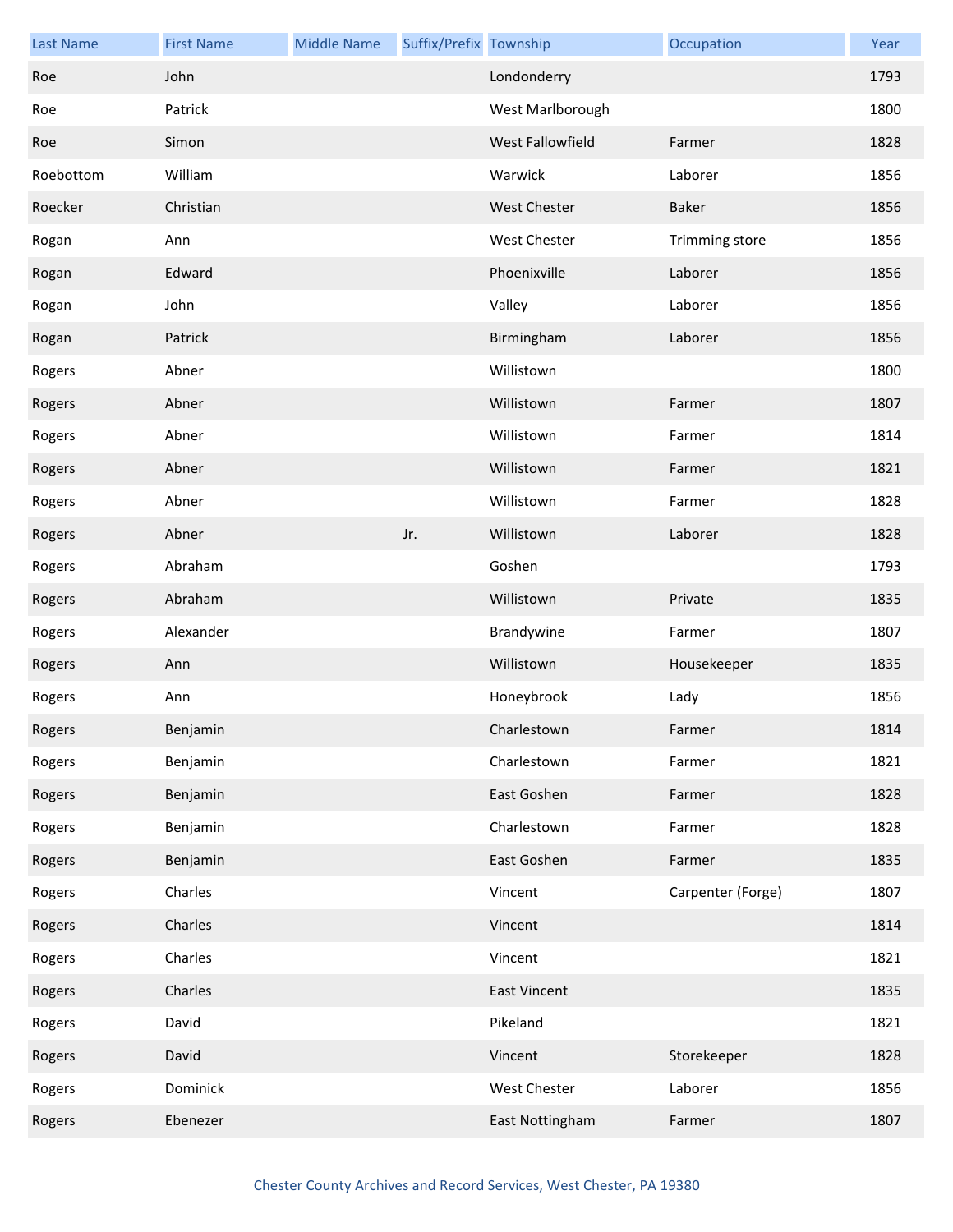| <b>Last Name</b> | <b>First Name</b> | <b>Middle Name</b> | Suffix/Prefix Township |                     | Occupation              | Year |
|------------------|-------------------|--------------------|------------------------|---------------------|-------------------------|------|
| Rogers           | Ebenezer          |                    |                        | East Nottingham     | Farmer                  | 1814 |
| Rogers           | Ebenezer          |                    |                        | East Nottingham     | Manufacturer            | 1835 |
| Rogers           | Ebenezer          |                    |                        | Hopewell            | Operator in cotton mill | 1856 |
| Rogers           | Ebenezer          |                    |                        | Hopewell            | Retired                 | 1856 |
| Rogers           | Elisha            |                    |                        | East Nottingham     | Farmer                  | 1814 |
| Rogers           | George            |                    |                        | East Caln           | Miller                  | 1856 |
| Rogers           | Hugh              |                    |                        | Willistown          |                         | 1793 |
| Rogers           | Hugh              |                    |                        | Goshen              |                         | 1793 |
| Rogers           | Isaac             |                    |                        | East Nottingham     |                         | 1793 |
| Rogers           | Isaac             |                    |                        | East Nottingham     | Farmer                  | 1807 |
| Rogers           | Isaac             |                    | Jr.                    | East Nottingham     | Physician               | 1807 |
| Rogers           | Isaac             |                    |                        | East Nottingham     | Farmer                  | 1814 |
| Rogers           | Isaac             |                    |                        | Brandywine          | Farmer                  | 1821 |
| Rogers           | Isaac             |                    |                        | Willistown          | Laborer                 | 1828 |
| Rogers           | Isaac             |                    |                        | Brandywine          | Farmer                  | 1828 |
| Rogers           | Isaac             |                    |                        | Brandywine          | Farmer                  | 1835 |
| Rogers           | Jacob             |                    |                        | Goshen              |                         | 1793 |
| Rogers           | Jacob             |                    |                        | Tredyffrin          | Farmer                  | 1821 |
| Rogers           | Jacob             |                    |                        | Willistown          | Shoemaker               | 1821 |
| Rogers           | Jacob             |                    |                        | Tredyffrin          | Farmer                  | 1835 |
| Rogers           | James             |                    |                        | West Whiteland      |                         | 1793 |
| Rogers           | James             |                    |                        | Goshen              |                         | 1793 |
| Rogers           | James             |                    |                        | Goshen              | Farmer                  | 1807 |
| Rogers           | James             |                    |                        | Goshen              | Farmer                  | 1814 |
| Rogers           | James             |                    |                        | Vincent             |                         | 1821 |
| Rogers           | James             |                    |                        | Vincent             | Farmer                  | 1828 |
| Rogers           | James             |                    |                        | West Whiteland      | Farmer                  | 1828 |
| Rogers           | James             |                    |                        | West Whiteland      | Farmer                  | 1835 |
| Rogers           | James             |                    |                        | East Vincent        | Storekeeper             | 1835 |
| Rogers           | James             |                    |                        | West Goshen         | Farmer                  | 1835 |
| Rogers           | James             |                    |                        | East Vincent        | Farmer                  | 1856 |
| Rogers           | James             |                    |                        | <b>East Vincent</b> | Laborer                 | 1856 |
| Rogers           | Jane              |                    |                        | West Goshen         |                         | 1821 |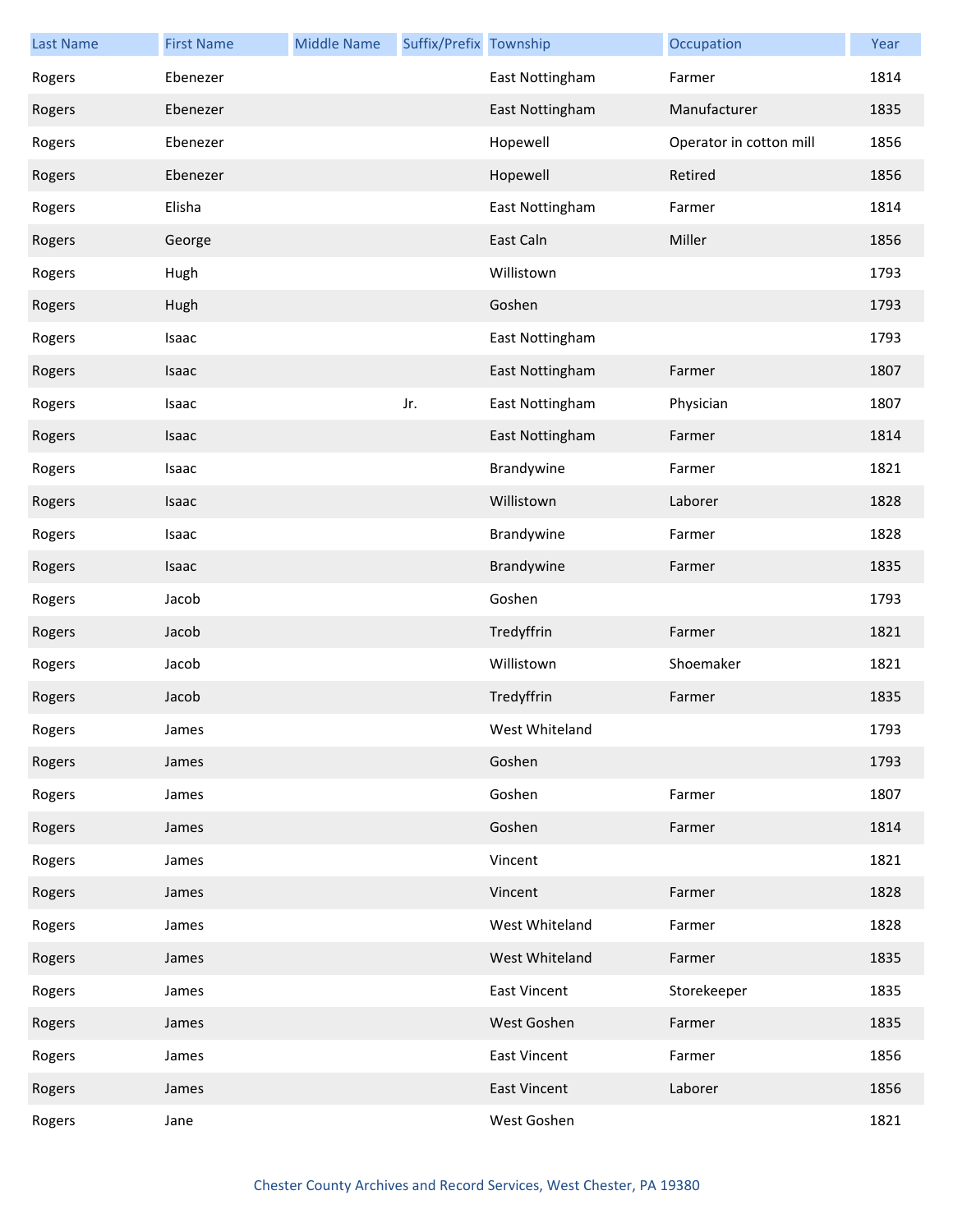| <b>Last Name</b> | <b>First Name</b> | <b>Middle Name</b> | Suffix/Prefix Township |                     | Occupation               | Year |
|------------------|-------------------|--------------------|------------------------|---------------------|--------------------------|------|
| Rogers           | Jane              |                    | Widow                  | West Goshen         |                          | 1828 |
| Rogers           | Jeremiah          |                    |                        | East Nottingham     | Farmer                   | 1856 |
| Rogers           | Jesse             |                    |                        | Uwchlan             | Storekeeper              | 1828 |
| Rogers           | Jesse             |                    |                        | East Caln           | Tailor                   | 1856 |
| Rogers           | John              |                    |                        | Uwchlan             |                          | 1793 |
| Rogers           | John              |                    |                        | West Fallowfield    | Laborer                  | 1807 |
| Rogers           | John              |                    |                        | Tredyffrin          | Farmer                   | 1807 |
| Rogers           | John              |                    |                        | Willistown          | Miller                   | 1814 |
| Rogers           | John              |                    |                        | Vincent             | Shoemaker                | 1821 |
| Rogers           | John              |                    |                        | West Fallowfield    | Farmer                   | 1821 |
| Rogers           | John              |                    |                        | East Goshen         | Farmer                   | 1821 |
| Rogers           | John              |                    |                        | Vincent             |                          | 1821 |
| Rogers           | John              |                    |                        | East Goshen         | Farmer                   | 1828 |
| Rogers           | John              |                    |                        | West Fallowfield    | Farmer                   | 1828 |
| Rogers           | John              |                    |                        | Honey Brook         | Tanner                   | 1828 |
| Rogers           | John              |                    |                        | East Nottingham     | Manufacturer             | 1835 |
| Rogers           | John              |                    |                        | East Goshen         | Farmer                   | 1835 |
| Rogers           | John              |                    |                        | Brandywine          | Tanner                   | 1835 |
| Rogers           | John              |                    |                        | West Marlborough    | Miller                   | 1835 |
| Rogers           | John              |                    |                        | London Grove        | Laborer                  | 1856 |
| Rogers           | John              |                    |                        | West Chester        | Laborer                  | 1856 |
| Rogers           | John              |                    |                        | Hopewell            | Superintendant in cotton | 1856 |
| Rogers           | John              | Evans              |                        | Willistown          | Tailor                   | 1835 |
| Rogers           | Jonathan          |                    |                        | Vincent             |                          | 1793 |
| Rogers           | Jonathan          |                    |                        | Vincent             |                          | 1800 |
| Rogers           | Jonathan          |                    |                        | Vincent             | Yeoman                   | 1807 |
| Rogers           | Jonathan          |                    |                        | Vincent             |                          | 1814 |
| Rogers           | Jonathan          |                    |                        | Vincent             |                          | 1821 |
| Rogers           | Jonathan          |                    | Sr.                    | Vincent             |                          | 1821 |
| Rogers           | Jonathan          |                    |                        | Pikeland            | Miller                   | 1828 |
| Rogers           | Jonathan          |                    |                        | Vincent             | Laborer                  | 1828 |
| Rogers           | Jones             |                    |                        | <b>East Vincent</b> | Laborer                  | 1856 |
| Rogers           | Joseph            |                    |                        | Tredyffrin          | Weaver                   | 1807 |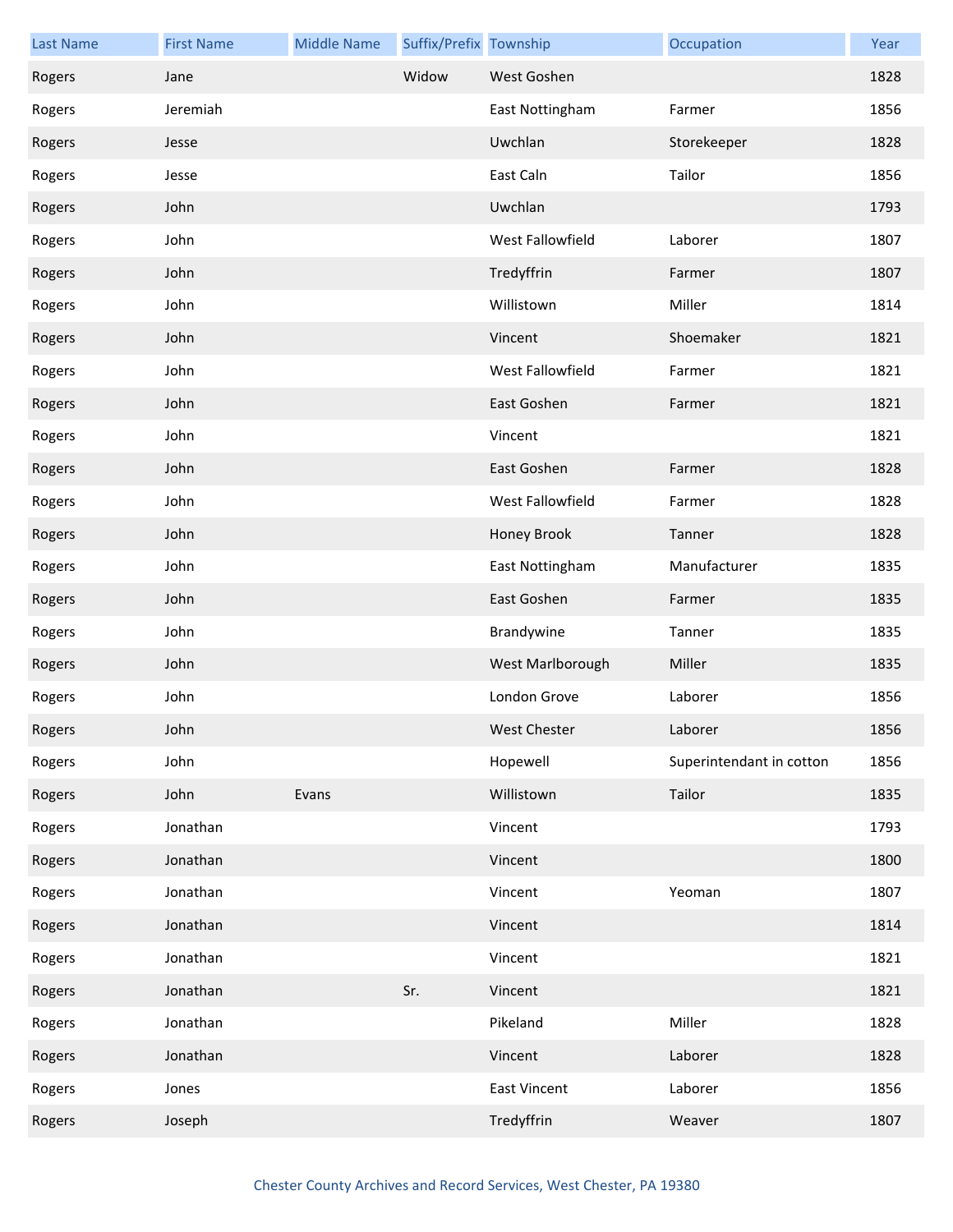| <b>Last Name</b> | <b>First Name</b> | <b>Middle Name</b> | Suffix/Prefix Township |                     | Occupation   | Year |
|------------------|-------------------|--------------------|------------------------|---------------------|--------------|------|
| Rogers           | Joseph            |                    |                        | Vincent             | Miller       | 1814 |
| Rogers           | Joseph            |                    |                        | Tredyffrin          |              | 1814 |
| Rogers           | Joseph            |                    |                        | Willistown          | Lime Burner  | 1821 |
| Rogers           | Joseph            |                    |                        | Vincent             |              | 1821 |
| Rogers           | Joseph            |                    |                        | Uwchlan             | Laborer      | 1828 |
| Rogers           | Joseph            |                    |                        | Willistown          | Farmer       | 1828 |
| Rogers           | Joseph            |                    |                        | Vincent             | Farmer       | 1828 |
| Rogers           | Joseph            |                    |                        | Willistown          | Farmer       | 1835 |
| Rogers           | Joseph            |                    |                        | Willistown          | Farmer       | 1856 |
| Rogers           | Josiah            | В                  |                        | East Caln           | Farmer       | 1856 |
| Rogers           | Levi              |                    |                        | West Nottingham     | Pumpmaker    | 1821 |
| Rogers           | Levis             |                    |                        | Willistown          | Farmer       | 1856 |
| Rogers           | Malon             |                    |                        | <b>East Vincent</b> | Laborer      | 1856 |
| Rogers           | Margaret          |                    |                        | West Caln           |              | 1793 |
| Rogers           | Mary              |                    | Widow                  | Goshen              |              | 1807 |
| Rogers           | Mathew            | W                  |                        | East Bradford       | Farmer       | 1856 |
| Rogers           | Matthew           |                    |                        | <b>Upper Oxford</b> | Farmer       | 1814 |
| Rogers           | Patrick           |                    |                        | West Chester        | Laborer      | 1856 |
| Rogers           | Patrick           |                    |                        | West Whiteland      | Laborer      | 1856 |
| Rogers           | Priscilla         |                    | Widow                  | Goshen              |              | 1807 |
| Rogers           | Richard           |                    |                        | West Marlborough    |              | 1793 |
| Rogers           | Robert            |                    |                        | Honey Brook         | Cordwainer   | 1828 |
| Rogers           | Samuel            |                    |                        | Willistown          | Laborer      | 1828 |
| Rogers           | Samuel            |                    |                        | East Bradford       | Farmer       | 1835 |
| Rogers           | Samuel            |                    |                        | Willistown          | Farmer       | 1835 |
| Rogers           | Samuel            | $\mathsf C$        |                        | Brandywine          | Cooper       | 1835 |
| Rogers           | Sarah             |                    |                        | Willistown          | Housekeeper  | 1835 |
| Rogers           | Thomas            |                    |                        | East Caln           | Manufacturer | 1835 |
| Rogers           | Thomson           |                    |                        | New London          | Mason        | 1835 |
| Rogers           | William           |                    |                        | Goshen              |              | 1793 |
| Rogers           | William           |                    |                        | Goshen              |              | 1793 |
| Rogers           | William           |                    |                        | <b>Upper Oxford</b> | Wagonmaker   | 1807 |
| Rogers           | William           |                    |                        | Vincent             | Schoolmaster | 1807 |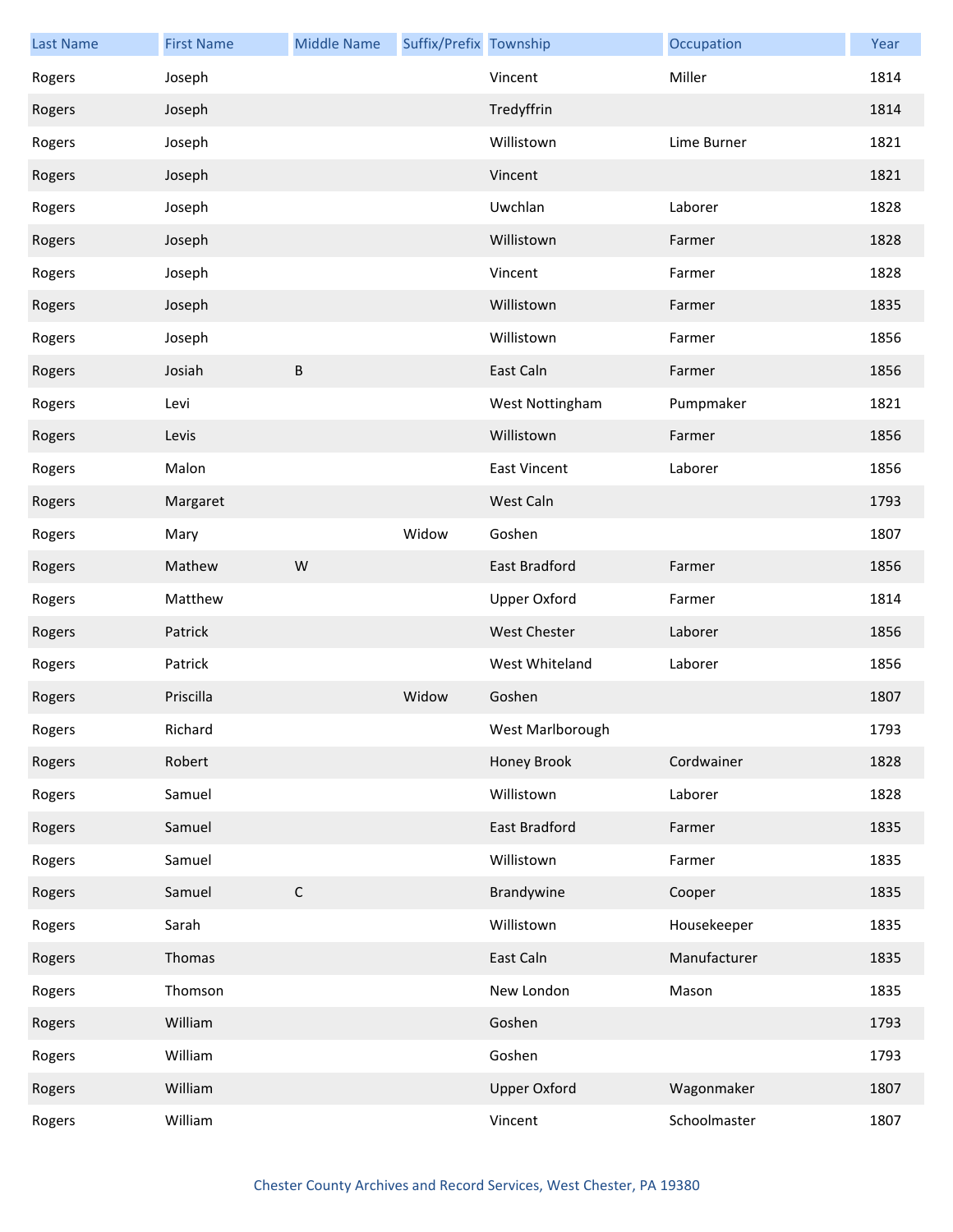| <b>Last Name</b> | <b>First Name</b> | <b>Middle Name</b> | Suffix/Prefix Township |                         | Occupation    | Year |
|------------------|-------------------|--------------------|------------------------|-------------------------|---------------|------|
| Rogers           | William           |                    |                        | Charlestown             | Schoolmaster  | 1814 |
| Rogers           | William           |                    |                        | <b>Upper Oxford</b>     | Wheelwright   | 1814 |
| Rogers           | William           |                    |                        | <b>West Nantmeal</b>    | Farmer        | 1821 |
| Rogers           | William           |                    |                        | Pikeland                | Innkeeper     | 1821 |
| Rogers           | William           |                    |                        | Uwchlan                 | Tailor        | 1821 |
| Rogers           | William           |                    |                        | West Bradford           | Storekeeper   | 1828 |
| Rogers           | William           |                    |                        | Honey Brook             | Farmer        | 1828 |
| Rogers           | William           |                    |                        | Vincent                 | Innkeeper     | 1828 |
| Rogers           | William           |                    |                        | <b>West Fallowfield</b> | Laborer       | 1828 |
| Rogers           | William           |                    |                        | East Caln               | Merchant      | 1835 |
| Rogers           | William           |                    |                        | <b>East Vincent</b>     | Tavern Keeper | 1835 |
| Rogers           | William           |                    |                        | East Caln               | Merchant      | 1856 |
| Rogers           | William           | $\sf B$            |                        | West Whiteland          | Farmer        | 1856 |
| Roland           | Charles           |                    |                        | East Whiteland          | Laborer       | 1856 |
| Roland           | Jacob             |                    |                        | <b>East Nantmeal</b>    | Laborer       | 1856 |
| Roland           | John              |                    |                        | Sadsbury                | Farmer        | 1821 |
| Roland           | Robert            |                    |                        | West Nottingham         |               | 1814 |
| Roland           | Robert            |                    |                        | West Nottingham         | Farmer        | 1828 |
| Rolands          | Robert            |                    |                        | West Nottingham         | Farmer        | 1821 |
| Rolings          | Francis           |                    |                        | Charlestown             | Laborer       | 1835 |
| Rollan           | Thomas            |                    |                        | Brandywine              | Storekeeper   | 1807 |
| Rolver           | Andrew            |                    |                        | Uwchlan                 | Laborer       | 1856 |
| Roman            | Abraham           |                    |                        | West Fallowfield        | Farmer        | 1807 |
| Roman            | Absalom           |                    |                        | East Caln               |               | 1793 |
| Roman            | Absalom           |                    |                        | East Caln               |               | 1793 |
| Roman            | Absalom           |                    |                        | East Caln               | Farmer        | 1814 |
| Roman            | Isaac             |                    |                        | West Fallowfield        | Farmer        | 1807 |
| Roman            | Isack             |                    |                        | West Fallowfield        |               | 1793 |
| Roman            | Jacob             |                    |                        | West Marlborough        |               | 1793 |
| Roman            | Joseph            |                    |                        | New Garden              | Farmer        | 1814 |
| Roman            | Joseph            |                    |                        | New Garden              | Blacksmith    | 1821 |
| Roman            | Joseph            |                    |                        | New Garden              | Farmer        | 1828 |
| Roman            | Joshua            |                    |                        | East Caln               |               | 1793 |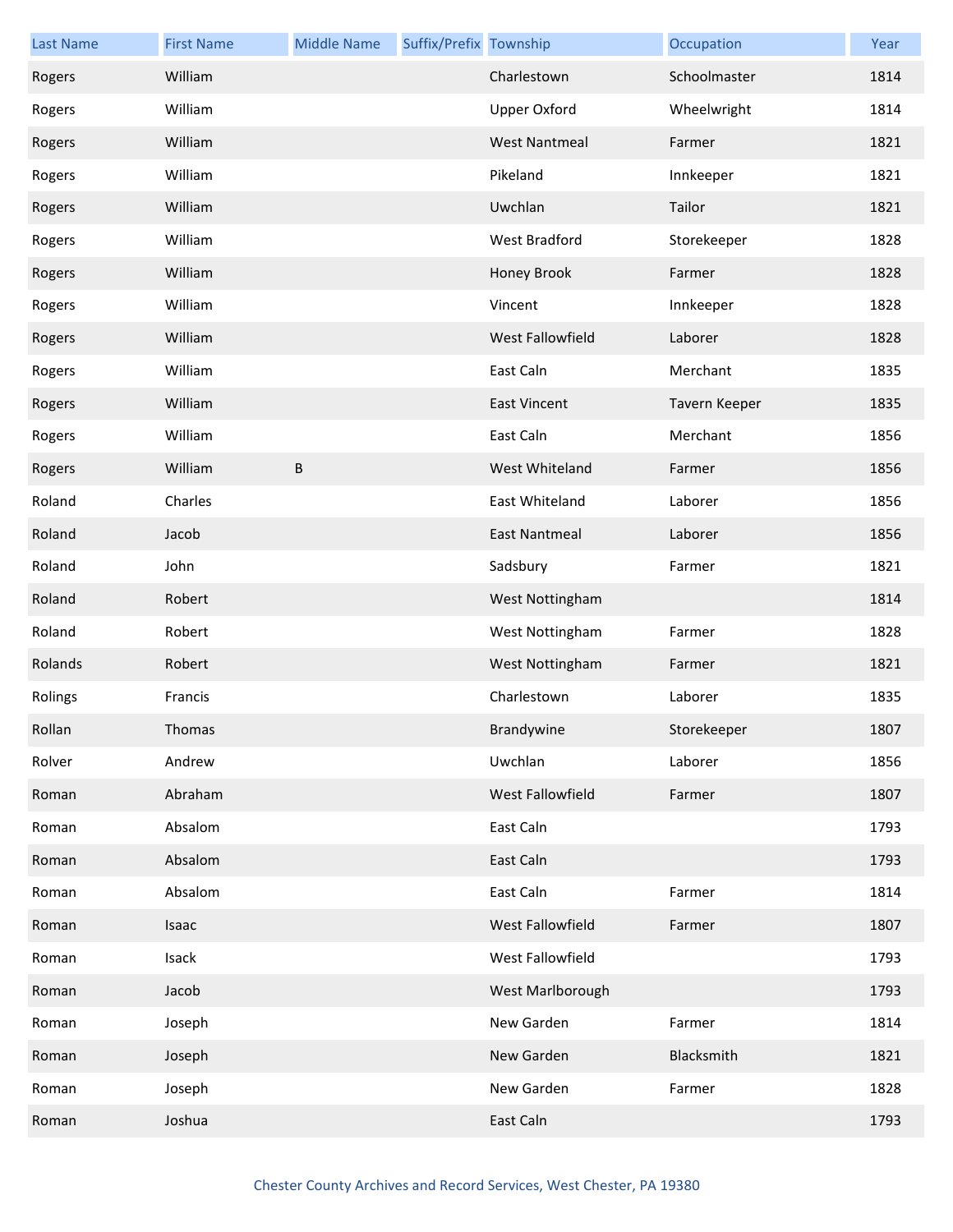| <b>Last Name</b> | <b>First Name</b> | <b>Middle Name</b> | Suffix/Prefix Township |                         | Occupation   | Year |
|------------------|-------------------|--------------------|------------------------|-------------------------|--------------|------|
| Romans           | Abraham           |                    |                        | West Fallowfield        |              | 1793 |
| Romans           | Absalom           |                    |                        | East Caln               | Blacksmith   | 1800 |
| Romans           | Absalom           |                    |                        | East Caln               | Farmer       | 1821 |
| Romans           | Absalom           |                    |                        | East Caln               | Farmer       | 1828 |
| Romans           | Absolom           |                    |                        | East Caln               | Farmer       | 1807 |
| Romans           | Cyrus             |                    |                        | <b>East Fallowfield</b> | Storekeeper  | 1828 |
| Romans           | David             |                    |                        | West Bradford           | Carpenter    | 1835 |
| Romans           | Evan              |                    |                        | West Bradford           | Cabinetmaker | 1814 |
| Romans           | Isaac             |                    |                        | West Fallowfield        | Farmer       | 1814 |
| Romans           | Isaac             |                    | Jr.                    | West Fallowfield        | Farmer       | 1814 |
| Romans           | John              |                    |                        | <b>West Bradford</b>    | Smith        | 1807 |
| Romans           | John              |                    |                        | <b>West Bradford</b>    | Smith        | 1814 |
| Romans           | John              |                    |                        | West Bradford           | Blacksmith   | 1821 |
| Romans           | John              |                    |                        | West Bradford           | Blacksmith   | 1828 |
| Romans           | John              |                    |                        | <b>West Bradford</b>    | Plumber      | 1856 |
| Romans           | Joshua            |                    |                        | East Caln               | Farmer       | 1800 |
| Romans           | Moses             |                    |                        | West Bradford           |              | 1793 |
| Romans           | Moses             |                    |                        | West Bradford           | Hatter       | 1807 |
| Romans           | Moses             |                    |                        | West Bradford           | Hatter       | 1814 |
| Romans           | Moses             |                    |                        | <b>West Bradford</b>    | Blacksmith   | 1828 |
| Romans           | Moses             |                    |                        | West Bradford           | Farmer       | 1835 |
| Romans           | Moses             |                    |                        | West Bradford           | Tinman       | 1856 |
| Romans           | Moses             |                    |                        | West Chester            | Carpenter    | 1856 |
| Romans           | Thomas            |                    |                        | West Bradford           | Farmer       | 1807 |
| Romans           | Thomas            |                    |                        | West Bradford           | Smith        | 1814 |
| Romans           | Thomas            |                    |                        | West Fallowfield        | Farmer       | 1821 |
| Romans           | Thomas            |                    |                        | East Nottingham         | Laborer      | 1828 |
| Romans           | Thomas            |                    |                        | Sadsbury                |              | 1835 |
| Ronaldson        | George            |                    |                        | <b>Upper Oxford</b>     | Weaver       | 1835 |
| Ronan            | Henry             |                    |                        | East Bradford           | Laborer      | 1856 |
| Roney            | Alexander         |                    |                        | <b>West Nantmeal</b>    | Baker        | 1807 |
| Roney            | Amey              |                    |                        | New Garden              |              | 1821 |
| Roney            | Amy               |                    |                        | New Garden              | Weaver       | 1828 |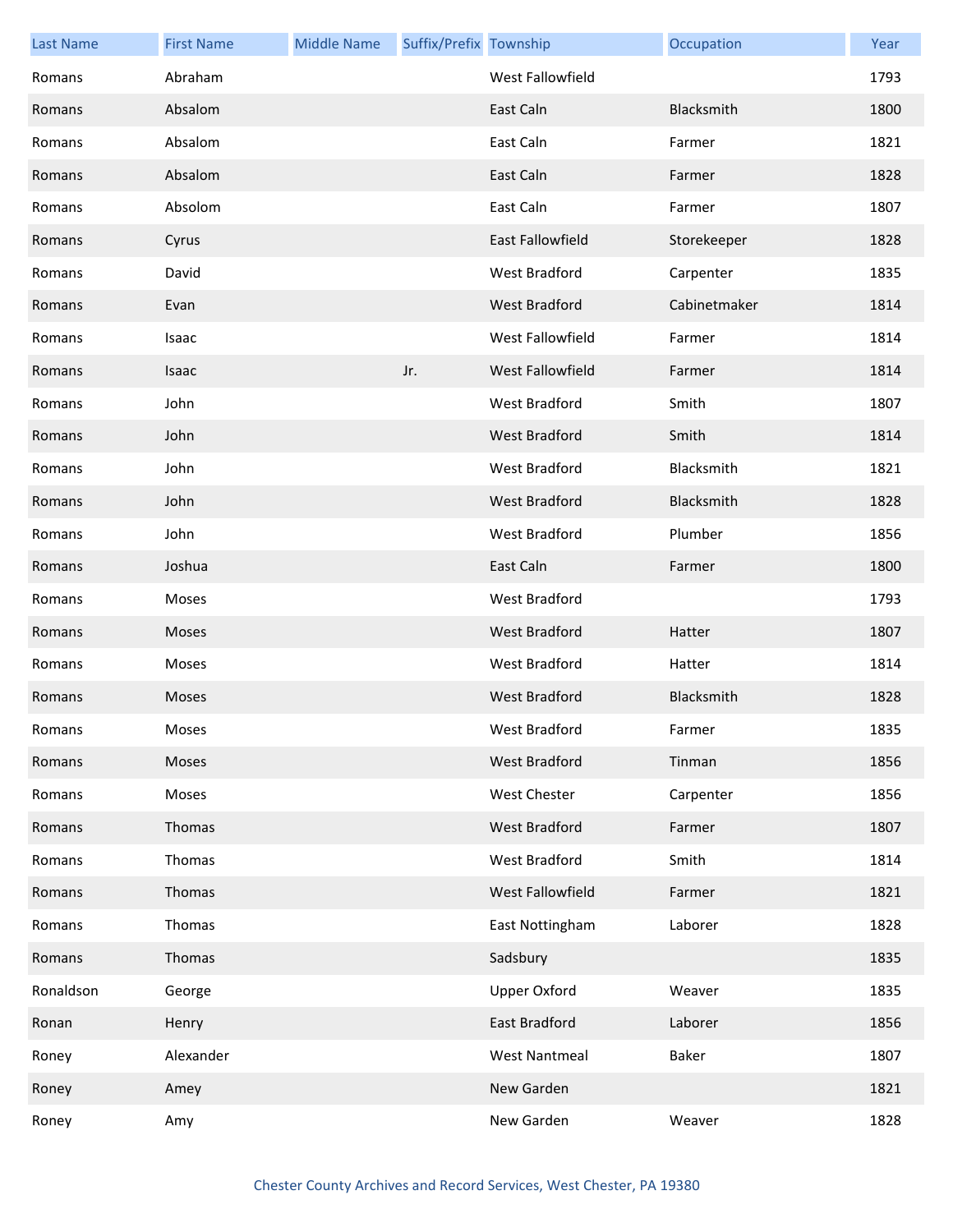| <b>Last Name</b> | <b>First Name</b> | <b>Middle Name</b> | Suffix/Prefix Township |                     | Occupation | Year |
|------------------|-------------------|--------------------|------------------------|---------------------|------------|------|
| Roney            | Charles           |                    |                        | New London          | Farmer     | 1828 |
| Roney            | Charles           |                    |                        | New London          | Farmer     | 1835 |
| Roney            | Charles           |                    |                        | Lower Oxford        | Laborer    | 1856 |
| Roney            | Francis           |                    |                        | Uwchlan             | Laborer    | 1807 |
| Roney            | Hamilton          |                    |                        | <b>Upper Oxford</b> | Farmer     | 1835 |
| Roney            | Hamilton          |                    |                        | Lower Oxford        | Saddler    | 1856 |
| Roney            | Hamilton          |                    |                        | Lower Oxford        | Farmer     | 1856 |
| Roney            | James             |                    |                        | New London          |            | 1793 |
| Roney            | James             |                    |                        | New London          | Farmer     | 1800 |
| Roney            | James             |                    |                        | London Britain      | Weaver     | 1821 |
| Roney            | James             |                    |                        | London Grove        | Shoemaker  | 1828 |
| Roney            | James             |                    |                        | New London          | Weaver     | 1828 |
| Roney            | James             |                    |                        | New London          | Farmer     | 1828 |
| Roney            | James             |                    |                        | New London          | Laborer    | 1835 |
| Roney            | James             |                    |                        | Thornbury           |            | 1835 |
| Roney            | James             |                    |                        | Kennett             | Farmer     | 1856 |
| Roney            | John              |                    |                        | New Garden          | Weaver     | 1807 |
| Roney            | John              |                    |                        | London Britain      | Weaver     | 1814 |
| Roney            | John              |                    |                        | London Britain      | Weaver     | 1821 |
| Roney            | John              |                    |                        | New London          | Weaver     | 1828 |
| Roney            | John              |                    |                        | Thornbury           |            | 1835 |
| Roney            | John              |                    |                        | <b>Upper Oxford</b> | Farmer     | 1835 |
| Roney            | Patrick           |                    |                        | Londonderry         |            | 1793 |
| Roney            | Patrick           |                    |                        | Londonderry         | Farmer     | 1807 |
| Roney            | Patrick           |                    |                        | Londonderry         | Farmer     | 1814 |
| Roney            | Robert            |                    |                        | <b>Upper Oxford</b> | Farmer     | 1828 |
| Roney            | Robert            |                    |                        | Lower Oxford        | Laborer    | 1835 |
| Roney            | Stephen           |                    |                        | Sadsbury            | Blacksmith | 1828 |
| Roney            | Thomas            |                    | Jr.                    | London Grove        |            | 1800 |
| Roney            | Thomas            |                    |                        | London Grove        |            | 1800 |
| Roney            | Thomas            |                    |                        | New Garden          | Weaver     | 1828 |
| Roney            | Thomas            |                    |                        | Kennett             | Bricklayer | 1856 |
| Roney            | Thomas            | J                  |                        | Kennett             | Farmer     | 1856 |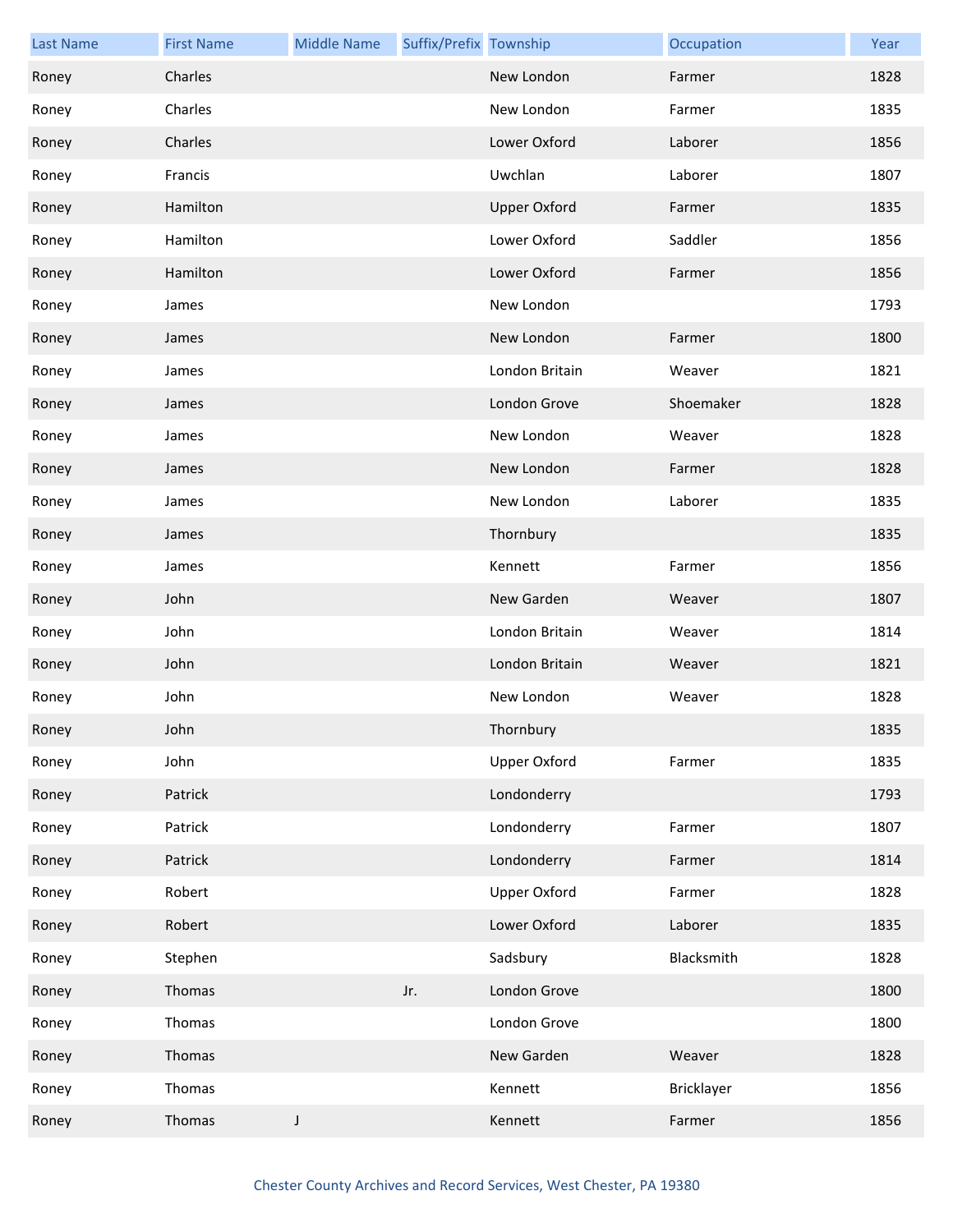| <b>Last Name</b> | <b>First Name</b> | <b>Middle Name</b> | Suffix/Prefix Township |                      | Occupation | Year |
|------------------|-------------------|--------------------|------------------------|----------------------|------------|------|
| Roney            | William           |                    |                        | New London           | Farmer     | 1835 |
| Roney            | William           |                    |                        | Lower Oxford         | Farmer     | 1856 |
| Ronk             | Daniel            |                    |                        | Honey Brook          | Laborer    | 1835 |
| Ronk             | John              |                    |                        | Honey Brook          | Farmer     | 1821 |
| Ronk             | John              |                    |                        | Honey Brook          | Innkeeper  | 1828 |
| Ronk             | John              |                    |                        | Honey Brook          | Laborer    | 1835 |
| Ronk             | Philip            |                    |                        | Honey Brook          | Laborer    | 1835 |
| Ronn             | Henry             |                    |                        | <b>West Nantmeal</b> |            | 1800 |
| Ronnels          | John              |                    |                        | East Marlborough     | Laborer    | 1828 |
| Ronsha           | William           | $\sf S$            |                        | <b>West Nantmeal</b> | Jobber     | 1856 |
| Rony             | Robert            |                    |                        | Lower Oxford         | Farmer     | 1856 |
| Rood             | Daniel            |                    |                        | Charlestown          |            | 1793 |
| Rood             | Joseph            |                    |                        | Vincent              |            | 1800 |
| Rood             | Samuel            |                    |                        | Vincent              |            | 1800 |
| Rood             | Sebastian         |                    |                        | Vincent              |            | 1800 |
| Rook             | Andrew            |                    |                        | Pikeland             | Farmer     | 1835 |
| Rook             | Catherine         |                    |                        | Vincent              |            | 1821 |
| Rook             | James             |                    |                        | <b>East Nantmeal</b> | Farmer     | 1835 |
| Rook             | John              |                    |                        | Pikeland             | Farmer     | 1835 |
| Rook             | Jonathan          |                    |                        | East Nantmeal        | Mason      | 1800 |
| Rook             | Jonathan          |                    |                        | East Nantmeal        | Farmer     | 1814 |
| Rooke            | Barney            |                    |                        | West Goshen          | Laborer    | 1856 |
| Rooke            | James             |                    |                        | <b>East Nantmeal</b> | Farmer     | 1856 |
| Rooke            | Jonathan          |                    |                        | <b>West Vincent</b>  | Farmer     | 1835 |
| Rooke            | Jonathan          |                    |                        | East Nantmeal        | Mason      | 1856 |
| Rooke            | Robert            |                    |                        | Vincent              | Yeoman     | 1807 |
| Rooke            | Robert            |                    |                        | <b>West Vincent</b>  | Stonemason | 1835 |
| Rooke            | Robert            |                    |                        | <b>West Vincent</b>  | Farmer     | 1856 |
| Rooke            | Thomas            |                    |                        | Vincent              | Stonemason | 1807 |
| Rooke            | Thomas            |                    |                        | <b>West Vincent</b>  | Farmer     | 1835 |
| Rooke            | Thomas            |                    |                        | <b>West Vincent</b>  | Carpenter  | 1835 |
| Rooke            | Thomas            |                    |                        | <b>West Vincent</b>  | Farmer     | 1856 |
| Rookes           | Thomas            |                    |                        | Vincent              | Farmer     | 1828 |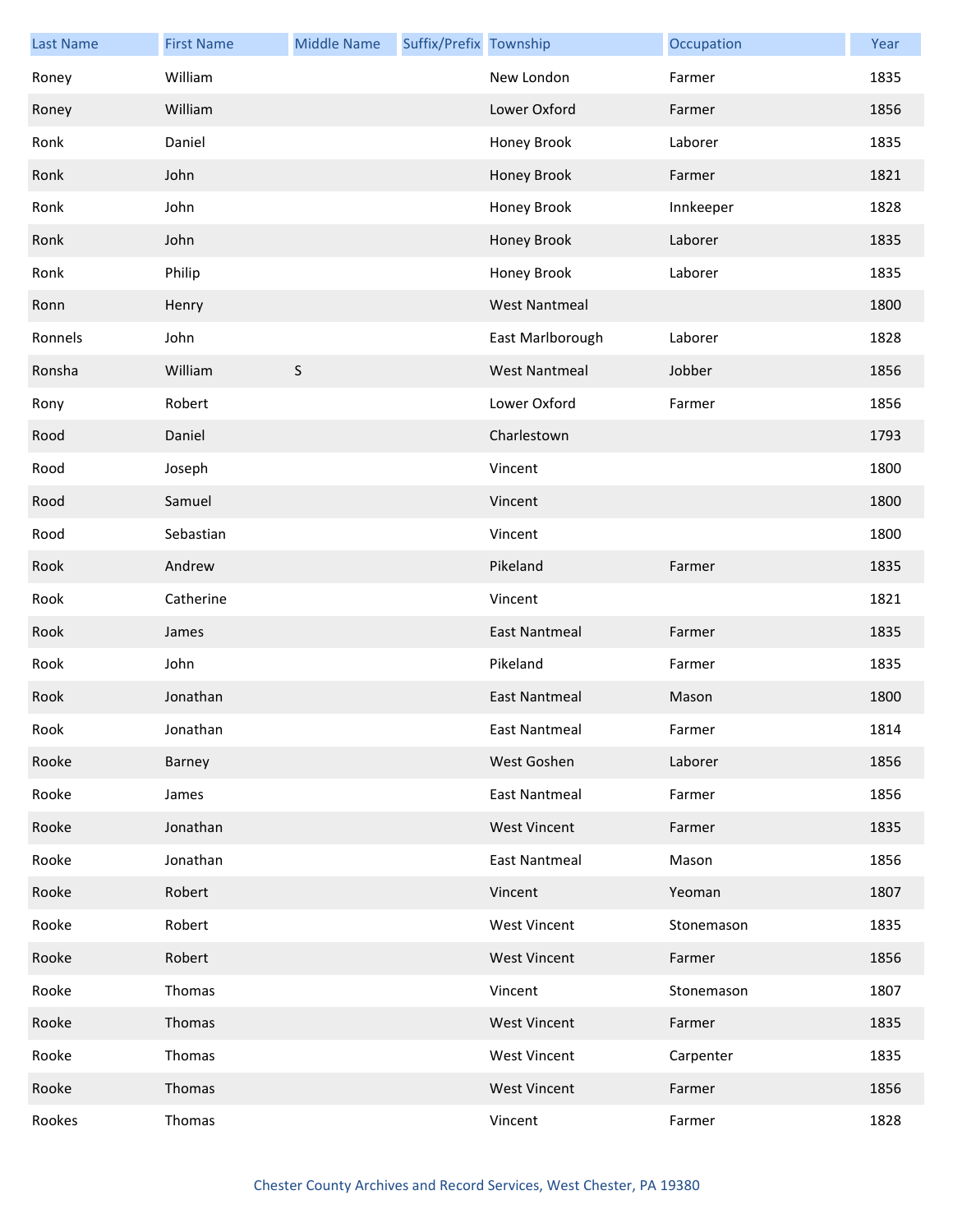| <b>Last Name</b> | <b>First Name</b> | <b>Middle Name</b> | Suffix/Prefix Township |                      | Occupation | Year |
|------------------|-------------------|--------------------|------------------------|----------------------|------------|------|
| Rooks            | Abraham           |                    |                        | West Whiteland       | Quarryman  | 1835 |
| Rooks            | Catharine         |                    |                        | <b>East Nantmeal</b> |            | 1828 |
| Rooks            | James             |                    |                        | <b>East Nantmeal</b> | Farmer     | 1821 |
| Rooks            | Jonathan          |                    |                        | <b>East Nantmeal</b> | Farmer     | 1807 |
| Rooks            | Jonathan          |                    |                        | <b>East Nantmeal</b> | Farmer     | 1821 |
| Rooks            | Jonathan          |                    |                        | Vincent              | Farmer     | 1828 |
| Rooks            | Jonathan          |                    |                        | Uwchlan              | Mason      | 1835 |
| Rooks            | Jonathan          |                    |                        | South Coventry       | Farmer     | 1856 |
| Rooks            | Robert            |                    |                        | Vincent              |            | 1793 |
| Rooks            | Robert            |                    |                        | Vincent              |            | 1800 |
| Rooks            | Robert            |                    |                        | Vincent              |            | 1814 |
| Rooks            | Thomas            |                    |                        | Vincent              |            | 1800 |
| Rooks            | Thomas            |                    |                        | Vincent              |            | 1814 |
| Rooney           | Betty             |                    |                        | New Garden           | Weaver     | 1835 |
| Rooney           | Charles           |                    |                        | New London           | Farmer     | 1807 |
| Rooney           | Charles           |                    |                        | New London           | Farmer     | 1814 |
| Rooney           | Charles           |                    |                        | New London           | Farmer     | 1821 |
| Rooney           | James             |                    |                        | New London           | Farmer     | 1821 |
| Rooney           | John              |                    |                        | London Britain       | Weaver     | 1807 |
| Rooney           | Robert            |                    |                        | New London           | Farmer     | 1807 |
| Rooney           | Robert            |                    |                        | New London           | Farmer     | 1814 |
| Rooney           | Robert            |                    |                        | New London           | Farmer     | 1821 |
| Rooney           | William           |                    |                        | New London           | Farmer     | 1807 |
| Rooss            | John              |                    |                        | West Whiteland       | Shoemaker  | 1814 |
| Root             | (Widow)           |                    |                        | <b>West Nantmeal</b> | Farmer     | 1807 |
| Root             | Abraham           |                    |                        | Goshen               |            | 1793 |
| Root             | Abraham           |                    |                        | Goshen               |            | 1793 |
| Root             | Abraham           |                    |                        | Coventry             | Yeoman     | 1814 |
| Root             | Bastian           |                    |                        | Pikeland             |            | 1800 |
| Root             | Charlotte         |                    |                        | <b>West Coventry</b> |            | 1856 |
| Root             | Daniel            |                    |                        | Coventry             | Yeoman     | 1807 |
| Root             | Daniel            |                    | Jr.                    | Coventry             | Yeoman     | 1814 |
| Root             | Daniel            |                    |                        | Coventry             | Yeoman     | 1814 |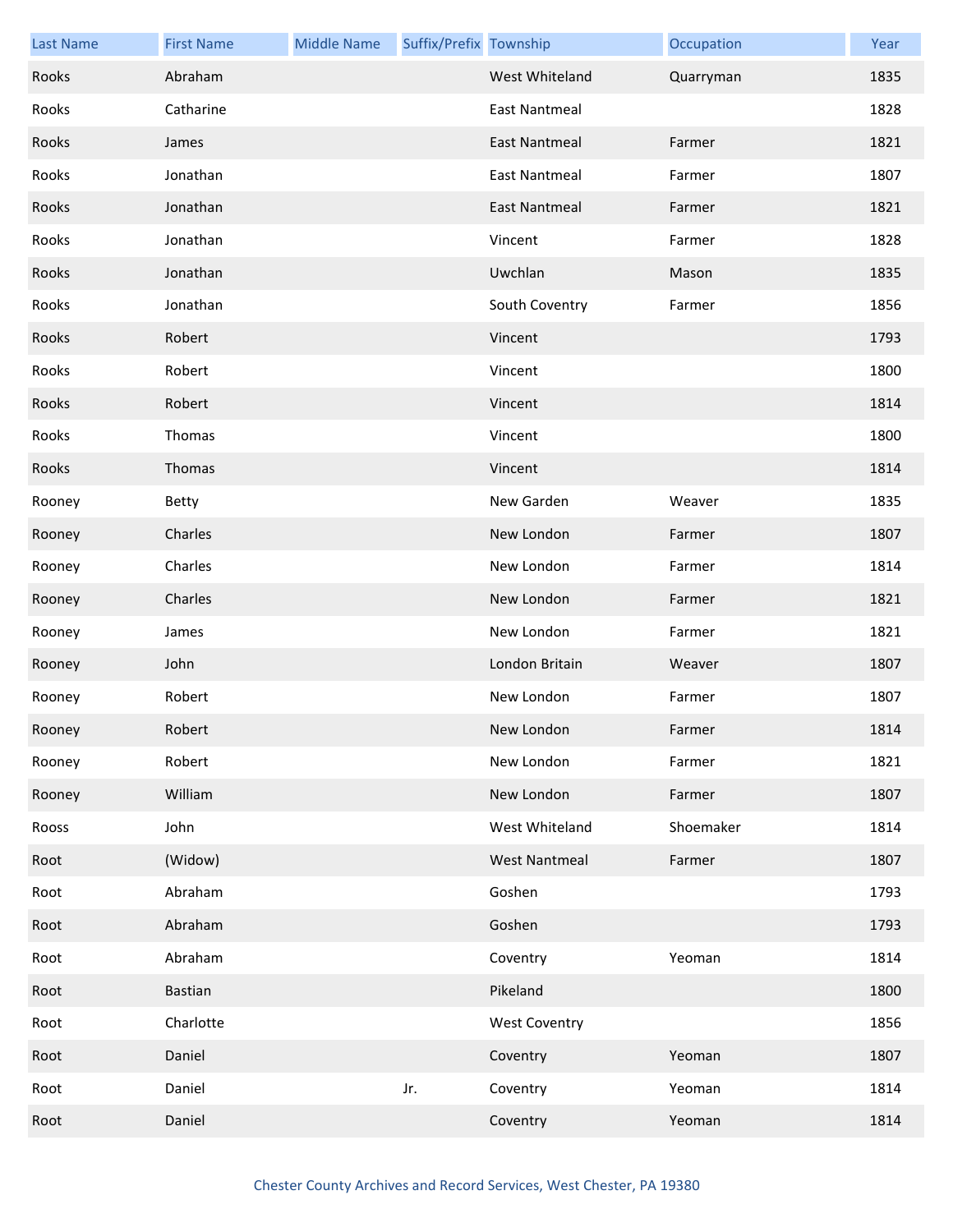| <b>Last Name</b> | <b>First Name</b> | <b>Middle Name</b> | Suffix/Prefix Township |                      | Occupation | Year |
|------------------|-------------------|--------------------|------------------------|----------------------|------------|------|
| Root             | Daniel            |                    |                        | Vincent              |            | 1814 |
| Root             | Daniel            |                    |                        | Vincent              |            | 1821 |
| Root             | Daniel            |                    | Jr.                    | Coventry             | Laborer    | 1821 |
| Root             | Daniel            |                    |                        | Coventry             | Farmer     | 1821 |
| Root             | Daniel            |                    |                        | Pikeland             | Laborer    | 1835 |
| Root             | David             |                    |                        | Vincent              |            | 1821 |
| Root             | David             |                    |                        | Vincent              | Farmer     | 1828 |
| Root             | David             |                    |                        | <b>West Vincent</b>  | Farmer     | 1835 |
| Root             | David             |                    |                        | <b>West Vincent</b>  | Farmer     | 1856 |
| Root             | Eli               | $\mathsf S$        |                        | <b>West Coventry</b> | Farmer     | 1856 |
| Root             | Elizabeth         |                    |                        | <b>West Nantmeal</b> |            | 1800 |
| Root             | George            |                    |                        | Coventry             | Laborer    | 1835 |
| Root             | George            | $\sf S$            |                        | <b>West Coventry</b> | Farmer     | 1856 |
| Root             | Isaac             |                    |                        | Goshen               |            | 1793 |
| Root             | Jacob             |                    |                        | Coventry             |            | 1793 |
| Root             | Jacob             |                    | Jr.                    | Coventry             | Tailor     | 1807 |
| Root             | Jacob             |                    | Sr.                    | Coventry             | Yeoman     | 1807 |
| Root             | Jacob             |                    |                        | Coventry             | Carpenter  | 1807 |
| Root             | Jacob             |                    | Jr.                    | Coventry             | Carpenter  | 1814 |
| Root             | Jacob             |                    |                        | Coventry             | Tailor     | 1814 |
| Root             | Jacob             |                    | Sr.                    | Coventry             | Yeoman     | 1814 |
| Root             | Jacob             |                    | Sr.                    | Coventry             | Farmer     | 1821 |
| Root             | Jacob             |                    | Jr.                    | Coventry             | Farmer     | 1821 |
| Root             | Jacob             |                    |                        | Coventry             | Laborer    | 1821 |
| Root             | Jacob             |                    |                        | Coventry             | Carpenter  | 1828 |
| Root             | Jacob             |                    |                        | Coventry             | Laborer    | 1828 |
| Root             | Jacob             |                    |                        | Coventry             | Laborer    | 1828 |
| Root             | Jacob             |                    |                        | <b>East Nantmeal</b> | Laborer    | 1835 |
| Root             | Jacob             |                    |                        | Coventry             | Carpenter  | 1835 |
| Root             | Jacob             |                    |                        | Coventry             |            | 1835 |
| Root             | Jacob             |                    |                        | Warwick              | Laborer    | 1856 |
| Root             | Jacob             | ${\sf M}$          |                        | Coventry             | Weaver     | 1835 |
| Root             | John              |                    |                        | Coventry             |            | 1793 |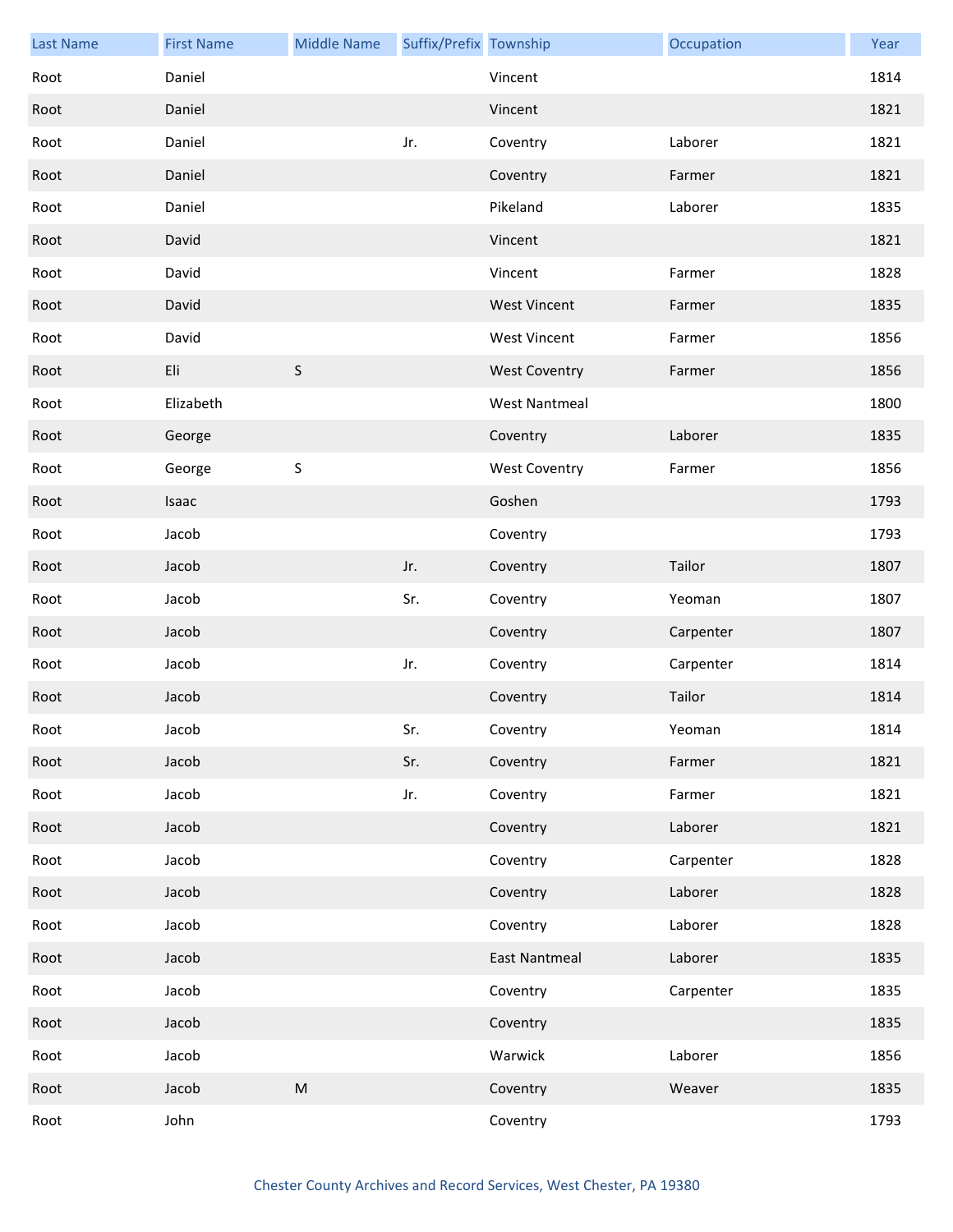| <b>Last Name</b> | <b>First Name</b> | <b>Middle Name</b> | Suffix/Prefix Township |                      | Occupation     | Year |
|------------------|-------------------|--------------------|------------------------|----------------------|----------------|------|
| Root             | John              |                    |                        | <b>West Nantmeal</b> |                | 1793 |
| Root             | John              |                    | Jr.                    | Coventry             | Yeoman         | 1807 |
| Root             | John              |                    |                        | Coventry             | Yeoman         | 1807 |
| Root             | John              |                    | Jr.                    | Coventry             | Yeoman         | 1814 |
| Root             | John              |                    |                        | <b>West Nantmeal</b> | Blacksmith     | 1814 |
| Root             | John              |                    |                        | Coventry             | Yeoman         | 1814 |
| Root             | John              |                    | Jr.                    | Coventry             | Laborer        | 1821 |
| Root             | John              |                    |                        | Coventry             | Farmer         | 1821 |
| Root             | John              |                    |                        | Coventry             | Miller         | 1828 |
| Root             | John              |                    |                        | Coventry             | Farmer         | 1828 |
| Root             | John              |                    |                        | Coventry             | Farmer         | 1835 |
| Root             | John              |                    |                        | Coventry             | Miller, farmer | 1835 |
| Root             | John              |                    |                        | Warwick              | Laborer        | 1856 |
| Root             | John              |                    |                        | West Caln            | Laborer        | 1856 |
| Root             | Joseph            |                    |                        | Coventry             |                | 1793 |
| Root             | Joseph            |                    | Jr.                    | Coventry             | Laborer        | 1821 |
| Root             | Joseph            |                    |                        | Coventry             | Blacksmith     | 1821 |
| Root             | Joseph            |                    |                        | Coventry             | Farmer         | 1828 |
| Root             | Peter             |                    |                        | Coventry             | Shoemaker      | 1807 |
| Root             | Peter             |                    |                        | Coventry             | Cordwainer     | 1814 |
| Root             | Peter             |                    |                        | Warwick              | Laborer        | 1856 |
| Root             | Robert            |                    |                        | West Brandywine      | Laborer        | 1856 |
| Root             | Sabastian         |                    |                        | Vincent              | Farmer         | 1828 |
| Root             | Samuel            |                    |                        | <b>West Nantmeal</b> | Farmer         | 1807 |
| Root             | Samuel            |                    |                        | Coventry             | Farmer         | 1828 |
| Root             | Samuel            |                    |                        | Easttown             | Farmer         | 1835 |
| Root             | Samuel            |                    |                        | <b>East Coventry</b> | Laborer        | 1856 |
| Root             | Sebastian         |                    |                        | Coventry             |                | 1793 |
| Root             | Sebastian         |                    |                        | Vincent              | Yeoman         | 1807 |
| Root             | Sebastian         |                    |                        | Vincent              |                | 1814 |
| Root             | Sebastian         |                    |                        | <b>West Vincent</b>  | Farmer         | 1835 |
| Root             | Washington        |                    |                        | <b>West Coventry</b> | Laborer        | 1856 |
| Root             | William           |                    |                        | <b>West Nantmeal</b> | Farmer         | 1814 |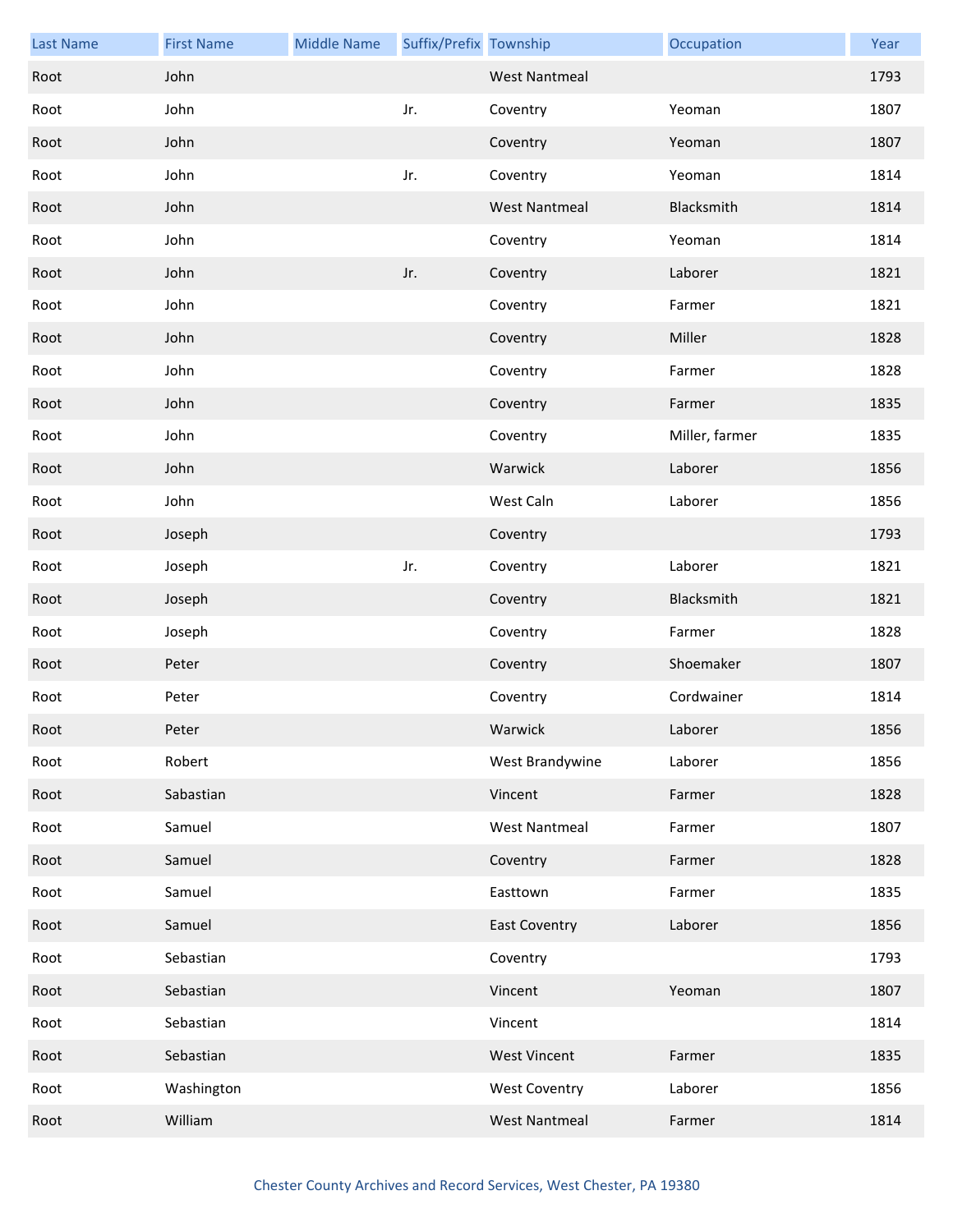| <b>Last Name</b> | <b>First Name</b> | <b>Middle Name</b> | Suffix/Prefix Township |                      | Occupation          | Year |
|------------------|-------------------|--------------------|------------------------|----------------------|---------------------|------|
| Root             | William           | M                  |                        | <b>West Coventry</b> |                     | 1856 |
| Roots            | George            |                    |                        | Easttown             | Carpenter           | 1856 |
| Roots            | Henry             |                    |                        | Easttown             | Farmer              | 1856 |
| Roppunpop        | Adam              |                    |                        | Phoenixville         | Pudler              | 1856 |
| Rorick           | Francis           |                    |                        | Uwchlan              | Laborer             | 1828 |
| Rorick           | John              |                    |                        | Uwchlan              | Shoemaker           | 1814 |
| Rorick           | Michael           |                    |                        | Uwchlan              | Shoemaker           | 1814 |
| Rorick           | Michael           |                    |                        | Uwchlan              | Cordwainer          | 1821 |
| Rorick           | Michael           |                    |                        | Uwchlan              | Shoemaker           | 1828 |
| Rorke            | Henry             |                    |                        | Phoenixville         | <b>Baker</b>        | 1856 |
| Rorke            | John              |                    |                        | Schuylkill           | Shoemaker           | 1835 |
| Rorke            | John              |                    |                        | Schuylkill           | Cotton manufacturer | 1835 |
| Rorke            | John              |                    | Sr.                    | Phoenixville         | Shoemaker           | 1856 |
| Rorke            | Thomas            |                    |                        | Phoenixville         | Shoemaker           | 1856 |
| Rosborow         | Robert            |                    |                        | <b>West Nantmeal</b> |                     | 1800 |
| Rosbrugh         | James             |                    |                        | Honey Brook          |                     | 1793 |
| Rosbrugh         | Robert            |                    |                        | Honey Brook          |                     | 1793 |
| Rose             | John              |                    |                        | East Goshen          | Laborer             | 1821 |
| Rose             | John              |                    |                        | Charlestown          | Farmer              | 1856 |
| Rose             | William           | C.                 |                        | Westtown             | Tobacconist         | 1821 |
| Rosebery         | James             |                    |                        | West Nantmeal        | Jobber              | 1856 |
| Roseboraugh      | James             |                    |                        | <b>West Nantmeal</b> | Blacksmith          | 1835 |
| Roseborogh       | Jane              |                    |                        | Wallace              | Farmer              | 1856 |
| Roseborough      | James             |                    |                        | <b>West Nantmeal</b> | Farmer              | 1828 |
| Roseborough      | James             |                    |                        | <b>West Nantmeal</b> | Farmer              | 1835 |
| Rosebrough       | Robert            |                    |                        | Honey Brook          |                     | 1814 |
| Rosebrought      | James             |                    |                        | <b>West Nantmeal</b> | Farmer              | 1807 |
| Rosebrought      | Robert            |                    |                        | <b>West Nantmeal</b> | Farmer              | 1807 |
| Roseburgh        | James             |                    |                        | Honey Brook          |                     | 1800 |
| Roseburrow       | James             |                    |                        | <b>West Nantmeal</b> | Farmer              | 1814 |
| Rosen            | Isaac             |                    |                        | <b>East Vincent</b>  | Farmer              | 1856 |
| Rosen            | John              |                    |                        | <b>East Vincent</b>  | Storekeeper         | 1856 |
| Rosin            | Henry             | В.                 |                        | Honey Brook          | <b>Blue Dyer</b>    | 1814 |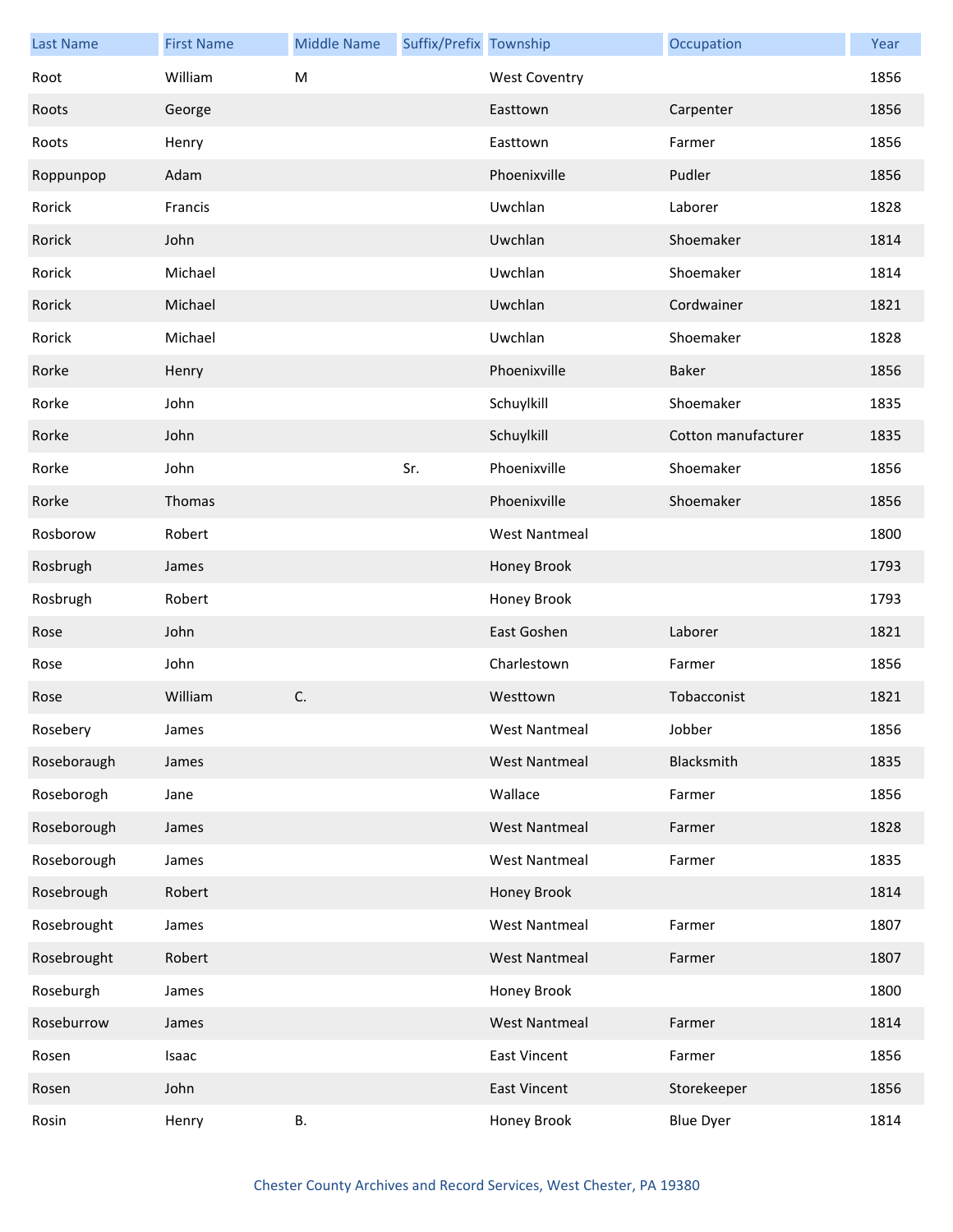| <b>Last Name</b> | <b>First Name</b> | <b>Middle Name</b>        | Suffix/Prefix Township |                     | Occupation          | Year |
|------------------|-------------------|---------------------------|------------------------|---------------------|---------------------|------|
| Rositer          | Abijah            |                           |                        | Charlestown         | Millwright          | 1814 |
| Rositer          | Daniel            |                           |                        | Charlestown         |                     | 1793 |
| Rositer          | Jesse             |                           |                        | Charlestown         | Laborer             | 1814 |
| Rositer          | Jesse             |                           |                        | Charlestown         | Farmer              | 1814 |
| Rositer          | John              |                           |                        | Charlestown         |                     | 1793 |
| Rositer          | John              |                           |                        | Charlestown         | Farmer              | 1814 |
| Rositer          | Samuel            |                           |                        | Charlestown         |                     | 1793 |
| Rositer          | Samuel            |                           |                        | Tredyffrin          |                     | 1800 |
| Rositer          | Samuel            |                           |                        | Charlestown         | Saddler             | 1814 |
| Rositer          | Thomas            |                           |                        | Charlestown         | Blacksmith          | 1814 |
| Rositer          | Thomas            |                           |                        | Charlestown         | Carpenter           | 1814 |
| Ross             | Abraham           |                           |                        | <b>Upper Oxford</b> | Farmer              | 1807 |
| Ross             | Abraham           |                           |                        | <b>Upper Oxford</b> | Farmer              | 1814 |
| Ross             | Abraham           |                           |                        | Upper Oxford        | Yeoman              | 1821 |
| Ross             | Abraham           |                           |                        | <b>Upper Oxford</b> | Farmer              | 1828 |
| Ross             | Abraham           |                           |                        | <b>Upper Oxford</b> | Farmer              | 1835 |
| Ross             | Abraham           |                           |                        | <b>Upper Oxford</b> | Farmer              | 1856 |
| Ross             | Abraham           | $\boldsymbol{\mathsf{H}}$ |                        | West Fallowfield    | Farmer              | 1856 |
| Ross             | Andrew            |                           |                        | Sadsbury            |                     | 1793 |
| Ross             | Andrew            |                           |                        | West Caln           | Carpenter           | 1814 |
| Ross             | Benjamin          |                           |                        | Upper Oxford        | Distiller           | 1800 |
| Ross             | Benjamin          |                           |                        | <b>Upper Oxford</b> | Distiller           | 1807 |
| Ross             | Benjamin          |                           |                        | <b>Upper Oxford</b> | Farmer              | 1814 |
| Ross             | Benjamin          |                           |                        | <b>Upper Oxford</b> | Yeoman              | 1821 |
| Ross             | Charles           |                           |                        | London Grove        | Laborer             | 1835 |
| Ross             | Charles           | <b>B.</b>                 |                        | East Caln           | <b>Stage Driver</b> | 1828 |
| Ross             | Ebenezer          |                           |                        | <b>Upper Oxford</b> | Yeoman              | 1821 |
| Ross             | Edward            |                           |                        | London Grove        | Laborer             | 1821 |
| Ross             | Enos              | W                         |                        | East Fallowfield    | Blacksmith          | 1856 |
| Ross             | George            |                           |                        | East Fallowfield    | Carpenter           | 1835 |
| Ross             | George            |                           |                        | West Fallowfield    | Farmer              | 1856 |
| Ross             | George            |                           |                        | West Bradford       | Carpenter           | 1856 |
| Ross             | Hugh              |                           |                        | <b>Upper Oxford</b> | Farmer              | 1856 |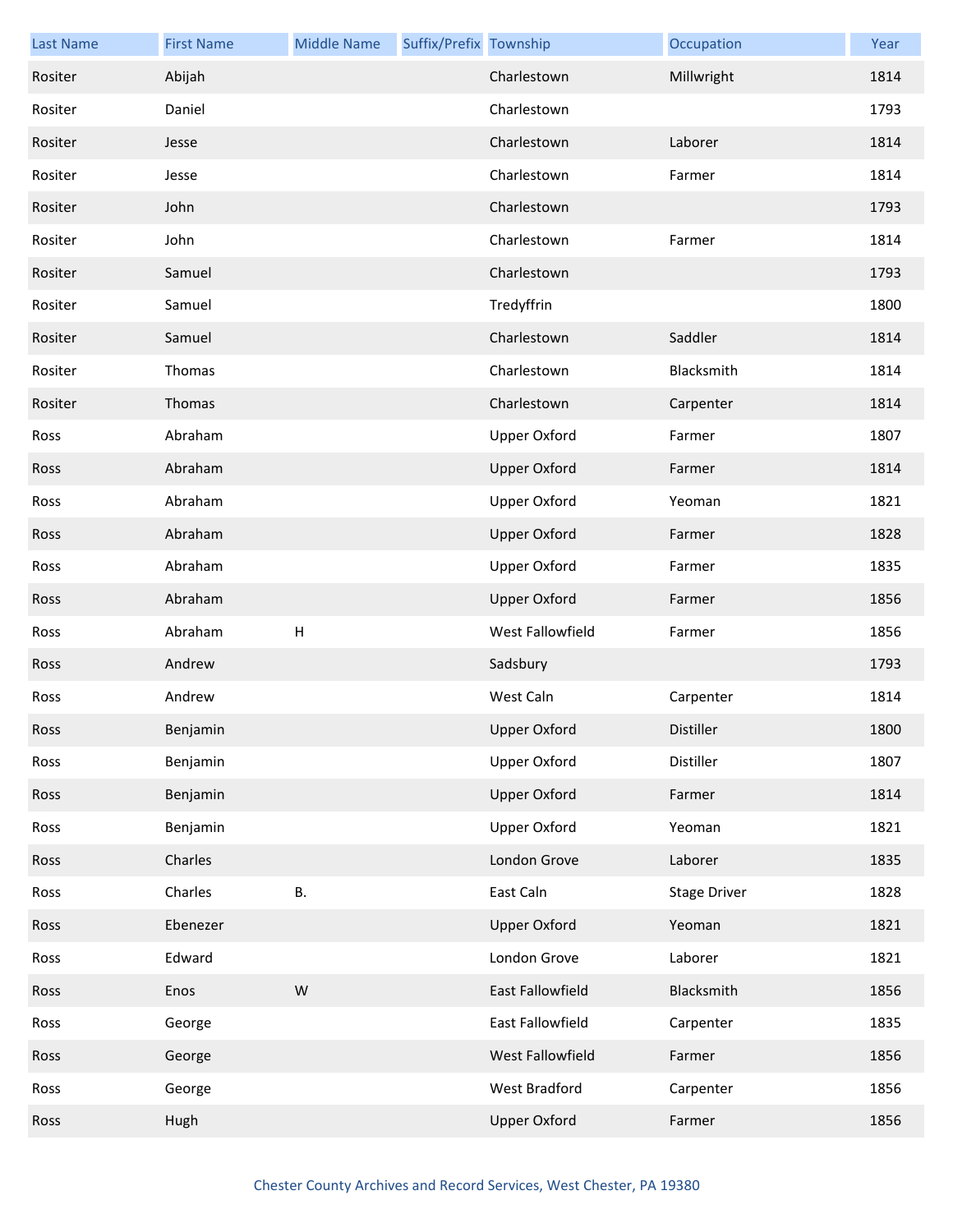| <b>Last Name</b> | <b>First Name</b> | <b>Middle Name</b> | Suffix/Prefix Township |                         | Occupation  | Year |
|------------------|-------------------|--------------------|------------------------|-------------------------|-------------|------|
| Ross             | Isaac             |                    |                        | <b>Upper Oxford</b>     | Farmer      | 1807 |
| Ross             | Isaac             |                    |                        | <b>Upper Oxford</b>     | Farmer      | 1814 |
| Ross             | Isaac             |                    |                        | <b>Upper Oxford</b>     | Yeoman      | 1821 |
| Ross             | Isaac             |                    |                        | <b>Upper Oxford</b>     | Farmer      | 1828 |
| Ross             | Isaac             |                    |                        | <b>Upper Oxford</b>     | Farmer      | 1835 |
| Ross             | Isaac             |                    |                        | West Fallowfield        | Farmer      | 1856 |
| Ross             | James             |                    |                        | London Grove            |             | 1793 |
| Ross             | James             |                    |                        | <b>Upper Oxford</b>     | Wagoner     | 1807 |
| Ross             | James             |                    | Jr.                    | <b>Upper Oxford</b>     | Farmer      | 1814 |
| Ross             | James             |                    |                        | <b>Upper Oxford</b>     | Miller      | 1814 |
| Ross             | James             |                    |                        | <b>Upper Oxford</b>     | Miller      | 1821 |
| Ross             | James             |                    | Jr.                    | <b>Upper Oxford</b>     | Yeoman      | 1821 |
| Ross             | James             |                    |                        | East Caln               | Wheelwright | 1828 |
| Ross             | James             |                    |                        | West Fallowfield        | Farmer      | 1828 |
| Ross             | James             |                    |                        | <b>Upper Oxford</b>     | Miller      | 1828 |
| Ross             | James             |                    |                        | <b>West Fallowfield</b> | Farmer      | 1835 |
| Ross             | James             |                    |                        | <b>Upper Oxford</b>     | Miller      | 1835 |
| Ross             | James             |                    |                        | East Fallowfield        | Laborer     | 1835 |
| Ross             | James             |                    |                        | West Fallowfield        | Farmer      | 1835 |
| Ross             | James             |                    |                        | East Fallowfield        | Wheelwright | 1856 |
| Ross             | John              |                    |                        | New Garden              |             | 1793 |
| Ross             | John              |                    |                        | London Grove            |             | 1793 |
| Ross             | John              |                    |                        | London Grove            |             | 1793 |
| Ross             | John              |                    |                        | New London              |             | 1793 |
| Ross             | John              |                    |                        | London Grove            |             | 1800 |
| Ross             | John              |                    |                        | New Garden              | Physician   | 1800 |
| Ross             | John              |                    | Jr.                    | <b>Upper Oxford</b>     | Yeoman      | 1800 |
| Ross             | John              |                    |                        | East Nottingham         |             | 1800 |
| Ross             | John              |                    |                        | <b>Upper Oxford</b>     | Yeoman      | 1800 |
| Ross             | John              |                    |                        | London Grove            | Farmer      | 1807 |
| Ross             | John              |                    |                        | <b>Upper Oxford</b>     | Farmer      | 1807 |
| Ross             | John              |                    |                        | New Garden              | Physician   | 1807 |
| Ross             | John              |                    | Jr.                    | London Grove            | Farmer      | 1807 |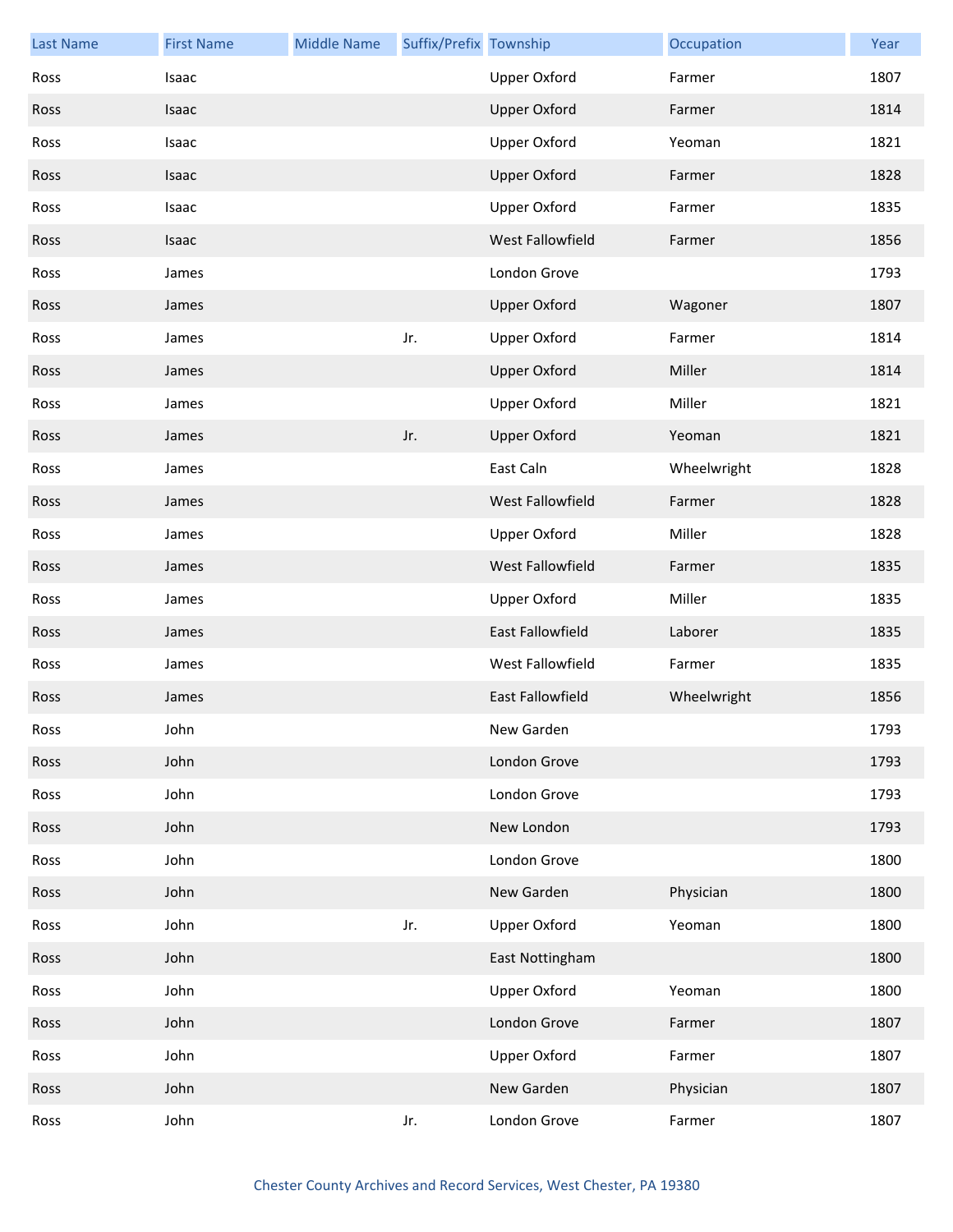| <b>Last Name</b> | <b>First Name</b> | <b>Middle Name</b> | Suffix/Prefix Township |                     | Occupation     | Year |
|------------------|-------------------|--------------------|------------------------|---------------------|----------------|------|
| Ross             | John              |                    |                        | East Nottingham     | <b>Butcher</b> | 1814 |
| Ross             | John              |                    |                        | <b>Upper Oxford</b> | Farmer         | 1814 |
| Ross             | John              |                    |                        | New Garden          | Doctor         | 1814 |
| Ross             | John              |                    |                        | London Grove        | Farmer         | 1814 |
| Ross             | John              |                    |                        | <b>Upper Oxford</b> | Yeoman         | 1821 |
| Ross             | John              |                    |                        | London Grove        | Farmer         | 1821 |
| Ross             | John              |                    |                        | London Grove        | Farmer         | 1828 |
| Ross             | John              |                    |                        | East Nottingham     | Farmer         | 1828 |
| Ross             | John              |                    |                        | Londonderry         | Schoolmaster   | 1835 |
| Ross             | John              | D                  |                        | Lower Oxford        | Merchant       | 1835 |
| Ross             | John              | D                  |                        | Lower Oxford        | Farmer         | 1856 |
| Ross             | John              | ${\sf M}$          |                        | <b>Upper Oxford</b> | Farmer         | 1835 |
| Ross             | John              | ${\sf M}$          |                        | <b>Upper Oxford</b> | Farmer         | 1856 |
| Ross             | John              | Υ                  |                        | London Grove        | Farmer         | 1856 |
| Ross             | Joseph            |                    |                        | Londonderry         |                | 1793 |
| Ross             | Joseph            |                    |                        | London Grove        | Nailer         | 1807 |
| Ross             | Joseph            |                    |                        | London Grove        | Laborer        | 1814 |
| Ross             | Joseph            |                    |                        | London Grove        | Laborer        | 1821 |
| Ross             | Joseph            |                    |                        | East Fallowfield    | Carpenter      | 1821 |
| Ross             | Joseph            |                    |                        | London Grove        | Laborer        | 1828 |
| Ross             | Joseph            |                    |                        | East Fallowfield    | Carpenter      | 1835 |
| Ross             | Joseph            |                    |                        | London Grove        | Quarrier       | 1835 |
| Ross             | Joseph            |                    |                        | East Fallowfield    | Farmer         | 1856 |
| Ross             | Lemmon            |                    |                        | Londonderry         | Smith          | 1856 |
| Ross             | Levi              |                    |                        | New London          | Laborer        | 1828 |
| Ross             | Levi              |                    |                        | New London          | Laborer        | 1835 |
| Ross             | Levi              |                    | Sr.                    | New Garden          | Cordwainer     | 1856 |
| Ross             | Levi              |                    | Jr.                    | New Garden          | Carpenter      | 1856 |
| Ross             | Martha            |                    |                        | West Fallowfield    |                | 1856 |
| Ross             | Mathew            |                    |                        | Charlestown         | Gunsmith       | 1821 |
| Ross             | Mathew            |                    |                        | Schuylkill          | Farmer         | 1856 |
| Ross             | Matthew           |                    |                        | Schuylkill          | Gunsmith       | 1828 |
| Ross             | Matthew           |                    |                        | Schuylkill          | Farmer         | 1835 |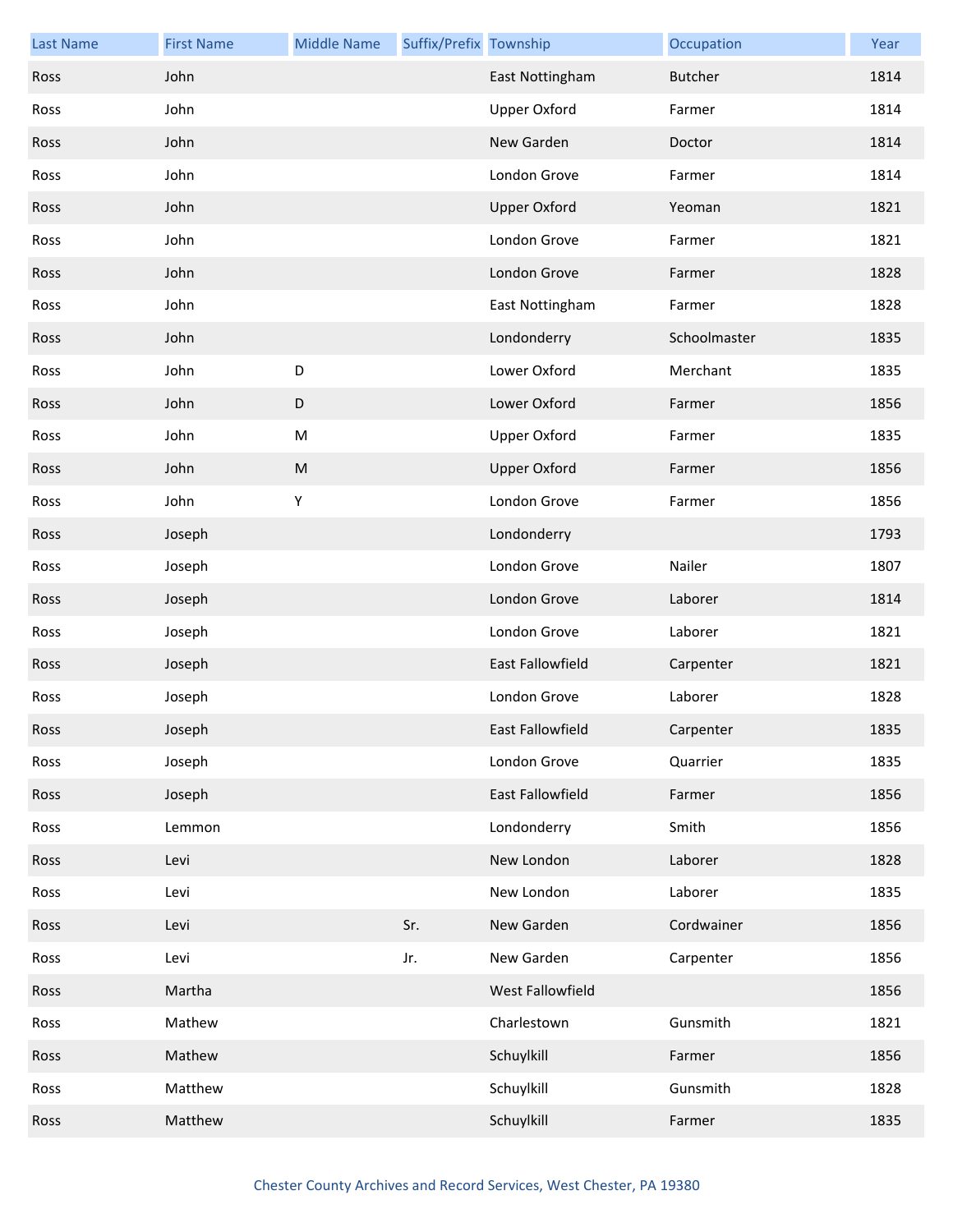| <b>Last Name</b> | <b>First Name</b> | <b>Middle Name</b> | Suffix/Prefix Township |                     | Occupation   | Year |
|------------------|-------------------|--------------------|------------------------|---------------------|--------------|------|
| Ross             | <b>Moses</b>      |                    |                        | <b>Upper Oxford</b> | Yeoman       | 1800 |
| Ross             | Moses             |                    |                        | West Fallowfield    | Farmer       | 1856 |
| Ross             | Nathaniel         |                    |                        | Pennsbury           | Laborer      | 1856 |
| Ross             | Orando            | W                  |                        | Tredyffrin          | Laborer      | 1856 |
| Ross             | Phebe             |                    |                        | <b>Upper Oxford</b> |              | 1856 |
| Ross             | Robert            |                    |                        | <b>Upper Oxford</b> | Laborer      | 1807 |
| Ross             | Robert            |                    |                        | <b>Upper Oxford</b> | Farmer       | 1814 |
| Ross             | Robert            |                    |                        | West Fallowfield    | Farmer       | 1821 |
| Ross             | Robert            |                    |                        | New London          | Laborer      | 1856 |
| Ross             | Samuel            |                    |                        | London Grove        |              | 1800 |
| Ross             | Samuel            |                    |                        | East Nottingham     | Merchant     | 1807 |
| Ross             | Samuel            |                    |                        | Sadsbury            | Schoolmaster | 1814 |
| Ross             | Samuel            |                    |                        | East Nottingham     | Farmer       | 1814 |
| Ross             | Samuel            |                    |                        | <b>Upper Oxford</b> | Yeoman       | 1821 |
| Ross             | Samuel            |                    |                        | London Grove        | Farmer       | 1828 |
| Ross             | Samuel            |                    |                        | Lower Oxford        | Storekeeper  | 1828 |
| Ross             | Samuel            |                    |                        | Lower Oxford        | Farmer       | 1835 |
| Ross             | Samuel            |                    |                        | <b>Upper Oxford</b> | Farmer       | 1856 |
| Ross             | Samuel            | J                  |                        | <b>Upper Oxford</b> | Farmer       | 1856 |
| Ross             | Samuel            | ${\sf R}$          |                        | <b>Upper Oxford</b> | Farmer       | 1856 |
| Ross             | Thomas            |                    |                        | Goshen              |              | 1793 |
| Ross             | Thomas            |                    |                        | West Caln           |              | 1793 |
| Ross             | Thomas            |                    |                        | West Marlborough    |              | 1800 |
| Ross             | Thomas            |                    |                        | West Marlborough    | Jobber       | 1807 |
| Ross             | Thomas            |                    |                        | Sadsbury            |              | 1807 |
| Ross             | Thomas            |                    |                        | Sadsbury            | Laborer      | 1814 |
| Ross             | Thomas            |                    |                        | West Marlborough    | Laborer      | 1814 |
| Ross             | Thomas            |                    |                        | Sadsbury            | Laborer      | 1821 |
| Ross             | Thomas            |                    |                        | West Marlborough    | Laborer      | 1821 |
| Ross             | Thomas            |                    |                        | East Fallowfield    | Laborer      | 1821 |
| Ross             | Thomas            |                    |                        | Sadsbury            | Laborer      | 1828 |
| Ross             | Thomas            |                    |                        | London Grove        | Laborer      | 1828 |
| Ross             | Thomas            |                    |                        | East Fallowfield    | Laborer      | 1835 |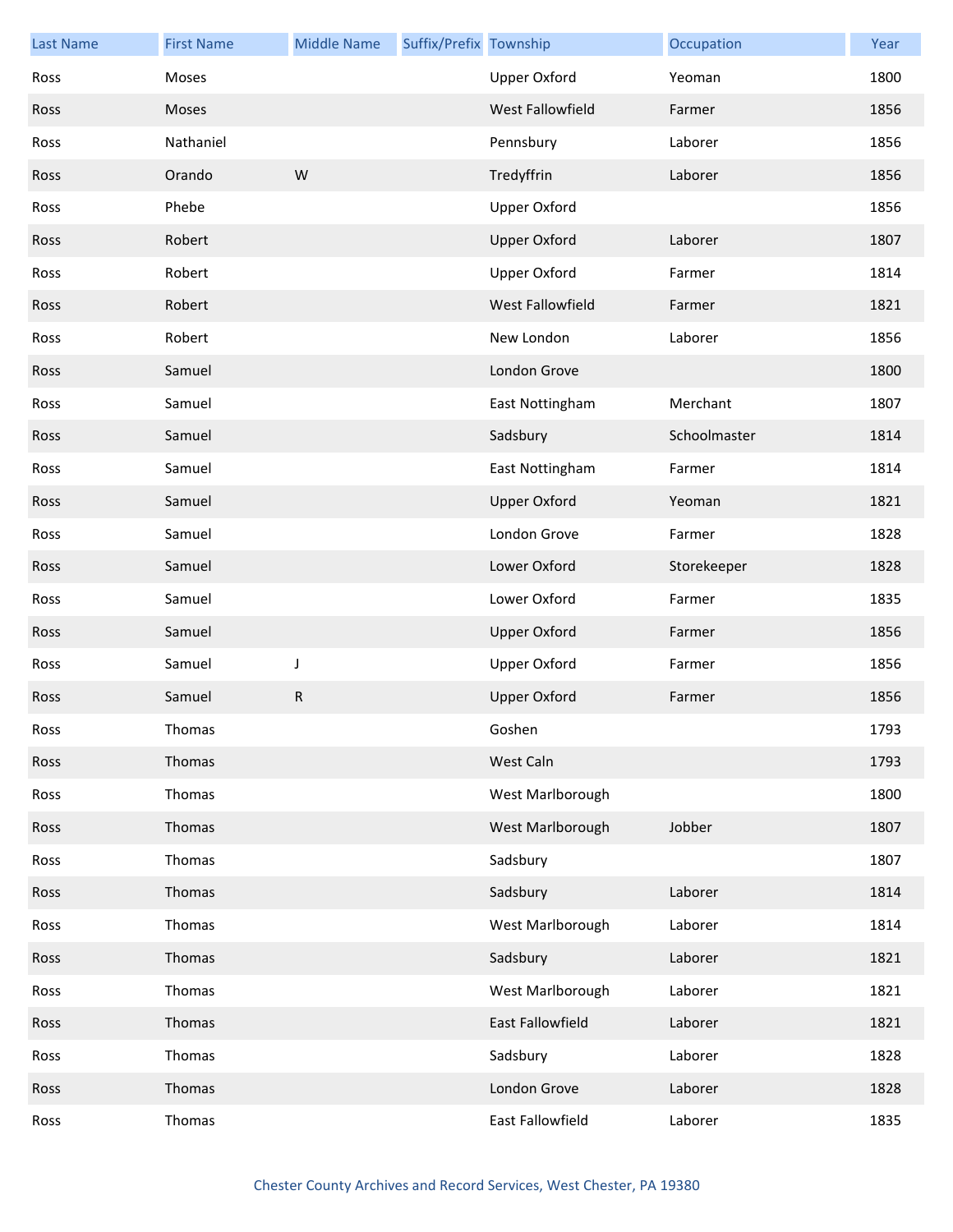| <b>Last Name</b> | <b>First Name</b> | <b>Middle Name</b> | Suffix/Prefix Township |                     | Occupation    | Year |
|------------------|-------------------|--------------------|------------------------|---------------------|---------------|------|
| Ross             | Thomas            |                    |                        | Sadsbury            |               | 1835 |
| Ross             | Thomas            |                    |                        | London Grove        | Quarrier      | 1835 |
| Ross             | Thomas            |                    |                        | Schuylkill          | Machinist     | 1835 |
| Ross             | Washington        |                    |                        | London Grove        | Farmer        | 1814 |
| Ross             | Washington        |                    |                        | London Grove        | Farmer        | 1821 |
| Ross             | Washington        |                    |                        | London Grove        | Farmer        | 1828 |
| Ross             | Washington        |                    |                        | London Grove        | Farmer        | 1835 |
| Ross             | Washington        |                    |                        | London Grove        | Farmer        | 1856 |
| Ross             | William           |                    |                        | <b>Upper Oxford</b> | Miller        | 1800 |
| Ross             | William           |                    |                        | <b>Upper Oxford</b> | Miller        | 1807 |
| Ross             | William           |                    | Jr.                    | <b>Upper Oxford</b> | Chairmaker    | 1807 |
| Ross             | William           |                    |                        | Uwchlan             | Tavern Keeper | 1814 |
| Ross             | William           |                    | Jr.                    | <b>Upper Oxford</b> | Blacksmith    | 1814 |
| Ross             | William           |                    |                        | <b>Upper Oxford</b> | Farmer        | 1814 |
| Ross             | William           |                    |                        | <b>Upper Oxford</b> | Yeoman        | 1821 |
| Ross             | William           |                    |                        | London Grove        | Laborer       | 1828 |
| Ross             | William           |                    |                        | West Fallowfield    | Carpenter     | 1856 |
| Ross             | William           | J                  |                        | <b>Upper Oxford</b> | Farmer        | 1856 |
| Ross             | William           | ${\sf M}$          |                        | Hopewell            | Clerk         | 1856 |
| Ross             | William           | P                  |                        | West Caln           | Tailor        | 1835 |
| Rossal           | William           |                    |                        | Tredyffrin          | Laborer       | 1821 |
| Rossiter         | Amos              |                    |                        | Charlestown         | Carpenter     | 1814 |
| Rossiter         | Amos              |                    |                        | Charlestown         | Carpenter     | 1821 |
| Rossiter         | Amos              |                    |                        | Schuylkill          | Carpenter     | 1828 |
| Rossiter         | Amos              |                    |                        | Schuylkill          | Carpenter     | 1835 |
| Rossiter         | Amos              |                    | Jr.                    | Schuylkill          | Laborer       | 1835 |
| Rossiter         | Armet             |                    |                        | Charlestown         | Laborer       | 1821 |
| Rossiter         | Armit             |                    |                        | Schuylkill          | Farmer        | 1828 |
| Rossiter         | Barnet            |                    |                        | Schuylkill          | Laborer       | 1835 |
| Rossiter         | Benjamin          |                    |                        | Charlestown         | Laborer       | 1821 |
| Rossiter         | Benjamin          |                    |                        | Schuylkill          | Cooper        | 1828 |
| Rossiter         | Benjamin          |                    |                        | Schuylkill          | Cooper        | 1835 |
| Rossiter         | Benjamin          |                    |                        | Schuylkill          | Cooper        | 1856 |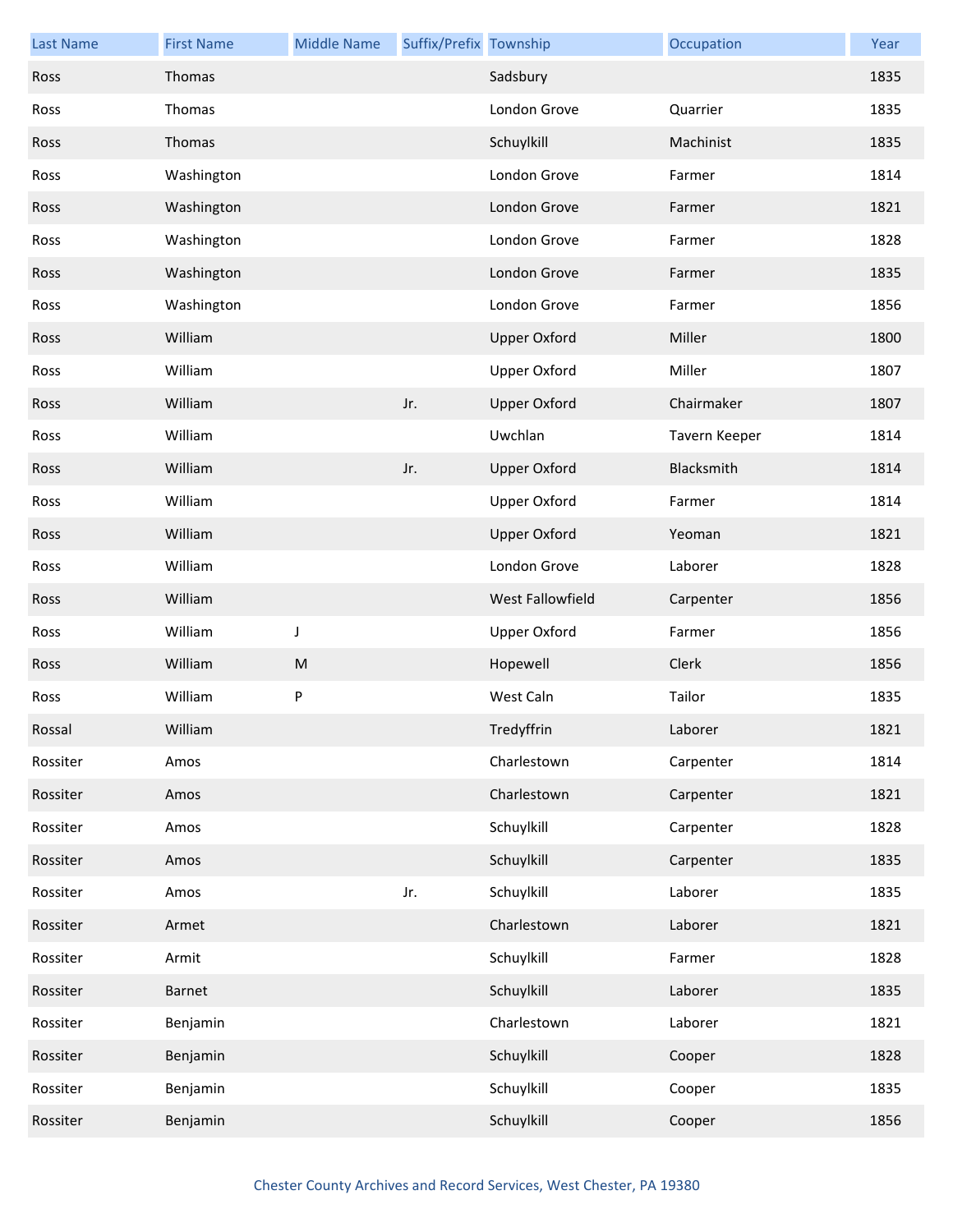| <b>Last Name</b> | <b>First Name</b> | <b>Middle Name</b> | Suffix/Prefix Township |                      | Occupation | Year |
|------------------|-------------------|--------------------|------------------------|----------------------|------------|------|
| Rossiter         | Coates            |                    |                        | Charlestown          | Smith      | 1807 |
| Rossiter         | Daniel            |                    |                        | Tredyffrin           | Stonemason | 1856 |
| Rossiter         | Edwin             |                    |                        | Schuylkill           | Farmer     | 1856 |
| Rossiter         | Ellis             |                    |                        | Schuylkill           | Blacksmith | 1856 |
| Rossiter         | Frederic          |                    |                        | Schuylkill           | Farmer     | 1835 |
| Rossiter         | Frederick         |                    |                        | <b>East Coventry</b> | Locktender | 1856 |
| Rossiter         | Henry             |                    |                        | Charlestown          | Farmer     | 1828 |
| Rossiter         | Henry             |                    |                        | Schuylkill           | Laborer    | 1835 |
| Rossiter         | Jacob             |                    |                        | Schuylkill           | Millwright | 1828 |
| Rossiter         | Jacob             |                    |                        | Schuylkill           | Laborer    | 1828 |
| Rossiter         | Jacob             |                    |                        | Schuylkill           | Laborer    | 1835 |
| Rossiter         | Jacob             |                    |                        | Schuylkill           | Millwright | 1835 |
| Rossiter         | Jacob             |                    |                        | Schuylkill           | Millwright | 1856 |
| Rossiter         | Jesse             |                    |                        | Charlestown          | Laborer    | 1807 |
| Rossiter         | Jesse             |                    |                        | Charlestown          | Laborer    | 1821 |
| Rossiter         | Jesse             |                    |                        | Schuylkill           | Laborer    | 1828 |
| Rossiter         | Jesse             |                    |                        | Schuylkill           | Laborer    | 1835 |
| Rossiter         | Jesse             | M.                 |                        | Charlestown          | Farmer     | 1821 |
| Rossiter         | Jesse             | M.                 |                        | Schuylkill           | Farmer     | 1828 |
| Rossiter         | John              |                    |                        | Charlestown          | Farmer     | 1807 |
| Rossiter         | John              |                    |                        | Charlestown          | Farmer     | 1821 |
| Rossiter         | John              |                    |                        | Schuylkill           | Farmer     | 1828 |
| Rossiter         | John              |                    |                        | Schuylkill           | Gentleman  | 1835 |
| Rossiter         | John              | ${\sf W}$          |                        | Schuylkill           | Carpenter  | 1856 |
| Rossiter         | Joseph            |                    |                        | Schuylkill           | Laborer    | 1835 |
| Rossiter         | Joseph            |                    |                        | Schuylkill           | Blacksmith | 1856 |
| Rossiter         | Juli              | An                 |                        | South Coventry       |            | 1856 |
| Rossiter         | Lewis             |                    |                        | Schuylkill           | Farmer     | 1856 |
| Rossiter         | Mahlon            |                    |                        | Charlestown          | Nailer     | 1821 |
| Rossiter         | Mahlon            |                    |                        | Schuylkill           | Laborer    | 1828 |
| Rossiter         | Mahlon            |                    |                        | Tredyffrin           | Stonemason | 1856 |
| Rossiter         | Mary              |                    |                        | Schuylkill           |            | 1828 |
| Rossiter         | Morris            |                    |                        | Schuylkill           | Blacksmith | 1856 |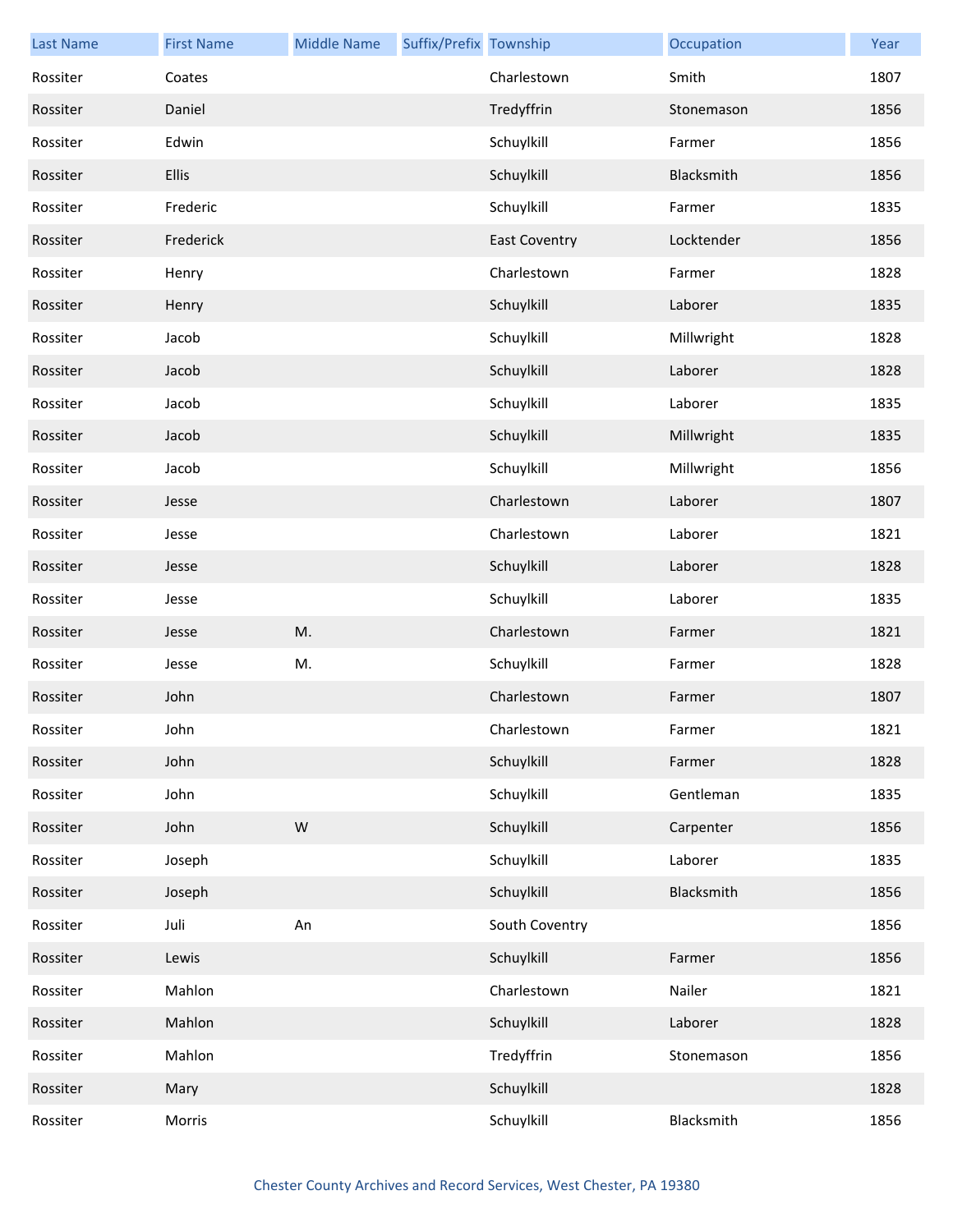| <b>Last Name</b> | <b>First Name</b> | <b>Middle Name</b> | Suffix/Prefix Township |                      | Occupation  | Year |
|------------------|-------------------|--------------------|------------------------|----------------------|-------------|------|
| Rossiter         | Samuel            |                    |                        | Charlestown          | Farmer      | 1807 |
| Rossiter         | Samuel            |                    | Sr.                    | Charlestown          | Farmer      | 1814 |
| Rossiter         | Samuel            |                    |                        | Charlestown          | Farmer      | 1821 |
| Rossiter         | Stephen           |                    |                        | Coventry             | Tanner      | 1814 |
| Rossiter         | Stephen           |                    |                        | Coventry             | Tanner      | 1821 |
| Rossiter         | Thomas            |                    |                        | Charlestown          |             | 1793 |
| Rossiter         | Thomas            |                    | Sr.                    | Charlestown          | Laborer     | 1807 |
| Rossiter         | Thomas            |                    |                        | Charlestown          | Carpenter   | 1807 |
| Rossiter         | Thomas            |                    | Jr.                    | Charlestown          | Carpenter   | 1814 |
| Rossiter         | Thomas            |                    |                        | Charlestown          | Carpenter   | 1821 |
| Rossiter         | Thomas            |                    |                        | Charlestown          | Smith       | 1821 |
| Rossiter         | Thomas            |                    |                        | Schuylkill           | Blacksmith  | 1828 |
| Rossiter         | Thomas            |                    | Jr.                    | Schuylkill           | Carpenter   | 1828 |
| Rossiter         | Thomas            |                    | Sr.                    | Schuylkill           | Carpenter   | 1828 |
| Rossiter         | Thomas            |                    |                        | Schuylkill           | Carpenter   | 1835 |
| Rossiter         | Thomas            |                    |                        | Schuylkill           | Smith       | 1835 |
| Rossiter         | Thomas            |                    |                        | Phoenixville         | Blacksmith  | 1856 |
| Rossiter         | Thomas            |                    |                        | Schuylkill           | Farmer      | 1856 |
| Rossiter         | William           |                    |                        | Charlestown          |             | 1793 |
| Rossiter         | William           |                    |                        | Charlestown          | Farmer      | 1807 |
| Rossiter         | William           |                    |                        | Charlestown          | Carpenter   | 1821 |
| Rossiter         | William           |                    |                        | Schuylkill           | Carpenter   | 1828 |
| Rossiter         | William           |                    |                        | Charlestown          | Farmer      | 1828 |
| Rossiter         | William           |                    |                        | Schuylkill           | Farmer      | 1835 |
| Rossiter         | William           |                    | Jr.                    | Schuylkill           | Carpenter   | 1835 |
| Rossiter         | William           |                    |                        | Phoenixville         | Laborer     | 1856 |
| Rossiter         | William           |                    |                        | Schuylkill           | Carpenter   | 1856 |
| Rossitter        | George            |                    |                        | <b>East Coventry</b> | Laborer     | 1856 |
| Rossitter        | William           |                    |                        | Pikeland             | Laborer     | 1814 |
| Rosswell         | William           |                    |                        | Tredyffrin           | Laborer     | 1828 |
| Rothchild        | Joseph            |                    |                        | West Chester         | Storekeeper | 1856 |
| Rothrock         | John              |                    |                        | South Coventry       | Laborer     | 1856 |
| Rothrock         | John              |                    | Sr.                    | South Coventry       | Farmer      | 1856 |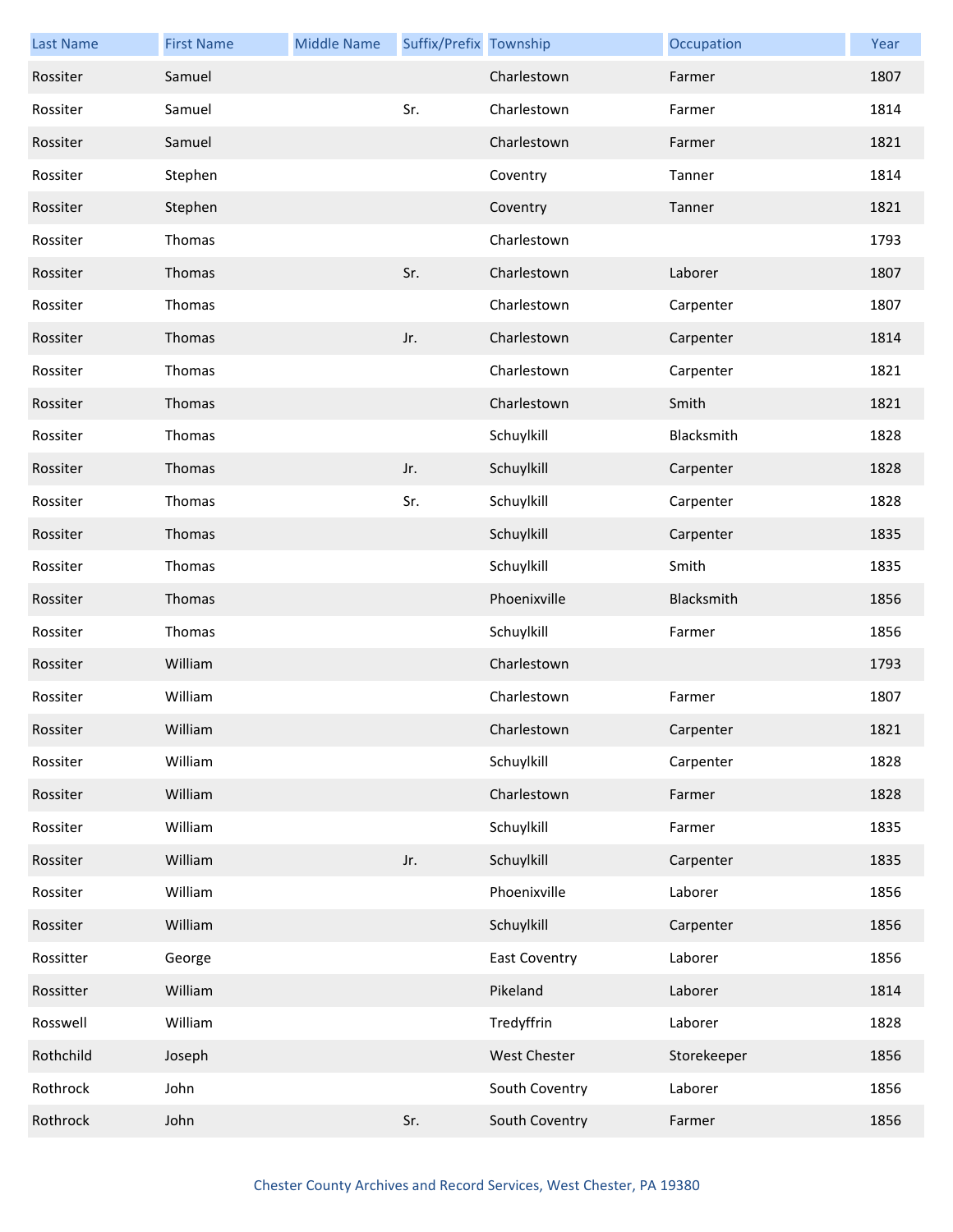| <b>Last Name</b> | <b>First Name</b> | <b>Middle Name</b> | Suffix/Prefix Township |                      | Occupation     | Year |
|------------------|-------------------|--------------------|------------------------|----------------------|----------------|------|
| Rothtrock        | Levi              |                    |                        | <b>West Coventry</b> | Laborer        | 1856 |
| Rothtrock        | Owen              |                    |                        | <b>West Coventry</b> | Laborer        | 1856 |
| Rouay            | Stephen           |                    |                        | East Caln            | Smith          | 1835 |
| Rouck            | Francis           |                    |                        | Wallace              | Farmer         | 1856 |
| Roudwald         | Frederick         |                    |                        | Vincent              |                | 1793 |
| Roulloit         | Victor            |                    |                        | Schuylkill           | Shoemaker      | 1856 |
| Row              | Patrick           |                    |                        | Newlin               |                | 1793 |
| Rowan            | John              |                    |                        | <b>East Nantmeal</b> |                | 1793 |
| Rowan            | John              |                    |                        | Tredyffrin           | Stonemason     | 1807 |
| Rowan            | John              |                    |                        | Tredyffrin           | Mason          | 1814 |
| Rowe             | John              |                    |                        | <b>East Coventry</b> | Laborer        | 1856 |
| Rowen            | John              |                    |                        | Tredyffrin           |                | 1800 |
| Rowen            | John              |                    |                        | Tredyffrin           | Mason          | 1821 |
| Rowen            | John              |                    |                        | Tredyffrin           | Stonemason     | 1828 |
| Rowen            | John              |                    |                        | Easttown             | Mason          | 1835 |
| Rowen            | Joseph            |                    |                        | Tredyffrin           | Shoemaker      | 1821 |
| Rowen            | Joseph            |                    |                        | Schuylkill           | Shoemaker      | 1828 |
| Rowen            | Thomas            |                    |                        | Schuylkill           | Cigarmaker     | 1828 |
| Rowen            | Thomas            |                    |                        | Easttown             | Farmer         | 1835 |
| Rowland          | Albert            | G.                 |                        | East Whiteland       | Tailor         | 1828 |
| Rowland          | Benjamin          |                    |                        | Tredyffrin           | Farmer         | 1821 |
| Rowland          | Benjamin          |                    |                        | Tredyffrin           |                | 1828 |
| Rowland          | Benjamin          |                    |                        | Tredyffrin           | Farmer         | 1835 |
| Rowland          | Benjamin          |                    |                        | Charlestown          | Farmer         | 1856 |
| Rowland          | Charles           |                    |                        | East Whiteland       |                | 1821 |
| Rowland          | Charles           |                    |                        | Charlestown          | Farmer         | 1828 |
| Rowland          | Charles           |                    |                        | Charlestown          | Mason          | 1835 |
| Rowland          | David             |                    |                        | Tredyffrin           | Laborer        | 1807 |
| Rowland          | Hugh              |                    |                        | Willistown           | Farmer         | 1814 |
| Rowland          | Hugh              |                    |                        | East Whiteland       | Vitler         | 1821 |
| Rowland          | Hugh              |                    |                        | Willistown           | <b>Butcher</b> | 1828 |
| Rowland          | Hugh              |                    |                        | West Nottingham      |                | 1856 |
| Rowland          | John              |                    |                        | Willistown           |                | 1793 |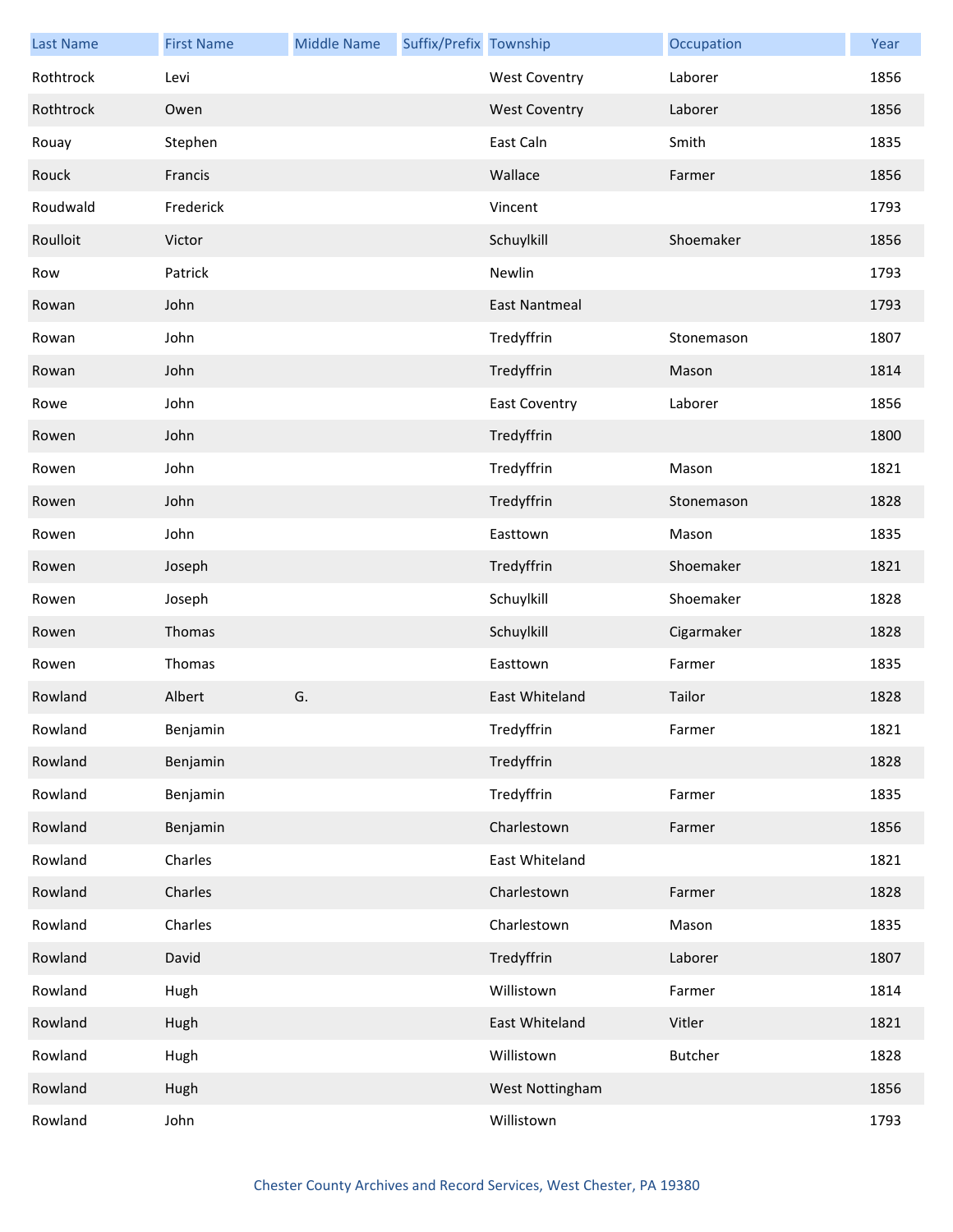| <b>Last Name</b> | <b>First Name</b> | <b>Middle Name</b> | Suffix/Prefix Township |                      | Occupation  | Year |
|------------------|-------------------|--------------------|------------------------|----------------------|-------------|------|
| Rowland          | John              |                    |                        | Willistown           |             | 1793 |
| Rowland          | John              |                    |                        | Pikeland             |             | 1800 |
| Rowland          | John              |                    |                        | Willistown           |             | 1800 |
| Rowland          | John              |                    |                        | Willistown           | Farmer      | 1807 |
| Rowland          | John              |                    |                        | Sadsbury             | Farmer      | 1828 |
| Rowland          | John              |                    |                        | West Fallowfield     | Farmer      | 1835 |
| Rowland          | Jonathan          |                    |                        | East Whiteland       | Miller      | 1821 |
| Rowland          | Jonathan          |                    |                        | Charlestown          | Miller      | 1828 |
| Rowland          | Joseph            |                    |                        | Willistown           |             | 1793 |
| Rowland          | Joseph            |                    |                        | Willistown           |             | 1800 |
| Rowland          | Joseph            |                    |                        | Willistown           | Mason       | 1807 |
| Rowland          | Joseph            |                    |                        | Willistown           | Farmer      | 1807 |
| Rowland          | Joseph            |                    |                        | Willistown           | Farmer      | 1814 |
| Rowland          | Joseph            |                    | Jr.                    | Willistown           | Mason       | 1814 |
| Rowland          | Joseph            |                    |                        | East Whiteland       |             | 1821 |
| Rowland          | Joseph            |                    |                        | West Fallowfield     | Farmer      | 1835 |
| Rowland          | Joseph            |                    |                        | Charlestown          | Blacksmith  | 1835 |
| Rowland          | Joseph            |                    |                        | <b>East Vincent</b>  | Blacksmith  | 1856 |
| Rowland          | Josiah            |                    |                        | Tredyffrin           |             | 1793 |
| Rowland          | Norton            |                    |                        | Schuylkill           | Wheelwright | 1835 |
| Rowland          | Robert            |                    |                        | Willistown           | Mason       | 1807 |
| Rowland          | Robert            |                    |                        | West Nottingham      | Farmer      | 1856 |
| Rowland          | $\sf S$           |                    |                        | <b>East Coventry</b> | Coachmaker  | 1856 |
| Rowland          | Sarah             |                    |                        | Tredyffrin           | Farmer      | 1814 |
| Rowland          | Thomas            |                    |                        | Tredyffrin           |             | 1793 |
| Rowland          | Thomas            |                    |                        | Willistown           |             | 1800 |
| Rowland          | Thomas            |                    |                        | Tredyffrin           |             | 1800 |
| Rowland          | Thomas            |                    |                        | Tredyffrin           | Farmer      | 1807 |
| Rowland          | Thomas            |                    |                        | Brandywine           | Farmer      | 1814 |
| Rowland          | Thomas            |                    |                        | Tredyffrin           | Farmer      | 1814 |
| Rowland          | Thomas            |                    |                        | Charlestown          | Cordwainer  | 1821 |
| Rowland          | Thomas            |                    |                        | Tredyffrin           | Miller      | 1821 |
| Rowland          | Thomas            |                    |                        | Tredyffrin           | Miller      | 1828 |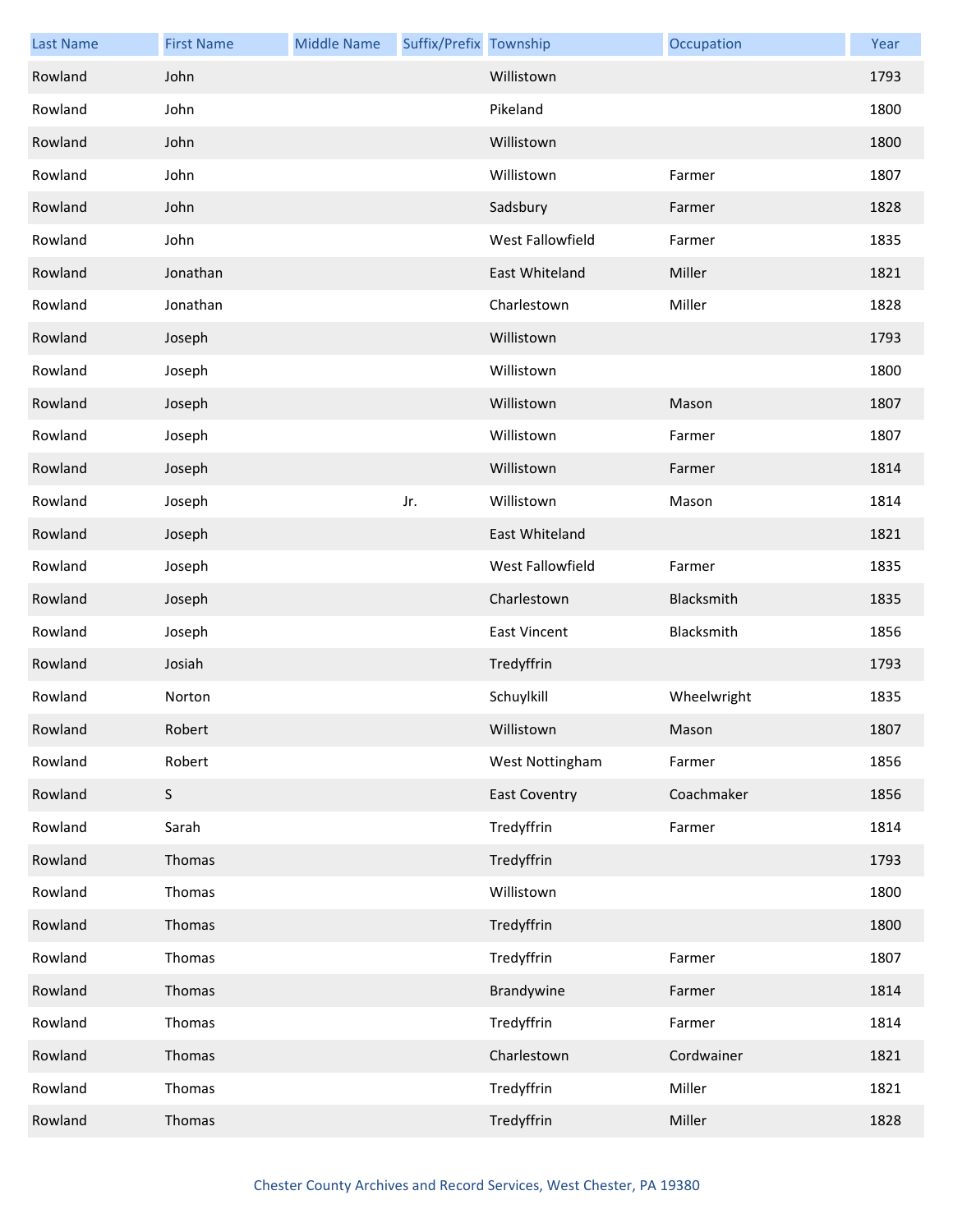| <b>Last Name</b> | <b>First Name</b> | <b>Middle Name</b> | Suffix/Prefix Township |                     | Occupation     | Year |
|------------------|-------------------|--------------------|------------------------|---------------------|----------------|------|
| Rowland          | Thomas            |                    |                        | Tredyffrin          | Miller         | 1835 |
| Rowland          | Thomas            |                    |                        | Schuylkill          | Toll collector | 1835 |
| Rowland          | William           |                    |                        | Tredyffrin          |                | 1793 |
| Rowland          | William           |                    |                        | Tredyffrin          |                | 1800 |
| Rowland          | William           |                    |                        | Tredyffrin          | Farmer         | 1807 |
| Rowlands         | Robert            |                    |                        | West Nottingham     |                | 1835 |
| Roxberry         | James             |                    |                        | East Marlborough    | Jobber         | 1807 |
| Roxborough       | John              |                    |                        | Tredyffrin          | Laborer        | 1828 |
| Roxborough       | William           |                    |                        | Tredyffrin          | Laborer        | 1835 |
| Roxburgh         | John              |                    |                        | Tredyffrin          | Shoemaker      | 1807 |
| Roxbury          | Joseph            |                    |                        | East Marlborough    | Jobber         | 1807 |
| Roxbury          | William           |                    |                        | Sadsbury            |                | 1800 |
| Roxeborough      | John              |                    |                        | Tredyffrin          |                | 1800 |
| Royer            | Abraham           |                    |                        | Vincent             | Blacksmith     | 1828 |
| Royer            | Abram             |                    |                        | <b>East Vincent</b> | Blacksmith     | 1835 |
| Royer            | Benjamin          |                    |                        | Vincent             | Yeoman         | 1807 |
| Royer            | Benjamin          |                    |                        | Vincent             |                | 1814 |
| Royer            | Benjamin          |                    |                        | Vincent             |                | 1821 |
| Royer            | Daniel            |                    |                        | Honey Brook         | Farmer         | 1821 |
| Royer            | David             |                    |                        | Vincent             | Tailor         | 1807 |
| Royer            | David             |                    |                        | Vincent             |                | 1814 |
| Royer            | David             |                    |                        | Vincent             |                | 1821 |
| Royer            | David             |                    |                        | Vincent             | Tailor         | 1828 |
| Royer            | David             |                    |                        | Pikeland            | Tailor         | 1828 |
| Royer            | David             |                    |                        | <b>East Vincent</b> |                | 1835 |
| Royer            | George            |                    |                        | Vincent             |                | 1821 |
| Royer            | Henry             |                    |                        | Coventry            | Saddler        | 1835 |
| Royer            | John              |                    |                        | Tredyffrin          | Blacksmith     | 1807 |
| Royer            | John              |                    |                        | Pikeland            | Blacksmith     | 1814 |
| Royer            | John              |                    |                        | Coventry            | Farmer         | 1821 |
| Royer            | John              |                    |                        | Coventry            | Blacksmith     | 1828 |
| Royer            | John              |                    |                        | Coventry            | Blacksmith     | 1835 |
| Royer            | John              |                    |                        | Coventry            | Blacksmith     | 1835 |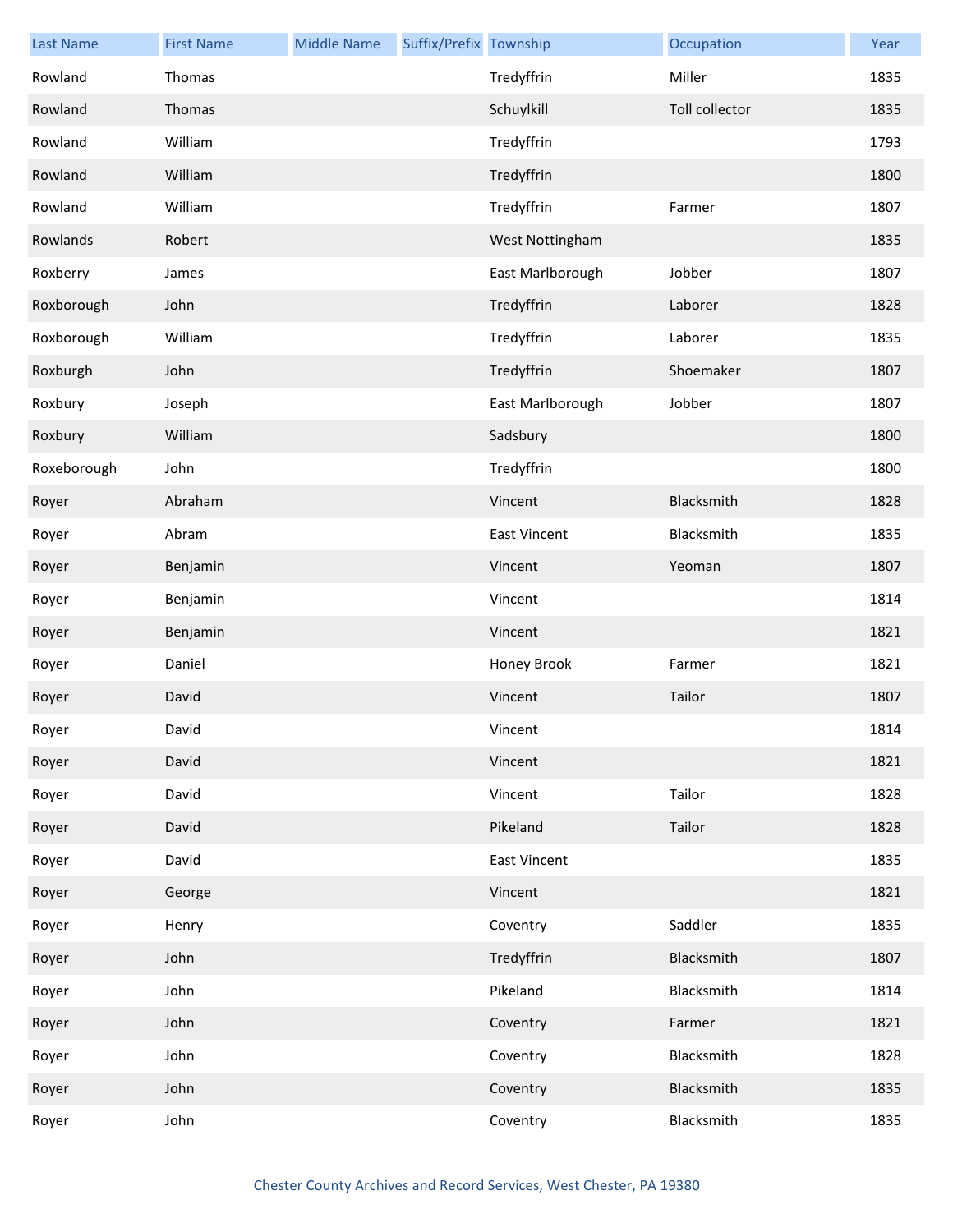| <b>Last Name</b> | <b>First Name</b> | <b>Middle Name</b> | Suffix/Prefix Township |                         | Occupation     | Year |
|------------------|-------------------|--------------------|------------------------|-------------------------|----------------|------|
| Royer            | John              |                    |                        | <b>East Coventry</b>    | Farmer         | 1856 |
| Royer            | Levi              |                    |                        | <b>East Vincent</b>     |                | 1835 |
| Royer            | Levi              |                    |                        | Phoenixville            | Laborer        | 1856 |
| Royer            | Michael           |                    |                        | <b>East Nantmeal</b>    | Laborer        | 1814 |
| Royer            | Reece             |                    |                        | New Garden              | <b>Butcher</b> | 1835 |
| Royer            | Samuel            |                    |                        | Vincent                 | Laborer        | 1828 |
| Royer            | Samuel            |                    |                        | <b>East Vincent</b>     |                | 1835 |
| Rubencam         | Peter             |                    |                        | Newlin                  | Farmer         | 1835 |
| Rubencan         | Caleb             |                    |                        | Newlin                  | Farmer         | 1856 |
| Rubencan         | Charles           |                    |                        | Newlin                  | Laborer        | 1828 |
| Rubencan         | Charles           |                    |                        | Newlin                  | Laborer        | 1856 |
| Rubencan         | Charles           |                    |                        | Oxford                  | Clerk          | 1856 |
| Rubencan         | George            |                    |                        | Newlin                  | Clerk          | 1828 |
| Rubencan         | Hannah            |                    |                        | Newlin                  | Farmer         | 1828 |
| Rubencan         | John              |                    |                        | <b>East Fallowfield</b> | Plasterer      | 1856 |
| Rubencan         | Jones             |                    |                        | Newlin                  | Farmer         | 1856 |
| Rubencan         | Peter             |                    |                        | Newlin                  |                | 1793 |
| Rubencan         | Peter             |                    |                        | Newlin                  | Farmer         | 1828 |
| Rubencan         | Zebulon           |                    |                        | Newlin                  | Laborer        | 1828 |
| Rubicam          | Jonathan          |                    |                        | West Goshen             | Carpenter      | 1856 |
| Rubincalm        | Charles           |                    |                        | East Fallowfield        | Farmer         | 1835 |
| Rubincalm        | George            |                    |                        | East Fallowfield        | Clerk          | 1835 |
| Rubincam         | David             |                    |                        | Newlin                  | Farmer         | 1814 |
| Rubincam         | David             |                    |                        | Newlin                  | Farmer         | 1821 |
| Rubincam         | Joshua            |                    |                        | Newlin                  | Mason          | 1821 |
| Rubincam         | Peter             |                    | Jr.                    | Newlin                  | Farmer         | 1814 |
| Rubincam         | Peter             |                    |                        | Newlin                  | Cooper         | 1814 |
| Rubincam         | Peter             |                    |                        | Newlin                  | Farmer         | 1821 |
| Rubincan         | George            |                    |                        | East Fallowfield        | Clerk          | 1821 |
| Rubinkim         | David             |                    |                        | Newlin                  | Cooper         | 1807 |
| Rubinkim         | Ezekiel           |                    |                        | Newlin                  | Mason          | 1807 |
| Rubinkim         | Peter             |                    | Jr.                    | Newlin                  | Farmer         | 1807 |
| Rubinkim         | Peter             |                    |                        | Newlin                  | Farmer         | 1807 |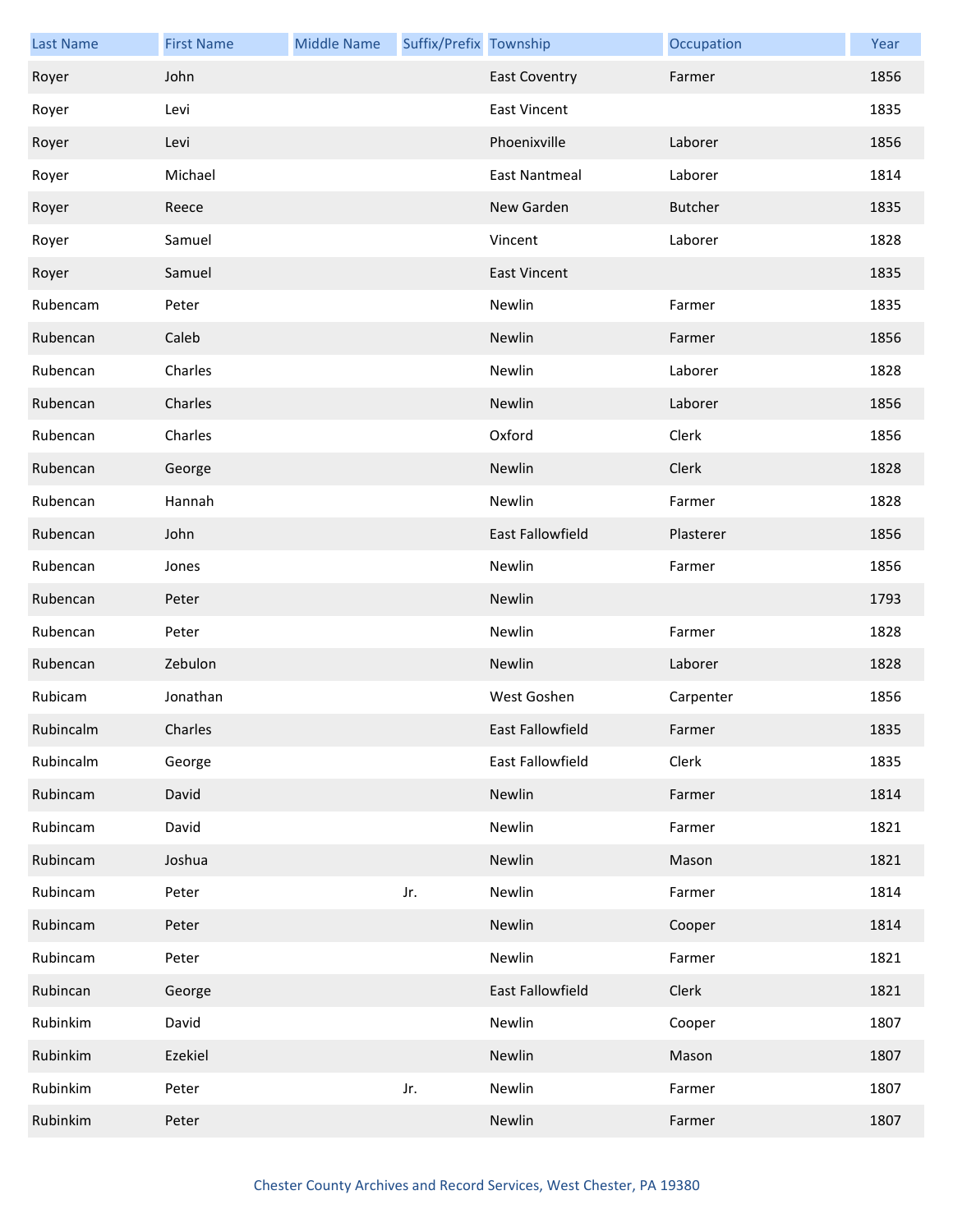| <b>Last Name</b> | <b>First Name</b> | <b>Middle Name</b> | Suffix/Prefix Township |                      | Occupation    | Year |
|------------------|-------------------|--------------------|------------------------|----------------------|---------------|------|
| Ruck             | Peter             |                    |                        | Coventry             |               | 1835 |
| Rudey            | Henry             |                    |                        | West Fallowfield     | Farmer        | 1807 |
| Rudolf           | George            |                    |                        | East Nottingham      | Farmer        | 1856 |
| Rudolph          | Charles           |                    |                        | East Bradford        | Farmer        | 1814 |
| Rudolph          | Charles           |                    |                        | West Bradford        | Carpenter     | 1814 |
| Rudolph          | Charles           |                    |                        | Newlin               | Carpenter     | 1821 |
| Rudolph          | Charles           |                    |                        | Newlin               | Carpenter     | 1828 |
| Rudolph          | Charles           |                    |                        | <b>West Bradford</b> | Carpenter     | 1856 |
| Rudolph          | Dedrick           |                    |                        | London Grove         |               | 1800 |
| Rudolph          | Edward            |                    |                        | Westtown             | Blacksmith    | 1835 |
| Rudolph          | George            | D.                 |                        | Lower Oxford         | Laborer       | 1828 |
| Rudolph          | Jarvis            |                    |                        | <b>West Bradford</b> | Laborer       | 1856 |
| Rudolph          | Joseph            |                    |                        | East Fallowfield     | Papermaker    | 1821 |
| Rudolph          | Joseph            |                    |                        | New Garden           | Laborer       | 1856 |
| Rudolph          | Richard           |                    |                        | London Britain       |               | 1821 |
| Rudolph          | Sina              |                    |                        | New London           | Washer woman  | 1835 |
| Rudolph          | William           |                    | $\sf A$                | New London           | Papermaker    | 1856 |
| Rudy             | Henry             |                    |                        | West Fallowfield     | Farmer        | 1814 |
| Rudy             | Jacob             |                    |                        | Pikeland             |               | 1800 |
| Rue              | Eastburn          |                    |                        | Tredyffrin           | Laborer       | 1856 |
| Rue              | John              |                    |                        | Tredyffrin           | Laborer       | 1856 |
| Rue              | Richard           |                    |                        | Tredyffrin           |               | 1828 |
| Rue              | Richard           |                    |                        | Tredyffrin           | Laborer       | 1835 |
| Rue              | Richard           |                    |                        | Tredyffrin           | Farmer        | 1856 |
| Rue              | Richard           | К                  |                        | Tredyffrin           | Laborer       | 1856 |
| Rue              | Samuel            |                    |                        | Sadsbury             | Pattern maker | 1856 |
| Rue              | William           |                    |                        | Tredyffrin           | Skinner       | 1828 |
| Rue              | William           |                    |                        | Tredyffrin           | Farmer        | 1835 |
| Ruet             | Charles           |                    |                        | Sadsbury             | Engineer      | 1856 |
| Ruet             | John              |                    |                        | Easttown             |               | 1793 |
| Ruet             | Samuel            |                    |                        | Sadsbury             | Machinist     | 1856 |
| Ruff             | Samuel            |                    |                        | South Coventry       | Laborer       | 1856 |
| Rufner           | Peter             |                    |                        | <b>East Nantmeal</b> | Farmer        | 1814 |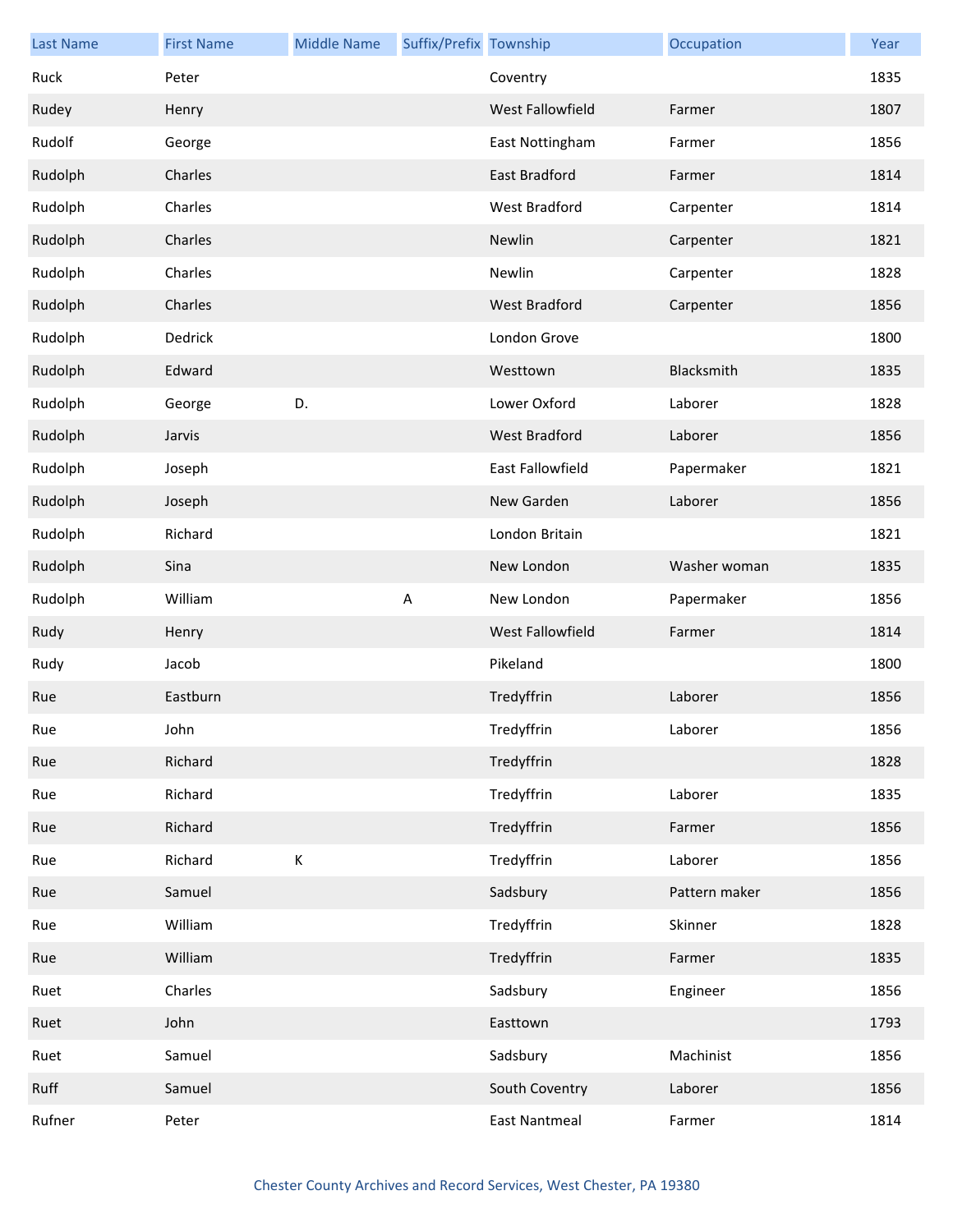| <b>Last Name</b> | <b>First Name</b> | <b>Middle Name</b> | Suffix/Prefix Township |                      | Occupation      | Year |
|------------------|-------------------|--------------------|------------------------|----------------------|-----------------|------|
| Rugg             | Asa               |                    |                        | Uwchlan              | Shoemaker       | 1807 |
| Rugg             | Asa               |                    |                        | East Nottingham      | Shoemaker       | 1835 |
| Rugg             | Asa               |                    |                        | Oxford               | Shoemaker       | 1856 |
| Rugg             | Samuel            |                    |                        | East Nottingham      | Shoemaker       | 1835 |
| Rugg             | William           | $\mathsf C$        |                        | Oxford               | Shoemaker       | 1856 |
| Rumer            | James             |                    |                        | East Marlborough     | Laborer         | 1856 |
| Rumer            | William           |                    |                        | East Marlborough     | Grocer          | 1856 |
| Rumlere          | Abigal            |                    |                        | Pikeland             | Spinster        | 1835 |
| Rummins          | Thomas            |                    |                        | East Nottingham      | Teacher         | 1828 |
| Rumor            | James             |                    |                        | New Garden           | Laborer         | 1835 |
| Rump             | Charles           |                    |                        | <b>West Nantmeal</b> | Laborer         | 1835 |
| Rums             | Charles           |                    |                        | Lower Oxford         | Papermaker      | 1856 |
| Rumsey           | Moses             |                    |                        | East Nottingham      | Papermaker      | 1835 |
| Rumsey           | Moses             |                    |                        | Lower Oxford         | Papermaker      | 1856 |
| Runshaw          | William           |                    |                        | Honey Brook          | Weaver          | 1828 |
| Rupert           | Benjamin          |                    |                        | <b>Upper Oxford</b>  | Cabinetmaker    | 1828 |
| Rupert           | George            |                    |                        | <b>Upper Oxford</b>  | Farmer          | 1835 |
| Rupert           | George            |                    |                        | Hopewell             | Academy boarder | 1856 |
| Rupert           | Joseph            |                    |                        | <b>Upper Oxford</b>  | Farmer          | 1828 |
| Rupert           | Joseph            |                    |                        | <b>Upper Oxford</b>  | Farmer          | 1835 |
| Rupert           | Uriah             |                    |                        | Upper Oxford         | Farmer          | 1828 |
| Rupert           | Uriah             |                    |                        | <b>Upper Oxford</b>  | Farmer          | 1835 |
| Rupert           | William           |                    |                        | <b>Upper Oxford</b>  | Schoolmaster    | 1828 |
| Rupert           | William           |                    | Jr.                    | Upper Oxford         | Shoemaker       | 1835 |
| Rupert           | William           |                    |                        | <b>Upper Oxford</b>  | Farmer          | 1835 |
| Rupert           | William           |                    |                        | Hopewell             | Academy?        | 1856 |
| Rupert           | William           |                    |                        | Lower Oxford         | Farmer          | 1856 |
| Ruppert          | George            |                    |                        | Upper Oxford         | Farmer          | 1856 |
| Ruppert          | Joseph            |                    |                        | <b>Upper Oxford</b>  | Wagon maker     | 1856 |
| Ruppert          | Uriah             |                    |                        | Upper Oxford         | Farmer          | 1856 |
| Rus              | Thomas            |                    |                        | Uwchlan              | Barkshaver      | 1828 |
| Ruse             | Thomas            |                    |                        | Phoenixville         | Heater          | 1856 |
| Rusel            | Joseph            |                    |                        | Newlin               | Laborer         | 1856 |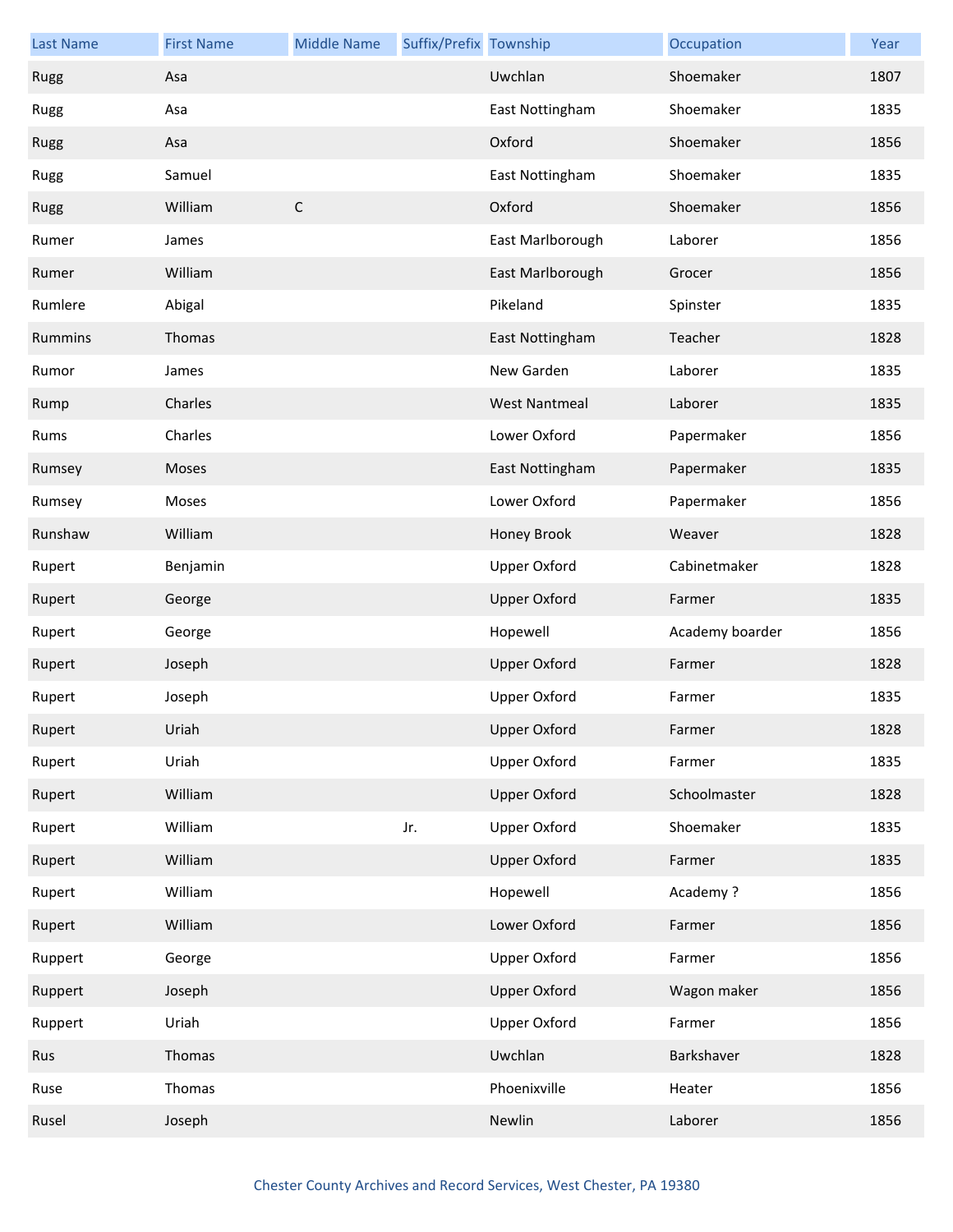| <b>Last Name</b> | <b>First Name</b> | <b>Middle Name</b>        | Suffix/Prefix Township |                      | Occupation  | Year |
|------------------|-------------------|---------------------------|------------------------|----------------------|-------------|------|
| Rush             | Benanuel          | $\boldsymbol{\mathsf{H}}$ |                        | Phoenixville         | Machinist   | 1856 |
| Rush             | Edward            |                           |                        | Thornbury            | Laborer     | 1856 |
| Rush             | Hugh              |                           |                        | Kennett              | Laborer     | 1828 |
| Rush             | Hugh              |                           |                        | Kennett              | Laborer     | 1835 |
| Rush             | John              | J                         |                        | Phoenixville         | Machinist   | 1856 |
| Rush             | Martin            |                           |                        | Sadsbury             | Laborer     | 1828 |
| Rush             | Mary              |                           |                        | <b>West Chester</b>  | Storekeeper | 1856 |
| Rush             | Nicholas          |                           |                        | <b>West Nantmeal</b> |             | 1800 |
| Rush             | Nicholas          |                           |                        | <b>East Nantmeal</b> | Laborer     | 1807 |
| Rush             | Nicholas          |                           |                        | <b>East Nantmeal</b> | Farmer      | 1814 |
| Rush             | Nicholas          |                           |                        | <b>East Nantmeal</b> | Laborer     | 1821 |
| Rush             | Nicholas          |                           |                        | <b>East Nantmeal</b> | Laborer     | 1828 |
| Rush             | Samuel            |                           |                        | West Chester         | Lawyer      | 1856 |
| Rushe            | Nicholas          |                           |                        | <b>East Nantmeal</b> |             | 1800 |
| Rushour          | Augustus          |                           |                        | <b>East Coventry</b> | Laborer     | 1856 |
| Rushour          | Samuel            |                           |                        | <b>East Coventry</b> | Laborer     | 1856 |
| Rusk             | Daniel            |                           |                        | Coventry             | Laborer     | 1835 |
| Rusk             | Hugh              |                           |                        | New London           | Laborer     | 1821 |
| Rusk             | Hugh              |                           |                        | Kennett              | Farmer      | 1856 |
| Rusk             | thoa              |                           |                        | Coventry             | Tanner      | 1835 |
| Rusk             | Thomas            |                           |                        | Uwchlan              | Tanner      | 1821 |
| Russal           | William           |                           |                        | Londonderry          |             | 1793 |
| Russel           | (Widow)           |                           |                        | Lower Oxford         |             | 1807 |
| Russel           | Alexander         |                           |                        | Lower Oxford         | Farmer      | 1821 |
| Russel           | Alexander         |                           |                        | Lower Oxford         | Farmer      | 1828 |
| Russel           | Alexander         |                           |                        | Thornbury            |             | 1835 |
| Russel           | Christopher       |                           |                        | East Whiteland       | Mason       | 1828 |
| Russel           | Ely               |                           |                        | Brandywine           | Farmer      | 1828 |
| Russel           | Ester             |                           |                        | <b>Upper Oxford</b>  |             | 1807 |
| Russel           | Esther            |                           |                        | <b>Upper Oxford</b>  |             | 1800 |
| Russel           | Francis           |                           |                        | <b>Upper Oxford</b>  | Blacksmith  | 1807 |
| Russel           | Francis           |                           |                        | <b>Upper Oxford</b>  | Blacksmith  | 1814 |
| Russel           | George            |                           |                        | Willistown           | Carpenter   | 1807 |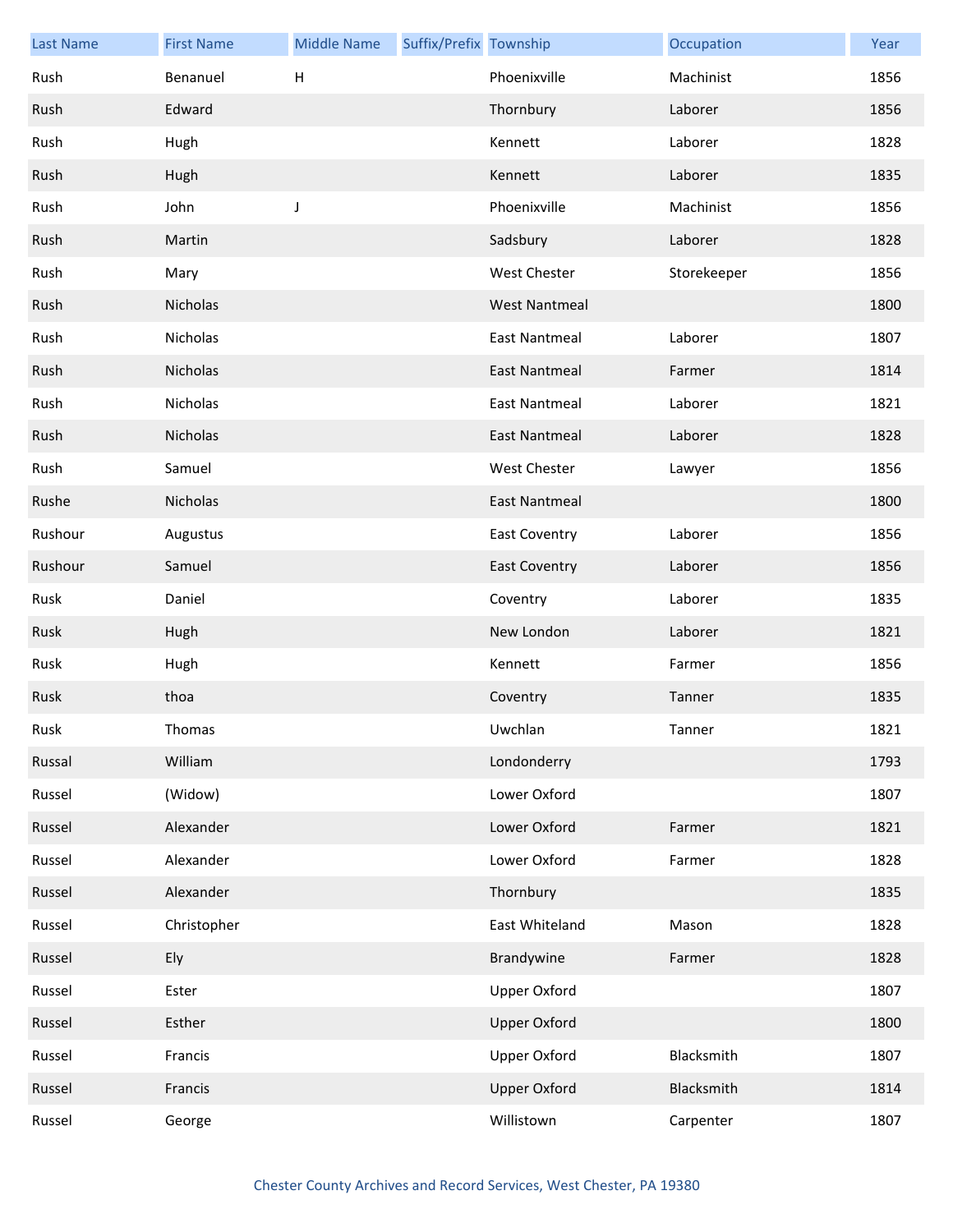| <b>Last Name</b> | <b>First Name</b> | <b>Middle Name</b> | Suffix/Prefix Township |                     | Occupation  | Year |
|------------------|-------------------|--------------------|------------------------|---------------------|-------------|------|
| Russel           | Harlon            |                    |                        | Newlin              | Laborer     | 1856 |
| Russel           | Hezekiah          |                    |                        | East Goshen         | Wheelwright | 1828 |
| Russel           | Hugh              |                    |                        | London Britain      |             | 1793 |
| Russel           | Hugh              |                    |                        | London Britain      |             | 1807 |
| Russel           | Hugh              |                    |                        | <b>Upper Oxford</b> | Nailer      | 1814 |
| Russel           | Hugh              |                    |                        | <b>Upper Oxford</b> | Laborer     | 1828 |
| Russel           | James             |                    |                        | Coventry            |             | 1793 |
| Russel           | James             |                    |                        | London Britain      |             | 1807 |
| Russel           | James             |                    |                        | New London          | Laborer     | 1828 |
| Russel           | James             |                    |                        | Sadsbury            | Farmer      | 1828 |
| Russel           | James             |                    |                        | Lower Oxford        | Farmer      | 1828 |
| Russel           | James             |                    |                        | Newlin              | Laborer     | 1835 |
| Russel           | Jarell            |                    |                        | East Whiteland      | Laborer     | 1828 |
| Russel           | John              |                    |                        | London Britain      |             | 1793 |
| Russel           | John              |                    |                        | Lower Oxford        |             | 1800 |
| Russel           | John              |                    |                        | <b>Upper Oxford</b> | Nailer      | 1814 |
| Russel           | John              |                    |                        | New London          | Cooper      | 1821 |
| Russel           | John              |                    |                        | Sadsbury            | Wheelwright | 1828 |
| Russel           | John              |                    |                        | New London          | Cooper      | 1828 |
| Russel           | Joseph            |                    |                        | Birmingham          | Laborer     | 1807 |
| Russel           | Joseph            |                    |                        | Birmingham          | Laborer     | 1814 |
| Russel           | Margaret          |                    |                        | Lower Oxford        |             | 1814 |
| Russel           | Oliver            |                    |                        | London Britain      |             | 1793 |
| Russel           | Oliver            |                    |                        | London Britain      |             | 1807 |
| Russel           | Oliver            |                    |                        | London Grove        | Blacksmith  | 1807 |
| Russel           | Oliver            |                    |                        | London Britain      | Blacksmith  | 1828 |
| Russel           | Powles            |                    |                        | Goshen              |             | 1793 |
| Russel           | Richard           |                    |                        | Lower Oxford        | Stonemason  | 1821 |
| Russel           | Robert            |                    |                        | London Britain      | Cordwainer  | 1807 |
| Russel           | Robert            |                    |                        | <b>Upper Oxford</b> |             | 1828 |
| Russel           | Thomas            |                    |                        | London Britain      |             | 1793 |
| Russel           | Thomas            |                    |                        | Sadsbury            |             | 1793 |
| Russel           | Thomas            |                    |                        | London Britain      | Laborer     | 1828 |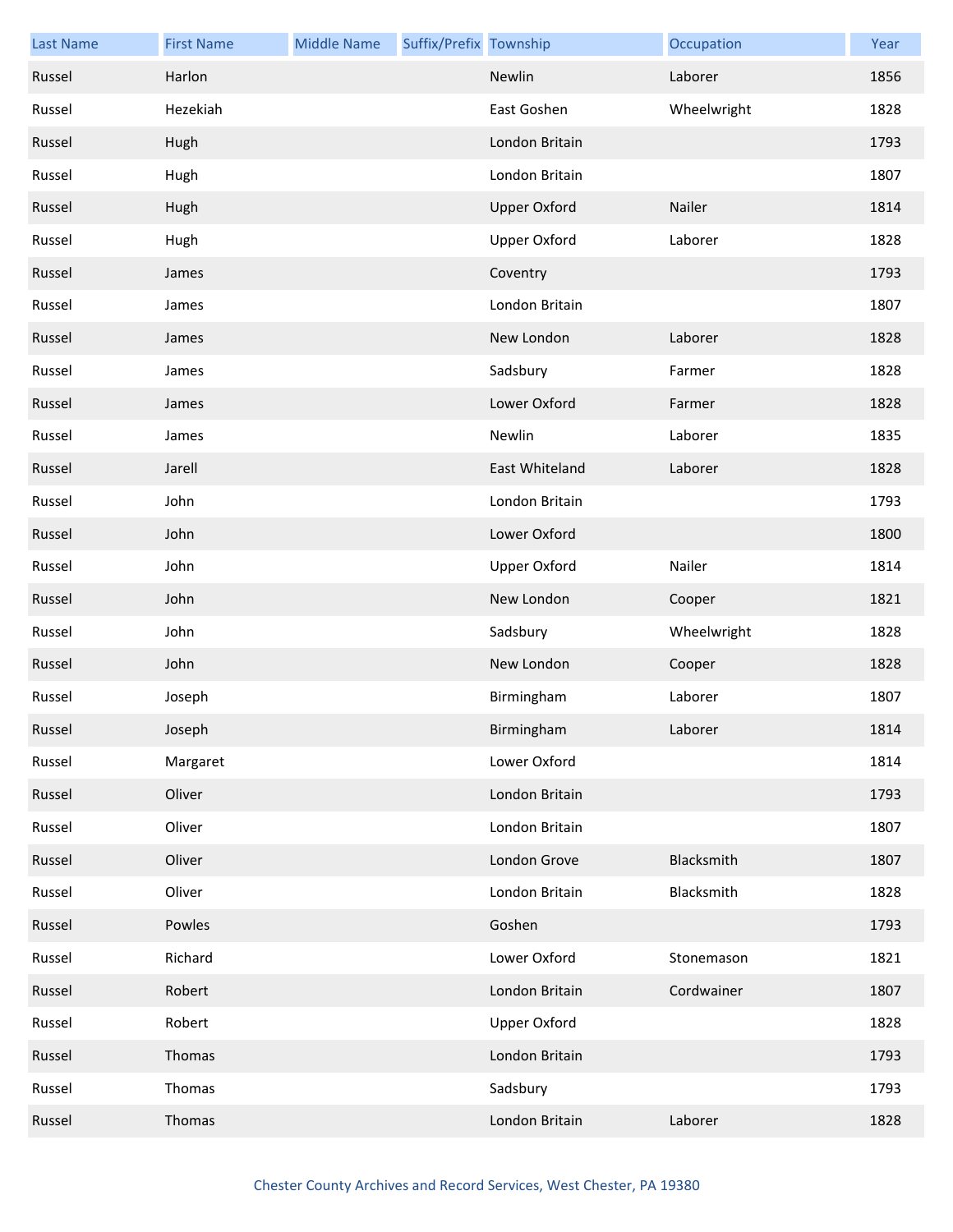| <b>Last Name</b> | <b>First Name</b> | <b>Middle Name</b> | Suffix/Prefix Township |                      | Occupation | Year |
|------------------|-------------------|--------------------|------------------------|----------------------|------------|------|
| Russel           | William           |                    |                        | Upper Oxford         | Yeoman     | 1800 |
| Russel           | William           |                    |                        | <b>Upper Oxford</b>  | Cooper     | 1807 |
| Russel           | William           |                    |                        | Upper Oxford         | Farmer     | 1814 |
| Russell          | Aaron             |                    |                        | Easttown             | Weaver     | 1814 |
| Russell          | Alexander         |                    |                        | Lower Oxford         | Farmer     | 1856 |
| Russell          | Calow             |                    |                        | Londonderry          | Carpenter  | 1835 |
| Russell          | Calvin            |                    |                        | West Marlborough     | Laborer    | 1828 |
| Russell          | Daniel            |                    |                        | Sadsbury             | Carpenter  | 1807 |
| Russell          | Daniel            |                    |                        | Sadsbury             | Carpenter  | 1814 |
| Russell          | Daniel            |                    |                        | West Caln            | Cooper     | 1814 |
| Russell          | Daniel            |                    |                        | West Caln            | Cooper     | 1821 |
| Russell          | Daniel            |                    |                        | West Caln            | Carpenter  | 1828 |
| Russell          | Daniel            |                    |                        | Honey Brook          | Cooper     | 1835 |
| Russell          | Elesandrew        |                    |                        | East Caln            | Miller     | 1856 |
| Russell          | Eli               |                    |                        | East Caln            | Farmer     | 1835 |
| Russell          | Ephraim           |                    |                        | West Caln            |            | 1793 |
| Russell          | Ephraim           |                    |                        | West Caln            | Weaver     | 1807 |
| Russell          | Ephraim           |                    |                        | West Caln            | Farmer     | 1814 |
| Russell          | Ephraim           |                    |                        | West Caln            |            | 1821 |
| Russell          | Ephraim           |                    |                        | West Caln            | Farmer     | 1828 |
| Russell          | Ephraim           |                    |                        | West Caln            |            | 1835 |
| Russell          | Ephram            |                    |                        | West Caln            | Farmer     | 1856 |
| Russell          | Franklin          |                    |                        | Valley               | Carpenter  | 1856 |
| Russell          | Garret            |                    |                        | Phoenixville         | Pudler     | 1856 |
| Russell          | George            |                    |                        | Willistown           | Carpenter  | 1835 |
| Russell          | George            |                    |                        | <b>West Bradford</b> | Laborer    | 1856 |
| Russell          | Hamilton          | W                  |                        | Valley               | Carpenter  | 1856 |
| Russell          | Harbin            |                    |                        | London Grove         | Laborer    | 1835 |
| Russell          | Hugh              |                    |                        | London Britain       | Gentleman  | 1814 |
| Russell          | Hugh              |                    |                        | <b>Upper Oxford</b>  | Yeoman     | 1821 |
| Russell          | Hugh              |                    |                        | Upper Oxford         | Farmer     | 1835 |
| Russell          | Hugh              |                    |                        | Lower Oxford         | Laborer    | 1856 |
| Russell          | Isaac             |                    |                        | London Britain       | Mason      | 1814 |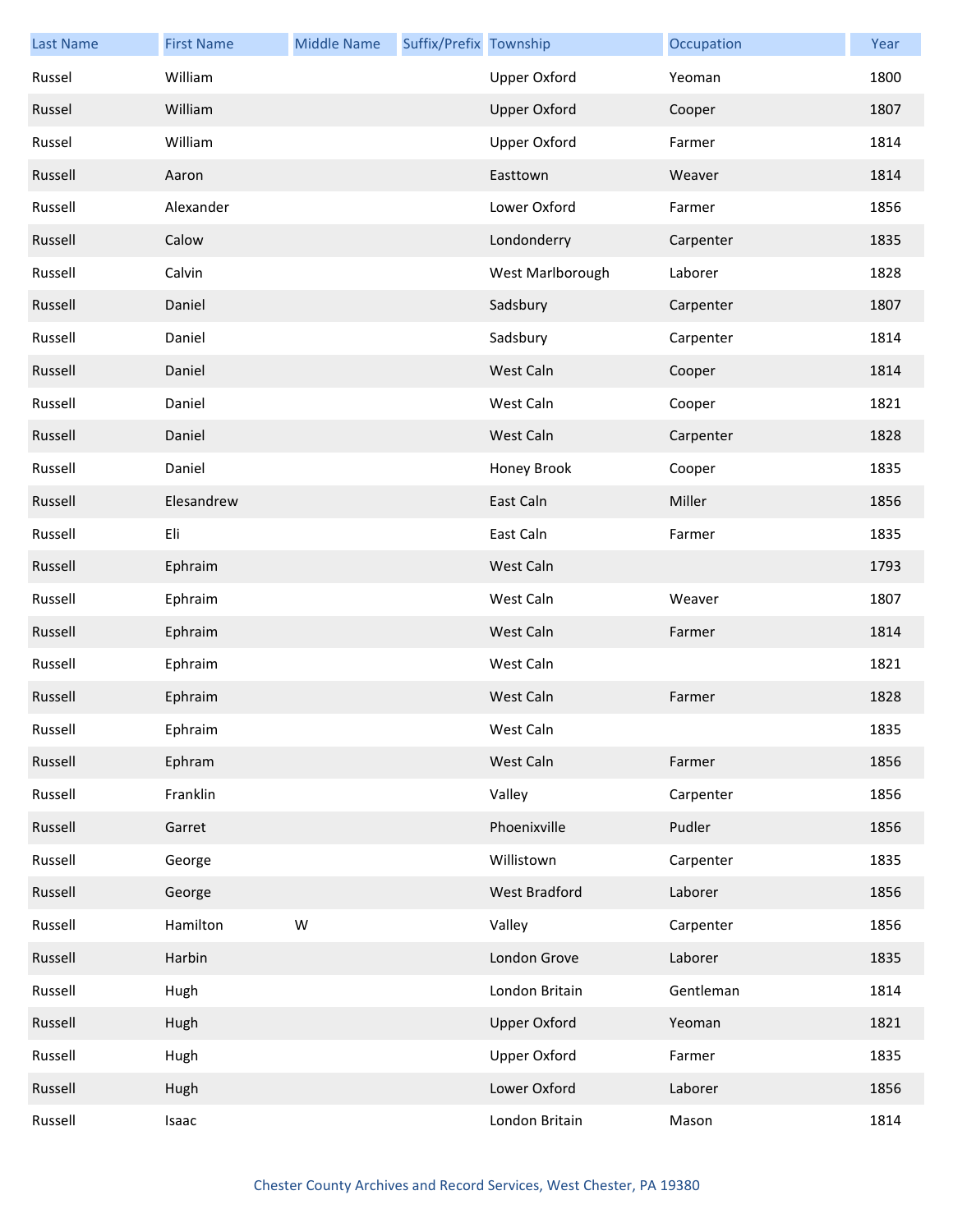| <b>Last Name</b> | <b>First Name</b> | <b>Middle Name</b>        | Suffix/Prefix Township |                     | Occupation       | Year |
|------------------|-------------------|---------------------------|------------------------|---------------------|------------------|------|
| Russell          | Jacob             | $\boldsymbol{\mathsf{H}}$ |                        | Honeybrook          | Farmer           | 1856 |
| Russell          | James             |                           |                        | New London          | Laborer          | 1807 |
| Russell          | James             |                           |                        | West Caln           | Farmer           | 1807 |
| Russell          | James             |                           |                        | West Caln           | Cooper           | 1814 |
| Russell          | James             |                           |                        | London Britain      | Laborer          | 1814 |
| Russell          | James             |                           |                        | Sadsbury            | Farmer           | 1821 |
| Russell          | James             |                           |                        | West Caln           | Farmer           | 1821 |
| Russell          | James             |                           |                        | London Britain      | Laborer          | 1821 |
| Russell          | James             |                           |                        | West Caln           | Weaver           | 1828 |
| Russell          | James             |                           |                        | West Caln           | Weaver           | 1835 |
| Russell          | James             |                           |                        | West Caln           |                  | 1835 |
| Russell          | James             |                           |                        | <b>West Chester</b> | Laborer          | 1856 |
| Russell          | James             |                           |                        | Valley              | Laborer          | 1856 |
| Russell          | James             |                           |                        | Pennsbury           | Laborer          | 1856 |
| Russell          | James             |                           |                        | West Caln           | Laborer          | 1856 |
| Russell          | James             |                           |                        | West Caln           | Farmer           | 1856 |
| Russell          | James             | $\mathsf D$               |                        | Valley              | Produce merchant | 1856 |
| Russell          | James             | D                         |                        | Upper Oxford        | Blacksmith       | 1856 |
| Russell          | Jeremiah          |                           |                        | Phoenixville        | Pudler           | 1856 |
|                  |                   |                           |                        |                     |                  |      |
| Russell          | John              |                           |                        | New London          | Cooper           | 1800 |
| Russell          | John              |                           |                        | West Caln           | Miller           | 1807 |
| Russell          | John              |                           |                        | West Caln           | Farmer           | 1814 |
| Russell          | John              |                           |                        | <b>Upper Oxford</b> | Wagoner          | 1821 |
| Russell          | John              |                           |                        | West Fallowfield    | Laborer          | 1828 |
| Russell          | John              |                           |                        | West Fallowfield    | Millwright       | 1835 |
| Russell          | John              |                           |                        | Easttown            | Wheelwright      | 1835 |
| Russell          | John              |                           |                        | New London          | Cooper           | 1835 |
| Russell          | John              |                           |                        | West Fallowfield    | Millwright       | 1835 |
| Russell          | John              |                           |                        | Phoenixville        | Pudler           | 1856 |
| Russell          | John              |                           |                        | Birmingham          | Carpenter        | 1856 |
| Russell          | John              |                           | Sr.                    | New London          | Farmer           | 1856 |
| Russell          | John              |                           |                        | Lower Oxford        | Farmer           | 1856 |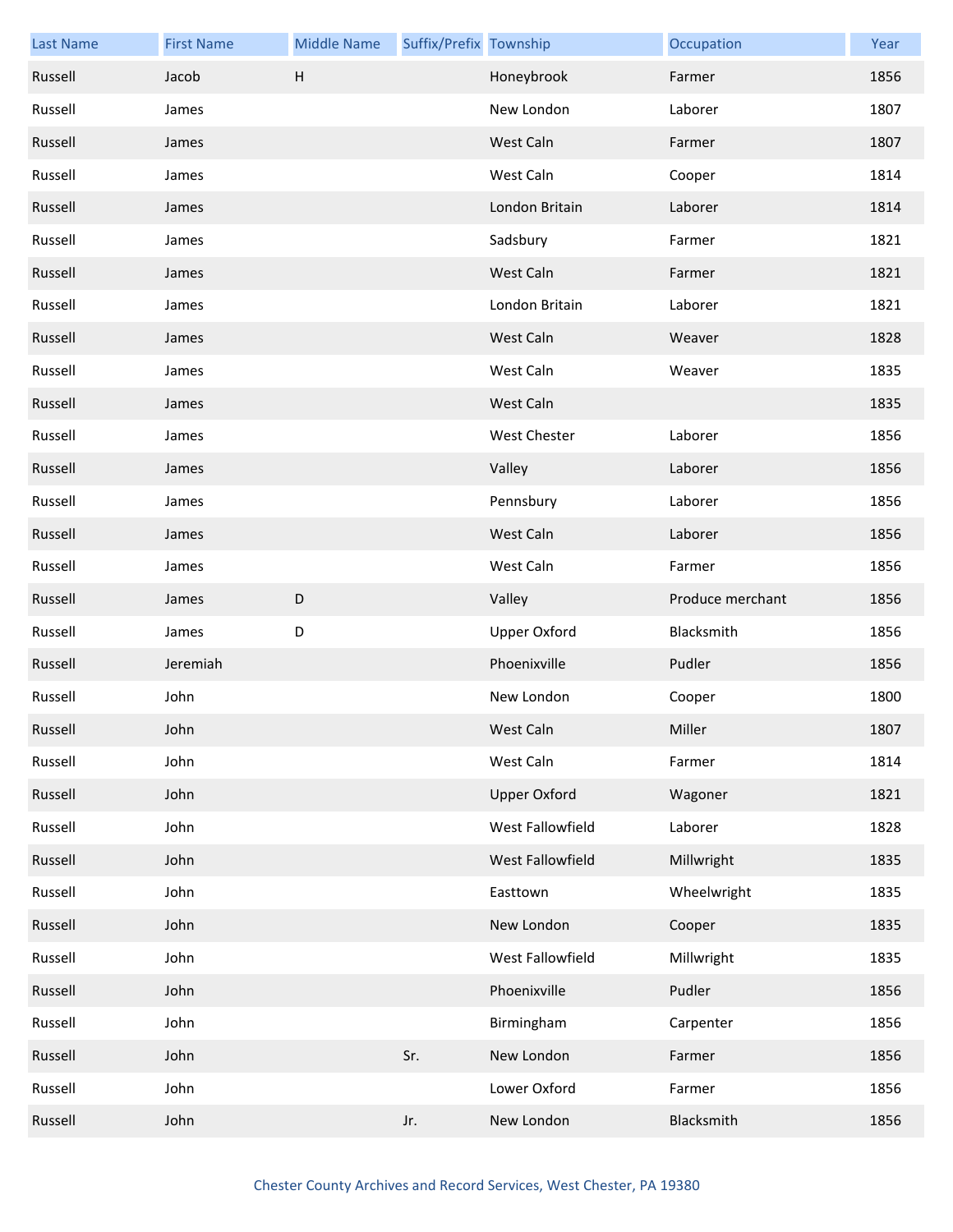| <b>Last Name</b> | <b>First Name</b> | <b>Middle Name</b> | Suffix/Prefix Township |                         | Occupation | Year |
|------------------|-------------------|--------------------|------------------------|-------------------------|------------|------|
| Russell          | John              | LB                 |                        | London Britain          | Farmer     | 1856 |
| Russell          | John              | ${\sf W}$          |                        | <b>West Chester</b>     | Painter    | 1856 |
| Russell          | Joseph            |                    |                        | Sadsbury                |            | 1800 |
| Russell          | Joseph            |                    |                        | West Caln               | Farmer     | 1807 |
| Russell          | Joseph            |                    |                        | West Caln               | Laborer    | 1814 |
| Russell          | Joseph            |                    |                        | West Caln               | Carpenter  | 1821 |
| Russell          | Joseph            |                    |                        | West Caln               | Cooper     | 1821 |
| Russell          | Joseph            |                    |                        | West Caln               | Cooper     | 1828 |
| Russell          | Joseph            |                    |                        | <b>West Nantmeal</b>    | Forgeman   | 1828 |
| Russell          | Joseph            |                    |                        | West Marlborough        | Laborer    | 1828 |
| Russell          | Joseph            |                    |                        | West Marlborough        | Laborer    | 1828 |
| Russell          | Joseph            |                    |                        | <b>Upper Oxford</b>     | Carpenter  | 1835 |
| Russell          | Joseph            |                    |                        | London Grove            | Laborer    | 1835 |
| Russell          | Joseph            |                    |                        | Sadsbury                | Farmer     | 1835 |
| Russell          | Joseph            |                    |                        | West Marlborough        | Laborer    | 1835 |
| Russell          | Joseph            |                    |                        | Lower Oxford            | Carpenter  | 1856 |
| Russell          | Oliver            |                    |                        | London Britain          | Yeoman     | 1814 |
| Russell          | Oliver            |                    |                        | London Britain          | Blacksmith | 1821 |
| Russell          | Oliver            |                    |                        | London Britain          | Farmer     | 1835 |
| Russell          | Richard           |                    |                        | <b>West Fallowfield</b> | Farmer     | 1828 |
| Russell          | Richard           |                    |                        | East Bradford           | Mason      | 1835 |
| Russell          | Robert            |                    |                        | New London              |            | 1793 |
| Russell          | Robert            |                    |                        | New London              | Weaver     | 1793 |
| Russell          | Robert            |                    |                        | New London              | Shoemaker  | 1800 |
| Russell          | Robert            |                    |                        | <b>Upper Oxford</b>     | Farmer     | 1835 |
| Russell          | Robert            |                    |                        | Valley                  | Carpenter  | 1856 |
| Russell          | Robert            |                    |                        | <b>Upper Oxford</b>     | Laborer    | 1856 |
| Russell          | Robert            |                    |                        | <b>Upper Oxford</b>     | Carpenter  | 1856 |
| Russell          | Samuel            |                    |                        | West Caln               | Farmer     | 1807 |
| Russell          | Samuel            |                    |                        | West Caln               | Cooper     | 1814 |
| Russell          | Samuel            |                    |                        | West Caln               | Farmer     | 1821 |
| Russell          | Samuel            |                    |                        | West Caln               | Farmer     | 1828 |
| Russell          | Samuel            |                    |                        | West Caln               | Farmer     | 1835 |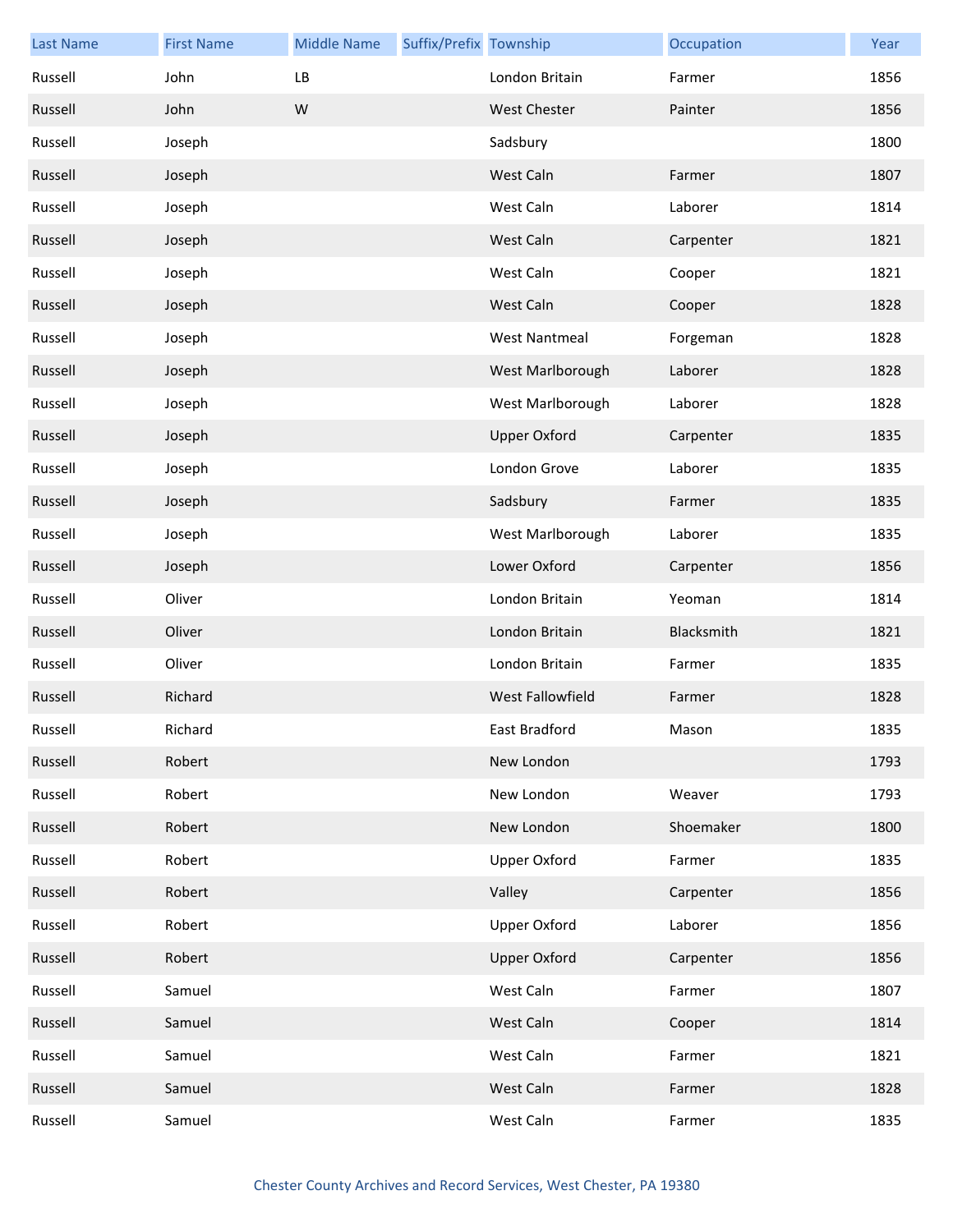| <b>Last Name</b> | <b>First Name</b> | <b>Middle Name</b> | Suffix/Prefix Township |                     | Occupation | Year |
|------------------|-------------------|--------------------|------------------------|---------------------|------------|------|
| Russell          | Samuel            |                    |                        | West Caln           | Farmer     | 1856 |
| Russell          | Susanna           |                    |                        | Honey Brook         | Landholder | 1835 |
| Russell          | Thomas            |                    | Jr.                    | Sadsbury            |            | 1800 |
| Russell          | Thomas            |                    | Sr.                    | Sadsbury            |            | 1800 |
| Russell          | Thomas            |                    |                        | West Caln           | Carpenter  | 1821 |
| Russell          | Thomas            |                    |                        | Sadsbury            | Trader     | 1856 |
| Russell          | William           |                    |                        | West Caln           | Farmer     | 1807 |
| Russell          | William           |                    |                        | Honey Brook         | Laborer    | 1821 |
| Russell          | William           |                    |                        | Honey Brook         | Farmer     | 1828 |
| Russell          | William           |                    |                        | East Nottingham     | Miller     | 1835 |
| Russell          | William           |                    |                        | <b>West Chester</b> | Painter    | 1856 |
| Russell          | William           |                    |                        | Phoenixville        | Machinist  | 1856 |
| Russell          | William           |                    |                        | West Brandywine     | Forgeman   | 1856 |
| Russhow          | Peter             |                    |                        | Coventry            |            | 1793 |
| Russle           | James             |                    |                        | New London          | Farmer     | 1856 |
| Rustin           | Robert            |                    |                        | West Bradford       | Laborer    | 1807 |
| Rustle           | Christopher       |                    |                        | Willistown          | Carpenter  | 1821 |
| Rustle           | George            |                    |                        | Willistown          | Carpenter  | 1821 |
| Rustle           | James             |                    |                        | Willistown          | Carpenter  | 1821 |
| Rustle           | James             |                    |                        | Willistown          | Carpenter  | 1828 |
| Ruth             | David             |                    |                        | Easttown            |            | 1793 |
| Ruth             | David             |                    |                        | Tredyffrin          | Weaver     | 1807 |
| Ruth             | David             |                    |                        | East Whiteland      | Carpenter  | 1814 |
| Ruth             | David             |                    |                        | Tredyffrin          | Weaver     | 1814 |
| Ruth             | David             |                    |                        | Tredyffrin          | Weaver     | 1821 |
| Ruth             | David             |                    |                        | East Whiteland      | Carpenter  | 1821 |
| Ruth             | David             |                    |                        | Tredyffrin          | Weaver     | 1828 |
| Ruth             | David             |                    |                        | Willistown          | Private    | 1835 |
| Ruth             | Davis             |                    |                        | Willistown          | Farmer     | 1856 |
| Ruth             | Edward            |                    |                        | Willistown          | Farmer     | 1856 |
| Ruth             | Francis           |                    |                        | West Fallowfield    |            | 1793 |
| Ruth             | Francis           |                    |                        | West Fallowfield    | Mason      | 1807 |
| Ruth             | Francis           |                    |                        | West Fallowfield    | Stonemason | 1814 |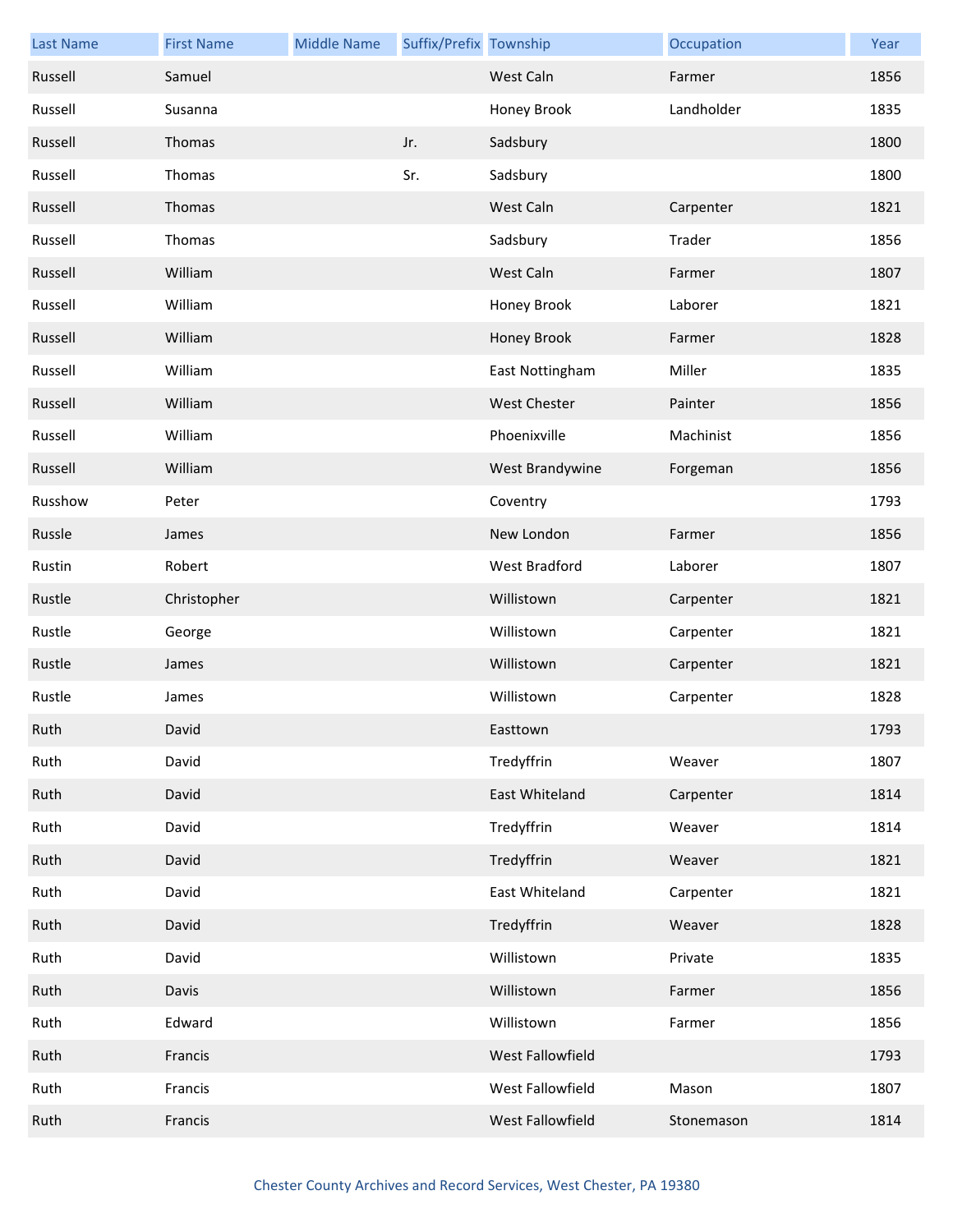| <b>Last Name</b> | <b>First Name</b> | <b>Middle Name</b> | Suffix/Prefix Township |                         | Occupation  | Year |
|------------------|-------------------|--------------------|------------------------|-------------------------|-------------|------|
| Ruth             | George            | W                  |                        | <b>West Fallowfield</b> | Blacksmith  | 1835 |
| Ruth             | George            | ${\sf W}$          |                        | West Fallowfield        | Blacksmith  | 1835 |
| Ruth             | Henry             |                    |                        | Easttown                |             | 1793 |
| Ruth             | Henry             |                    |                        | East Whiteland          |             | 1800 |
| Ruth             | Henry             |                    | Jr.                    | East Whiteland          |             | 1800 |
| Ruth             | Henry             |                    |                        | East Whiteland          | Farmer      | 1807 |
| Ruth             | Henry             |                    |                        | East Whiteland          | Gentleman   | 1814 |
| Ruth             | Henry             |                    |                        | East Whiteland          |             | 1821 |
| Ruth             | Isaac             |                    |                        | Goshen                  | Farmer      | 1807 |
| Ruth             | Isaac             |                    |                        | Willistown              | Farmer      | 1828 |
| Ruth             | Isaac             |                    |                        | Willistown              | Farmer      | 1835 |
| Ruth             | Isaac             |                    |                        | Willistown              | Farmer      | 1856 |
| Ruth             | Jacob             |                    |                        | East Whiteland          | Farmer      | 1821 |
| Ruth             | Jacob             |                    |                        | East Whiteland          | Laborer     | 1828 |
| Ruth             | Jacob             |                    |                        | East Whiteland          | Farmer      | 1835 |
| Ruth             | Jacob             |                    |                        | East Whiteland          | Farmer      | 1856 |
| Ruth             | James             |                    |                        | <b>East Nantmeal</b>    | Laborer     | 1821 |
| Ruth             | John              |                    |                        | Easttown                |             | 1793 |
| Ruth             | John              |                    |                        | East Nottingham         | Farmer      | 1807 |
| Ruth             | Margaret          |                    |                        | Willistown              | Housekeeper | 1835 |
| Ruth             | Mordecai          | T.                 |                        | West Chester            | Clerk       | 1856 |
| Ruth             | Robert            |                    |                        | West Fallowfield        | Fox hunter  | 1807 |
| Ruth             | Robert            |                    |                        | West Fallowfield        | Constable   | 1814 |
| Ruth             | Robert            |                    |                        | West Fallowfield        | Farmer      | 1821 |
| Ruth             | Robert            |                    |                        | West Fallowfield        | Farmer      | 1828 |
| Ruth             | Robert            |                    |                        | West Fallowfield        | Farmer      | 1835 |
| Ruth             | Robert            |                    |                        | West Fallowfield        | Farmer      | 1835 |
| Ruth             | Robert            | ${\sf W}$          |                        | West Fallowfield        | Laborer     | 1856 |
| Ruth             | Samuel            |                    |                        | Phoenixville            | Painter     | 1856 |
| Ruthe            | George            |                    |                        | <b>West Chester</b>     | Painter     | 1835 |
| Rutherford       | James             |                    |                        | East Nottingham         |             | 1800 |
| Rutherford       | James             |                    |                        | East Nottingham         | Carpenter   | 1807 |
| Rutherford       | James             |                    |                        | East Nottingham         | Farmer      | 1828 |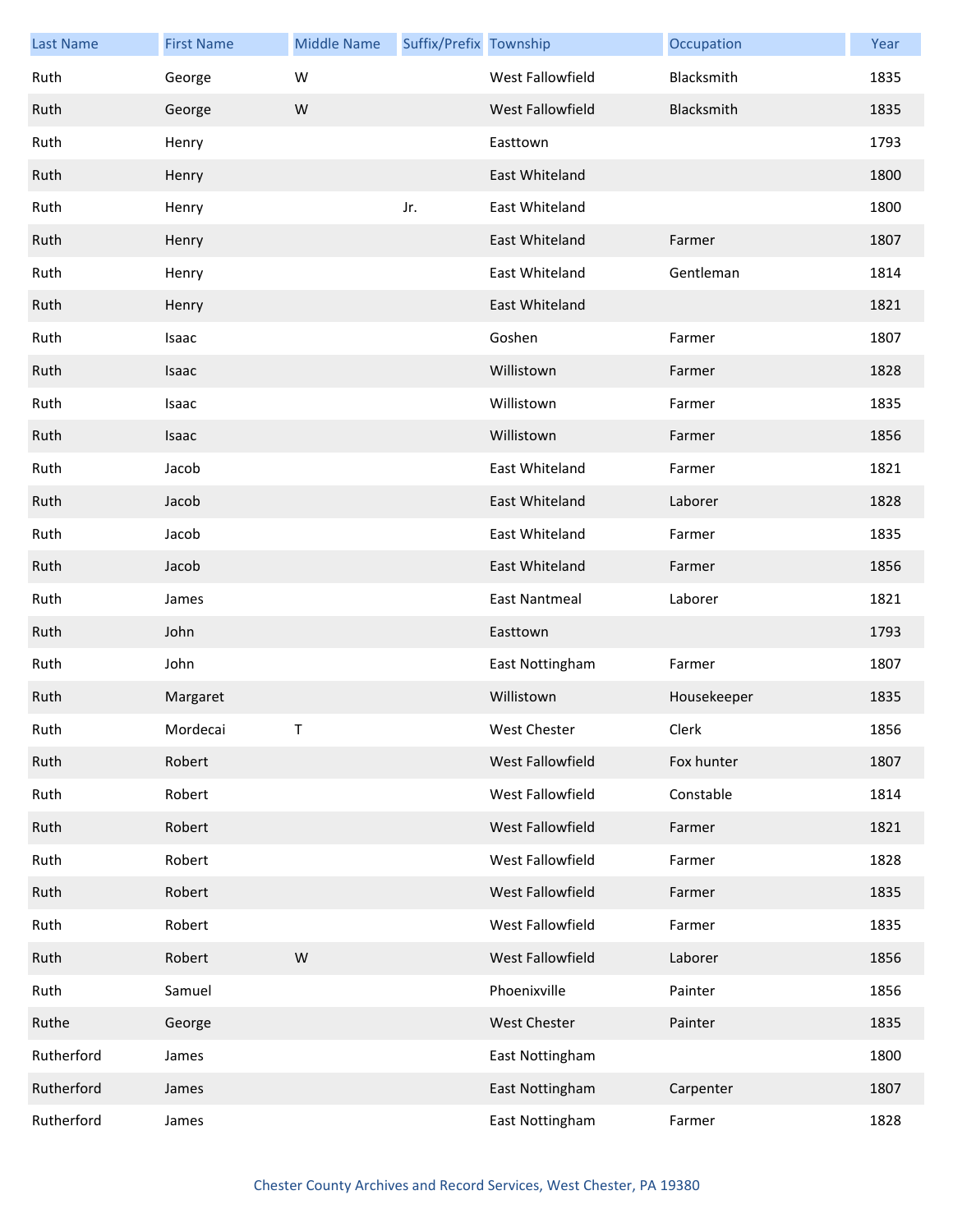| <b>Last Name</b> | <b>First Name</b> | <b>Middle Name</b>        | Suffix/Prefix Township |                      | Occupation | Year |
|------------------|-------------------|---------------------------|------------------------|----------------------|------------|------|
| Rutherford       | James             |                           |                        | Lower Oxford         | Farmer     | 1835 |
| Rutherford       | James             |                           |                        | Lower Oxford         | Farmer     | 1856 |
| Rutherford       | John              |                           |                        | East Nottingham      | Farmer     | 1807 |
| Rutherford       | John              |                           |                        | East Nottingham      | Farmer     | 1814 |
| Rutherford       | John              |                           |                        | East Nottingham      | Farmer     | 1821 |
| Rutherford       | John              |                           |                        | East Nottingham      | Farmer     | 1828 |
| Rutherford       | John              |                           |                        | East Nottingham      | Farmer     | 1835 |
| Rutherford       | Mathew            |                           |                        | East Nottingham      | Farmer     | 1807 |
| Rutherford       | Matthew           |                           |                        | East Nottingham      | Farmer     | 1814 |
| Rutherford       | Matthews          |                           |                        | East Nottingham      | Farmer     | 1821 |
| Rutherford       | Robert            |                           |                        | Lower Oxford         |            | 1800 |
| Rutherford       | Robert            |                           |                        | Lower Oxford         | Farmer     | 1807 |
| Rutherford       | Robert            |                           |                        | East Nottingham      | Innkeeper  | 1814 |
| Rutherford       | Robert            |                           |                        | East Nottingham      | Innkeeper  | 1821 |
| Rutherford       | Robert            | $\boldsymbol{\mathsf{A}}$ |                        | Lower Oxford         | Farmer     | 1856 |
| Rutherford       | William           |                           |                        | East Nottingham      |            | 1793 |
| Rutherford       | William           |                           |                        | East Nottingham      |            | 1800 |
| Rutherford       | William           |                           |                        | East Nottingham      | Farmer     | 1807 |
| Rutherford       | William           |                           |                        | East Nottingham      | Farmer     | 1821 |
| Rutherford       | William           |                           |                        | East Nottingham      | Innkeeper  | 1828 |
| Rutherford       | William           |                           |                        | East Nottingham      | Innkeeper  | 1835 |
| Ruthford         | William           |                           |                        | West Fallowfield     | Farmer     | 1856 |
| Ruthven          | Henry             |                           |                        | West Chester         | Laborer    | 1856 |
| Rutter           | Ann               |                           |                        | <b>East Nantmeal</b> | Farmer     | 1807 |
| Rutter           | Edward            |                           |                        | Coventry             |            | 1793 |
| Rutter           | James             |                           |                        | West Chester         | Laborer    | 1835 |
| Rutter           | John              |                           |                        | East Nottingham      |            | 1793 |
| Rutter           | John              |                           |                        | <b>East Nantmeal</b> |            | 1793 |
| Rutter           | John              |                           |                        | Honey Brook          |            | 1800 |
| Rutter           | John              |                           |                        | <b>West Chester</b>  | Attorney   | 1835 |
| Rutter           | John              |                           |                        | <b>West Chester</b>  | Lawyer     | 1856 |
| Rutter           | Joseph            |                           |                        | Coventry             |            | 1793 |
| Rutter           | Samuel            |                           |                        | Uwchlan              |            | 1793 |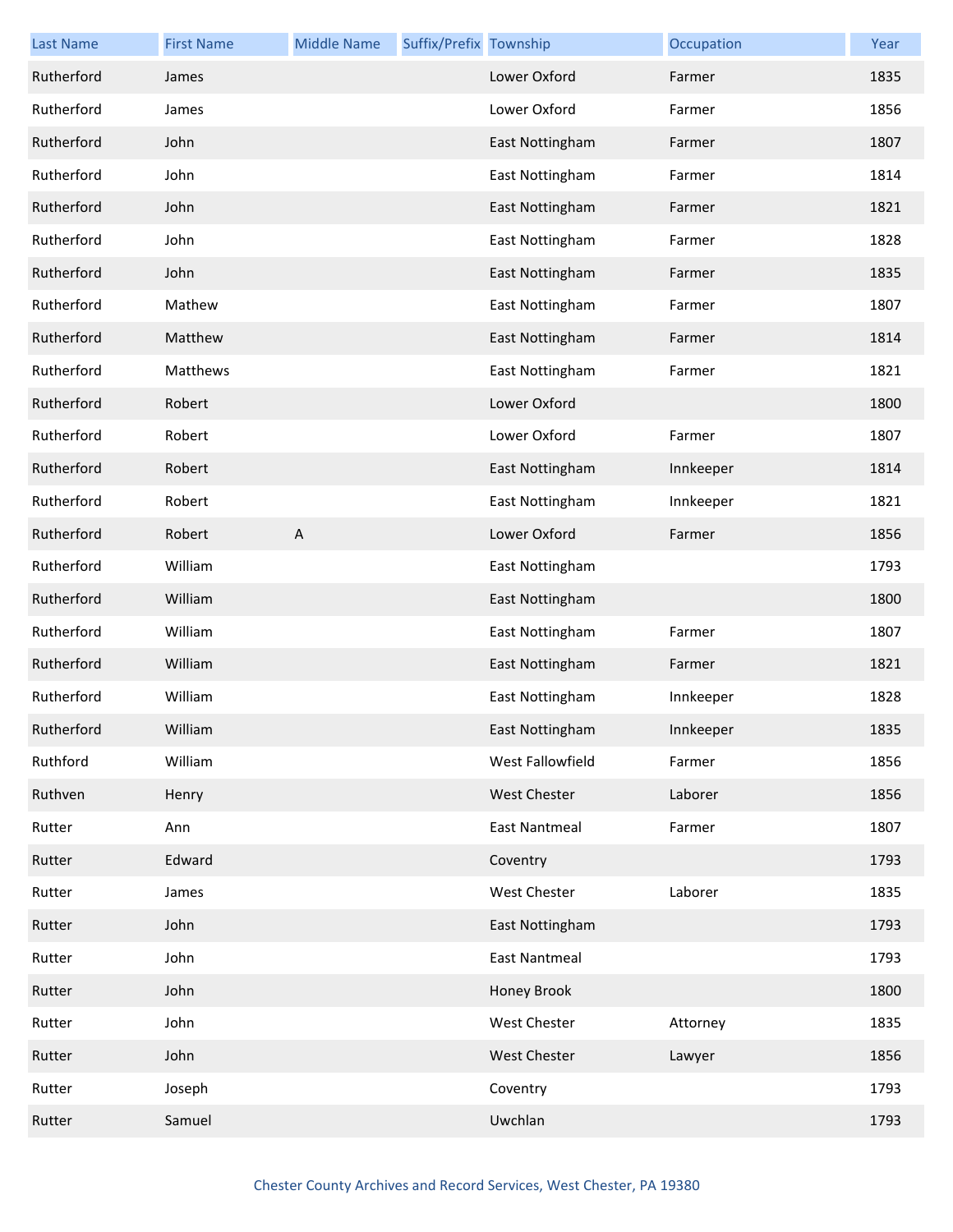| <b>Last Name</b> | <b>First Name</b> | <b>Middle Name</b> | Suffix/Prefix Township |                      | Occupation   | Year |
|------------------|-------------------|--------------------|------------------------|----------------------|--------------|------|
| Rutter           | Thomas            |                    |                        | <b>East Nantmeal</b> |              | 1793 |
| Rutter           | Thomas            |                    |                        | <b>East Nantmeal</b> | Smith        | 1800 |
| Rutzer           | Margaret          |                    |                        | Penn                 |              | 1828 |
| ryan             | Edward            |                    |                        | West Whiteland       | Quarryman    | 1835 |
| Ryan             | Edward            | P                  |                        | Valley               | Shoemaker    | 1856 |
| Ryan             | George            |                    |                        | East Caln            | Victualer    | 1856 |
| Ryan             | Hannah            |                    |                        | West Whiteland       | Merchant     | 1856 |
| Ryan             | Isaac             |                    |                        | East Marlborough     |              | 1793 |
| Ryan             | James             |                    |                        | Thornbury            |              | 1793 |
| Ryan             | James             |                    |                        | <b>West Chester</b>  | Carpenter    | 1807 |
| Ryan             | James             |                    |                        | Tredyffrin           |              | 1828 |
| Ryan             | James             |                    |                        | East Nottingham      | Laborer      | 1856 |
| Ryan             | John              |                    |                        | Charlestown          |              | 1793 |
| Ryan             | John              |                    |                        | East Marlborough     | Jobber       | 1807 |
| Ryan             | John              |                    |                        | East Marlborough     | Farmer       | 1814 |
| Ryan             | John              | $\mathsf F$        |                        | West Whiteland       | Cradle maker | 1856 |
| Ryan             | Joseph            |                    |                        | Goshen               | Laborer      | 1807 |
| Ryan             | Joseph            |                    |                        | West Goshen          | Laborer      | 1821 |
| Ryan             | Joseph            |                    |                        | West Goshen          |              | 1821 |
| Ryan             | Joseph            |                    |                        | Willistown           | Laborer      | 1828 |
| Ryan             | Joseph            |                    |                        | West Whiteland       | Gentleman    | 1856 |
| Ryan             | Joseph            |                    |                        | West Whiteland       | Gentleman    | 1856 |
| Ryan             | Mary              | Ann                |                        | West Whiteland       | Merchant     | 1856 |
| Ryan             | Patrick           |                    |                        | East Caln            | Saddler      | 1856 |
| Ryburn           | James             |                    |                        | Lower Oxford         | Shoemaker    | 1814 |
| Ryburn           | James             |                    |                        | Lower Oxford         | Mason        | 1835 |
| Ryburn           | John              |                    |                        | Lower Oxford         | Farmer       | 1814 |
| Ryburn           | John              |                    |                        | Lower Oxford         | Mason        | 1835 |
| Rydebaugh        | Samuel            |                    |                        | West Bradford        | Laborer      | 1828 |
| Ryeburn          | John              |                    |                        | Lower Oxford         | Farmer       | 1807 |
| Rylands          | William           |                    |                        | <b>East Coventry</b> | Miller       | 1856 |
| Ryley            | Francis           |                    |                        | East Caln            | Laborer      | 1856 |
| Ryley            | William           |                    |                        | Schuylkill           | Shoemaker    | 1828 |